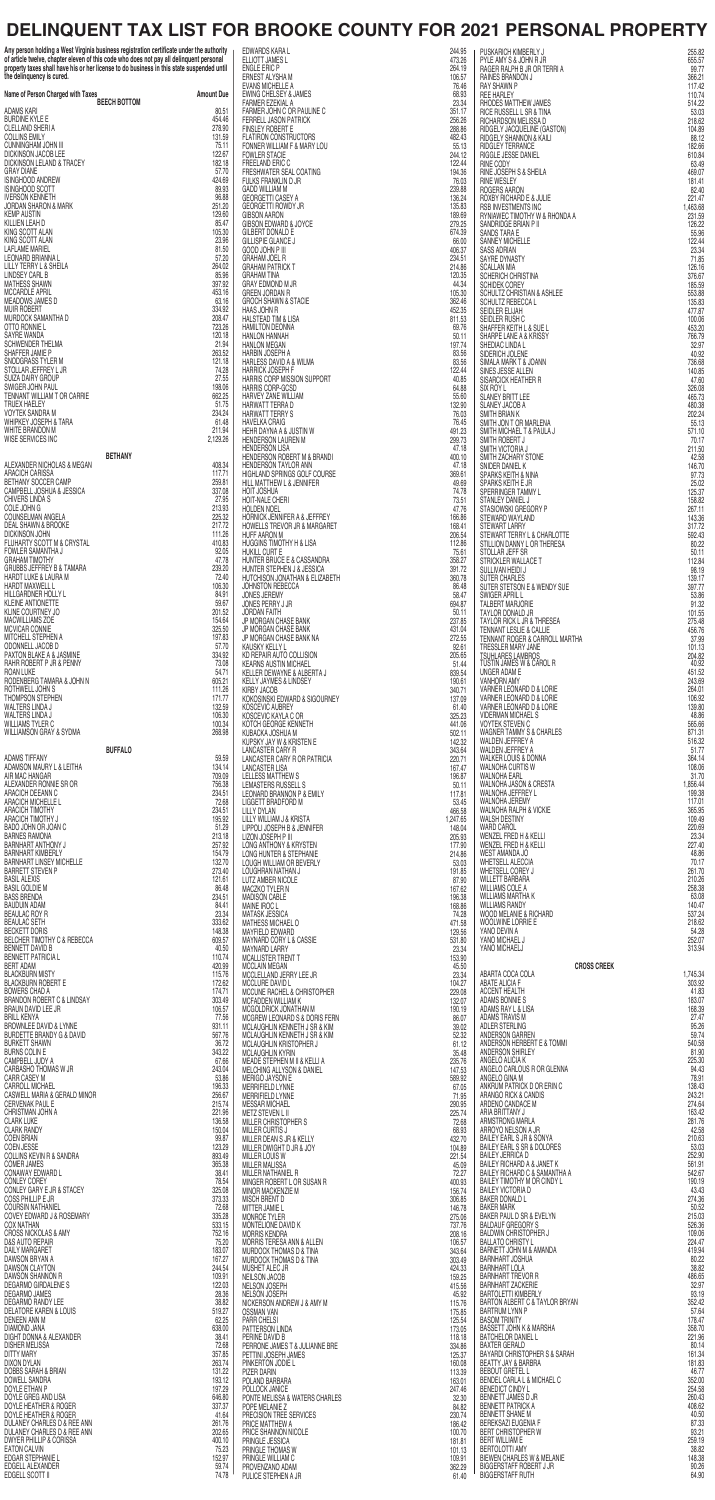| DAUGHERTY BRENDAN A                                                                                              | 77.29            |
|------------------------------------------------------------------------------------------------------------------|------------------|
| DAVIS LUCILLE<br>BLACK<br>A<br>ER<br>A<br>A<br>A<br>M<br>IEL<br>E<br>E<br>E<br>E<br>E<br>E<br>E<br>DAWSON RHONDA | 268.51<br>231.17 |
| DAWSON SKYLAR OR BRANDY BLACK                                                                                    | 57.64            |
| DEAKINS ROBERTA                                                                                                  | 98.19            |
| DEAN HOWARD J                                                                                                    | 181.64           |
| DEARTH RICHARD C & STACEY A                                                                                      | 455.71           |
| DEBNAR LEE G & VIRGINIA                                                                                          | 98.19            |
| DEFOE SCOTT & LORI                                                                                               | 44.67            |
| DEJARO DONNA S                                                                                                   | 56.37            |
| DELANEY SHAWN L                                                                                                  | 437.72           |
| DELATORE DENISE<br>DELISLE MICHAEL S JR                                                                          | 167.18<br>558.98 |
| DELONG GERRI                                                                                                     | 133.32           |
| DELONG GERRI                                                                                                     | 129.81           |
| DEOJAY COURTNEY                                                                                                  | 71.85            |
| DETWILER CLIFFORD                                                                                                | 416.66           |
| DETWILER LATIA V                                                                                                 | 175.54           |
| DEVAUGHN DAVID M & JENNIFER                                                                                      | 223.64           |
| DEVAUGHN THOMAS SR & TINA                                                                                        | 489.99           |
| DEWITT DEBRA K                                                                                                   | 23.34            |
| DICKSON MISTY L<br>DICOLA BERNADETTE                                                                             | 51.37<br>179.32  |
| DICOLA CHRIS A & TAMMY                                                                                           | 546.01           |
| DIEKMAN JANICE                                                                                                   | 103.62           |
| DIGIACINTO CARL & CHRISTINE M                                                                                    | 250.70           |
| DILLIE MICHAEL E & LAURIE                                                                                        | 132.49           |
| DILLIE MICHAEL E OR LAURIE A                                                                                     | 529.64           |
| DILLON EDWARD W SR                                                                                               | 266.26           |
| DIMARZIO AUGUST P & KAYKLA M                                                                                     | 411.80           |
| DINARDO MARK A & CAROLE                                                                                          | 211.09           |
| DIPAOLO DIDATO J JR                                                                                              | 61.40            |
| DIPASQUALE PAUL A & JEANNIE L<br>DIPASQUALE ROBIN M & ELAINE                                                     | 249.49           |
| DISERIO LUCAS A                                                                                                  | 313.94<br>59.99  |
| DISERIO TIMOTHY                                                                                                  | 227.48           |
| DODD JAMES H & LYNN                                                                                              | 223.72           |
| DOFKA GREGORY B JR                                                                                               | 173.01           |
| DOLL RANDALL R & PAULA                                                                                           | 556.47           |
| DOLLISON DEVIN                                                                                                   | 262.94           |
| DONELL SHEILA D                                                                                                  | 83.00            |
| DONLEY KRISTY L                                                                                                  | 119.52           |
| DONNELLY GAIL                                                                                                    | 169.69           |
| DOTSON MARK<br>DOUGLAS JOSEPH D JR                                                                               | 211.61<br>47.60  |
| <b>DRAIN RACHEL M</b>                                                                                            | 86.90            |
| drake emily r                                                                                                    | 91.09            |
| DRUMM JASON D & AMANDA                                                                                           | 700.31           |
| DUGGAN MICHAEL J OR BEATRIX C                                                                                    | 319.28           |
| DUKE JAMES SR & JACQUELINE M                                                                                     | 382.52           |
| DULANEY CARL JR & LOUANN                                                                                         | 213.98           |
| DULANEY KINSEY                                                                                                   | 123.08           |
| DULANEY MELISSA & CHARLES                                                                                        | 91.50            |
| DUNLEVY JOSEPH W<br><b>DUNLEVY SIERRA RAE</b>                                                                    | 37.14<br>403.02  |
| DUNN FRANCIS OR EDITH MARRABEL                                                                                   | 87.33            |
| DUPLINSKY DAVID J & LUANN                                                                                        | 577.80           |
| DURBIN STEVEN J & PENNY L                                                                                        | 208.79           |
| EASTHAM DARRELL T III                                                                                            | 55.54            |
| ECCLES JAMES R & MARY L                                                                                          | 239.54           |
| EDGAR LINDA & HENRY                                                                                              | 149.21           |
| <b>ELBON JESSICA</b>                                                                                             | 64.39            |
| ELBON JESSICA L                                                                                                  | 40.25            |
| ELIAS KEITH                                                                                                      | 51.71            |
| ELLIOTT MICHAEL JAMES<br>ELTRINGHAM CHARLES                                                                      | 246.22<br>509.41 |
| ELTRINGHAM LEE                                                                                                   | 50.68            |
| ELTRINGHAM LEE                                                                                                   | 257.59           |
|                                                                                                                  |                  |

BINE JOHN R 597.10 BLACK EARL R & ASHLIE N 593.68 BLACK MARY ELLEN OR JOE G SR<br>BLACK WILLIAM C 482.04 BLACK WILLIAM C<br>BLACKBURN GERALD A & RITA BLACKBURN GERALD A & RITA 195.63<br>BLAIR JAMES C II & AMBERLY 195.631 BLAIR JAMES C II & AMBERLY 56.21<br>BLAND TYLER L 36.31 BLAND TYLER L<br>BLAND TYLER L<br>56.79 BLAND TYLER LETTER AND TYLER A 1999 SO 2008 A 1999 SO 2009 SO 2009 SO 2009 SO 2009 SO 2009 SO 2009 SO 2009 SO 2009 SO 2009 SO 2009 SO 2009 SO 2009 SO 2009 SO 2009 SO 2009 SO 2009 SO 2009 SO 2009 SO 2009 SO 2009 SO 2009 SO BOLNER MARY KAY 81.50 BOMBORIS CHARLES 23.34 BONAVENTURA PANFILO JUNISIPADA EN 1990.07 BOOKER CONNIE 119.66 BORDER MELISSA & SHAWN 265.04 BOWDEN DARLA AND JASON E 358.70<br>BOWERSOCK ROBERT M 33.34 BOWERSOCK ROBERT M<br>BOYD ZACHARY D & 607.06 BOYD ZACHARY D & 607.06 BRADY GERALD JR<br>BRENDA CASEY DANCE CENTER 1999 1999 1999 1999 1999 1999 233.66 BRENDA CASEY DANCE CENTER 233.66 BRENNAN ROBERT & DARLENE 185.34 BRESS VALERIE ET ALEMENT AUCTORITY (STATE AND ALEXANDRE 225.74 PRETTELL ASHLEY R BRETTELL ASHLEY R 96.30 BRINDLEY NANCY L<br>125.54 BRINDLEY RYAN 527.46<br>BROWN DOMONIQUE 40.92 BROWN DOMONIQUE 40.92<br>BROWN REBECA M 40.92 BROWN REBECA M 57.64<br>BROWN RYAN M 5222.79 BROWN RYAN M<br>BROWN TRAVIS 105.72 BROWN TRAVIS 105.72<br>BROWNING CHELSEA R & ROBERT L BROWNING CHELSEA R & ROBERT L 126.97 BROWNING RYAN 45.71 BUCY JASON M 26.68 BUERSTETTA JOSHUA 46.35 BULLOCK JAMES S 32.08 BURCH AARON WYATT & HANNAH GRA<br>BURCH MARK II & ANNA 686.93 BURCH MARK II & ANNA<br>BURCH ROBERT R JR & LISA D<br>181.83 BURCH ROBERT R JR & LISA D<br>BURDINE JESSE 183.11 BURDINE JESSE 433.11 BURDINE STEVEN M & TRACY L<br>182.24 BURKHART DONALD C & JANICE K 106.53 BURRIS DONALD & DEETTA 109.91 BUTLER BAHALEY 116.59 BYERS GARY W & KIM 510.28 CALABRESE DONALD 134.58 CAMPA‐PAULSON KATHRYN 100.70 CAMPBELL JEREMIAH M<br>CAMPBELL LESLE A 61.10 CAMPBELL LESLE A 104.04<br>
CARBASHO CHARLES D<br>
346.98 CARBASHO CHARLES D 346.98 CARBASHO DAVE R 183.07 CARBASHO JACQUELINE L<br>CARE JOHN R 301.83 CARE JOHN R 181.41 CARE REBECCA 162.45 CARROLL CASSIDY 63.91 CARROLL JEFFREY L JR 739.03 CASEY JOHN R & RUTH ANN 155.89<br>CASINELLI GABRIELLA P 103.21 CASINELLI GABRIELLA P 103.21<br>CASTO GEORGE T JR 140.43 CASTO GEORGE TURK AND THE SERVICE OF SALE AND THE STATE OF STATE OF STATE OF STATE OF STATE OF STATE OF STATE O CASTO JESSICA LEIGH & SHANE 169.69 CASTO JESSICA LEIGH & SHANE<br>CHAMBERS JASON & CHARLOTTE I<br>CHAPMAN JENNIFER L CHAPMAN JENNIFER L<br>CHARLTON MATTHEW T & VONDA 114.93 317.22 CHARLTON MATTHEW T & VONDA 317.22 CHASE TAMMY J & WAYDE L 124.12 CHASE ZAK 113.67 CHEEK MELANIE D 35.06 CHIODI SUE & DOMENIC<br>CHIPPS RICHARD M & MARY 214.01 CHIPPS RICHARD M & MARY 214.01<br>CHIPPS ROBERT K 2008 214.01 CHIPPS ROBERT K 43.43<br>CIONNI JOSEPH J III 125.37 CIONNI JOSEPH J III 125.37<br>CIONNI JOSEPH J JR CLONNI JOSEPH J JR 107.40<br>CLAAR ANDREW S 37.14 CLAAR ANDREW S 37.14<br>CLARK BRAYLYNN 193.12 CLARK BRAYLYNN 193.12<br>CLEVENGER CATHY 1938 1939 1939 1931.83 CLEVENGER CATHY 301.83 CLIFTON GLEN M & KACI JO 254.58 CLIFTON STEVE M & STACEY 152.97 COBURN JAMES & CARLA 238.27<br>COBURN JAME<br>212.35 221.35 COBURN JAMIE 212.35<br>COEN DAVID A OR DEBRA 2135 2212.35 COEN DAVID A OR DEBRA 149.87<br>
COEN LESTER W 667.69 COEN LESTER W 667.69<br>
COEN REX W & KELLY JO COEN REX W & KELLY JO 480.28<br>COEN RICKY 30.27 COEN RICKY 30.27<br>COLALELLA FRANK 37.22 COLALELLA FRANK 37.22<br>COLEBANK NATASHA 37.22 COLEBANK NATASHA 46.77<br>COLEBANK NATASHA 46.77 COLLINS JOSHUA 32.97<br>COLLINS RANDY L JR & AMY RENEE 482.04 COLLINS RANDY L JR & AMY RENEE<br>
CONN ROBERT W<br>
237.83 CONN ROBERT W 237.83<br>
CONNER MATTHEW B 243.29 CONNER MATTHEW B<br>COOK JESSICA ANNE 212.77 COOK JESSICA ANNE 212.77<br>COOPER DEBRA P 21.277 COOPER DEBRA P 46.93<br>COOPER EULAH G 46.35 COOPER EULAH G<br>COOPER KARA & DAVID<br>185.17 COOPER KARA & DAVID 185.17 COOPER MARK A & BOBBI 592.58 CORNERSTONE FAMILY SERV 1,186.78 COZAD NICHOLAS K 99.97 CRAFT DAVID & KIMBERLY 437.53 CRAFT WES M & JULIE<br>
CRAFT WES M & JULIE<br>
CRAWFORD MICHAEL W & TINA M CRAWFORD MICHAEL W & TINA M<br>CROSS WILLIAM H & SHIRLEY 75.61 2022 CROSS WILLIAM H & SHIRLEY 75.61<br>CUNNINGHAM JOHNATHAN L CUNNINGHAM JOHNATHAN L 77.29 DADOUSH MEIR & KIM 929.41 DAILEY JAMES R & MARISSA<br>DALESIO JACQUILINE D<br>99.87 DALESIO JACQUILINE D 99.87 DARULLA DAVID P

EMERICK TIFFANY M 451.93 EMLER THOMAS N & GLADYS 58.12 EMMERTH SARAH M 127.46 ENSMINGER JESSICA & JEFFREY 52.20 ENSMINGER JESSICA & JEFFREY 85.30<br>ENSMINGER SCOTT A & MICHELLE A 85.30 85.30 ENSMINGER SCOTT A & MICHELLE A 135.83<br>ERDMAN BRYON 171.71 ERDMAN BRYON 471.71<br>EVERHART LUCAS J EVERHART LUCAS J<br>EWING JOHN R & KARIN 387.54 EWING JOHN R & KARIN 387.54<br>EWING KRISTEN 2000 2000 2000 387.54 EWING KRISTEN 101.13 EWUSIAK CHRISTOPHER M 382.11 FAUST ALEX 46.77 FAUST NICHOLAS J 183.49 FERGUSON JASON G 224.95 FERGUSON KAYLI A 273.48 FERNANDEZ DONALD A 101.55 FERRELL LAWRENCE DENSEL 155.48 FIELD LEONARD K & AMY MITCHEM 271.77 FIGGS BRYAN & RICHELLE M<br>FINELLI KRIS<br>46.39 199.99 FINELLI KRIS 46.39 FISHER SHELBY P 101.13 FISHER SYDNEY 82.46 FJELDDALEN KAYLA 41.75 FLUHARTY KELLY LEE<br>FOLDEN JAMES & JUANITA FOLDEN JAMES & JUANITA 367.89 FORESHA THOMAS E II & ALISON E<br>FORESTER DONALD D II FORESTER DONALD D II<br>FORESTER MATTHEW 48.01 FORESTER MATTHEW 48.01 FOWLER STEPHANIE N 83.97<br>FOWLER WILLIAM OR DEANNE 801.00 FOWLER WILLIAM OR DEANNE 301.00 FOX JOHN W & SABRINA 110.74 FRANCIS KIMBERLE RACHELLE **AUGUST 1999** 87.33 FRYE AMY 63.91<br>FRYE-YOST DYLAN MICHAEL 63.91 180.98 FRYE‐YOST DYLAN MICHAEL 180.98<br>FUCCY LYNDSEY 180.98 FUCCY LYNDSEY 70.61<br>FULKS JERRY C 41.26 FULKS JERRY C 41.26<br>FUNK PATRICIA A 498.19 FUNK PATRICIA A 98.19<br>GAGICH JONATHAN & JESSICA 272.13 GAGICH JONATHAN & JESSICA 272.13 GAILLAS STEPHANIE A 163.01 GALIANO AMBER LYNN 69.34 GALIANO LINDY & SANTY 82.31 GALIANO WILLIAM D & SHERRY 400.10 GALIANO WILLIAM D & SHERRY<br>GALLO JOHN M<br>GALLOWAY DEANNA L & JASON GALLOWAY DEANNA L & JASON GALLOWAY DEANNA L & JASON 43.43<br>GALLOWAY DEANNA L & JASON 43.43 242.03 GALLOWAY DEANNA L & JASON 242.03<br>GAMBLE MAURICE A 26.07 GAMBLE MAURICE A 86.07<br>GASCHLER GREGORY M GASCHLER GREGORY M<br>GASTON DEBORA A 232.42 GASTON DEBORA A 232.42<br>GASTON JAMES M 239.94 GASTON JAMES M<br>GASTON LUCY A 30.87 GASTON LUCY A 30.87 GAUDIO MARY V 105.30 GEAR KRISTIN & LEON 652.73 GEARY DONALD I 72.66 GEARY DOUGLAS 82.33 GEARY JACK LETTER STATES AND RESERVE TO A STRUCK A STRUCK OF STATES AND RESERVE TO A 277.57 GELDER BRETT 277.57<br>GEORGE JIMMIE D OR ROBIN 2009 2009 2009 2009 2446.91 GEORGE JIMMIE D OR ROBIN 446.91 (1995) 446.91 (1995) 446.91 (1996) 446.91 (1996) 446.91 (1997) 446.91 (1997) 446.91 (1997) 446.91 (1997) 446.91 (1997) 446.91 (1997) 451.23 GEPHART JAIDEN 61.23 GILCHRIST ERIN N & MICHAEL JR<br>GILES BENJAMIN T GILES BENJAMIN T 225.30 GILES TIMOTHY & ROBIN REILLY 363.70 GIORDANO EMILY P
160.08 GIVENS THOMAS E & LYNN 231.17 GLASPELL BARBARA A 115.76 GLENN JACOB & CLORISSA 253.85 GLOVER-GIORDANO DARCIE DAWN 177.64 GRATCHEN DANIELLE 50.52<br>GREER GORDON K GREER GORDON K 164.25 GREGORASH ALBERT & VICKI 153.97 GREGORASH ASHLEY L 247.46 GUMP EARL D 29.07 GUSEMAN TERRY LEE 93.19 GUST GREGORY & EMILY 28.73 HABBIT THERESA A 105.30 HAIR CONNECTION 21.10<br>
HALL CRYSTAL D 185.17 HALL CRYSTAL D<br>
HALL MICHAEL R<br>
121.25 HALL MICHAEL R<br>HAMANN JENNIFER 112.78 (1999) HAMANN JENNIFER<br>HAMILTON JAMES T HAMILTON JAMES T<br>HANLON EARL W & ALICE 45.94 HANLON EARL W & ALICE 242.03<br>
HARBERT ROGER A JR HARBERT ROGER A JR 415.29 HARBIN AUSTIN R 61.62 HARGREAVES AMY STATE AND THE SERVICE STATES AND THE STATES AND THE STATES AND THE STATES AND THE STATES AND THE STATES AND THE STATES AND THE STATES AND THE STATES AND THE STATES AND THE STATES AND THE STATES AND THE STATE HARRIS JENNIFER N 88.28 HART MICHAEL L 28.78 HART RUTH 290.12 HARTLEY LEE & CHRISTINA 103.62 HARTLEY LESTER JR & CELESTA 57.64 HARTLEY TRACEY M 360.36 HARVATH LOUIS A JR OR LESLI L<br>159.69 HASPEL ROBERT C & BARBARA 741.29 HASTINGS JEFFREY L JR & KRISTE 889.72 HAUGHT BRIAN G OR MARILYN 132.07 HAUGHT JOSEPH B & LISA A 79.89 HAYES MARTIN A CHANNEL CHANNEL AND ACTUAL AND ACTUAL ACTION AND ACTUAL ACTION AND ACTUAL ACTION AND ACTUAL ACTION AND ACTION AND ACTION AND ACTION AND ACTION AND ACTION AND ACTION AND ACTION AND ACTION AND ACTION AND ACTIO HEIDBRINK HARRY G<br>HELMS GARY & HELMS-FRIEND KIM 125.78 125.78 108.64 HELMS GARY & HELMS-FRIEND KIM 108.64<br>HELSEL WILLIAM JR & TIFFANY 108.64 HELSEL WILLIAM JR & TIFFANY 375.05<br>HENDERSON ABBEY LASH AND THE STATE STATES 375.05 HENDERSON ABBEY LAST MET A STREET A STREET A STREET A STREET A STREET A STREET A STREET A STREET A STREET A ST HENDERSON KEITH E & DANA 324.73

KELLEY MARY M 37.99 KEMP DANIEL E 74.97 KEMP WAYNE K & SANDRA 463.64 KENEFICK AARON D KENNEALLY DIANA L $_{95.26}$ KETTLER JASON C & CASEY N 372.21 KIMBALL KEITH & KATHRYN 247.21 KIMBALL MITCHELL DALE & DEBORA 290.95 KINNEY RON & TAMMY 86.98 KLD TRANSPORTATION LLC 672.78 KLEPACK JOHN S 31.99 KLEPACK TERRI 245.80 KLINE BRAD & MISTY 236.05 KNICELY CHARLES C 110.32 KNOX JEFFREY SCOTT & TAMMY 454.86 KOKOSINSKI EDWARD S & CYNTHIA<br>
KOMANIAK WHITNEY & MATTHEW KOMANIAK WHITNEY & MATTHEW 555.41 KOREN STEPHEN & GINA 131.13 KOSCEVIC KHRISTIAN N 208.16 KOSCEVIC KHRISTIAN N<br>KOWCHECK ERIC M & CHANIN<br>KROMER BEVERLY 265.04 KROMER BEVERLY<br>KULIN JOSEPH E & STEPHANIE<br>231.83 KULIN JOSEPH E & STEPHANIE 231.83 KUZMA JOHN M & PATRICIA A 96.53 KUZMA JOHN PAUL M & SAMANTHA 230.82 LAMANTIA CHAD M 283.44 LAMP DOUGLAS E 377.63<br>LANG ANNA M 32.20 LANG ANNA M 52.20<br>
LANGAN MICHAEL & NATALIE<br>
348.24 LANIGAN MICHAEL & NATALIE<br>LANTZ RICHARD L<br>429.69 LANTZ RICHARD L<br>LASCANO LYNNE OR DAVID LASCANO LYNNE OR DAVID<br>LAUCK WADE 182.24<br>38.41 LAUCK WADE 38.41 2002 12:00 2012 12:00 2012 12:00 38.41 38.41 39.41 LAW RACHEL M 57.23 LAW WILLIAM 57.23 LAZEAR TIFFANY 717.82 LEEK WILLIAM R & ROBIN R 428.53 LEMAL THOMAS M<br>
LEMASTERS DONALD D & JOYCE 67.04 LEMASTERS DONALD D & JOYCE 67.04 67.04 67.04 67.04 LEMASTERS ERIC C 30.31<br>LEMASTERS JOHN 230.32 LEMASTERS JOHN 230.32<br>LEMASTERS SARA JUNEAU AREA EN 2009 230.32 LEMASTERS SARA JUNISIAN SARA SERI SERI SERI SERI SARA SERI SASI SERI SASI SERI SASI SI SI SI SI SI SI SI SI SI<br>LEMASTERS WILLIAM C & MARY ANN LEMASTERS WILLIAM C & MARY ANN 389.23 LENGYEL JOHN 338.91 LEPORT JOSEPH III & TONI ROSS 51.10 LEWIS JEFFERY W 203.58 LIMING LORI 11 11 12 15.94<br>LIMING MILDRED G 77.29 LIMING MILDRED G 77.29<br>LIPSCOMB BARBARA K 113.67 LIPSCOMB BARBARA K 113.67<br>LISH MARK 113.67 113.67 LISH MARK 76.03<br>LITTLE OREN W 350.76 LITTLE OREN W 350.76<br>LITTLETON DELBERT E 2000 2000 2000 2000 378.88 LITTLETON DELBERT E 978.88 LIVENGOOD RONALD C & SHERRY 106.32<br>LIVENGOOD RONALD C & SHERRY 163.01 LIVENGOOD RONALD C & SHERRY 163.01 LLOYD TIMOTHY R 260.43 LONGWELL MARTY II & ALYSSA 275.06 LONGWELL MARTY R 237.85 LONGWELL SANDRA L<br>
LOUGH ALAN R & CARRIE LOUGH ALAN R & CARRIE 451.93<br>
LOUGH MASON 210.26 LOUGH MASON 210.26<br>LOUK TOBY GEORGE 200206 20020 210.26 200304 LOUK TOBY GEORGE 66.84<br>LOWER CLIFFORD E 40.44 LOWER CLIFFORD E 40.44<br>LOY DONALD K OR DONNA L LOY DONALD K OR DONNA L<br>
LRS FLOORING 196.31 LRS FLOORING 196.31 LUCAS DAVID A & JEANNETTE M 57.23 LYKE EUGENE II & SARAH 177.08 MACKEY SHANE 431.87 MACKEY SHANE 76.03 MADERIA JOSEPH R SR & TAMMY 270.47<br>MAIN MARLENA J 143.77 MAIN MARLENA J 143.77 MAINE JENNIFER 166.76 MAMAEFF JOSHUA & BONNIE<br>MANN SHELLEY LAND ASSAMENT AND ASSAMENT AND ASSAMENT ASSAMENT ASSAMENT ASSAMENT ASSAMENT ASSAMENT ASSAMENT ASSAMENT ASSAMENT ASSAMENT ASSAMENT ASSAMENT ASSAMENT ASSAMENT ASSAMENT ASSAMENT ASSAMENT A MANN SHELLEY L 48.01 MANSFIELD ROBERT A III 465.32<br>MARTIN ERICKA N & KRISTOPHER J MARTIN ERICKA N & KRISTOPHER J<br>MARTIN LOIS 48.43 MARTIN LOIS 48.43<br>MARTINDILL PAULA 285.87 MARTINDILL PAULA<br>MASON DOUGLAS B & JOYCE 190.58 MASON DOUGLAS B & JOYCE 190.58<br>MASON TIFFANY A 190.58 MASON TIFFANY A 34.21<br>MAZZONE DINO P 56.37 MAZZONE DINO P 56.37 MCALPINE JOYCE L 78.97 MCCAFFREY HEATHER M 196.87 MCCLAIN SCOTT A 80.63 MCCLELLAND BRANDON 142.94 MCCLURE DOUGLAS E<br>MCCLURE MICHAEL L & AMANDA<br>256.65 MCCLURE MICHAEL L & AMANDA 256.65 MCCOY JOSEPH 67.06<br>MCCUTCHAN MARY L MCCUTCHAN MARY L<br>114.08 MCDERMOTT CHARLES S & ISABEL L 298.96 MCEVOY MATTHEW & AMBER 366.86 MCGEE DIANE E 51.79 MCGOWAN LOUIS OR TINA 110.74 MCKENNEY BRITTANY 53.86 MCKENNEY DANIEL & LISA 160.50 MCKENZIE CIARA C & SCOTT<br>MCKINNEY EARL W<br>MCKINNEY EARL W MCKINNEY EARL WAS CONTROLLED FOR A 255.41 FOR A 255.41 FOR A 255.41 FOR A 255.41 FOR A 255.41 FOR A 255.41 FOR A 256.41 FOR A 256.41 FOR A 256.76 FOR A 256.76 FOR A 256.76 FOR A 256.76 FOR A 256.76 FOR A 256.76 FOR A 256.7 MCKINNEY WILLIAM E<br>MCKITRICK PAUL L & KRISTI L KI MCKITRICK PAUL L & KRISTI L KI 132.70 MCQUISTON JOHN C JR & WENDY 64.18 MCSWAIN AMANDA R 250.57 MCVAY JENNIFER 140.43 MEADE CANDICE S

| 7.29         | <b>HENDERSON SHEILA J</b>                                     | 332.35           |
|--------------|---------------------------------------------------------------|------------------|
| 8.51         | HENNEBERGER CHRISTOPHER M                                     | 41.33            |
| 1.17<br>7.64 | <b>HENRY DANIEL A</b>                                         | 78.54            |
| 8.19         | <b>HENRY RICKI M</b><br><b>HENRY RONALD &amp; CINDY</b>       | 94.65<br>507.77  |
| 1.64         | HENSLEY FRANKLIN R JR & SHIRLE                                | 54.71            |
| 5.71         | <b>HICKS ROBERT N</b>                                         | 139.17           |
| 8.19         | HILDRETH JOSEPH R                                             | 292.68           |
| 4.67         | HILL RICHARD G & NADINE                                       | 330.25           |
| 6.37         | HILT GAIL ROBERT & LISA J                                     | 709.58           |
| 7.72         | <b>HILT GARY L</b>                                            | 342.39           |
| 7.18         | <b>HODGE BRITTANY M</b>                                       | 43.43            |
| 8.98         | <b>HOEY JASON D</b>                                           | 73.54            |
| 3,32         | <b>HOFF JUSTIN</b>                                            | 293.88           |
| 9.81<br>1.85 | HOLMES EUGENE R II<br><b>HOOPER TIMOTHY SCOTT &amp; STACY</b> | 250.91<br>158.68 |
| 6.66         | <b>HOOPER TYLER R</b>                                         | 294.29           |
| 5.54         | HOSIE JENNIFER J                                              | 284.69           |
| 3.64         | HRESO GREGORY                                                 | 101.96           |
| 9.99         | <b>HRUSCHAK CHARLES &amp; ERIN</b>                            | 203.14           |
| 3.34         | HUFF CHRISTIAN                                                | 36,56            |
| 1.37         | HUFF OLIVIA C OR                                              | 193.12           |
| 9.32         | <b>HUFFMAN ALEXIS</b>                                         | 197.70           |
| 6.01         | <b>HUGGINS TYLER S</b>                                        | 175.11           |
| 3.62<br>0.70 | <b>HUMES ROY R</b><br>HUNTER BARBARA JO & ROBERT              | 252.07<br>89.41  |
| 2.49         | <b>HUNTER TYLER</b>                                           | 542.24           |
| 9.64         | <b>HUTCHISON JEFFREY L</b>                                    | 35.00            |
| 6.26         | <b>HUTCHISON SEAN &amp; AMY</b>                               | 553.38           |
| 1.80         | <b>HUTSON BILLIE</b>                                          | 46.77            |
| 1.09         | ICARD PATRICIA M                                              | 28.36            |
| 1.40         | <b>INGRAM GARRETT A</b>                                       | 828.65           |
| 9.49         | <b>ISINGHOOD PAUL E</b>                                       | 326.08           |
| 3.94<br>9.99 | JENESKEE WILLIAM M<br>JENESKEE WILLIAM R & CYNTHIA            | 525.95<br>533.48 |
| 7.48         | JENKINS CLIFFORD E OR MELISSA                                 | 129.56           |
| 3.72         | JOHN AMY JO & ROY JR                                          | 63.49            |
| 3.01         | JOHN IDA                                                      | 43.01            |
| 6.47         | JOHNS AARON & ASHLEY                                          | 625.88           |
| 2.94         | <b>JOHNS CARLEY</b>                                           | 61.73            |
| 3.00         | JOHNS GARY A                                                  | 227.40           |
| 9.52         | JOHNSON BETH                                                  | 214.43           |
| 9.69<br>1.61 | JOHNSON JAMES R & CHARLENE<br>JOHNSON JENNIFER                | 68.10<br>42.50   |
| 7.60         | <b>JOHNSON JENNIFER L</b>                                     | 69.50            |
| 6.90         | <b>JOHNSON JUSTIN B</b>                                       | 241.61           |
| 1.09         | <b>JOHNSON LESLIE A</b>                                       | 137.51           |
| 0.31         | JOHNSON MARY A                                                | 54.71            |
| 9.28         | JOHNSON MICHAEL EDWARD                                        | 83.97            |
| 2.52         | <b>JOHNSON TAUNYA</b>                                         | 215.33           |
| 3.98<br>3.08 | <b>JOHNSTON JOSEPH R</b>                                      | 280.08           |
| 1.50         | <b>JONES CARILLON</b><br>JONES KEVIN W                        | 94.02<br>323.57  |
| 7.14         | JONES MYRON JR & JOEY                                         | 33.92            |
| 3.02         | JONES PATRICK MICHAEL                                         | 222.37           |
| 7.33         | JORDAN CHERYL                                                 | 53.95            |
| 7.80         | JORDAN JEFFREY R JR                                           | 41.33            |
| 8.79         | JP MORGAN CHASE BANK                                          | 212.77           |
| 5.54         | JP MORGAN CHASE BANK NA                                       | 579.36           |
| 9.54         | JP MORGAN CHASE BANK NA                                       | 365.38           |
| 9.21<br>4.39 | JP MORGAN CHASE BANK NA<br>JP MORGAN CHASE BANK NA            | 299.73<br>285.81 |
| 0.25         | JP MORGAN CHASE BANK NA                                       | 270.89           |
| 1.71         | JP MORGAN CHASE BANK NA                                       | 691.03           |
| 6.22         | <b>JULIO GWEN</b>                                             | 53.03            |
| 9.41         | <b>JUNKINS SEAN E</b>                                         | 37.58            |
| 0.68         | <b>KEARNS CHELSEA</b>                                         | 366.21           |
| 7.59         | KEENAN THEOPHILUS & KELLY                                     | 786.86           |

| 35                    | <b>MEADOWS BRIAN</b>                                            | 350.34           |
|-----------------------|-----------------------------------------------------------------|------------------|
| 33                    | MELLOTT ROBERT D JR & ASHLEY                                    | 454.86           |
| 54                    | MICHAEL JUSTIN D                                                | 76.46            |
| 65                    | <b>MIDCAP MELVING</b>                                           | 101.96           |
| 77                    | MILES PAUL E III & KATHY                                        | 214.01           |
| 71                    | <b>MILLER ALLISON D</b><br>MILLER CHARLES C SR                  | 50.52<br>23.34   |
| 17                    | <b>MILLER CHARLES C SR</b>                                      | 28.15            |
| 68<br>25              | MILLER DAVID R                                                  | 923.56           |
| 58                    | <b>MILLER DEVAN R</b>                                           | 77.71            |
| 39                    | <b>MILLER DOROTHY</b>                                           | 181.83           |
| 43                    | MILLER JERRY & JESSICA                                          | 147.84           |
| 54                    | <b>MILLER LISA J</b>                                            | 134.58           |
| 88                    | MILLER MICHAEL L & JOANN                                        | 143.54           |
| 91                    | <b>MILLER MICHAEL L III</b>                                     | 282.18           |
| 68                    | <b>MILLER STEVEN R</b>                                          | 66.19            |
| 29                    | MILLER WANDA LEE                                                | 45.50            |
| 69                    | <b>MILLS DARREN P</b>                                           | 237.85           |
| 96<br>14              | MINEARD VERNA M<br><b>MISCH BRANDON S &amp; RHONDA</b>          | 156.74<br>287.61 |
| 56                    | <b>MISENHELDER SUSAN M</b>                                      | 310.21           |
| 12                    | <b>MITCHELL JAYCEE B</b>                                        | 134.58           |
| 70                    | MITCHELL JOHN A & TAMARA                                        | 303.92           |
| 11                    | MITCHELL TONI L                                                 | 46,35            |
| 07                    | MOORE BRIAN K & KELLY J                                         | 613.76           |
| 41                    | <b>MOORE CHRISTOPHER M &amp; BRANDY</b>                         | 395.91           |
| 24                    | MOORE JAMES C & TAMMIE J                                        | 148.80           |
| 00                    | MOORE JUDITH ANN                                                | 68.93            |
| 38                    | <b>MOORE LEANNA</b>                                             | 94.65            |
| 77                    | <b>MOORE SHAWN</b>                                              | 156.74           |
| 36                    | <b>MORGAN BRUCE E OR JOYCE</b><br>MORRELL KATHY L               | 332.33<br>637.17 |
| 65<br>08              | MORRIS DAVID F JR & SHIRLEY                                     | 58.89            |
| 95                    | <b>MORRIS GWENDOLYN S</b>                                       | 242.88           |
| 48                    | Morris Lori                                                     | 318.55           |
| 56                    | <b>MORRISSETT THOMAS J &amp; MISTY</b>                          | 420.29           |
| 49                    | MOTZ MEGAN L                                                    | 101.13           |
| 01                    | MOZINGO DONNA                                                   | 90.26            |
| 88                    | <b>MOZINGO LISA L &amp; DONALD</b>                              | 137.92           |
| 73                    | MOZINGO TYLER                                                   | 572.37           |
| 40                    | <b>MOZINGO WARREN &amp; LINDA D</b>                             | 191.33           |
| 43                    | <b>MURDOCK HALEY M</b><br><b>MURDOCK JEFFREY A &amp; SHERRY</b> | 290.12<br>80.15  |
| 10<br>50              | <b>MURDOCK MEGAN</b>                                            | 86,90            |
| 50                    | <b>MURDOCK SEAN</b>                                             | 113.67           |
| 61                    | <b>MYERS JUSTIN A &amp; KRISTINA CRIS</b>                       | 131.22           |
| 51                    | <b>NAILL MATTHIAS</b>                                           | 41.75            |
| 71                    | NASH RAY W III                                                  | 52.35            |
| 97                    | <b>NAUGHTON CHRIS &amp; JESSICA</b>                             | 846.24           |
| 33                    | <b>NEGRI ASHLEIGH</b>                                           | 220.71           |
| 08                    | NESSELROAD JOHN                                                 | 42.16            |
| 02                    | <b>NEWTON PATIENCE</b>                                          | 43.43            |
| 57                    | NICE LARRY A<br>NICKOLES MARTIN SAMUEL                          | 82.31<br>213.60  |
| 92<br>$\overline{37}$ | OBELDOBEL DOUGLAS J & EDITH                                     | 418.07           |
| 95                    | OIL FIELD SPEC GAURDIAN                                         | 856.27           |
|                       | <b>OLENICK CASEY</b>                                            | 53.45            |
| 33<br>77              | ORBAN KENT L & ANGEL                                            | 406.95           |
| 36                    | ORENZUK FRANK                                                   | 495.94           |
| --<br>38<br>73        | OTT TIMOTHY J JR                                                | 23.34            |
|                       | <b>OWENS CHARLES R II</b>                                       | 48.01            |
| 81<br>89              | <b>OXIER AMANDA</b>                                             | 244.12           |
|                       | PAESANO SHANE M                                                 | 243.69           |
| 03                    | PARKER ROBERT A                                                 | 872.99           |
| 03                    | PARR GARY A                                                     | 117.01<br>489.99 |
| 58<br>21              | PARR GARY A<br><b>PARRISH GUY E</b>                             | 383.77           |
| 86                    | PARRISH GUY M                                                   | 383.79           |
|                       |                                                                 |                  |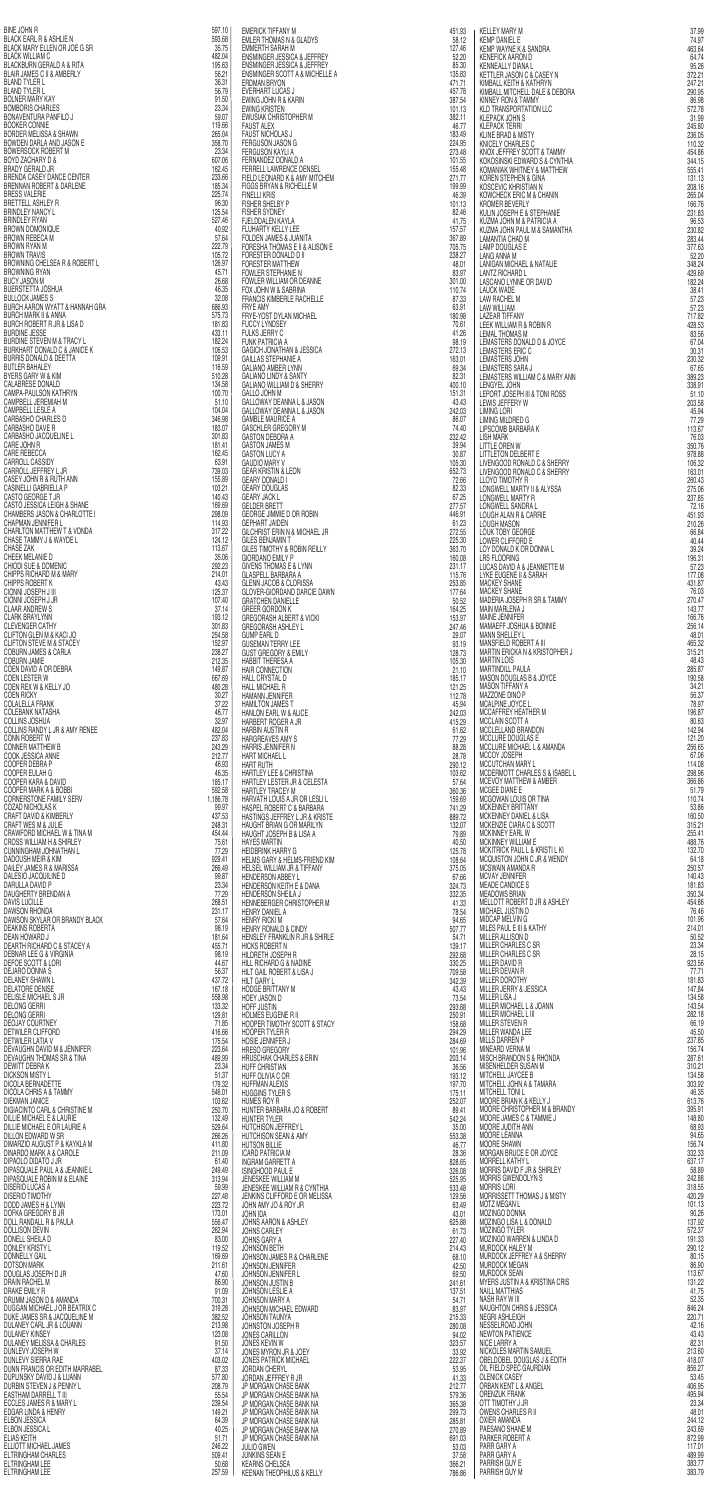| PARSONS JAMES C OR BOBBIE                      | 246.55           |
|------------------------------------------------|------------------|
| PAUL DERRICK C                                 | 114.50           |
| PAULES WILLIAM J JR                            | 261.70           |
| PELCHUCK EMILENE                               | 86.90            |
| PEPE AUTO RENTAL & SERVICE                     | 21.63            |
| PEPE FRANCES                                   | 60.98            |
| PEPE JAMIE R                                   | 247.46           |
| PEPE STEPHEN SAMUEL III                        | 31.58            |
| PERITO RONALD R                                | 220.71           |
| PERKINS ANNETTE                                | 369.55           |
| PERKINS BRYAN D                                | 35.13            |
| PERKINS BRYAN D                                | 32.89            |
| PERKINS DONALD R                               | 67.25            |
| PERRY RUTH & ROY                               | 38.41            |
| PETERSON TRACY & KEITH                         | 156.22           |
| PETREL DAVID B                                 | 23.34            |
| PETRICEK ROBERTA                               | 90.26            |
| PETRUCCIOLI SHANNON                            | 147.94           |
| PIEHS KAREN                                    | 38.82            |
| PINACCHIO FRANCO & RENEE                       | 88.73            |
| PISSOS GEORGE M                                | 155.89           |
| PIZER VANESSA L                                | 30.91            |
| POSEY COURTNEY                                 | 90.26            |
| POSEY TONYA MARIE                              | 41.56            |
| PRESTON GREGORY A JR & AMBER                   | 232.00           |
| PULICE PAUL                                    | 216.34           |
| PYLES DENNIS & DARLA J                         | 206.58           |
| QUEEN D BRENT                                  | 75.05            |
| QUEEN DAVID B                                  | 192.27           |
| RAHR JAMES W & HEATHER D                       | 701.55           |
| RAINER VICKIE                                  | 60.82            |
| RAINERI RYAN K & LORALEE                       | 270.47           |
| RATLIFF RANDLE DALE JR & BILLI                 | 213.41           |
| RAWSON WALTER & KATHLEEN                       | 628.81           |
| RC TESTING                                     | 856.27           |
| REA VINCENT JR & DORIS M                       | 42.58            |
| REARDON PAUL & SABRINA                         | 189.76           |
| RECH RUSSELL E III                             | 106.57           |
| REED ROBERT                                    | 73.54            |
| REESE DANIELLE                                 | 23.34            |
| REITTER PAUL R                                 | 392.29           |
| <b>REVELS TYLER</b>                            | 72.68            |
| RICE CODY                                      | 298.15           |
| RICHARDS RONALD E III                          | 310.60           |
| RIGGS JONATHAN D & RAYLENE N                   | 55,96            |
| RIGGS LONNY B SR & & JANET                     | 542.26           |
| RIGGS SARA                                     | 244.12           |
| RITCHIE BRIAN H                                | 503.37           |
| ROBERTS GARY L & BONNIE                        | 302.26           |
| ROBERTS MARK J                                 | 191.02           |
| ROBERTS MARKUS                                 | 170.11           |
| ROBERTS MICHAEL W & DAWN                       | 87.75            |
| RODGERS EDGAR                                  | 101.13           |
| RODGERS LINDA                                  | 57.23            |
| ROTELLINI JAMES J                              | 247.05           |
| <b>ROWE MICHAEL L</b>                          | 56.73            |
| ROWLAND BRIANNA                                | 37.58            |
| ROWLAND KELSEY J<br>ROWLAND RONALD K           | 89.06            |
| RUSSELL STEVEN J                               | 23.34<br>112.51  |
| SAMPSON JAMES                                  | 40.50            |
| SANDHILL CRANE PARTNERS                        | 95.61            |
| SANDS JAMES M II & NOEL                        | 671.03           |
| SANDY CINDY M                                  | 56.81            |
| SAPP HOWARD S                                  | 36.31            |
| SAUNDERS WILLIAM A                             | 23.34            |
| SAUNDERS WILLIAM C                             | 224.89           |
| SAUVAGEOT DEAN & SHERRY                        | 26.89            |
| SCHEETZ EDWARD J                               | 292.22           |
| SCHEETZ KAREN R                                | 69.76            |
| SCHEETZ ROBERT J & LAURA                       | 282.82           |
| SCHMIDT AMY LYNN & JUSTIN                      | 254.99           |
| SCHMIDT JOHN JR                                | 99.04            |
| SCHOOLCRAFT PHILLIP J & TINA                   | 290.54           |
| SCHWERTFEGER DEBRA                             | 35.06            |
| SCIBETTA RAQUEL R                              | 23.34            |
| SCIBETTA TYLER J                               | 54.30            |
| SCIBETTA TYLER J                               | 96.09            |
| SCOTT MARCUS A                                 | 44.67            |
| SCOTT SANDRA                                   | 45.09            |
| SCOTT WILLIAM D & BOBBIE JO                    | 334.86           |
| SECKMAN CATHERINE J                            | 210.26           |
| <b>SEEVERS MICHAEL D</b>                       | 128.61           |
| <b>SELLMAN KENNETH B &amp; NANCY</b>           | 498.54           |
| SHAFFER JAMES H SR & BONNIE                    | 271.72           |
| SHAFFER KEVIN & LOREEN                         | 82.73            |
| SHAW JENNIE                                    | 55.86            |
| SHELLEY CONNIE & HARRY HEIDBRI                 | 136.32           |
| SHORTS ALLISON M                               | 265.45           |
| SILVER BERNARD L SR                            | 48.45            |
| SILVER BRANDON M                               | 118.69           |
| <b>SIMAKIS DIANA LYNN</b>                      | 375.92           |
| SIMS ORLOFF G JR & CHARLOTTA M                 | 210.67           |
| SLATER SHARI L                                 | 47.18            |
| <b>SLAVIK STEFAN R</b>                         | 135.41           |
| SLIVKA JONATHAN D & KELLY                      | 111.57           |
| SLIVKA JONATHAN D & KELLY<br>SLIVKA SAMANTHA A | 77.95            |
| <b>SLOAT ABIGAIL</b>                           | 196.46<br>160.08 |
| SLOAT JACQUELYN                                | 52.20            |
| SMEARMAN ANDREA L                              | 102.38           |
| SMEDLEY JAMES I JR & BARBARA                   | 331.93           |
| SMITH ALICIA MARIE                             | 265.87           |
| SMITH AMBER D & KENNETH J                      | 58.62            |
| SMITH ASHLEY                                   | 88.16            |
| SMITH DONALD R & SHELLY                        | 171.76           |
| SMITH ERIN N                                   | 63.91            |
| SMITH ERIN N                                   | 333.86           |
| SMITH FRANCES L                                | 142.93           |
| SMITH LEONARD A                                | 42.62            |
| SMITH RCK M                                    | 141.84           |
| SMITH TYLER W                                  | 196.87           |
| SNIDER ONIA C                                  | 41.75            |
| SNODGRASS MATTHEW S                            | 311.66           |
| SNYDER PAYTEN C                                | 53.86            |
| SNYDER TODD                                    | 80.22            |
| SNYDER WALTER E                                | 214.43           |
| SPECTRUM FAMILY MASSAGE AND BO                 | 35.56            |
| SPENCER SARA N & NATHAN JOHNSO                 | 132.49           |
| SPENCER WILLIAM T & KRISTY                     | 154.23           |
| SPERLAZZA JOHN C & GAYNEL                      | 218.62           |
| SPERLAZZA MARVIN P & LYNN                      | 197.79           |
| <b>STARR RENEE D</b>                           | 414.31           |
| STEIN JONATHAN                                 | 294.71           |
| STEPHEN DYLAN                                  | 358.70           |
| STEPHEN TIMOTHY A & KACIE                      | 515.07           |
| STEVENS JAMES A III                            | 53.86            |
| STEVENS RANDALL A JR                           | 289.81           |
| STEWART CATHY L                                | 69.34            |
| STEWART JAMES R                                | 210.26           |
| STEWART JASON                                  | 113.67           |
| STEWART RICHARD P & KIMBERLY                   | 187.72           |
| STILLWELL LUETTA                               | 103.81           |
| STOCK GARY P                                   | 23.34            |
| STONER JASON & KRISTINA                        | 141.68           |
| STRAIGHT LYDA M                                | 133.73           |
| STROMEYER ALECIA & ROBERT                      | 397.15           |
| <b>STROPE NANCY</b>                            | 90.98            |
| STUCK TERRY                                    | 782.17           |
| STUDEBAKER LAURA & JASON                       | 245.97           |
| SULLIVAN ARTHUR E JR                           | 115.49           |
| SULLIVAN BRYANT A                              | 114.08           |
| SUMMERS THERESA J                              | 45.16            |
| SWAN TYLER                                     | 132.26           |
| SWARTZ JOSHUA                                  | 250,39           |
| SWIGER MARIA L                                 | 93.60            |
| SWIGER SHELBY                                  | 25.75            |
| TALIANI NATHANAEL                              | 534.72           |
| TASSEY JOSEPH & SHEILA                         | 306.35           |
| TATE CLARA J                                   | 66.00            |
| TATE DANIEL & BARBARA                          | 23.34            |
| TATE RICHARD JR                                | 73.06            |
| TAYLOR AMIRA                                   | 179.73           |
| TAYLOR CHARLES C JR                            | 495.42           |
| TAYLOR DONALD C & CHRISTINA                    | 59.69            |
| TAYLOR HEATH                                   | 70.34            |
| TAYLOR JEFF OR TASHA                           | 170.95           |
| TAYLOR KELLY J                                 | 57.64            |
| <b>TAYLOR RICKY &amp; CINDY</b>                | 323.57           |
| TELVOCK JOHN & SUSAN<br>TEMPLE LLOYD           | 157.99           |
| TENNANT AUSTIN                                 | 360.76<br>362.46 |
| TENNANT BETTE JEAN                             | 142.09           |
| TENNANT BRADLEY E & SUZANNE                    | 163.01           |
| <b>TENNANT LOGAN</b>                           | 90.26            |
| TENNANT MARK A                                 | 375.84           |
| TENNANT WILLIAM J & APRIL                      | 445.84           |
| THOMPSON MARK J                                | 31.70            |

| 6.55                                         | <b>THOMPSON SHAWN</b>                                                                     | 48.01                    |
|----------------------------------------------|-------------------------------------------------------------------------------------------|--------------------------|
| 4.50                                         | TIBBS RONALD K & VALERIE                                                                  | 309.03                   |
| 1.70                                         | <b>TICE CONSTRUCTION</b>                                                                  | 109.91                   |
| 6.90                                         | TICE DANNY D & MARCIA                                                                     | 60.57                    |
| 1.63                                         | <b>TICE EMILY</b>                                                                         | 206.07                   |
| 0.98                                         | TINGLER MARK E                                                                            | 170.75                   |
| 7.46                                         | TKACH MARIA                                                                               | 111.15                   |
| 1.58                                         | <b>TOKAS HEATHER</b>                                                                      | 104.89                   |
| 0.71                                         | <b>TRACY NICHOLAUS</b>                                                                    | 258.33                   |
| 9.55                                         | TRINITY FARMS ALPACAS                                                                     | 66.00                    |
| 5.13                                         | TURRENTINE JULIE & TIMOTHY                                                                | 495.67                   |
| 2.89                                         | TURRENTINE WENDY M                                                                        | 46.77                    |
| 7.25                                         | <b>TUSTIN LORRIE ANN</b>                                                                  | 36.00                    |
| 8.41                                         | <b>UHOR TIMOTHY</b>                                                                       | 495.01                   |
| 6.22                                         | UNDERWOOD LAWRENCE & JANYCE                                                               | 326.08                   |
| 3.34                                         | URSO AUSTIN                                                                               | 179.32                   |
| 0.26                                         | UTZ CARLY                                                                                 | 53.45                    |
| 7.94                                         | <b>VANCAMP DETMER</b>                                                                     | 202.72                   |
| 8.82                                         | VANCAMP DORENA                                                                            | 43.01                    |
| 8.73                                         | VANCAMP TAYLOR P                                                                          | 45.09                    |
| 5.89                                         | VANNARSDALL CHRISTOPHER L                                                                 | 434.79                   |
| 0.91                                         | VIETMEIER KIERA R                                                                         | 69.39                    |
| 0.26                                         | VIETS CHARLES A                                                                           | 49.92                    |
| 1.56                                         | VINCENT GEORGE W & WENDY                                                                  | 123.71                   |
| 2.00                                         | VINCENT ROBERT W & GEORGIA                                                                | 543.09                   |
| 6.34                                         | <b>VINCENT WINTER S</b>                                                                   | 195.92                   |
| 6.58                                         | WADE MICHAEL D & LIANNA                                                                   | 512.56                   |
| 5.05                                         | <b>WADE TYLER</b>                                                                         | 155.48                   |
| 2.27                                         | WAGNER DAVID A & LORIE                                                                    | 398.42                   |
| 1.55                                         | WAGNER WILLIAM S & SHEILA                                                                 | 432.28                   |
| 0.82                                         | WAGONER CODY RAY                                                                          | 578.05                   |
| 0.47                                         | <b>WAGONER WANDA</b>                                                                      | 23.34                    |
| 3.41                                         | <b>WAGSTAFF RUSSELL E &amp; LESLIE</b>                                                    | 129.43                   |
| 8.81                                         | <b>WALDECK MICHAEL A &amp; CAROL</b>                                                      | 431.87                   |
| 6.27                                         | <b>WALDEN CALVIN B &amp; CHRISTEN</b>                                                     | 566.08                   |
| 2.58                                         | <b>WALLACE COURTNEY N</b>                                                                 | 184.09                   |
| 9.76                                         | WALNOHA MICHALE L                                                                         | 101.96                   |
| 6.57                                         | WARD DARA L                                                                               | 46,35                    |
| 3.54                                         | <b>WATSON GARY L</b>                                                                      | 103.21                   |
| 3.34                                         | <b>WATSON LEESA</b>                                                                       | 168.03                   |
| 2.29                                         | WATTS ASHLEY                                                                              | 59.74                    |
| 2.68                                         | WAUGH MARK EUGENE                                                                         | 69.76                    |
| 8.15                                         | <b>WAYNE ALICIA</b>                                                                       | 206.92                   |
| 0.60                                         | <b>WAYNE DEREK</b>                                                                        | 365,38                   |
| 5.96                                         | <b>WEAVER CHARLES M &amp; RUTH</b>                                                        | 300.58                   |
| 2.26                                         | <b>WEBSTER ROBERT G &amp; LISA</b>                                                        | 286.78                   |
| 4.12                                         | <b>WEEKLEY JILLIAN M</b>                                                                  | 58.47                    |
| 3.37                                         | <b>WELLS WILLIAM G</b>                                                                    | 42.97                    |
| 2.26                                         | WELSH HOPE & JOSHUA                                                                       | 318.14                   |
| 1.02                                         | <b>WELSHHANS JOHN &amp; VIRGINIA</b>                                                      | 157.57                   |
| 0.11                                         | WELSHHANS KAHISSA                                                                         | 217.79                   |
| 7.75                                         | WEPPLER LEE & KRISTIN D                                                                   | 732.93                   |
| 1.13                                         | <b>WEST CARRIE ANN</b>                                                                    | 78.54                    |
| 7.23                                         | WHITE CHRISTOPHER S & ROXANNE                                                             | 44.67                    |
| 7.05                                         | WHITE JOHN E OR MANDY                                                                     | 425.60                   |
| 6.73                                         | WHITEHAIR RICHARD ALLEN                                                                   | 37.20                    |
| 7.58                                         | WILCOX DAVID BRIAN & MELINDA                                                              | 392.15                   |
| 9.06                                         | <b>WILD ANGEL &amp; ROMAN</b>                                                             | 250.39                   |
| 3.34                                         | <b>WILLEY BEATRICE K &amp; RICHARD A</b>                                                  | 118.38                   |
| 2.51                                         | WILLEY KENNETH J & MELINDA                                                                | 346.81                   |
| 0.50                                         | WILLIAMS BARBARA L                                                                        | 218.62                   |
| 5.61                                         | WILSON JEREMY                                                                             | 159.25                   |
| 1.03<br>6.81                                 | WINSKI FRANK JC & RENEE<br><b>WINTERS ASHLEY N</b>                                        | 97.36                    |
| 6.31                                         | <b>WOHNHAS RAY P &amp; BUNNIE</b>                                                         | 91.92<br>458.20          |
| 3.34                                         | <b>WOODS CAITLYN</b>                                                                      | 63.91                    |
| 4.89                                         | WOODS WENDY A & JOHN W                                                                    | 397.98                   |
| 6.89                                         | WOOLWINE SHAINA                                                                           | 115.72                   |
| 2.22                                         | <b>WORRELL TARA M</b>                                                                     | 74.78                    |
| 9.76                                         | <b>WRIGHT AMBER</b>                                                                       | 298.49                   |
| 2.82                                         | WRIGHT CORY J & KAYLA N                                                                   | 275.06                   |
| 4.99                                         | WRIGHT JOSHUA A                                                                           | 135.50                   |
| 9.04                                         | WRIGHT PAUL ANTHONY JR & RENEE                                                            | 43,68                    |
| 0.54                                         | WYATT DAWN E                                                                              | 64.74                    |
| 5.06                                         | YACHINI ROBERT                                                                            | 111.98                   |
| 3.34                                         | YORK EMILY                                                                                | 38.82                    |
| 4.30                                         | <b>YOST MICHELLE</b>                                                                      | 135.83                   |
| 6.09                                         | YOST RUSSELL & RUTH                                                                       | 95.70                    |
| 4.67                                         | YOST STEPHANIE                                                                            | 59.74                    |
| 5.09<br>4.86                                 | ZONKER CHRISTOPHER & ERIKA M M                                                            | 70.61                    |
| 0.26<br>8.61                                 | <b>FOLLANSBEE</b><br>ANDREOZZI THOMAS A JR                                                | 60.67                    |
| 8.54                                         | ARCHIELLO ASHLEY M                                                                        | 320.05                   |
| 1.72                                         | <b>BAIRD AMBER</b>                                                                        | 295.75                   |
| 2.73<br>5.86                                 | BAKER ANTHONY P & MELANIE<br>BAKER ERIKA L                                                | 93.51                    |
|                                              |                                                                                           |                          |
| 6.32                                         | <b>BALDAUF JEFFREY L</b>                                                                  | 269.95<br>420.72         |
| 5.45                                         | <b>BALOG AMY</b>                                                                          | 88,93                    |
| 8.45                                         | <b>BARNHART CHELSEY</b>                                                                   | 166.81                   |
| 8.69                                         | <b>BATES KIYA JEAN &amp; KEVIN</b>                                                        | 91.92                    |
| 5.92                                         | <b>BAUSTERT ASHTON</b>                                                                    | 85.96                    |
| 0.67                                         | <b>BAUSTERT TABITHA &amp; STEPHEN</b>                                                     | 84.75                    |
| 7.18                                         | <b>BAUSTERT TABITHA &amp; STEPHEN</b>                                                     | 182.79                   |
| 5.41                                         | <b>BEATTY HARRY E JR</b>                                                                  | 279.87                   |
| 1.57                                         | <b>BEATTY HARRY E JR</b>                                                                  | 125.64                   |
| 7.95                                         | BEATTY ROBERT                                                                             | 55.71                    |
| 6.46<br>0.08                                 | <b>BENNETT CHERYL D</b>                                                                   | 71.09                    |
| 2.20                                         | <b>BENZO ERIKA</b><br><b>BERG LAURI LYNN</b>                                              | 50.75<br>197.16          |
| 2.38                                         | BIRMINGHAM DONALD J & GILDA M                                                             | 203.02                   |
| 1.93                                         | <b>BIRMINGHAM JOSEPH</b>                                                                  | 291.78                   |
| 5.87                                         | <b>BLACKBURN CYNTHIA</b>                                                                  | 93.41                    |
| 8.62                                         | BLAND LAURIE A                                                                            | 64.63                    |
| 8.16<br>1.76                                 | <b>BONAVENTURA MICHAEL &amp; TERRI</b>                                                    | 266.48<br>142.27         |
| 3.91                                         | <b>BONIEY JAMES J</b><br><b>BONIEY PATRICK J II</b>                                       | 405.85                   |
| 3.86                                         | BONIEY PAUL JR & DARLENE                                                                  | 135.48                   |
| 2.93                                         | <b>BOSTON STACY JO</b>                                                                    | 189.61                   |
| 2.62                                         | <b>BOWMAN JOHN T</b>                                                                      | 65.86                    |
| 1.84                                         | <b>BOWMAN MILDRED</b>                                                                     | 170.27                   |
| 6.87<br>1.75                                 | <b>BOWMAN STEWART &amp; LORI ANN</b>                                                      | 60.67<br>277.59          |
| 1.66                                         | <b>BROOKS LEWIS J &amp; NANCY</b><br><b>BROWN AMBER</b>                                   | 87.20                    |
| 3.86                                         | <b>BRUCE ZACHARY L</b>                                                                    | 36.00                    |
| 0.22                                         | <b>BUCHANAN RICHARD &amp; TRESA</b>                                                       | 315.49                   |
| 4.43                                         | <b>BUCON DENNIS</b>                                                                       | 152.70                   |
| 5.56                                         | <b>BURDINE NICOLE</b>                                                                     | 403.88                   |
| 2.49                                         | <b>BYFORD ANTHONY &amp; JAMIE</b>                                                         | 263.42                   |
| 4.23                                         | CAMPBELL DARREN A                                                                         | 48.78                    |
| 8.62<br>7.79                                 | CANTERBURY JACOB                                                                          | 362.71                   |
| 4.31                                         | CARROLL LISA F<br>CASINI RICHARD L & MARY                                                 | 249.62<br>137.38         |
| 4.71                                         | CASINI RICHARD P                                                                          | 117.21                   |
| 8.70                                         | <b>CASTELLUCCI KEVIN</b>                                                                  | 73.56                    |
| 5.07                                         | CAWTHORN DANIEL K JR                                                                      | 167.30                   |
| 3.86                                         | CERVENAK GERALD T OR PATRICIA                                                             | 129.10                   |
| 9.81                                         | CHEEK ROBERT J JR                                                                         | 84.63                    |
| 9.34                                         | CHIODO JACOBB & ASHLEY                                                                    | 132.09                   |
| 0.26                                         | CHUMA LISA                                                                                | 57.70                    |
| 3.67                                         | <b>CLARK JOEL M JR</b>                                                                    | 142.01                   |
| 7.72                                         | <b>CLARK KATHY DARLENA</b>                                                                | 53.24                    |
| 3.81                                         | CLEVENGER DANIEL T SR                                                                     | 294.27                   |
| 3.34                                         | <b>CLIFTON LENNA</b>                                                                      | 43.80                    |
| 1.68                                         | <b>CLUTTER BRYAN C JR</b>                                                                 | 26.74                    |
| 3.73                                         | <b>COMPRESSCO LP</b>                                                                      | 1,507.84                 |
| 7.15                                         | CONANT CHASE A                                                                            | 72.58                    |
| 0.98                                         | <b>CONLEY WILLIAM C &amp; MARY E</b>                                                      | 159.49                   |
| 2.17                                         | COOPER DANIEL B & KAREN                                                                   | 352.29                   |
| 5.97                                         | COPPA BRENDA M                                                                            | 248.53                   |
| 5.49                                         | CRADDOCK EDWARD M & MEGAN                                                                 | 617.62                   |
| 4.08                                         | <b>CRAIG DANIEL A</b>                                                                     | 57.70                    |
| 5.16                                         | <b>CREAMER JACOB</b>                                                                      | 288.32                   |
| 2.26                                         | CUNNINGHAM BRADFORD J & KANDI                                                             | 141.51                   |
| 0.39                                         | DARMELIO PHILIP & JOANNE                                                                  | 488.18                   |
| 3.60                                         | <b>DEANGELIS ALECIA</b>                                                                   | 157.39                   |
| 5.75                                         | DEANGELIS ALFRED JR & WENDY                                                               | 216.90                   |
| 4.72                                         | DEMARIA JAMES W JR                                                                        | 486.06                   |
| 6.35                                         | DEMONTLUZIN DANIELLE M                                                                    | 72.58                    |
| 6.00                                         | <b>DENNIS CODY J</b>                                                                      | 243.19                   |
| 3.34                                         | <b>DESTEFANO PETE III &amp; JENNIFER</b>                                                  | 23,96                    |
| 3.06                                         | DIPAOLO PIETRO A                                                                          | 151.93                   |
| 9.73                                         | <b>DISERIO CARI</b>                                                                       | 60.17                    |
| 5.42                                         | <b>DISERIO STEPHEN</b>                                                                    | 23.96                    |
| 9.69                                         | DITTMAR DAVID N                                                                           | 941.47                   |
| 0.34                                         | DOBBINS JUDY A                                                                            | 59.18                    |
| 0.95                                         | DOBBS CYNTHIA & STEVEN                                                                    | 675.80                   |
| 7.64                                         | DOYLE EMILY                                                                               | 48.78                    |
| 3.57                                         | DUPKE JACOB P & HEATHER                                                                   | 89.14                    |
| 7.99                                         | <b>EATON JOSEPH B</b>                                                                     | 456.43                   |
| 0.76                                         | ELTRINGHAM TYGER L                                                                        | 122.67                   |
|                                              | ENICH DAN & LISA MARIE<br>ESSARY APRYL L                                                  | 213.83<br>207.97         |
|                                              | EWING LEVI L& SASHA                                                                       | 415.43                   |
| 2.46<br>2.09<br>3.01<br>0.26<br>5.84<br>5.84 | <b>FADSE ZACHARY S</b><br><b>FAESSEL THOMAS R &amp; JESSICA R</b><br><b>FARRELL TYLEE</b> | 98.11<br>367.67<br>23.96 |

| 01             | <b>FELTON JEFF T</b>                                                                        | 731.19                     |
|----------------|---------------------------------------------------------------------------------------------|----------------------------|
| 03             | FERRELL ADAM C                                                                              | 251.61                     |
| 91             | <b>FETTY KRISTEN F</b>                                                                      | 70.22                      |
| 57             | <b>FINSLEY MARK &amp; TRIS</b>                                                              | 1,141.33                   |
| 07             | FIRST NATIONAL BANK OF PA                                                                   | 8,178.51                   |
| 75             | FIRST NATIONAL BANK OF PA                                                                   | 1,490.01                   |
| 15             | FIRST NATIONAL OF BANK PA                                                                   | 188.64                     |
| 89             | <b>FISHER JAMES &amp; MELISSA</b>                                                           | 706.89                     |
| 33             | FLORAK ANN MARIE & MIKE                                                                     | 217.48                     |
| 00             | FLOYD GABRIELLE N                                                                           | 109.27                     |
| 67             | FLOYD JENNA M                                                                               | 99.35                      |
| 77             | <b>FLUHARTY BEVERLY</b>                                                                     | 236.73                     |
| 00             | <b>FOLLANSBEE FLOWER SHOP</b>                                                               | 71.58                      |
| 01             | <b>FONTENOT MATTHEW</b>                                                                     | 392.46                     |
| 08             | FORD CODY                                                                                   | 296.74                     |
| 32             | <b>FRESHWATER SCOTT</b>                                                                     | 45.79                      |
| 45             | <b>FUSCARDO MITCH S &amp; LAURA M</b>                                                       | 629.88                     |
| 72             | GABBERT ROGER G JR                                                                          | 38.28                      |
| 01             | <b>GAGLIONE CATHERINE</b>                                                                   | 428.67                     |
| 09             | GAGLIONE JOSEPH M & LORRAINE                                                                | 153.92                     |
| 79             | GALLAGHER JOHN L SR OR VICKY D                                                              | 361.21                     |
| 39<br>92<br>71 | GAMBLE RANDY S<br><b>GAME SHACK</b><br><b>GASTON DAVID EDWARD</b>                           | 36.37<br>63.66             |
| 09<br>92       | GEORGE ZACHARY P<br><b>GIBSON PAUL R</b>                                                    | 51.06<br>83.50<br>99.85    |
| 56             | <b>GILLESPIE BRANDON &amp; SARAH</b>                                                        | 114.23                     |
| 48             | <b>GIVENS DAVID C</b>                                                                       | 207.45                     |
| 42             | GIVENS MALINDA M                                                                            | 59.18                      |
| 28             | <b>GODFREY JOHN E III</b>                                                                   | 224.33                     |
| 05             | GOODMAN RICHARD L                                                                           | 199.05                     |
| 34             | <b>GRAY LARRY J JR &amp; MICHELE</b>                                                        | 107.30                     |
| 43             | <b>GROCH ROBERT A &amp; TRACY LYNN</b>                                                      | 49.35                      |
| 87             | HANS JOSHUA S                                                                               | 207.48                     |
| 08             | HARDING LESLIE L                                                                            | 159.86                     |
| 09             | HARROW-BURDINE CHERYL & SAMUEL                                                              | 361.75                     |
| 96             | <b>HARTLEY MATTHEW F</b>                                                                    | 373.12                     |
| 35             | <b>HARTLEY WILLIAM E</b>                                                                    | 49.26                      |
| 21             | HAWKINS CHARLES H III & KAREN                                                               | 586.41                     |
| 03             | HEATON RYAN D                                                                               | 236.73                     |
| 74             | HENDERSON KAITLIN E                                                                         | 64.14                      |
| 76             | HILEMAN ERIK J                                                                              | 184.15                     |
| 92             | <b>HOLDEN DENNIS</b>                                                                        | 51.25                      |
| 38             | <b>HOLDEN SENECA</b>                                                                        | 63.66                      |
| 58             | HOLMAN RONALD A & MARYANN                                                                   | 199.53                     |
| 78             | <b>HONAKER ROBERT</b>                                                                       | 60.67                      |
| 47             | <b>HUGHES CHRISTINE S</b>                                                                   | 96.18                      |
| 97             | <b>HUMES MORGAN K</b>                                                                       | 74.93                      |
| 14             | HUNTER BRIAN                                                                                | 171.77                     |
| 57             | JACKSON TODD F & MARCI J                                                                    | 403.38                     |
| 79             | JARRELL SARAH                                                                               | 76.77                      |
| 93             | <b>JOHNNIES FLORIST</b>                                                                     | 149.42                     |
| 54             | <b>JOHNSON JOSEPH S</b>                                                                     | 185.74                     |
| 67             | JOHNSON JOSEPH W                                                                            | 599.57                     |
| 60             | JONES CARL RAY & SYLVIA                                                                     | 149.54                     |
| 20             | JORDAN LOGAN A                                                                              | 44.30                      |
| 15             | JP MORGAN CHASE BANK NA                                                                     | 429.65                     |
| 39             | <b>JULIO PAUL M</b>                                                                         | 355.76                     |
| 38<br>81<br>62 | <b>JUSINO ROBERT L</b><br>KAFTON KAREN                                                      | 53.74<br>271.81<br>211.44  |
| 25<br>36       | KEARNS BLAKE A<br><b>KEARNS SHAWN &amp; CHRISTIE</b><br><b>KEARNS SHAWN JR &amp; SONDRA</b> | 225.82<br>375.59           |
| 92             | <b>KELLEY MARK</b>                                                                          | 53.74                      |
| 20             | KEYSER HEATHER                                                                              | 142.27                     |
| 91             | KING GERALD W & ANNA STARVAGGI                                                              | 167.74                     |
| 98             | KING MICHELLE                                                                               | 50.25                      |
| 72             | KLINE DANIEL A                                                                              | 118.21                     |
| 78             | <b>KOVACH KEITH</b>                                                                         | 313.61                     |
| 49             | <b>LAIZURE CASSIE</b>                                                                       | 190.61                     |
| 06             | LAMB DAVID W                                                                                | 214.41                     |
| 50             | <b>LANTZ DEREK A</b>                                                                        | 102.13                     |
| 68             | <b>LATIMER JENNIFER L</b>                                                                   | 146.61                     |
| 74             | LAZEAR SHAWN & TRACY L                                                                      | 333.19                     |
| 98             | LEMAL MARTHA                                                                                | 139.02                     |
| 82             | LENGYEL DAVID M                                                                             | 360.72                     |
| 83             | LEWIS ARIANA                                                                                | 43.32                      |
| 70             | LEWIS CYNTHIA OR SHARON K DIEU                                                              | 211.94                     |
| 74             | LEWIS GAVIN M                                                                               | 43.80                      |
| 61             | LIPOSCHAK RONALD L & STEPHANIE<br><b>LKL LEASING</b><br><b>LKL LEASING</b>                  | 118.29<br>73.58            |
| 67<br>05       | <b>LKL LEASING</b><br><b>LKL LEASING</b>                                                    | 46.29<br>78.54<br>73.58    |
| 75             | LOAR NICOLE M                                                                               | 343.95                     |
| 51             | LOMBARDI RAY G & KAREN                                                                      | 222.33                     |
| 95             | LUCAS ELIZABETH L                                                                           | 164.81                     |
| 72             | MACZKO JOSEPH                                                                               | 247.15                     |
| 93             | <b>MARINO CAROLE E</b>                                                                      | 229.78                     |
| 81             | <b>MARSH CHELSY</b>                                                                         | 83.32                      |
| 92             | <b>MAYHEW CASSIDY</b>                                                                       | 87,96                      |
| 96             | MAYO LOUIS B JR                                                                             | 54.94                      |
| 75             | MAZZONE MATTHEW J                                                                           | 232.52                     |
| 79             | MAZZONE SAM & JOANN                                                                         | 325.43                     |
| 87             | MAZZONE SAMANTHA                                                                            | 186.91                     |
| 64             | MCABEE CHRISTINE & EARL                                                                     | 297.93                     |
| 71             | MCCLURE BRYAN & LISA                                                                        | 136.69                     |
| 09             | <b>MCCOY CHARLES W JR &amp; THERESA</b>                                                     | 37.87                      |
| 75             | <b>MCELROY SCOTT E</b>                                                                      | 98.60                      |
| 16             | <b>MCGOWAN DAVID E &amp; MARILYN</b>                                                        | 273.44                     |
| 02             | MCGOWAN DAVID E & MARILYN                                                                   | 51.29                      |
| 78             | MCGOWAN JOY D & MATHEW A                                                                    | 497.77                     |
| 41<br>63       | <b>MCGOWEN TREVOR</b><br>MCKINNEY AMANDA<br><b>MCKINNEY JAIME</b>                           | 189.11<br>56.71<br>50.75   |
| 48<br>27<br>85 | MCQUILLIAN ELIZABETH & WILLIAM<br><b>MENEELY RODNEY</b>                                     | 47.78<br>144.48            |
| 48             | <b>MILANTONI DANIEL R &amp; LORI</b>                                                        | 407.84                     |
| 61             | MILLER LEONARD GEORGE                                                                       | 190.11                     |
| 86<br>27       | MITCHELL JOHN R (JAY) & SHAWND<br><b>MOFFO ANTHONY</b><br>MOORE JENNIFER STEWART            | 183.68<br>167.66           |
| 67<br>59<br>20 | <b>MORGAN CATHERINE</b><br>MORGAN ROBERTA E                                                 | 67.12<br>40.34<br>40.34    |
| 00             | <b>MORRIS DEANNA</b>                                                                        | 268.48                     |
| 49             | <b>MORRIS ROBYN</b>                                                                         | 98.87                      |
| 70             | NEFF MIKE                                                                                   | 388.00                     |
| 88             | NEWTON KRISTIN & TIFFANY                                                                    | 144.45                     |
| 42             | OMARE EDWIN O                                                                               | 218.39                     |
| 78             | OPIE AURORA                                                                                 | 83.32                      |
| 71             | <b>OSBORNE CHRISTY</b>                                                                      | 153.42                     |
| 62             | OSSMAN JAMES T                                                                              | 156.89                     |
| 38             | OSSMAN MARIANN & TYLER                                                                      | 312.12                     |
| 21             | <b>OSTROSKY CINDY</b>                                                                       | 98.87                      |
| 56             | OTT THOMAS E                                                                                | 98.87                      |
| 30             | PAESANI RICHARD A                                                                           | 55.71                      |
| 10             | PANNETT ANTHONY ROBERT                                                                      | 218.76                     |
| 63             | PAPPAS JEROME A & MARY ANN                                                                  | 46.29                      |
| 09             | <b>PATTERSON CHRISTINE</b>                                                                  | 347.83                     |
| 70             | PEARSON MELISSA                                                                             | 50.13                      |
| 01             | PEDERSEN FRANK & COURTNEY                                                                   | 560.08                     |
| 24             | PEDERSON NICHOLAS J                                                                         | 153.92                     |
| 27             | PELLEGRINO ANTHONY & MARY LEE                                                               | 244.66                     |
| 80             | PERNA STEPHEN A                                                                             | 319.36                     |
| 74             | PERRY CHRISTOPHER M                                                                         | 63.16                      |
| 84             | PETRUCCIOLI LORI                                                                            | 62.66                      |
| 58             | PETRUCCIOLI ROBERT A & MARIE                                                                | 31.91                      |
| 49             | PICCIRILLO ANTHONY & SHANNA                                                                 | 240.28                     |
| 29             | PINACCHIO ALBERTA                                                                           | 99.33                      |
| 53<br>62       | PINACCHIO GAETANO<br>POPISH MELINDA<br>PRAMESA GERALDINE & JEFFREY                          | 234.74<br>548.69<br>472.31 |
| 70<br>32<br>51 | PRATT JODIE<br>PREKUP RUTH & LAWRENCE                                                       | 40.34<br>278.40            |
| 18             | PRICE NIKKI D                                                                               | 129.10                     |
| 39             | <b>QUATTROCHI AIMEE MARIE</b>                                                               | 94.72                      |
| 90             | QUINN CYNTHIA WRAY                                                                          | 310.39                     |
| 06             | RAWSON C EDWARD & CHERYL                                                                    | 1,462.25                   |
| 58             | REA TERESA (BETTY)                                                                          | 30.98                      |
| 19             | <b>REED MELANIE L</b>                                                                       | 32.53                      |
| 96             | RICHARDSON ROBERT L & VICTORIA                                                              | 247.65                     |
| 93             | ROBINSON ARLIE                                                                              | 84.97                      |
| 17             | RODGERS MARK B & MELINDA                                                                    | 123.17                     |
| 96             | ROUSH DAVID J                                                                               | 69.65                      |
| 47             | <b>SACKER KELLY</b>                                                                         | 116.22                     |
| 18             | SALAKOVICH JAMES P                                                                          | 61.67                      |
| 80             | <b>SAMPSON ERIKA</b>                                                                        | 371.63                     |
| 78             | SANDRETH GREGORY L & VIRGINIA                                                               | 123.93                     |
| 14             | SANDS ASHLEY J                                                                              | 142.51                     |
| 43             | <b>SANDS DIANE LYNN</b>                                                                     | 280.37                     |
| 67             | <b>SCHAFER CHARLES L</b>                                                                    | 89.93                      |
| 83             | SCHAFFER DONALD P JR                                                                        | 281.95                     |
| 97<br>43       | SCHAMBACH RANDELL & PAMELA S<br><b>SCHEETZ BETH</b><br>SCHEETZ JODI L                       | 234.46<br>70.09<br>87.96   |
| 11<br>67<br>96 | SCHEETZ JOHN III<br>SCHEETZ SHARON A                                                        | 73.06<br>145.48            |
| 24             | SCHROTT DONALD                                                                              | 254.58                     |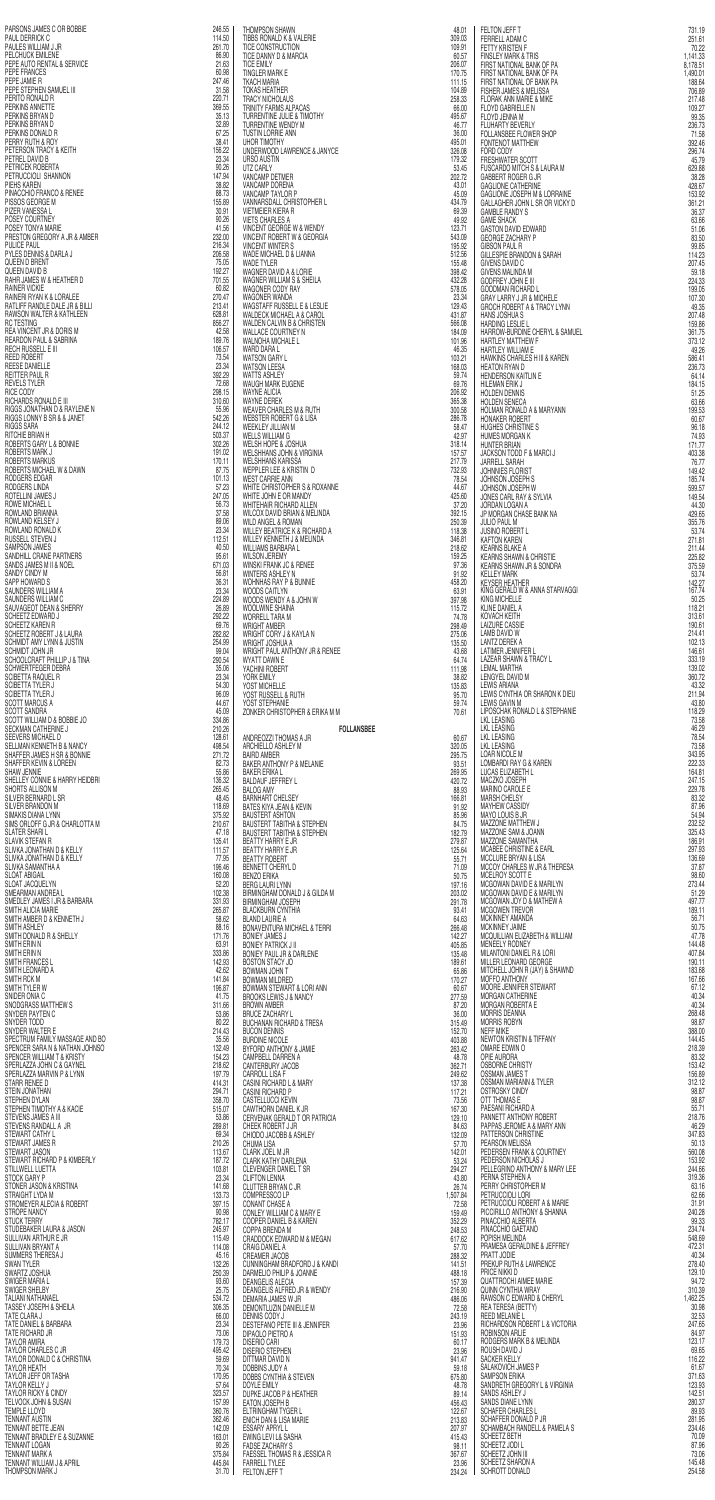| SECRIST DAVID A                                                                                                                                                                                                                                                                                                                                                               | 32.12            | EMERY JOHN F                                                                                                                                                                                                                                                                                                                                    | 164.92           |                                                                                                                                                                                   | 182.05             |
|-------------------------------------------------------------------------------------------------------------------------------------------------------------------------------------------------------------------------------------------------------------------------------------------------------------------------------------------------------------------------------|------------------|-------------------------------------------------------------------------------------------------------------------------------------------------------------------------------------------------------------------------------------------------------------------------------------------------------------------------------------------------|------------------|-----------------------------------------------------------------------------------------------------------------------------------------------------------------------------------|--------------------|
| <b>SELMON SHEILA M</b>                                                                                                                                                                                                                                                                                                                                                        | 108.29           | EUCLID CHEMICAL CO                                                                                                                                                                                                                                                                                                                              | 538.63           | SO CYNTHIA<br>SO CYNTHIA<br>SALLINS RICHARD<br>ROSEBERRY CHRISTOPHER & ANN<br>ROSE HARRY H JR<br>NOSS HARRY H JR<br>NOLLYNN<br>SUN HOLLSTICS CENTER IN<br>SUN HOLLSTICS CENTER IN | 1,358.44           |
| SHAFFER SHEILA KAY                                                                                                                                                                                                                                                                                                                                                            | 38.84            | <b>FAZI FREDERICK L &amp; EILEEN</b>                                                                                                                                                                                                                                                                                                            | 103.83           |                                                                                                                                                                                   | 96.42              |
| SHIFFLETT CHARLES ELBERT                                                                                                                                                                                                                                                                                                                                                      | 218.39           | <b>FERGUSON BRENDA</b>                                                                                                                                                                                                                                                                                                                          | 234.46           |                                                                                                                                                                                   | 189.61             |
| SHUTE BRIAN                                                                                                                                                                                                                                                                                                                                                                   | 82.96            | FERNANDEZ QUINN                                                                                                                                                                                                                                                                                                                                 | 64.63            |                                                                                                                                                                                   | 144.98             |
| SIRANOVIC KRISTEN                                                                                                                                                                                                                                                                                                                                                             | 199.05           | FEUSTEL FRANK E                                                                                                                                                                                                                                                                                                                                 | 27.95            |                                                                                                                                                                                   | 189.09             |
| SIZEMORE JASON R & AMBER<br>SMITH GENE A III                                                                                                                                                                                                                                                                                                                                  | 672.13           | FIFE PHILLIP J                                                                                                                                                                                                                                                                                                                                  | 91.92            |                                                                                                                                                                                   | 60.17              |
| SNODGRASS BERNARD L JR OR NANC                                                                                                                                                                                                                                                                                                                                                | 101.34<br>134.56 | FODOR JACQUELINE<br>FOLDEN JOSHUA C                                                                                                                                                                                                                                                                                                             | 277.90<br>40.34  |                                                                                                                                                                                   | 55.61<br>618.12    |
| SNYDER LINDA A                                                                                                                                                                                                                                                                                                                                                                | 183.75           | FOX ERIC L                                                                                                                                                                                                                                                                                                                                      | 189.11           |                                                                                                                                                                                   | 53.22              |
| SPENCER BRAD E                                                                                                                                                                                                                                                                                                                                                                | 146.97           | FOX JOHN J                                                                                                                                                                                                                                                                                                                                      | 107.30           |                                                                                                                                                                                   | 123.17             |
| SPENCER JASMINE                                                                                                                                                                                                                                                                                                                                                               | 36.87            | FRANK STEVEN A & WENDY L                                                                                                                                                                                                                                                                                                                        | 597.29           | SANIGA JASON E                                                                                                                                                                    | 83.50              |
| SPONAUGLE AMANDA SUE                                                                                                                                                                                                                                                                                                                                                          | 158.86           | <b>GAMBLE JOSEPH &amp;</b>                                                                                                                                                                                                                                                                                                                      | 136.05           |                                                                                                                                                                                   | 114.72             |
| SPONAUGLE MARKEL                                                                                                                                                                                                                                                                                                                                                              | 346.83           | GANZER-HAHN DERMATOLOGY                                                                                                                                                                                                                                                                                                                         | 36.25            | SCHEETZ ROBERT F                                                                                                                                                                  | 94.89              |
| STAFFILENO POWER WASHING                                                                                                                                                                                                                                                                                                                                                      | 28.36            | <b>GARRETT CEDRIC</b>                                                                                                                                                                                                                                                                                                                           | 73.08            | SCHREINER SHILO                                                                                                                                                                   | 384.52             |
| STAFFORD KATY L                                                                                                                                                                                                                                                                                                                                                               | 92.42            | <b>GARRITY ROY VERN &amp; PAULINE</b>                                                                                                                                                                                                                                                                                                           | 23.96            | <b>SCHREINER ZACCARY</b>                                                                                                                                                          | 309.15             |
| STEELE THOMAS & DIANE<br>STEIN NATHAN                                                                                                                                                                                                                                                                                                                                         | 161.85<br>72.08  | <b>GASTER BRIAN E</b><br><b>GCN HOLDING LLC</b>                                                                                                                                                                                                                                                                                                 | 232.27<br>23.32  | <b>SCOTT HANNAH</b><br>SCOTT MARISA P                                                                                                                                             | 149.44<br>123.17   |
| STEVENS MICHAEL W & JOANNE                                                                                                                                                                                                                                                                                                                                                    | 713.82           | <b>GEORGE KODI A</b>                                                                                                                                                                                                                                                                                                                            | 117.71           | <b>SCOTT WILLIAM T &amp; LORI</b>                                                                                                                                                 | 282.86             |
| STEVENS RONALD L                                                                                                                                                                                                                                                                                                                                                              | 211.83           | <b>GERRARD SHERRY L</b>                                                                                                                                                                                                                                                                                                                         | 273.19           | SCOZIO BRANDON                                                                                                                                                                    | 67.12              |
| STEWART JOHN C                                                                                                                                                                                                                                                                                                                                                                | 76.05            | <b>GLASPELL KACEY A</b>                                                                                                                                                                                                                                                                                                                         | 36.87            | SELMAN JAMES D                                                                                                                                                                    | 87.96              |
| STILLWELL MARK A & MICHELLE A<br>STILLWELL RYAN M                                                                                                                                                                                                                                                                                                                             | 284.83<br>310.62 | <b>GLASURE DONALD B</b><br><b>GLASURE HAROLD II</b>                                                                                                                                                                                                                                                                                             | 39.34<br>243.69  | SHERMAN RICHARD M III                                                                                                                                                             | 96.88              |
| SUBWAY                                                                                                                                                                                                                                                                                                                                                                        | 1,123.92         | GLYPTIS PHILLIP TOR STEPHANIE                                                                                                                                                                                                                                                                                                                   | 975.21           | SIMAKIS AARON D<br>SINGH SATBIR                                                                                                                                                   | 526.86<br>1,250.95 |
| SUBWAY                                                                                                                                                                                                                                                                                                                                                                        | 1,080.70         | <b>GOGOL EILEEN R</b>                                                                                                                                                                                                                                                                                                                           | 27.95            | SLEPSKY BARRY & VICKI                                                                                                                                                             | 333.45             |
| SUDDOTH JEFFREY                                                                                                                                                                                                                                                                                                                                                               | 221.36           | GONZALEZ ALPHONZO G &                                                                                                                                                                                                                                                                                                                           | 56.39            | SMART SHELLY N                                                                                                                                                                    | 55.71              |
| SUPPA FRANKIE JAY                                                                                                                                                                                                                                                                                                                                                             | 40.34            | GOODWIN ZACKERY L                                                                                                                                                                                                                                                                                                                               | 60.17            | SMITH KEITH A                                                                                                                                                                     | 117.21             |
| SZABO STEVEN L & REBECCA                                                                                                                                                                                                                                                                                                                                                      | 447.94           | GORDER MARK A & BETHANY R                                                                                                                                                                                                                                                                                                                       | 202.52           | SMITH LORI A                                                                                                                                                                      |                    |
| <b>TARR CONNIE L</b>                                                                                                                                                                                                                                                                                                                                                          | 268.18           | HAHN BRIAN E & MICHELLE                                                                                                                                                                                                                                                                                                                         | 544.23           | SMITH PAMELA                                                                                                                                                                      | 222.57<br>75.32    |
| THOMPSON JOHN W III & SHARON                                                                                                                                                                                                                                                                                                                                                  | 196.12           | <b>HARDING CARL</b>                                                                                                                                                                                                                                                                                                                             | 119.71           | SNYDER MORGAN                                                                                                                                                                     | 89.43              |
| THOMPSON TAMMY                                                                                                                                                                                                                                                                                                                                                                | 153.92           | HARDY ANTHONY J & KATHY                                                                                                                                                                                                                                                                                                                         | 584.40           | SOPLINSKI CHESTER                                                                                                                                                                 | 167.59             |
| TIBBS BOBBI J<br>TIRE USA                                                                                                                                                                                                                                                                                                                                                     | 307.66<br>524.87 | <b>HARMON CHARLES K</b><br>HARRIS KAREN L & CARROLL                                                                                                                                                                                                                                                                                             | 316.58           | SOUFFRANT TONYA                                                                                                                                                                   | 283.36             |
| TOKASH JOSEPH P & NORMA J                                                                                                                                                                                                                                                                                                                                                     | 107.34           | HARVEY GOODMAN REALTOR                                                                                                                                                                                                                                                                                                                          | 153.42<br>214.08 | SPENCER ANNA<br>SPENCER LAMONT J & DONNA                                                                                                                                          | 38.36<br>220.86    |
| TREHERNE THERESA                                                                                                                                                                                                                                                                                                                                                              | 99.85            | HARVEY JOSEPH M                                                                                                                                                                                                                                                                                                                                 | 49.76            | SPICY GRINGO                                                                                                                                                                      | 116.01             |
| TWO ANTIQUE GEEKS LLC                                                                                                                                                                                                                                                                                                                                                         | 51.62            | HAULDREN RICHARD E & FRANCINE                                                                                                                                                                                                                                                                                                                   | 97.87            | <b>SROCK KATIE</b>                                                                                                                                                                | 127.13             |
| TWO ANTIQUE GEEKS LLC                                                                                                                                                                                                                                                                                                                                                         | 49.76            | <b>HAUN PAUL S</b>                                                                                                                                                                                                                                                                                                                              | 226.32           | STARVAGGI CHRISTINE G                                                                                                                                                             | 356.86             |
| UNDERWOOD LAWRENCE A & BREANNE                                                                                                                                                                                                                                                                                                                                                | 448.51           | HAVELKA COURTNEY                                                                                                                                                                                                                                                                                                                                | 86.46            | STEMKOWSKI SHAWNA                                                                                                                                                                 | 139.52             |
| UNDERWOOD RICHARD E                                                                                                                                                                                                                                                                                                                                                           | 373.71           | <b>HAWKEN ALEC</b>                                                                                                                                                                                                                                                                                                                              | 48.78            | STEVENS KYLE E                                                                                                                                                                    | 92.42              |
| <b>VALERO PATRICK W</b>                                                                                                                                                                                                                                                                                                                                                       | 104.43           | HAWKINS KAYLA G                                                                                                                                                                                                                                                                                                                                 | 328.99           | STEWART WILLIAM FRANK & MODEST                                                                                                                                                    | 120.18             |
| <b>VARLAS ANTONIO</b>                                                                                                                                                                                                                                                                                                                                                         | 179.39           | HEATON LINDA & JAMES E                                                                                                                                                                                                                                                                                                                          | 76.05            | STILES MARK J & RUBY ANN                                                                                                                                                          | 439.09             |
| <b>VARLAS MICHAEL S</b>                                                                                                                                                                                                                                                                                                                                                       | 122.17           | HENDERSON TESSA                                                                                                                                                                                                                                                                                                                                 | 306.66           | STOLBURG GLEN                                                                                                                                                                     | 325.50             |
| <b>VARLAS NICK N</b>                                                                                                                                                                                                                                                                                                                                                          | 23.96            | <b>HESSKE LUCAS</b>                                                                                                                                                                                                                                                                                                                             | 179.69           | SUBWAY                                                                                                                                                                            | 1,169.14           |
| <b>VARLAS TED</b>                                                                                                                                                                                                                                                                                                                                                             | 106.07           | <b>HIGGINS TRUDY</b>                                                                                                                                                                                                                                                                                                                            | 85.47            | SWEARINGEN AMANDA                                                                                                                                                                 | 207.48             |
| <b>VINCENT KATHERINE L</b>                                                                                                                                                                                                                                                                                                                                                    | 206.98           | HILL SCOTT A & LEHEW PENNY                                                                                                                                                                                                                                                                                                                      | 142.51           | SWEAT DAVID J                                                                                                                                                                     | 92.79              |
| WADE JOSEPH D & MICHELLE                                                                                                                                                                                                                                                                                                                                                      | 260.53           | HILLIARD SHANNON & SAMUEL                                                                                                                                                                                                                                                                                                                       | 528.85           | SWICKARD JASON & VANESSA                                                                                                                                                          | 629.12             |
| WATTS RUSSELL W                                                                                                                                                                                                                                                                                                                                                               | 48.78            | HOENIG RONALD E & BARBARA                                                                                                                                                                                                                                                                                                                       | 48.78            | <b>SWIGER MICHAEL E</b>                                                                                                                                                           | 215.90             |
| RERT<br>MBER<br>LUR OR NANC<br>NUE<br>ASHING<br>NE<br>JOANNE<br>CHELLE A<br>SHARON<br>PRMAJ<br>LC<br>LC<br>LC<br>LE<br>LE<br>LE<br>LE<br>LE<br>FRARON<br>FRARON<br>FRARON<br>FRARON<br>E<br>E<br>FRARON<br>FRARON<br>E<br>E<br>FRARON<br>E<br>E<br>FRARON<br>E<br>FRARON<br>E<br>FRARON<br>E<br>E<br>E<br>FR<br><b>WELCH CHRISTOPHER &amp; TRACEY</b><br><b>WELLS APRIL R</b> | 961.30<br>382.54 | VENTIFICATION<br>1999<br>1999<br>1999<br>1999<br>1999<br>1999<br>1999<br>1999<br>1999<br>1999<br>1999<br>1999<br>1999<br>1999<br>1999<br>1999<br>1999<br>1999<br>1999<br>1999<br>1999<br>1999<br>1999<br>1999<br>1999<br>1999<br>1999<br>1999<br>1999<br>1999<br>1999<br>1999<br>1999<br>1999<br>199<br><b>HOLBROOK RENE</b><br>HOLDEN JOSEPH Z | 383.54<br>55.71  | TAIBI HOLLY & ANTONIO<br>TATE ALBERT A                                                                                                                                            | 192.10<br>44.78    |
| <b>WELLS ROBYN L</b>                                                                                                                                                                                                                                                                                                                                                          | 115.72<br>968.25 | <b>HOLDEN KALISTA</b><br>HOOPER MATTHEW B & KATHRYN                                                                                                                                                                                                                                                                                             | 56.21<br>534.79  | inna<br>& Modest<br>N<br>.SA<br><b>TAYLOR LISA</b><br>TAYLOR MICHAEL & AMIRA                                                                                                      | 115.10<br>52.51    |
| WENSYEL RONALD L<br>WENSYEL RONALD L                                                                                                                                                                                                                                                                                                                                          | 211.44           | <b>HUFF KARA</b>                                                                                                                                                                                                                                                                                                                                | 205.98           | TENDER TOUCH CAR WASH                                                                                                                                                             | 856.99             |
| <b>WERLING ADAM</b>                                                                                                                                                                                                                                                                                                                                                           | 140.04           | <b>INGRAM CHARLES F</b>                                                                                                                                                                                                                                                                                                                         | 77.04            | <b>TESLA LEASE TRUST</b>                                                                                                                                                          | 1,419.07           |
| WILLIAMS ANDREW OR AMY                                                                                                                                                                                                                                                                                                                                                        | 375.09           | IRWIN GILBERT T & LUETTA J                                                                                                                                                                                                                                                                                                                      | 145.97           | THOMAS VIRGINIA RAE                                                                                                                                                               | 121.18             |
| WOHNHAS TIMOTHY J & KELLY<br>WOODS ALICE                                                                                                                                                                                                                                                                                                                                      | 131.10<br>215.90 | <b>IRWIN STEPHEN THOMAS &amp; AMY</b><br><b>IVANAC CHARLES &amp; JOHANNA</b>                                                                                                                                                                                                                                                                    | 532.32<br>111.71 | THOMPSON JORDAN K<br><b>TOOTHMAN ROBERT E</b>                                                                                                                                     | 98.64<br>258.06    |
| YAK MAT                                                                                                                                                                                                                                                                                                                                                                       | 6,719.74         | J JONES BRIDAL                                                                                                                                                                                                                                                                                                                                  | 119.19           | TRAN THANH                                                                                                                                                                        | 290.79             |
| YARTER THOMAS                                                                                                                                                                                                                                                                                                                                                                 | 902.79           | JACKSON DONALD E JR & CATHY                                                                                                                                                                                                                                                                                                                     | 396.43           | <b>TREGLIA JAMI</b>                                                                                                                                                               | 65.61              |
| YINGST GARY F & JULIE                                                                                                                                                                                                                                                                                                                                                         | 376.13           | JAROSIEWICZ MARIA D & FRANK                                                                                                                                                                                                                                                                                                                     | 92.30            | TREVENA BRIAN                                                                                                                                                                     | 60.17              |
| YOUNG WARREN A                                                                                                                                                                                                                                                                                                                                                                | 71.09            | <b>JENKINS CONNIE &amp; WILLIAM</b>                                                                                                                                                                                                                                                                                                             | 624.07<br>216.26 | TURANI HAKI<br>TUSTIN BERNARD L SR.                                                                                                                                               | 86.46<br>51.75     |
| <b>WEIRTON</b>                                                                                                                                                                                                                                                                                                                                                                |                  | JENNINGS MARY L<br>JETER CURTIS L JR                                                                                                                                                                                                                                                                                                            | 155.89           |                                                                                                                                                                                   | 95,38              |
| ADAMS CARL L                                                                                                                                                                                                                                                                                                                                                                  | 231.28           | JEWELL DEJAE N                                                                                                                                                                                                                                                                                                                                  | 112.81           | <b>UNDERWOOD TROY S JR<br/>VALLEY FOOT AND ANKLE CARE PLL<br/>VALLEY FOOT AND ANKLE CARE PLL<br/>VAUGHN SCOTT A &amp; MICHELLE D<br/>VELTRI ROBERTO R &amp; LITIZIA</b>           | 380.05             |
| ALCANTARA MELISSA M                                                                                                                                                                                                                                                                                                                                                           | 843.28           | JOHNSON RANDY J                                                                                                                                                                                                                                                                                                                                 | 158.46           |                                                                                                                                                                                   | 540.24             |
| ALDANA SYLVIA<br>ALI KAMRA                                                                                                                                                                                                                                                                                                                                                    | 79.01<br>37.87   | JONES ANTHONY<br><b>JONES BRETT</b>                                                                                                                                                                                                                                                                                                             | 192.49<br>168.23 |                                                                                                                                                                                   | 493.14<br>381.55   |
| ALL STATE SIGNZ COMPANY                                                                                                                                                                                                                                                                                                                                                       | 169.65           | JP MORGAN CHASE BANK                                                                                                                                                                                                                                                                                                                            | 291.29           | <b>VICTOR MERCEDES</b>                                                                                                                                                            | 93.89              |
| ALLEN REBECCA & CHRISTOPHER                                                                                                                                                                                                                                                                                                                                                   | 56.21            | JP MORGAN CHASE BANK                                                                                                                                                                                                                                                                                                                            | 442.32           | WADE BARBARA                                                                                                                                                                      | 153.92             |
| ALTOMARE KATHRYN E                                                                                                                                                                                                                                                                                                                                                            | 69.09            | JP MORGAN CHASE BANK                                                                                                                                                                                                                                                                                                                            | 426.76           | <b>WALKER JOEL III</b>                                                                                                                                                            | 240.70             |
| ALVAREZ RHONDA R DONIS                                                                                                                                                                                                                                                                                                                                                        | 36.37            | JP MORGAN CHASE BANK NA                                                                                                                                                                                                                                                                                                                         | 786.88           | WALKER WILLIAM P III                                                                                                                                                              | 179.30             |
| <b>AMISH KITCHEN</b>                                                                                                                                                                                                                                                                                                                                                          | 89.43            | JP MORGAN CHASE BANK NA                                                                                                                                                                                                                                                                                                                         | 429.65           | WARZYNSKI MELISSA                                                                                                                                                                 | 226.32             |
| ANDERSON DAVID F & BETH A                                                                                                                                                                                                                                                                                                                                                     | 256.07           | JP MORGAN CHASE BANK NA                                                                                                                                                                                                                                                                                                                         | 472.31           | WAUGH WILLIAM                                                                                                                                                                     | 128.13             |
| ANDERSON JUSTIN D & MARY ALICE                                                                                                                                                                                                                                                                                                                                                | 454.73           | JUROSKO JOHN JAMES & MARY                                                                                                                                                                                                                                                                                                                       | 52.74            | <b>WEAVER MICHAEL S</b>                                                                                                                                                           | 441.56             |
| ATKINS LOGAN KOREN                                                                                                                                                                                                                                                                                                                                                            | 177.45           | KACZMAREK MICHAEL S                                                                                                                                                                                                                                                                                                                             | 230.28           | WEIRTON MEDICAL BUILDING ASSOC                                                                                                                                                    | 69.59              |
| <b>ATKINSON LACEY</b>                                                                                                                                                                                                                                                                                                                                                         | 177.72           | KARAS TERRY L                                                                                                                                                                                                                                                                                                                                   | 93.41            | WEIRTON RECYCLING CENTER                                                                                                                                                          | 818.15             |
| ATKINSON ROBERT E                                                                                                                                                                                                                                                                                                                                                             | 75.75            | <b>KATNIK FRANCIS</b>                                                                                                                                                                                                                                                                                                                           | 140.52           | WELLS JOSEPH J                                                                                                                                                                    | 36.66              |
| ATKINSON TYLER D                                                                                                                                                                                                                                                                                                                                                              | 385.51           | <b>KAZLMAN DOMINICK</b>                                                                                                                                                                                                                                                                                                                         | 45.29            | WELTER CLARENCE J JR                                                                                                                                                              | 739.63             |
| AYERS JULIA                                                                                                                                                                                                                                                                                                                                                                   | 71.43            | KEENAN JOSHUA                                                                                                                                                                                                                                                                                                                                   | 52.27            | <b>WENTZ CHARLES &amp; VELMA</b>                                                                                                                                                  | 48.78              |
| <b>BAKER CAROLYNE</b>                                                                                                                                                                                                                                                                                                                                                         | 69.25            | KENNEDY KRISTEN ANN                                                                                                                                                                                                                                                                                                                             | 256.57           | WHIPKEY COREY L                                                                                                                                                                   | 340.38             |
| <b>BALTICH MARK</b>                                                                                                                                                                                                                                                                                                                                                           | 69.59            | KINDER WILLIAM T                                                                                                                                                                                                                                                                                                                                | 312.12           | <b>WHITE ALYSSA</b>                                                                                                                                                               | 91.42              |
| BARGAR DAVID W & DONNA                                                                                                                                                                                                                                                                                                                                                        | 393.46           | KIRTLEY BONNIE L                                                                                                                                                                                                                                                                                                                                | 60.17            | <b>WHITE CRYSTAL</b>                                                                                                                                                              | 203.02             |
| BARGAR DAVID W & DONNA                                                                                                                                                                                                                                                                                                                                                        | 73.56            | <b>KLINE LEXUS</b>                                                                                                                                                                                                                                                                                                                              | 242.69           | WILCOX MICHELLE J & JOHN W JR                                                                                                                                                     | 94.39              |
| <b>BARKER COLLEEN</b>                                                                                                                                                                                                                                                                                                                                                         | 127.96           | KRISE JEREMY M & ELIZABETH                                                                                                                                                                                                                                                                                                                      | 177.72           | <b>WILKEN KELLEY</b>                                                                                                                                                              | 259.54             |
| BARLOW JOHN D & MARY                                                                                                                                                                                                                                                                                                                                                          | 131.60           | KUNA TINA L                                                                                                                                                                                                                                                                                                                                     | 116.22           | WILKEN RANDOLPH D                                                                                                                                                                 | 170.27             |
| <b>BARNABEI CHESTER B</b>                                                                                                                                                                                                                                                                                                                                                     | 384.02           | <b>KYER CHARLES &amp; KIMBERLY</b>                                                                                                                                                                                                                                                                                                              | 898.63           | <b>WILLSON SUSAN</b>                                                                                                                                                              | 255.08             |
| <b>BATTISTA VANCE</b>                                                                                                                                                                                                                                                                                                                                                         | 273.94           | <b>LAGOD HELEN</b>                                                                                                                                                                                                                                                                                                                              | 23.96            | WILSON MIKALYA R                                                                                                                                                                  | 50.63              |
| <b>BAXTER MICHAEL</b>                                                                                                                                                                                                                                                                                                                                                         | 67.12            | <b>LAMONE SARAH</b>                                                                                                                                                                                                                                                                                                                             | 143.01           | WILSON TODD W                                                                                                                                                                     | 106.30             |
| BEAVER JOEY L III                                                                                                                                                                                                                                                                                                                                                             | 51.58            | LANG JOSHUA L                                                                                                                                                                                                                                                                                                                                   | 308.65           | <b>WISE TARA &amp; FREDDIE</b>                                                                                                                                                    | 354.28             |
|                                                                                                                                                                                                                                                                                                                                                                               | 156.39           | LASHHORN HERBERT E OR JUDITH L                                                                                                                                                                                                                                                                                                                  | 256.57           | WOODS RICHARD C                                                                                                                                                                   | 64.72              |
|                                                                                                                                                                                                                                                                                                                                                                               |                  |                                                                                                                                                                                                                                                                                                                                                 |                  |                                                                                                                                                                                   |                    |
| BEBOUT NANCY ELLEN<br><b>BEBOUT SARAH</b>                                                                                                                                                                                                                                                                                                                                     | 94.89            | LAURI JENNIFER M                                                                                                                                                                                                                                                                                                                                | 132.09           | ZANEY LARRY                                                                                                                                                                       | 77.04              |
| BECHER ROSE                                                                                                                                                                                                                                                                                                                                                                   | 53.00            | LAURINE ANTHONY P                                                                                                                                                                                                                                                                                                                               | 258.47           | ZIMMER KUNZ LAW                                                                                                                                                                   | 53.32              |
| <b>BENCE KACEY</b>                                                                                                                                                                                                                                                                                                                                                            | 189.61           | LEES DANIEL K                                                                                                                                                                                                                                                                                                                                   | 113.75           | ZINN DENVER B                                                                                                                                                                     | 264.50             |
| <b>BERNARDINI KAILEE</b>                                                                                                                                                                                                                                                                                                                                                      | 61.67            |                                                                                                                                                                                                                                                                                                                                                 | 85.26            |                                                                                                                                                                                   |                    |
| BEV & HAILEY'S BEAT BOX                                                                                                                                                                                                                                                                                                                                                       | 39.84            | LEONARD CHARLES C & LINDA<br>LESTER TRACEY V & RICHARD LOCK                                                                                                                                                                                                                                                                                     | 665.72           | <b>WELLSBURG</b>                                                                                                                                                                  | 122.67             |
| BILLHAM DONALD L & LINDA                                                                                                                                                                                                                                                                                                                                                      | 78.54            | LEX MULTIMEDIA INC                                                                                                                                                                                                                                                                                                                              | 59.05            | ABSHIRE MATTHEW S                                                                                                                                                                 |                    |
| <b>BILLICK SEAN &amp; STEPHANIE</b>                                                                                                                                                                                                                                                                                                                                           | 546.70           | LOCKERBIE JUSTIN                                                                                                                                                                                                                                                                                                                                | 38.34            | ADAMS AERIONIA M                                                                                                                                                                  | 356.25             |
| <b>BISH MICHAEL C</b>                                                                                                                                                                                                                                                                                                                                                         | 130.10           | LONG JOHN SILVERS                                                                                                                                                                                                                                                                                                                               | 1,077.73         | ADAMS JERRY & RUTH                                                                                                                                                                | 112.75             |
| BISH WALTER F & SHARON A                                                                                                                                                                                                                                                                                                                                                      | 203.02           | <b>MACHEN BRENDA</b>                                                                                                                                                                                                                                                                                                                            | 38.84            | <b>ADAMS SHEILA</b>                                                                                                                                                               | 128.13             |
| <b>BLAKE JENNIFER L</b>                                                                                                                                                                                                                                                                                                                                                       | 96.42            | MAINSTREAM PHYSICAL THERAPY                                                                                                                                                                                                                                                                                                                     | 4,586.47         | AGUIAR SHELLY & BERNARD                                                                                                                                                           | 65.63              |
| <b>BODEN JANICE K</b>                                                                                                                                                                                                                                                                                                                                                         | 114.13           | MALLAS OSSMAN & CATHERINE                                                                                                                                                                                                                                                                                                                       | 250.62           | ARACICH JAMES A SR & TERRY                                                                                                                                                        | 586.87             |
| <b>BOLEY ALTHEA</b>                                                                                                                                                                                                                                                                                                                                                           | 121.18           | MAPLE MANUFACTURING LLC                                                                                                                                                                                                                                                                                                                         | 12,469.34        | ARTHURS CYNTHIA                                                                                                                                                                   | 448.51             |
| <b>BOYLES MARTIN B</b>                                                                                                                                                                                                                                                                                                                                                        | 74.10            | <b>MARINO ALLEN &amp; MCHELLE</b>                                                                                                                                                                                                                                                                                                               | 165.07           | ASCENZO JAMES JOHN AND KIMBERL                                                                                                                                                    | 302.20             |
| BRANCAZIO HELEN M                                                                                                                                                                                                                                                                                                                                                             | 227.31           | DITHL<br>}LOCK<br>}{APY<br>}E<br>}<br>MARINO JOEL ADAM                                                                                                                                                                                                                                                                                          | 45.79            | ATWELL CYNTHIA K<br><b>BADILLO MATTHEW &amp; ROBERTA</b>                                                                                                                          | 60.17<br>726.62    |
| <b>BROKAW PAUL &amp; REGINA</b><br><b>BROWN JOSEPH JR</b>                                                                                                                                                                                                                                                                                                                     | 41.83<br>116.22  |                                                                                                                                                                                                                                                                                                                                                 | 106.59<br>588.86 | <b>BAKER SHELLY L</b>                                                                                                                                                             | 38.84              |
| <b>BROWN LESTER H</b>                                                                                                                                                                                                                                                                                                                                                         | 89.93            |                                                                                                                                                                                                                                                                                                                                                 | 40.83            | <b>BAKER TYLER J</b>                                                                                                                                                              | 69.09              |
| <b>BROWN TAMMY</b>                                                                                                                                                                                                                                                                                                                                                            | 61.67            |                                                                                                                                                                                                                                                                                                                                                 | 153.65           | <b>BALDWIN ERIC</b>                                                                                                                                                               | 372.63             |
| <b>BUCCI ANTHONY PETER</b>                                                                                                                                                                                                                                                                                                                                                    | 360.72           |                                                                                                                                                                                                                                                                                                                                                 | 184.15           | BARBETTA SHARON E & BRIAN                                                                                                                                                         | 413.79             |
| <b>BUFFO ALEXIS</b>                                                                                                                                                                                                                                                                                                                                                           | 41.83            |                                                                                                                                                                                                                                                                                                                                                 | 389.00           | BARKLEY MARGARET A                                                                                                                                                                | 204.49             |
| <b>BURCHILL MADISON</b>                                                                                                                                                                                                                                                                                                                                                       | 174.23           |                                                                                                                                                                                                                                                                                                                                                 | 150.52           | <b>BATES RUTH</b>                                                                                                                                                                 | 111.95             |
| <b>BURRELL ALISON &amp; JONATHAN</b>                                                                                                                                                                                                                                                                                                                                          | 977.67           |                                                                                                                                                                                                                                                                                                                                                 | 81.01            | <b>BEAVERS SUNNY</b>                                                                                                                                                              | 25.96              |
| <b>BUTLER JESSE</b>                                                                                                                                                                                                                                                                                                                                                           | 54.22            |                                                                                                                                                                                                                                                                                                                                                 | 1,097.69         | <b>BENARDINI NICOLE</b>                                                                                                                                                           | 55.21              |
| BY THE BARREL                                                                                                                                                                                                                                                                                                                                                                 | 99.35            |                                                                                                                                                                                                                                                                                                                                                 | 593.32           | <b>BERRY MELVIN L</b>                                                                                                                                                             | 254.58             |
| <b>BYERS REBECCA</b>                                                                                                                                                                                                                                                                                                                                                          | 54.71            |                                                                                                                                                                                                                                                                                                                                                 | 64.14            | <b>BIRKHIMER ROBERT T</b>                                                                                                                                                         | 87.46              |
| CALEFFIE CHARLES & LINDA E                                                                                                                                                                                                                                                                                                                                                    | 381.05           |                                                                                                                                                                                                                                                                                                                                                 | 213.93           | <b>BLANCO PATRICIA L</b>                                                                                                                                                          | 68.62              |
| CALEFFIE MATTHEW & JENNIFER                                                                                                                                                                                                                                                                                                                                                   | 253.60           |                                                                                                                                                                                                                                                                                                                                                 | 305.67           | BONNER MISTY D & JOHN                                                                                                                                                             | 539.27             |
| CAMERLENGO CHELSEA                                                                                                                                                                                                                                                                                                                                                            | 250.62           |                                                                                                                                                                                                                                                                                                                                                 | 103.33           | <b>BRANIFF DAVID A</b>                                                                                                                                                            | 331.46             |
| CARALLA WILLIAM                                                                                                                                                                                                                                                                                                                                                               | 90.43            |                                                                                                                                                                                                                                                                                                                                                 | 415.43           | BRANIFF SCOTT OTTO                                                                                                                                                                | 122.67             |
| CARLISLE ROBERT C                                                                                                                                                                                                                                                                                                                                                             | 257.57           |                                                                                                                                                                                                                                                                                                                                                 | 166.77           | <b>BRAUN MAKAYLA</b>                                                                                                                                                              | 113.73             |
| CARR SHANNON LERAY                                                                                                                                                                                                                                                                                                                                                            | 169.77           |                                                                                                                                                                                                                                                                                                                                                 | 227.31           | BROWN DANIEL T & GEORGIA                                                                                                                                                          | 371.13             |
| <b>CENCARIK JEFFREY</b>                                                                                                                                                                                                                                                                                                                                                       | 243.69           |                                                                                                                                                                                                                                                                                                                                                 | 438.59           | <b>BROWN DONALD</b>                                                                                                                                                               | 65.13              |
| <b>CENCARIK JOHN R</b>                                                                                                                                                                                                                                                                                                                                                        | 242.70           |                                                                                                                                                                                                                                                                                                                                                 | 93.51            | <b>BROWN NICHELLE L</b>                                                                                                                                                           | 291.78             |
| CENTER FOR UROLOGIC CARE                                                                                                                                                                                                                                                                                                                                                      | 586.10           |                                                                                                                                                                                                                                                                                                                                                 | 239.70           | <b>BROWN RYLAN</b>                                                                                                                                                                | 204.01             |
| <b>CERVENAK DIAMOND &amp; ZACHARY</b>                                                                                                                                                                                                                                                                                                                                         | 110.73           |                                                                                                                                                                                                                                                                                                                                                 | 231.28           | BROWNLEE LUMBER & SUPPLY LLC                                                                                                                                                      | 3,877.92           |
| CERVENAK LOIS JEAN                                                                                                                                                                                                                                                                                                                                                            | 46.79            |                                                                                                                                                                                                                                                                                                                                                 | 161.35           | <b>BUCHANAN HOLLIE L II</b>                                                                                                                                                       | 85.47              |
| CHEUNG KWAI F                                                                                                                                                                                                                                                                                                                                                                 | 430.64           |                                                                                                                                                                                                                                                                                                                                                 | 597.78           | <b>BUCHANAN RUSSELL A</b>                                                                                                                                                         | 116.22             |
| CHOICE RESPIRATORY CARE                                                                                                                                                                                                                                                                                                                                                       | 194.57           |                                                                                                                                                                                                                                                                                                                                                 | 198.07           | CAMILLETTI RACHEL                                                                                                                                                                 | 283.36             |
| CHRZANOWSKI SHERYL A                                                                                                                                                                                                                                                                                                                                                          | 115.72           |                                                                                                                                                                                                                                                                                                                                                 | 89.63            | CAMPBELL GAGE A                                                                                                                                                                   | 69.25              |
| <b>CLEVENGER AARON</b>                                                                                                                                                                                                                                                                                                                                                        | 133.09           |                                                                                                                                                                                                                                                                                                                                                 | 641.92           | CAMPINELLI JOSEPH III                                                                                                                                                             | 513.48             |
|                                                                                                                                                                                                                                                                                                                                                                               | 235.42           |                                                                                                                                                                                                                                                                                                                                                 | 108.31           | CARBASHO AMANDA<br>CARBASHO JACK L                                                                                                                                                | 131.59<br>121.68   |
| <b>CLEVENGER KERRY P<br/>COEN DAVID P JR</b><br><b>COLLEY CARLA</b>                                                                                                                                                                                                                                                                                                           | 214.41<br>94.39  |                                                                                                                                                                                                                                                                                                                                                 | 372.13<br>133.77 | FORGIA<br>CARTE MARC E                                                                                                                                                            | 223.85             |
| COLLIERS ELIJAH D                                                                                                                                                                                                                                                                                                                                                             | 241.61           |                                                                                                                                                                                                                                                                                                                                                 | 146.01           | CATO ANTHONY M                                                                                                                                                                    | 155.89             |
| CONLON HEATHER N                                                                                                                                                                                                                                                                                                                                                              | 297.74           |                                                                                                                                                                                                                                                                                                                                                 | 106.80           | <b>CHARLTON AARON</b>                                                                                                                                                             | 98.87              |
| CONLON MARK A & DEIDRE M                                                                                                                                                                                                                                                                                                                                                      | 327.00           |                                                                                                                                                                                                                                                                                                                                                 | 301.20           | <b>CLARK BRIAN R &amp; SONIA</b>                                                                                                                                                  | 196.85             |
| CONNELL AUSTIN                                                                                                                                                                                                                                                                                                                                                                | 128.13           |                                                                                                                                                                                                                                                                                                                                                 | 51.25            | <b>CLEM HALEIGH R</b>                                                                                                                                                             | 123.10             |
| CONNELL JESSICA A OR DOUGLAS B                                                                                                                                                                                                                                                                                                                                                | 524.87           |                                                                                                                                                                                                                                                                                                                                                 | 194.57           | <b>CLEM SHAWN &amp; JEAN</b>                                                                                                                                                      | 281.87             |
| <b>CONTEXT MEDIA</b>                                                                                                                                                                                                                                                                                                                                                          | 47.85            |                                                                                                                                                                                                                                                                                                                                                 | 198.07           | <b>COLLEY VICKIE LYNN</b>                                                                                                                                                         | 219.86             |
| COOK CHRISTOPHER W                                                                                                                                                                                                                                                                                                                                                            | 176.23           |                                                                                                                                                                                                                                                                                                                                                 | 191.60           | COLLEY WILLIAM E & JUDY A                                                                                                                                                         | 152.43             |
| <b>COSTLOW THOMAS</b>                                                                                                                                                                                                                                                                                                                                                         | 306.25           |                                                                                                                                                                                                                                                                                                                                                 | 73.58            | CONOPCO INC                                                                                                                                                                       | 26.49              |
| COURTNEY JAMES                                                                                                                                                                                                                                                                                                                                                                | 49.26            |                                                                                                                                                                                                                                                                                                                                                 | 225.32           | CORE 24 INC                                                                                                                                                                       | 24.16              |
| <b>COX BRENDA</b>                                                                                                                                                                                                                                                                                                                                                             | 155.39           |                                                                                                                                                                                                                                                                                                                                                 | 149.94           | CORK BRANDON                                                                                                                                                                      | 456.93             |
| CRAFT DEBORAH A                                                                                                                                                                                                                                                                                                                                                               | 113.89           |                                                                                                                                                                                                                                                                                                                                                 | 133.09           | CRAFT ADRIAN M                                                                                                                                                                    | 72.40              |
| <b>CRONIN SHELBY</b>                                                                                                                                                                                                                                                                                                                                                          | 51.75            |                                                                                                                                                                                                                                                                                                                                                 | 272.94           | CRAFT JOSHUA                                                                                                                                                                      | 99.85              |
| <b>CROSS JASON</b>                                                                                                                                                                                                                                                                                                                                                            | 258.06           |                                                                                                                                                                                                                                                                                                                                                 | 191.60           | CRISWELL JAMES M II                                                                                                                                                               | 117.21             |
| CROW BRADLEY A & MICHELE                                                                                                                                                                                                                                                                                                                                                      | 374.92           |                                                                                                                                                                                                                                                                                                                                                 | 251.68           | <b>CRONIN SHEALA M</b>                                                                                                                                                            | 188.14             |
| <b>CROW DENTAL</b>                                                                                                                                                                                                                                                                                                                                                            | 1,507.84         |                                                                                                                                                                                                                                                                                                                                                 | 66.13            | DAVIS RONNIE MACK                                                                                                                                                                 | 136.94             |
| <b>CUNNINGHAM SHERYL L</b>                                                                                                                                                                                                                                                                                                                                                    | 33.35            |                                                                                                                                                                                                                                                                                                                                                 | 286.38           | DEGARMO ADAM C                                                                                                                                                                    | 575.46             |
| <b>CURRY GEOFFREY M</b>                                                                                                                                                                                                                                                                                                                                                       | 123.67           |                                                                                                                                                                                                                                                                                                                                                 | 267.49           | DEGARMO CHARLES O OR SUZANNE J                                                                                                                                                    | 57.20              |
| DALFOL & LEONHART INC                                                                                                                                                                                                                                                                                                                                                         | 526.09           |                                                                                                                                                                                                                                                                                                                                                 | 412.30           | <b>DEGARMO CHASE</b>                                                                                                                                                              | 86.46              |
| DANTONIO JOSEPH                                                                                                                                                                                                                                                                                                                                                               | 129.42           |                                                                                                                                                                                                                                                                                                                                                 | 210.94           | DEGARMO WALTER D JR & FONDA                                                                                                                                                       | 452.07             |
| DAVIS DARRYL E                                                                                                                                                                                                                                                                                                                                                                | 70.09            |                                                                                                                                                                                                                                                                                                                                                 | 339.38           | DELANEY WILLIAM & KATE                                                                                                                                                            | 266.96             |
| DEEMER JOHN M JR & HOLLY<br><b>DEFILIPPIS JOSEPH F III</b>                                                                                                                                                                                                                                                                                                                    | 293.89<br>36.87  |                                                                                                                                                                                                                                                                                                                                                 | 72.08<br>67.62   | DELONG PHILLIP J & SARAH<br><b>DINARDO NICHOLAS</b>                                                                                                                               | 40.83<br>23.88     |
| DELANCEY ALEXANDER D<br><b>DESIMONE LYNSEY</b>                                                                                                                                                                                                                                                                                                                                | 163.34<br>111.95 | RAVEAUX DAVID                                                                                                                                                                                                                                                                                                                                   | 337.91           | DINICOLA KEVIN A & TERRIE L<br>DISERIO JOSEPH A                                                                                                                                   | 69.09<br>156.89    |
| DESTEFANO JEFFREY E                                                                                                                                                                                                                                                                                                                                                           | 84.97            | MALAS USSNOWN & WHEMINING MATERIAL<br>MAPLE MANUFACTURING LIC<br>MARINO ALLEN MUCHELLE<br>MARINO ALLEN MUCHELLE<br>MARINO ALLEN ADMINISTRATIVITY AND MATERIAL SUMMY RUR<br>MATERIAN MORT CRUSHED AND MANUFACTURING<br>MATERIA DRIVING AND SETTIN<br>RAVEAUX ROSE<br>RAY FLOYD & JEAN ANN                                                        | 282.36<br>108.06 | DOLL BRENDA                                                                                                                                                                       | 167.30             |
| DETTORE RICHARD S & JESSICA M                                                                                                                                                                                                                                                                                                                                                 | 100.34           | REINARD RICHARD M                                                                                                                                                                                                                                                                                                                               | 523.89           | DONLEY JOHN E                                                                                                                                                                     | 100.84             |
| DIBARTOLOMEO CARLO                                                                                                                                                                                                                                                                                                                                                            | 368.93           | <b>REITTER DUANE &amp; TANYA</b>                                                                                                                                                                                                                                                                                                                | 360.72           | DONLEY RAYMOND K                                                                                                                                                                  | 1,372.44           |
| DIBARTOLOMEO HUNTER L                                                                                                                                                                                                                                                                                                                                                         | 132.59           | <b>REITTER DUANE &amp; TANYA</b>                                                                                                                                                                                                                                                                                                                | 60.82            | DOWDEN MARIE JEAN<br><b>DUFFY TERENCE &amp; BRENDA</b>                                                                                                                            | 627.54<br>968.75   |
| DIMITRIOU GEORGE A & MARIA (TR<br><b>DISERIO DERRICK</b>                                                                                                                                                                                                                                                                                                                      | 483.84<br>45.29  | REITTER GREG & SUSAN<br>RICE ELIZABETH J                                                                                                                                                                                                                                                                                                        | 713.84<br>165.81 | <b>EDGAR CURT</b>                                                                                                                                                                 | 180.12             |
| DISTEFANO CONCETTA                                                                                                                                                                                                                                                                                                                                                            | 100.84           | RICE MARILYN JO                                                                                                                                                                                                                                                                                                                                 | 245.16           | EDWARDS DR DAVID                                                                                                                                                                  | 351.27             |
| DOAK JIM L & DONNA                                                                                                                                                                                                                                                                                                                                                            | 263.52           | RICHARDS CYNTHIA K                                                                                                                                                                                                                                                                                                                              | 351.79           | <b>ENGLISH LAUREN</b>                                                                                                                                                             | 429.17             |
| <b>DRENNEN RICHARD</b>                                                                                                                                                                                                                                                                                                                                                        | 306.16           | <b>RIGGS BRANDON &amp; STACY</b>                                                                                                                                                                                                                                                                                                                | 213.83           | ENNIS DARRELL W JR                                                                                                                                                                | 92.92              |
| DUCKETT PATRICIA C/O ADAM SADL                                                                                                                                                                                                                                                                                                                                                | 60.67            | <b>RM ACQUISITION LLC</b>                                                                                                                                                                                                                                                                                                                       | 23.01            | <b>FANIRE BETTY L</b>                                                                                                                                                             | 300.21             |
| <b>DUNCAN BRIAN E</b>                                                                                                                                                                                                                                                                                                                                                         | 161.35           | ROBERTS MATTHEW JACK                                                                                                                                                                                                                                                                                                                            | 127.13           | FERRARI TIMOTHY & ELIZABETH                                                                                                                                                       | 29.92              |
| ELIZUR PATIENT CARE                                                                                                                                                                                                                                                                                                                                                           | 260.04           | ROBERTSON EVELYN J                                                                                                                                                                                                                                                                                                                              | 213.93           | <b>FILLINGER NICOLE</b>                                                                                                                                                           | 70.94              |

| SECRIST DAVID A<br>SELMON SHEILA M                                                                                                                                                                                                                                                                                                                                                                                                                                                                                                                                                                                                                                                                                                                                                                                                                                                                                                                        | 32.12<br>108.29                | EMERY JOHN F<br>EUCLID CHEMICAL CO                                                                                                                                                                                                                                                                                                                                                                     | 164.92<br>538.63              | ROBINSON DIANA L<br>ROCHE DIAGNOSTICS CORP                                                                                                                                                                                                                                      | 182.05<br>1,358.44                |
|-----------------------------------------------------------------------------------------------------------------------------------------------------------------------------------------------------------------------------------------------------------------------------------------------------------------------------------------------------------------------------------------------------------------------------------------------------------------------------------------------------------------------------------------------------------------------------------------------------------------------------------------------------------------------------------------------------------------------------------------------------------------------------------------------------------------------------------------------------------------------------------------------------------------------------------------------------------|--------------------------------|--------------------------------------------------------------------------------------------------------------------------------------------------------------------------------------------------------------------------------------------------------------------------------------------------------------------------------------------------------------------------------------------------------|-------------------------------|---------------------------------------------------------------------------------------------------------------------------------------------------------------------------------------------------------------------------------------------------------------------------------|-----------------------------------|
| SHAFFER SHEILA KAY<br>SHIFFLETT CHARLES ELBERT                                                                                                                                                                                                                                                                                                                                                                                                                                                                                                                                                                                                                                                                                                                                                                                                                                                                                                            | 38.84<br>218.39                | FAZI FREDERICK L & EILEEN<br>FERGUSON BRENDA                                                                                                                                                                                                                                                                                                                                                           | 103.83<br>234.46              | ROGERS CYNTHIA<br>ROLLINS RICHARD                                                                                                                                                                                                                                               | 96.42<br>189.61                   |
| SHUTE BRIAN<br>SIRANOVIC KRISTEN                                                                                                                                                                                                                                                                                                                                                                                                                                                                                                                                                                                                                                                                                                                                                                                                                                                                                                                          | 82.96<br>199.05                | FERNANDEZ QUINN<br>FEUSTEL FRANK E                                                                                                                                                                                                                                                                                                                                                                     | 64.63<br>27.95                | ROSEBERRY CHRISTOPHER & ANN<br>ROSS HARRY H JR                                                                                                                                                                                                                                  | 144.98<br>189.09                  |
| SIZEMORE JASON R & AMBER<br>SMITH GENE A III                                                                                                                                                                                                                                                                                                                                                                                                                                                                                                                                                                                                                                                                                                                                                                                                                                                                                                              | 672.13<br>101.34               | FIFE PHILLIP J<br>FODOR JACQUELINE                                                                                                                                                                                                                                                                                                                                                                     | 91.92<br>277.90               | RYNIAWEC JOIE LYNN<br>SACRED SUN HOLISTICS CENTER IN                                                                                                                                                                                                                            | 60.17<br>55.61                    |
| SNODGRASS BERNARD L JR OR NANC                                                                                                                                                                                                                                                                                                                                                                                                                                                                                                                                                                                                                                                                                                                                                                                                                                                                                                                            | 134.56<br>183.75               | FOLDEN JOSHUA C<br>FOX ERIC L                                                                                                                                                                                                                                                                                                                                                                          | 40.34<br>189.11               | SALEMI CARL & LISA<br>SANDRETH COREY                                                                                                                                                                                                                                            | 618.12<br>53.22                   |
| SNYDER LINDA A<br>SPENCER BRAD E<br>SPENCER JASMINE                                                                                                                                                                                                                                                                                                                                                                                                                                                                                                                                                                                                                                                                                                                                                                                                                                                                                                       | 146.97<br>36.87                | FOX JOHN J<br>FRANK STEVEN A & WENDY L                                                                                                                                                                                                                                                                                                                                                                 | 107.30<br>597.29              | SANDY CONNIE<br>SANDY JANET CAROL                                                                                                                                                                                                                                               | 123.17<br>83,50                   |
| SPONAUGLE AMANDA SUE<br>SPONAUGLE MARKEL                                                                                                                                                                                                                                                                                                                                                                                                                                                                                                                                                                                                                                                                                                                                                                                                                                                                                                                  | 158.86<br>346.83               | GAMBLE JOSEPH & GAMBLE JOSEPH &                                                                                                                                                                                                                                                                                                                                                                        | 136.05<br>36.25               | SANIGA JASON E<br>SCHEETZ ROBERT F                                                                                                                                                                                                                                              | 114.72<br>94.89                   |
| STAFFILENO POWER WASHING<br>STAFFORD KATY L                                                                                                                                                                                                                                                                                                                                                                                                                                                                                                                                                                                                                                                                                                                                                                                                                                                                                                               | 28.36<br>92.42                 | <b>GARRETT CEDRIC</b><br><b>GARRITY ROY VERN &amp; PAULINE</b>                                                                                                                                                                                                                                                                                                                                         | 73.08<br>23.96                | <b>SCHREINER SHILO</b><br>SCHREINER ZACCARY                                                                                                                                                                                                                                     | 384.52<br>309.15                  |
| STEELE THOMAS & DIANE<br>STEIN NATHAN                                                                                                                                                                                                                                                                                                                                                                                                                                                                                                                                                                                                                                                                                                                                                                                                                                                                                                                     | 161.85<br>72.08                | <b>GASTER BRIAN E</b><br>GCN HOLDING LLC                                                                                                                                                                                                                                                                                                                                                               | 232.27<br>23.32               | <b>SCOTT HANNAH</b><br>SCOTT MARISA P                                                                                                                                                                                                                                           | 149.44<br>123.17                  |
| STEVENS MICHAEL W & JOANNE<br>STEVENS RONALD L                                                                                                                                                                                                                                                                                                                                                                                                                                                                                                                                                                                                                                                                                                                                                                                                                                                                                                            | 713.82<br>211.83               | <b>GEORGE KODI A</b><br><b>GERRARD SHERRY L</b>                                                                                                                                                                                                                                                                                                                                                        | 117.71<br>273.19              | SCOTT WILLIAM T & LORI<br>SCOZIO BRANDON                                                                                                                                                                                                                                        | 282.86<br>67.12                   |
| STEWART JOHN C<br>STILLWELL MARK A & MICHELLE A<br>STILLWELL RYAN M                                                                                                                                                                                                                                                                                                                                                                                                                                                                                                                                                                                                                                                                                                                                                                                                                                                                                       | 76.05<br>284.83                | <b>GLASPELL KACEY A</b><br><b>GLASURE DONALD B</b>                                                                                                                                                                                                                                                                                                                                                     | 36.87<br>39.34                | SELMAN JAMES D<br>SHERMAN RICHARD M III                                                                                                                                                                                                                                         | 87.96<br>96.88                    |
| SUBWAY<br>SUBWAY                                                                                                                                                                                                                                                                                                                                                                                                                                                                                                                                                                                                                                                                                                                                                                                                                                                                                                                                          | 310.62<br>1,123.92<br>1,080.70 | <b>GLASURE HAROLD II</b><br><b>GLYPTIS PHILLIP T OR STEPHANIE</b>                                                                                                                                                                                                                                                                                                                                      | 243.69<br>975.21              | SIMAKIS AARON D<br>SINGH SATBIR                                                                                                                                                                                                                                                 | 526.86<br>1,250.95                |
| SUDDOTH JEFFREY<br>SUPPA FRANKIE JAY                                                                                                                                                                                                                                                                                                                                                                                                                                                                                                                                                                                                                                                                                                                                                                                                                                                                                                                      | 221.36<br>40.34                | <b>GOGOL EILEEN R</b><br>GONZALEZ ALPHONZO G &<br><b>GOODWIN ZACKERY L</b>                                                                                                                                                                                                                                                                                                                             | 27.95<br>56.39                | <b>SLEPSKY BARRY &amp; VICKI</b><br>SMART SHELLY N<br>SMITH KEITH A                                                                                                                                                                                                             | 333.45<br>55.71                   |
| SZABO STEVEN L & REBECCA<br>TARR CONNIE L                                                                                                                                                                                                                                                                                                                                                                                                                                                                                                                                                                                                                                                                                                                                                                                                                                                                                                                 | 447.94<br>268.18               | GORDER MARK A & BETHANY R<br>HAHN BRIAN E & MICHELLE                                                                                                                                                                                                                                                                                                                                                   | 60.17<br>202.52<br>544.23     | SMITH LORI A<br>SMITH PAMELA                                                                                                                                                                                                                                                    | 117.21<br>222.57                  |
| THOMPSON JOHN W III & SHARON<br>THOMPSON TAMMY                                                                                                                                                                                                                                                                                                                                                                                                                                                                                                                                                                                                                                                                                                                                                                                                                                                                                                            | 196.12<br>153.92               | <b>HARDING CARL</b><br>HARDY ANTHONY J & KATHY                                                                                                                                                                                                                                                                                                                                                         | 119.71<br>584.40              | SNYDER MORGAN<br>SOPLINSKI CHESTER                                                                                                                                                                                                                                              | 75.32<br>89.43<br>167.59          |
| TIBBS BOBBI J<br>TIRE USA                                                                                                                                                                                                                                                                                                                                                                                                                                                                                                                                                                                                                                                                                                                                                                                                                                                                                                                                 | 307.66<br>524.87               | <b>HARMON CHARLES K</b><br>HARRIS KAREN L & CARROLL                                                                                                                                                                                                                                                                                                                                                    | 316.58<br>153.42              | SOUFFRANT TONYA<br>SPENCER ANNA                                                                                                                                                                                                                                                 | 283.36<br>38.36                   |
| TOKASH JOSEPH P & NORMA J                                                                                                                                                                                                                                                                                                                                                                                                                                                                                                                                                                                                                                                                                                                                                                                                                                                                                                                                 | 107.34<br>99.85                | HARVEY GOODMAN REALTOR<br>HARVEY JOSEPH M                                                                                                                                                                                                                                                                                                                                                              | 214.08<br>49.76               | SPENCER LAMONT J & DONNA<br>SPICY GRINGO                                                                                                                                                                                                                                        | 220.86<br>116.01                  |
| TREHERNE THERESA<br>TWO ANTIQUE GEEKS LLC                                                                                                                                                                                                                                                                                                                                                                                                                                                                                                                                                                                                                                                                                                                                                                                                                                                                                                                 | 51.62<br>49.76                 | HAULDREN RICHARD E & FRANCINE<br><b>HAUN PAUL S</b>                                                                                                                                                                                                                                                                                                                                                    | 97.87<br>226.32               | <b>SROCK KATIE</b><br>STARVAGGI CHRISTINE G                                                                                                                                                                                                                                     | 127.13<br>356.86                  |
| TWO ANTIQUE GEEKS LLC<br>UNDERWOOD LAWRENCE A & BREANNE<br>UNDERWOOD RICHARD E                                                                                                                                                                                                                                                                                                                                                                                                                                                                                                                                                                                                                                                                                                                                                                                                                                                                            | 448.51<br>373.71               | HAVELKA COURTNEY<br><b>HAWKEN ALEC</b>                                                                                                                                                                                                                                                                                                                                                                 | 86.46<br>48.78                | STEMKOWSKI SHAWNA<br>STEVENS KYLE E                                                                                                                                                                                                                                             | 139.52<br>92.42                   |
| <b>VALERO PATRICK W</b><br>VARLAS ANTONIO                                                                                                                                                                                                                                                                                                                                                                                                                                                                                                                                                                                                                                                                                                                                                                                                                                                                                                                 | 104.43<br>179.39               | HAWKINS KAYLA G<br>HEATON LINDA & JAMES E                                                                                                                                                                                                                                                                                                                                                              | 328.99<br>76.05               | STEWART WILLIAM FRANK & MODEST<br>STILES MARK J & RUBY ANN                                                                                                                                                                                                                      | 120.18<br>439.09                  |
| VARLAS MICHAEL S<br><b>VARLAS NICK N</b>                                                                                                                                                                                                                                                                                                                                                                                                                                                                                                                                                                                                                                                                                                                                                                                                                                                                                                                  | 122.17<br>23.96                | <b>HENDERSON TESSA</b><br><b>HESSKE LUCAS</b>                                                                                                                                                                                                                                                                                                                                                          | 306.66<br>179.69              | STOLBURG GLEN<br>SUBWAY                                                                                                                                                                                                                                                         | 325.50<br>1,169.14                |
| <b>VARLAS TED</b><br><b>VINCENT KATHERINE L</b>                                                                                                                                                                                                                                                                                                                                                                                                                                                                                                                                                                                                                                                                                                                                                                                                                                                                                                           | 106.07<br>206.98               | <b>HIGGINS TRUDY</b><br>HILL SCOTT A & LEHEW PENNY                                                                                                                                                                                                                                                                                                                                                     | 85.47<br>142.51               | SWEARINGEN AMANDA<br>SWEAT DAVID J                                                                                                                                                                                                                                              | 207.48<br>92.79                   |
| WADE JOSEPH D & MICHELLE<br>WATTS RUSSELL W                                                                                                                                                                                                                                                                                                                                                                                                                                                                                                                                                                                                                                                                                                                                                                                                                                                                                                               | 260.53<br>48.78                | HILLIARD SHANNON & SAMUEL<br>HOENIG RONALD E & BARBARA                                                                                                                                                                                                                                                                                                                                                 | 528.85<br>48.78               | SWICKARD JASON & VANESSA<br>SWIGER MICHAEL E                                                                                                                                                                                                                                    | 629.12<br>215.90                  |
| SERT<br>MBER<br>JR OR NANC<br>JE<br>SHING<br>IE<br>JOANNE<br>ICHELLE A<br>3ECCA<br>& SHARON<br>IORMA J<br>LLC<br>UCE A & BREANNE<br>DE<br>L<br>LLC<br>UCE A BREANNE<br>DE<br>PLE A<br>DE<br>PLE A<br>REARON<br>DE<br>PLE A<br>PLE A<br>PLE A<br>PLE A<br>PLE A<br>PLE A<br>PLE A<br>PLE A<br><br>WELCH CHRISTOPHER & TRACEY<br><b>WELLS APRIL R</b>                                                                                                                                                                                                                                                                                                                                                                                                                                                                                                                                                                                                       | 961.30<br>382.54               | PROPYL<br>FOLOGY<br>FAULINE<br>STEPHANIE<br>G &<br>FHANY R<br>-LLE<br>ATHY<br>ROLL<br>ALTOR<br>& FRANCINE<br>& FRANCINE<br>DE PENNY<br>ROLL<br>ALTOR<br>& FRANCINE<br>REARANCINE<br>REARANCINE<br>REARANCINE<br>REARANCINE<br>HOLBROOK RENE<br>HOLBROOK RENE<br>HOLDEN JOSEPH Z                                                                                                                        | 383.54<br>55.71               | TAIBI HOLLY & ANTONIO<br>TATE ALBERT A                                                                                                                                                                                                                                          | 192.10<br>44.78                   |
| <b>WELLS ROBYN L</b><br>WENSYEL RONALD L                                                                                                                                                                                                                                                                                                                                                                                                                                                                                                                                                                                                                                                                                                                                                                                                                                                                                                                  | 115.72<br>968.25               | HOLDEN KALISTA<br>HOOPER MATTHEW B & KATHRYN                                                                                                                                                                                                                                                                                                                                                           | 56.21<br>534.79               | ONNA<br>}<br>K & MODEST<br>NN<br>:SSA<br>:<br><b>TAYLOR LISA</b><br>TAYLOR MICHAEL & AMIRA                                                                                                                                                                                      | 115.10<br>52.51                   |
| WENSYEL RONALD L<br>WERLING ADAM<br>WILLIAMS ANDREW OR AMY                                                                                                                                                                                                                                                                                                                                                                                                                                                                                                                                                                                                                                                                                                                                                                                                                                                                                                | 211.44<br>140.04<br>375.09     | <b>HUFF KARA</b><br><b>INGRAM CHARLES F</b>                                                                                                                                                                                                                                                                                                                                                            | 205.98<br>77.04               | TENDER TOUCH CAR WASH<br>TESLA LEASE TRUST                                                                                                                                                                                                                                      | 856.99<br>1,419.07                |
| WOHNHAS TIMOTHY J & KELLY<br>WOODS ALICE                                                                                                                                                                                                                                                                                                                                                                                                                                                                                                                                                                                                                                                                                                                                                                                                                                                                                                                  | 131.10<br>215.90               | IRWIN GILBERT T & LUETTA J<br><b>IRWIN STEPHEN THOMAS &amp; AMY</b><br><b>IVANAC CHARLES &amp; JOHANNA</b>                                                                                                                                                                                                                                                                                             | 145.97<br>532.32<br>111.71    | THOMAS VIRGINIA RAE<br>THOMPSON JORDAN K<br>TOOTHMAN ROBERT E                                                                                                                                                                                                                   | 121.18<br>98.64<br>258.06         |
| YAK MAT<br>YARTER THOMAS                                                                                                                                                                                                                                                                                                                                                                                                                                                                                                                                                                                                                                                                                                                                                                                                                                                                                                                                  | 6,719.74<br>902.79             | J JONES BRIDAL<br>JACKSON DONALD E JR & CATHY                                                                                                                                                                                                                                                                                                                                                          | 119.19<br>396.43              | TRAN THANH<br><b>TREGLIA JAMI</b>                                                                                                                                                                                                                                               | 290.79<br>65.61                   |
| YINGST GARY F & JULIE<br>YOUNG WARREN A                                                                                                                                                                                                                                                                                                                                                                                                                                                                                                                                                                                                                                                                                                                                                                                                                                                                                                                   | 376.13<br>71.09                | JAROSIEWICZ MARIA D & FRANK<br>JENKINS CONNIE & WILLIAM                                                                                                                                                                                                                                                                                                                                                | 92.30<br>624.07               | TREVENA BRIAN<br><b>TURANI HAKI</b>                                                                                                                                                                                                                                             | 60.17<br>86.46                    |
| <b>WEIRTON</b>                                                                                                                                                                                                                                                                                                                                                                                                                                                                                                                                                                                                                                                                                                                                                                                                                                                                                                                                            |                                | JENNINGS MARY L<br>JETER CURTIS L JR                                                                                                                                                                                                                                                                                                                                                                   | 216.26<br>155.89              | TUSTIN BERNARD L SR.<br>UNDERWOOD TROY S JR                                                                                                                                                                                                                                     | 51.75<br>95.38                    |
|                                                                                                                                                                                                                                                                                                                                                                                                                                                                                                                                                                                                                                                                                                                                                                                                                                                                                                                                                           |                                | JEWELL DEJAE N<br>JOHNSON RANDY J                                                                                                                                                                                                                                                                                                                                                                      | 112.81<br>158.46              | VALLEY FOOT AND ANKLE CARE PLL                                                                                                                                                                                                                                                  | 380.05<br>540.24                  |
|                                                                                                                                                                                                                                                                                                                                                                                                                                                                                                                                                                                                                                                                                                                                                                                                                                                                                                                                                           |                                | JONES ANTHONY<br>JONES BRETT                                                                                                                                                                                                                                                                                                                                                                           | 192.49<br>168.23              | VAUGHN SCOTT A & MICHELLE D<br>VELEGOL DOUGLAS & DARLA<br>VELTRI ROBERTO R & LITIZIA                                                                                                                                                                                            | 493.14<br>381.55                  |
|                                                                                                                                                                                                                                                                                                                                                                                                                                                                                                                                                                                                                                                                                                                                                                                                                                                                                                                                                           |                                | JP MORGAN CHASE BANK<br>JP MORGAN CHASE BANK                                                                                                                                                                                                                                                                                                                                                           | 291.29<br>442.32              | VICTOR MERCEDES<br>WADE BARBARA                                                                                                                                                                                                                                                 | 93.89<br>153.92                   |
|                                                                                                                                                                                                                                                                                                                                                                                                                                                                                                                                                                                                                                                                                                                                                                                                                                                                                                                                                           |                                | JP MORGAN CHASE BANK<br>JP MORGAN CHASE BANK NA                                                                                                                                                                                                                                                                                                                                                        | 426.76<br>786.88              | <b>WALKER JOEL III</b><br>WALKER WILLIAM P III                                                                                                                                                                                                                                  | 240.70<br>179.30                  |
|                                                                                                                                                                                                                                                                                                                                                                                                                                                                                                                                                                                                                                                                                                                                                                                                                                                                                                                                                           |                                | JP MORGAN CHASE BANK NA<br>JP MORGAN CHASE BANK NA                                                                                                                                                                                                                                                                                                                                                     | 429.65<br>472.31              | WARZYNSKI MELISSA<br>WAUGH WILLIAM                                                                                                                                                                                                                                              | 226.32<br>128.13                  |
|                                                                                                                                                                                                                                                                                                                                                                                                                                                                                                                                                                                                                                                                                                                                                                                                                                                                                                                                                           |                                | JUROSKO JOHN JAMES & MARY<br>KACZMAREK MICHAEL S                                                                                                                                                                                                                                                                                                                                                       | 52.74<br>230.28               | <b>WEAVER MICHAEL S</b><br>WEIRTON MEDICAL BUILDING ASSOC                                                                                                                                                                                                                       | 441.56<br>69.59                   |
|                                                                                                                                                                                                                                                                                                                                                                                                                                                                                                                                                                                                                                                                                                                                                                                                                                                                                                                                                           |                                | KARAS TERRY L<br><b>KATNIK FRANCIS</b>                                                                                                                                                                                                                                                                                                                                                                 | 93.41<br>140.52               | WEIRTON RECYCLING CENTER<br>WELLS JOSEPH J                                                                                                                                                                                                                                      | 818.15<br>36.66                   |
|                                                                                                                                                                                                                                                                                                                                                                                                                                                                                                                                                                                                                                                                                                                                                                                                                                                                                                                                                           |                                | <b>KAZLMAN DOMINICK</b><br><b>KEENAN JOSHUA</b>                                                                                                                                                                                                                                                                                                                                                        | 45.29<br>52.27                | WELTER CLARENCE J JR<br>WENTZ CHARLES & VELMA                                                                                                                                                                                                                                   | 739.63<br>48.78                   |
|                                                                                                                                                                                                                                                                                                                                                                                                                                                                                                                                                                                                                                                                                                                                                                                                                                                                                                                                                           |                                | KENNEDY KRISTEN ANN<br>KINDER WILLIAM T                                                                                                                                                                                                                                                                                                                                                                | 256.57<br>312.12              | WHIPKEY COREY L<br><b>WHITE ALYSSA</b>                                                                                                                                                                                                                                          | 340.38<br>91.42                   |
|                                                                                                                                                                                                                                                                                                                                                                                                                                                                                                                                                                                                                                                                                                                                                                                                                                                                                                                                                           |                                | KIRTLEY BONNIE L<br><b>KLINE LEXUS</b>                                                                                                                                                                                                                                                                                                                                                                 | 60.17<br>242.69               | <b>WHITE CRYSTAL</b><br>WILCOX MICHELLE J & JOHN W JR<br><b>WILKEN KELLEY</b>                                                                                                                                                                                                   | 203.02<br>94.39<br>259.54         |
|                                                                                                                                                                                                                                                                                                                                                                                                                                                                                                                                                                                                                                                                                                                                                                                                                                                                                                                                                           |                                | KRISE JEREMY M & ELIZABETH<br><b>KUNA TINA L</b>                                                                                                                                                                                                                                                                                                                                                       | 177.72<br>116.22              | WILKEN RANDOLPH D                                                                                                                                                                                                                                                               | 170.27                            |
|                                                                                                                                                                                                                                                                                                                                                                                                                                                                                                                                                                                                                                                                                                                                                                                                                                                                                                                                                           |                                |                                                                                                                                                                                                                                                                                                                                                                                                        |                               |                                                                                                                                                                                                                                                                                 |                                   |
|                                                                                                                                                                                                                                                                                                                                                                                                                                                                                                                                                                                                                                                                                                                                                                                                                                                                                                                                                           |                                | KYER CHARLES & KIMBERLY<br><b>LAGOD HELEN</b>                                                                                                                                                                                                                                                                                                                                                          | 898.63<br>23.96               | <b>WILLSON SUSAN</b><br>WILSON MIKALYA R                                                                                                                                                                                                                                        | 255.08<br>50.63                   |
|                                                                                                                                                                                                                                                                                                                                                                                                                                                                                                                                                                                                                                                                                                                                                                                                                                                                                                                                                           |                                | <b>LAMONE SARAH</b><br>LANG JOSHUA L                                                                                                                                                                                                                                                                                                                                                                   | 143.01<br>308.65              | WILSON TODD W<br><b>WISE TARA &amp; FREDDIE</b>                                                                                                                                                                                                                                 | 106.30<br>354.28                  |
|                                                                                                                                                                                                                                                                                                                                                                                                                                                                                                                                                                                                                                                                                                                                                                                                                                                                                                                                                           | 94.89                          | LASHHORN HERBERT E OR JUDITH L<br>LAURI JENNIFER M                                                                                                                                                                                                                                                                                                                                                     | 256.57<br>132.09              | WOODS RICHARD C<br><b>ZANEY LARRY</b>                                                                                                                                                                                                                                           | 64.72<br>77.04                    |
| <b>BENCE KACEY</b>                                                                                                                                                                                                                                                                                                                                                                                                                                                                                                                                                                                                                                                                                                                                                                                                                                                                                                                                        | 53.00<br>189.61                | <b>LAURINE ANTHONY P</b><br>LEES DANIEL K                                                                                                                                                                                                                                                                                                                                                              | 258.47<br>113.75              | CARE PLL<br>:LLE D<br>iLA<br>2IA<br>NG ASSOC<br>TTER<br>+<br>ZIMMER KUNZ LAW<br>ZINN DENVER B                                                                                                                                                                                   | 53.32<br>264.50                   |
| BERNARDINI KAILEE                                                                                                                                                                                                                                                                                                                                                                                                                                                                                                                                                                                                                                                                                                                                                                                                                                                                                                                                         | 61.67<br>39.84                 | LEONARD CHARLES C & LINDA<br>LESTER TRACEY V & RICHARD LOCK                                                                                                                                                                                                                                                                                                                                            | 85.26<br>665.72               | <b>WELLSBURG</b>                                                                                                                                                                                                                                                                | 122.67                            |
|                                                                                                                                                                                                                                                                                                                                                                                                                                                                                                                                                                                                                                                                                                                                                                                                                                                                                                                                                           | 78.54<br>546.70                | LEX MULTIMEDIA INC<br><b>LOCKERBIE JUSTIN</b>                                                                                                                                                                                                                                                                                                                                                          | 59.05<br>38.34                | ABSHIRE MATTHEW S<br>ADAMS AERIONIA M<br>ADAMS JERRY & RUTH                                                                                                                                                                                                                     | 356.25<br>112.75                  |
|                                                                                                                                                                                                                                                                                                                                                                                                                                                                                                                                                                                                                                                                                                                                                                                                                                                                                                                                                           | 130.10<br>203.02<br>96.42      | LONG JOHN SILVERS<br><b>MACHEN BRENDA</b><br>MAINSTREAM PHYSICAL THERAPY                                                                                                                                                                                                                                                                                                                               | 1,077.73<br>38.84<br>4,586.47 | <b>ADAMS SHEILA</b><br>AGUIAR SHELLY & BERNARD                                                                                                                                                                                                                                  | 128.13<br>65.63                   |
|                                                                                                                                                                                                                                                                                                                                                                                                                                                                                                                                                                                                                                                                                                                                                                                                                                                                                                                                                           | 114.13<br>121.18               | MALLAS OSSMAN & CATHERINE<br>MALLAS OSSMAN & CATHERINE                                                                                                                                                                                                                                                                                                                                                 | 250.62<br>12,469.34           | ARACICH JAMES A SR & TERRY<br>ARTHURS CYNTHIA                                                                                                                                                                                                                                   | 586.87<br>448.51                  |
|                                                                                                                                                                                                                                                                                                                                                                                                                                                                                                                                                                                                                                                                                                                                                                                                                                                                                                                                                           | 74.10<br>227.31                | UETTA J<br>MAS & AMY<br>OHANNA<br>P & CATHY<br>ILLIAM<br>ILLIAM<br>ILLIAM<br>NNK<br>NNK<br>WK NA<br>& WARY<br>S<br>BETH<br>H<br>H Y<br>P HOUDITH L<br>BETH<br>H Y<br>Y<br>NNA & MARY<br>S<br>P H Y<br>P H Y<br>P H Y<br>P H Y<br>P H Y<br>P H Y<br>P H Y<br>P H Y<br>P H Y<br>P H Y<br>P H Y<br>P H Y<br>P H Y<br>P H Y<br>P H Y<br>P H Y<br><br><b>MARINO ALLEN &amp; MCHELLE</b><br>MARINO JOEL ADAM | 165.07<br>45.79               | ASCENZO JAMES JOHN AND KIMBERL<br>ATWELL CYNTHIA K                                                                                                                                                                                                                              | 302.20<br>60.17                   |
|                                                                                                                                                                                                                                                                                                                                                                                                                                                                                                                                                                                                                                                                                                                                                                                                                                                                                                                                                           | 41.83<br>116.22                |                                                                                                                                                                                                                                                                                                                                                                                                        | 106.59<br>588.86              |                                                                                                                                                                                                                                                                                 | 726.62<br>38.84                   |
|                                                                                                                                                                                                                                                                                                                                                                                                                                                                                                                                                                                                                                                                                                                                                                                                                                                                                                                                                           | 89.93<br>61.67                 |                                                                                                                                                                                                                                                                                                                                                                                                        | 40.83<br>153.65               |                                                                                                                                                                                                                                                                                 | 69.09<br>372.63                   |
|                                                                                                                                                                                                                                                                                                                                                                                                                                                                                                                                                                                                                                                                                                                                                                                                                                                                                                                                                           | 360.72<br>41.83                |                                                                                                                                                                                                                                                                                                                                                                                                        | 184.15<br>389.00              |                                                                                                                                                                                                                                                                                 | 413.79<br>204.49                  |
|                                                                                                                                                                                                                                                                                                                                                                                                                                                                                                                                                                                                                                                                                                                                                                                                                                                                                                                                                           | 174.23<br>977.67               |                                                                                                                                                                                                                                                                                                                                                                                                        | 150.52<br>81.01               |                                                                                                                                                                                                                                                                                 | 111.95<br>25.96                   |
|                                                                                                                                                                                                                                                                                                                                                                                                                                                                                                                                                                                                                                                                                                                                                                                                                                                                                                                                                           | 54.22<br>99.35<br>54.71        |                                                                                                                                                                                                                                                                                                                                                                                                        | 1,097.69<br>593.32<br>64.14   |                                                                                                                                                                                                                                                                                 | 55.21<br>254.58<br>87.46          |
|                                                                                                                                                                                                                                                                                                                                                                                                                                                                                                                                                                                                                                                                                                                                                                                                                                                                                                                                                           | 381.05<br>253.60               |                                                                                                                                                                                                                                                                                                                                                                                                        | 213.93<br>305.67              |                                                                                                                                                                                                                                                                                 | 68.62<br>539.27                   |
|                                                                                                                                                                                                                                                                                                                                                                                                                                                                                                                                                                                                                                                                                                                                                                                                                                                                                                                                                           | 250.62<br>90.43                |                                                                                                                                                                                                                                                                                                                                                                                                        | 103.33<br>415.43              |                                                                                                                                                                                                                                                                                 | 331.46<br>122.67                  |
|                                                                                                                                                                                                                                                                                                                                                                                                                                                                                                                                                                                                                                                                                                                                                                                                                                                                                                                                                           | 257.57<br>169.77               |                                                                                                                                                                                                                                                                                                                                                                                                        | 166.77<br>227.31              |                                                                                                                                                                                                                                                                                 | 113.73<br>371.13                  |
|                                                                                                                                                                                                                                                                                                                                                                                                                                                                                                                                                                                                                                                                                                                                                                                                                                                                                                                                                           | 243.69<br>242.70               |                                                                                                                                                                                                                                                                                                                                                                                                        | 438.59<br>93.51               |                                                                                                                                                                                                                                                                                 | 65.13<br>291.78                   |
|                                                                                                                                                                                                                                                                                                                                                                                                                                                                                                                                                                                                                                                                                                                                                                                                                                                                                                                                                           | 586.10<br>110.73               |                                                                                                                                                                                                                                                                                                                                                                                                        | 239.70<br>231.28              |                                                                                                                                                                                                                                                                                 | 204.01<br>3,877.92                |
|                                                                                                                                                                                                                                                                                                                                                                                                                                                                                                                                                                                                                                                                                                                                                                                                                                                                                                                                                           | 46.79<br>430.64                |                                                                                                                                                                                                                                                                                                                                                                                                        | 161.35<br>597.78              |                                                                                                                                                                                                                                                                                 | 85.47<br>116.22                   |
|                                                                                                                                                                                                                                                                                                                                                                                                                                                                                                                                                                                                                                                                                                                                                                                                                                                                                                                                                           | 194.57<br>115.72               |                                                                                                                                                                                                                                                                                                                                                                                                        | 198.07<br>89.63               |                                                                                                                                                                                                                                                                                 | 283.36<br>69.25                   |
|                                                                                                                                                                                                                                                                                                                                                                                                                                                                                                                                                                                                                                                                                                                                                                                                                                                                                                                                                           | 133.09<br>235.42<br>214.41     |                                                                                                                                                                                                                                                                                                                                                                                                        | 641.92<br>108.31              |                                                                                                                                                                                                                                                                                 | 513.48<br>131.59<br>121.68        |
|                                                                                                                                                                                                                                                                                                                                                                                                                                                                                                                                                                                                                                                                                                                                                                                                                                                                                                                                                           | 94.39<br>241.61                |                                                                                                                                                                                                                                                                                                                                                                                                        | 372.13<br>133.77<br>146.01    |                                                                                                                                                                                                                                                                                 | 223.85<br>155.89                  |
|                                                                                                                                                                                                                                                                                                                                                                                                                                                                                                                                                                                                                                                                                                                                                                                                                                                                                                                                                           | 297.74<br>327.00               |                                                                                                                                                                                                                                                                                                                                                                                                        | 106.80<br>301.20              |                                                                                                                                                                                                                                                                                 | 98.87<br>196.85                   |
|                                                                                                                                                                                                                                                                                                                                                                                                                                                                                                                                                                                                                                                                                                                                                                                                                                                                                                                                                           | 128.13<br>524.87               |                                                                                                                                                                                                                                                                                                                                                                                                        | 51.25<br>194.57               |                                                                                                                                                                                                                                                                                 | 123.10<br>281.87                  |
|                                                                                                                                                                                                                                                                                                                                                                                                                                                                                                                                                                                                                                                                                                                                                                                                                                                                                                                                                           | 47.85<br>176.23                |                                                                                                                                                                                                                                                                                                                                                                                                        | 198.07<br>191.60              |                                                                                                                                                                                                                                                                                 | 219.86<br>152.43                  |
|                                                                                                                                                                                                                                                                                                                                                                                                                                                                                                                                                                                                                                                                                                                                                                                                                                                                                                                                                           | 306.25<br>49.26                |                                                                                                                                                                                                                                                                                                                                                                                                        | 73.58<br>225.32               |                                                                                                                                                                                                                                                                                 | 26.49<br>24.16                    |
|                                                                                                                                                                                                                                                                                                                                                                                                                                                                                                                                                                                                                                                                                                                                                                                                                                                                                                                                                           | 155.39<br>113.89               |                                                                                                                                                                                                                                                                                                                                                                                                        | 149.94<br>133.09              |                                                                                                                                                                                                                                                                                 | 456.93<br>72.40                   |
|                                                                                                                                                                                                                                                                                                                                                                                                                                                                                                                                                                                                                                                                                                                                                                                                                                                                                                                                                           | 51.75<br>258.06                |                                                                                                                                                                                                                                                                                                                                                                                                        | 272.94<br>191.60              |                                                                                                                                                                                                                                                                                 | 99.85<br>117.21                   |
|                                                                                                                                                                                                                                                                                                                                                                                                                                                                                                                                                                                                                                                                                                                                                                                                                                                                                                                                                           | 374.92<br>1,507.84<br>33.35    |                                                                                                                                                                                                                                                                                                                                                                                                        | 251.68<br>66.13               |                                                                                                                                                                                                                                                                                 | 188.14<br>136.94<br>575.46        |
|                                                                                                                                                                                                                                                                                                                                                                                                                                                                                                                                                                                                                                                                                                                                                                                                                                                                                                                                                           | 123.67<br>526.09               |                                                                                                                                                                                                                                                                                                                                                                                                        | 286.38<br>267.49<br>412.30    |                                                                                                                                                                                                                                                                                 | 57.20<br>86.46                    |
|                                                                                                                                                                                                                                                                                                                                                                                                                                                                                                                                                                                                                                                                                                                                                                                                                                                                                                                                                           | 129.42<br>70.09                |                                                                                                                                                                                                                                                                                                                                                                                                        | 210.94<br>339.38              |                                                                                                                                                                                                                                                                                 | 452.07<br>266.96                  |
|                                                                                                                                                                                                                                                                                                                                                                                                                                                                                                                                                                                                                                                                                                                                                                                                                                                                                                                                                           | 293.89<br>36.87                |                                                                                                                                                                                                                                                                                                                                                                                                        | 72.08<br>67.62                |                                                                                                                                                                                                                                                                                 | 40.83<br>23,88                    |
|                                                                                                                                                                                                                                                                                                                                                                                                                                                                                                                                                                                                                                                                                                                                                                                                                                                                                                                                                           | 163.34<br>111.95               | RAVEAUX ROSE                                                                                                                                                                                                                                                                                                                                                                                           | 337.91<br>282.36              | <b>DISERIO JOSEPH A</b>                                                                                                                                                                                                                                                         | 69.09<br>156.89                   |
|                                                                                                                                                                                                                                                                                                                                                                                                                                                                                                                                                                                                                                                                                                                                                                                                                                                                                                                                                           | 84.97<br>100.34                | MAPLE MANUFACTURING LICENSIN<br>MARINO ALLENA MOHELLEC<br>MARINO ALLENA MOHELLEC<br>MARINO ALLENA MOHELLE JUMMY RIV<br>MARINO ALLENA BEHICAN<br>MARINO SUSSEMENTO ALLENA BEHICANY<br>MARISSING REPUSA BEHICANY<br>MARISSING REPUSA BEHICAN<br>MICZALI<br>RAY FLOYD & JEAN ANN<br>REINARD RICHARD M                                                                                                     | 108.06<br>523.89              | ARTHURS CONTINUATION<br>ANGELICAN MANUFACTURE DE ANONCERA<br>ANGELICANTINA KONTERNANO KMBERI<br>ANGELICANTINA ROBERTA<br>BARETA SHARCI NATURAL<br>BARETA SHARCI NA SHARCI NA SHEKARETA<br>BARETA SHARCI NA SHARCI NA SHARCI NA SHARCI NA SHARCI<br>DOLL BRENDA<br>DONLEY JOHN E | 167.30<br>100.84                  |
| WEIRTON<br>NUCANTARA<br>NUCANTARA<br>NUCANTARA<br>NEL SIGNIZ COMPANY<br>NEL STATHENNE<br>NEL SIGNIZ COMPANY<br>NEL STATHENNE<br>NUCANTAR POSITION<br>NUCANTAR POSITION<br>NUCANTARY<br>NUCANTARY<br>NUCANTARY<br>NUCANTARY<br>NUCANTARY<br>NUCANTARY<br>NUCAN<br>BEBOUT SARAH<br>BEV & HAILEY'S BEAT BOX<br>BILLHAM DONALD L & LINDA<br><b>BILLICK SEAN &amp; STEPHANIE</b><br><b>BISH MICHAEL C</b><br>BISH WALTER F & SHARON A<br><b>BLAKE JENNIFER L</b><br><b>BODEN JANICE K</b><br><b>BOLEY ALTHEA</b><br><b>BOYLES MARTIN B</b><br><b>BRANCAZIO HELEN M</b><br>BUCK TALITIES<br>DOVES MARTIN B<br>BROKOZO HELEM<br>BROKOZO HELEM<br>BROKAW PAUL & REGINA<br>BROKAW PAUL & REGINA<br>BROWN ISSEPH JR<br>BROWN ISSEPH JR<br>BROWN TAMAY<br>BROWN TAMAY<br>BROWN TAMAY<br>BROWN TAMAY<br>BUCK ALLESSE<br>BUFFORESSES<br>BUFF<br>DESIMONE LYNSEY<br>DESTEFANO JEFFREY E<br>DETTORE RICHARD S & JESSICA M<br>DIBARTOLOMEO CARLO<br>DIBARTOLOMEO HUNTER L | 368.93<br>132.59               | REITTER DUANE & TANYA<br>REITTER DUANE & TANYA                                                                                                                                                                                                                                                                                                                                                         | 360.72<br>60.82               | DONLEY RAYMOND K<br>DOWDEN MARIE JEAN                                                                                                                                                                                                                                           | 1,372.44<br>627.54                |
| DIMITRIOU GEORGE A & MARIA (TR<br><b>DISERIO DERRICK</b>                                                                                                                                                                                                                                                                                                                                                                                                                                                                                                                                                                                                                                                                                                                                                                                                                                                                                                  | 483.84<br>45.29                | REITTER GREG & SUSAN<br>RICE ELIZABETH J                                                                                                                                                                                                                                                                                                                                                               | 713.84<br>165.81              | <b>DUFFY TERENCE &amp; BRENDA</b><br><b>EDGAR CURT</b>                                                                                                                                                                                                                          | 968.75<br>180.12                  |
| DISTEFANO CONCETTA<br>DOAK JIM L & DONNA                                                                                                                                                                                                                                                                                                                                                                                                                                                                                                                                                                                                                                                                                                                                                                                                                                                                                                                  | 100.84<br>263.52               | RICE MARILYN JO<br>RICHARDS CYNTHIA K                                                                                                                                                                                                                                                                                                                                                                  | 245.16<br>351.79              | EDWARDS DR DAVID<br><b>ENGLISH LAUREN</b>                                                                                                                                                                                                                                       | 351.27<br>429.17                  |
| <b>DRENNEN RICHARD</b><br>DUCKETT PATRICIA C/O ADAM SADL<br><b>DUNCAN BRIAN E</b>                                                                                                                                                                                                                                                                                                                                                                                                                                                                                                                                                                                                                                                                                                                                                                                                                                                                         | 306.16<br>60.67<br>161.35      | RIGGS BRANDON & STACY<br>RM ACQUISITION LLC<br>ROBERTS MATTHEW JACK                                                                                                                                                                                                                                                                                                                                    | 213.83<br>23.01<br>127.13     | ENNIS DARRELL W JR<br><b>FANIRE BETTY L</b><br>FERRARI TIMOTHY & ELIZABETH                                                                                                                                                                                                      | 92.92<br>300.21<br>29.92<br>70.94 |

| SECRIST DAVID A<br>SELMON SHEILA M<br>SHAFFER SHEILA KAY                                                                                                                                                                                                                                                                | 32.12<br>108.29<br>38.84            | EMERY JOHN F<br>EUCLID CHEMICAL CO<br><b>FAZI FREDERICK L &amp; EILEEN</b>                                                                                                                                                                                      | 164.92<br>538.63<br>103.83          | ROBINSON DIANA L<br>ROCHE DIAGNOSTICS CORP<br>ROGERS CYNTHIA                                                                                                                                                         | 182.05<br>1,358.44<br>96.42         |
|-------------------------------------------------------------------------------------------------------------------------------------------------------------------------------------------------------------------------------------------------------------------------------------------------------------------------|-------------------------------------|-----------------------------------------------------------------------------------------------------------------------------------------------------------------------------------------------------------------------------------------------------------------|-------------------------------------|----------------------------------------------------------------------------------------------------------------------------------------------------------------------------------------------------------------------|-------------------------------------|
| SHIFFLETT CHARLES ELBERT<br>SHUTE BRIAN<br>SIRANOVIC KRISTEN                                                                                                                                                                                                                                                            | 218.39<br>82.96<br>199.05           | SYL<br>JOGY<br>ULINE<br>EPHANIE<br>&<br>ANY R<br>JL<br>JLL<br>JUL<br>TOR<br>FRANCINE<br>:<br>:<br>:<br>:<br>HANNY<br>WUEL<br>ANARA<br><b>FERGUSON BRENDA</b><br>FERNANDEZ QUINN<br><b>FEUSTEL FRANK E</b>                                                       | 234.46<br>64.63<br>27.95            | ROLLINS RICHARD<br>ROSEBERRY CHRISTOPHER & ANN<br>ROSS HARRY H JR                                                                                                                                                    | 189.61<br>144.98<br>189.09          |
| SIZEMORE JASON R & AMBER<br>SMITH GENE A III<br>SNODGRASS BERNARD L JR OR NANC                                                                                                                                                                                                                                          | 672.13<br>101.34<br>134.56          | FIFE PHILLIP J<br>FODOR JACQUELINE<br>FOLDEN JOSHUA C                                                                                                                                                                                                           | 91.92<br>277.90<br>40.34            | RYNIAWEC JOIE LYNN<br>SACRED SUN HOLISTICS CENTER IN<br>SALEMI CARL & LISA                                                                                                                                           | 60.17<br>55.61<br>618.12            |
| SNYDER LINDA A<br>SPENCER BRAD E<br>SPENCER JASMINE                                                                                                                                                                                                                                                                     | 183.75<br>146.97<br>36.87           | FOX ERIC L<br>FOX JOHN J<br>FRANK STEVEN A & WENDY L                                                                                                                                                                                                            | 189.11<br>107.30<br>597.29          | SANDRETH COREY<br><b>SANDY CONNIE</b><br>SANDY JANET CAROL                                                                                                                                                           | 53.22<br>123.17<br>83.50            |
| SPONAUGLE AMANDA SUE<br>SPONAUGLE MARKEL<br>STAFFILENO POWER WASHING                                                                                                                                                                                                                                                    | 158.86<br>346.83<br>28.36           | GAMBLE JOSEPH & GAMBLE JOSEPH &<br><b>GARRETT CEDRIC</b>                                                                                                                                                                                                        | 136.05<br>36.25<br>73.08            | SANIGA JASON E<br>SCHEETZ ROBERT F<br>SCHREINER SHILO                                                                                                                                                                | 114.72<br>94.89<br>384.52           |
| STAFFORD KATY L<br>STEELE THOMAS & DIANE<br><b>STEIN NATHAN</b>                                                                                                                                                                                                                                                         | 92.42<br>161.85<br>72.08            | <b>GARRITY ROY VERN &amp; PAULINE</b><br>GASTER BRIAN E<br><b>GCN HOLDING LLC</b>                                                                                                                                                                               | 23.96<br>232.27<br>23.32            | SCHREINER ZACCARY<br><b>SCOTT HANNAH</b><br><b>SCOTT MARISA P</b>                                                                                                                                                    | 309.15<br>149.44<br>123.17          |
| STEVENS MICHAEL W & JOANNE<br>STEVENS RONALD L<br>STEWART JOHN C                                                                                                                                                                                                                                                        | 713.82<br>211.83<br>76.05           | <b>GEORGE KODI A</b><br><b>GERRARD SHERRY L</b><br><b>GLASPELL KACEY A</b>                                                                                                                                                                                      | 117.71<br>273.19<br>36.87           | <b>SCOTT WILLIAM T &amp; LORI</b><br>SCOZIO BRANDON<br><b>SELMAN JAMES D</b>                                                                                                                                         | 282.86<br>67.12<br>87.96            |
| STILLWELL MARK A & MICHELLE A<br>STILLWELL RYAN M<br><b>SUBWAY</b>                                                                                                                                                                                                                                                      | 284.83<br>310.62<br>1,123.92        | <b>GLASURE DONALD B</b><br><b>GLASURE HAROLD II</b><br><b>GLYPTIS PHILLIP T OR STEPHANIE</b>                                                                                                                                                                    | 39.34<br>243.69<br>975.21           | SHERMAN RICHARD M III<br>SIMAKIS AARON D<br><b>SINGH SATBIR</b>                                                                                                                                                      | 96,88<br>526.86<br>1,250.95         |
| <b>SUBWAY</b><br>SUDDOTH JEFFREY<br>SUPPA FRANKIE JAY                                                                                                                                                                                                                                                                   | 1,080.70<br>221.36<br>40.34         | <b>GOGOL EILEEN R</b><br>GONZALEZ ALPHONZO G &<br>GOODWIN ZACKERY L                                                                                                                                                                                             | 27.95<br>56.39<br>60.17             | <b>SLEPSKY BARRY &amp; VICKI</b><br>SMART SHELLY N<br>SMITH KEITH A                                                                                                                                                  | 333.45<br>55.71<br>117.21           |
| SZABO STEVEN L & REBECCA<br>TARR CONNIE L<br>THOMPSON JOHN W III & SHARON                                                                                                                                                                                                                                               | 447.94<br>268.18<br>196.12          | GORDER MARK A & BETHANY R<br>HAHN BRIAN E & MICHELLE<br><b>HARDING CARL</b>                                                                                                                                                                                     | 202.52<br>544.23<br>119.71          | SMITH LORI A<br>SMITH PAMELA<br>SNYDER MORGAN                                                                                                                                                                        | 222.57<br>75.32<br>89.43            |
| THOMPSON TAMMY<br>TIBBS BOBBI J<br>TIRE USA                                                                                                                                                                                                                                                                             | 153.92<br>307.66<br>524.87          | HARDY ANTHONY J & KATHY<br><b>HARMON CHARLES K</b><br>HARRIS KAREN L & CARROLL                                                                                                                                                                                  | 584.40<br>316.58<br>153.42          | la<br>!<br>MODEST<br>}<br>SSA<br>H<br>SOPLINSKI CHESTER<br>SOUFFRANT TONYA<br>SPENCER ANNA                                                                                                                           | 167.59<br>283.36<br>38.36           |
| TOKASH JOSEPH P & NORMA J<br>TREHERNE THERESA<br>TWO ANTIQUE GEEKS LLC                                                                                                                                                                                                                                                  | 107.34<br>99.85<br>51.62            | HARVEY GOODMAN REALTOR<br>HARVEY JOSEPH M<br>HAULDREN RICHARD E & FRANCINE                                                                                                                                                                                      | 214.08<br>49.76<br>97.87            | SPENCER LAMONT J & DONNA<br>SPICY GRINGO<br><b>SROCK KATIE</b>                                                                                                                                                       | 220.86<br>116.01<br>127.13          |
| TWO ANTIQUE GEEKS LLC<br>UNDERWOOD LAWRENCE A & BREANNE<br>UNDERWOOD RICHARD E                                                                                                                                                                                                                                          | 49.76<br>448.51<br>373.71           | <b>HAUN PAUL S</b><br>HAVELKA COURTNEY<br><b>HAWKEN ALEC</b>                                                                                                                                                                                                    | 226.32<br>86.46<br>48.78            | STARVAGGI CHRISTINE G<br>STEMKOWSKI SHAWNA<br>STEVENS KYLE E                                                                                                                                                         | 356.86<br>139.52<br>92.42           |
| <b>VALERO PATRICK W</b><br>VARLAS ANTONIO<br>VARLAS MICHAEL S                                                                                                                                                                                                                                                           | 104.43<br>179.39<br>122.17          | HAWKINS KAYLA G<br>HEATON LINDA & JAMES E<br><b>HENDERSON TESSA</b>                                                                                                                                                                                             | 328.99<br>76.05<br>306.66           | STEWART WILLIAM FRANK & MODEST<br>STILES MARK J & RUBY ANN<br>STOLBURG GLEN                                                                                                                                          | 120.18<br>439.09<br>325.50          |
| <b>VARLAS NICK N</b><br><b>VARLAS TED</b><br><b>VINCENT KATHERINE L</b>                                                                                                                                                                                                                                                 | 23.96<br>106.07<br>206.98           | HESSKE LUCAS<br><b>HIGGINS TRUDY</b>                                                                                                                                                                                                                            | 179.69<br>85.47                     | SUBWAY<br>SWEARINGEN AMANDA                                                                                                                                                                                          | 1,169.14<br>207.48                  |
| WADE JOSEPH D & MICHELLE<br><b>WATTS RUSSELL W</b>                                                                                                                                                                                                                                                                      | 260.53<br>48.78                     | HILL SCOTT A & LEHEW PENNY<br>HILLIARD SHANNON & SAMUEL<br>HOENIG RONALD E & BARBARA                                                                                                                                                                            | 142.51<br>528.85<br>48.78           | SWEAT DAVID J<br>SWICKARD JASON & VANESSA<br>SWIGER MICHAEL E                                                                                                                                                        | 92.79<br>629.12<br>215.90           |
| WELCH CHRISTOPHER & TRACEY<br><b>WELLS APRIL R</b><br><b>WELLS ROBYN L</b>                                                                                                                                                                                                                                              | 961.30<br>382.54<br>115.72          | HOLBROOK RENE<br>HOLDEN JOSEPH Z<br><b>HOLDEN KALISTA</b>                                                                                                                                                                                                       | 383.54<br>55.71<br>56.21            | TAIBI HOLLY & ANTONIO<br>TATE ALBERT A<br><b>TAYLOR LISA</b>                                                                                                                                                         | 192.10<br>44.78<br>115.10           |
| WENSYEL RONALD L<br>WENSYEL RONALD L<br>WERLING ADAM                                                                                                                                                                                                                                                                    | 968.25<br>211.44<br>140.04          | HOOPER MATTHEW B & KATHRYN                                                                                                                                                                                                                                      | 534.79<br>205.98<br>77.04           | TAYLOR MICHAEL & AMIRA<br>TENDER TOUCH CAR WASH<br><b>TESLA LEASE TRUST</b>                                                                                                                                          | 52.51<br>856.99<br>1,419.07         |
| WILLIAMS ANDREW OR AMY<br>WOHNHAS TIMOTHY J & KELLY<br>WOODS ALICE                                                                                                                                                                                                                                                      | 375.09<br>131.10<br>215.90          |                                                                                                                                                                                                                                                                 | 145.97<br>532.32<br>111.71          | THOMAS VIRGINIA RAE<br>THOMPSON JORDAN K<br>TOOTHMAN ROBERT E                                                                                                                                                        | 121.18<br>98.64<br>258.06           |
| YAK MAT<br>YARTER THOMAS<br>YINGST GARY F & JULIE                                                                                                                                                                                                                                                                       | 6,719.74<br>902.79<br>376.13        |                                                                                                                                                                                                                                                                 | 119.19<br>396.43<br>92.30           | <b>TRAN THANH</b><br><b>TREGLIA JAMI</b><br>TREVENA BRIAN                                                                                                                                                            | 290.79<br>65.61<br>60.17            |
| YOUNG WARREN A                                                                                                                                                                                                                                                                                                          | 71.09                               |                                                                                                                                                                                                                                                                 | 624.07<br>216.26<br>155.89          | <b>TURANI HAKI</b><br>TUSTIN BERNARD L SR.                                                                                                                                                                           | 86.46<br>51.75<br>95,38             |
|                                                                                                                                                                                                                                                                                                                         |                                     |                                                                                                                                                                                                                                                                 | 112.81<br>158.46<br>192.49          | UNDERWOOD TROY S JR<br>VALLEY FOOT AND ANKLE CARE PLL<br>VAUGHN SCOTT A & MICHELLE D                                                                                                                                 | 380.05<br>540.24                    |
|                                                                                                                                                                                                                                                                                                                         |                                     |                                                                                                                                                                                                                                                                 | 168.23<br>291.29<br>442.32          | VELEGOL DOUGLAS & DARLA<br>VELEGOL DOUGLAS & DARLA<br>VELTRI ROBERTO R & LITIZIA<br>VICTOR MERCEDES<br>WADE BARBARA                                                                                                  | 493.14<br>381.55<br>93,89<br>153.92 |
|                                                                                                                                                                                                                                                                                                                         |                                     |                                                                                                                                                                                                                                                                 | 426.76<br>786.88                    | <b>WALKER JOEL III</b><br>WALKER WILLIAM P III                                                                                                                                                                       | 240.70<br>179.30                    |
|                                                                                                                                                                                                                                                                                                                         |                                     |                                                                                                                                                                                                                                                                 | 429.65<br>472.31<br>52.74           | WARZYNSKI MELISSA<br>WAUGH WILLIAM<br><b>WEAVER MICHAEL S</b>                                                                                                                                                        | 226.32<br>128.13<br>441.56          |
|                                                                                                                                                                                                                                                                                                                         |                                     |                                                                                                                                                                                                                                                                 | 230.28<br>93.41<br>140.52           | WEIRTON MEDICAL BUILDING ASSOC<br>WEIRTON RECYCLING CENTER<br>WELLS JOSEPH J                                                                                                                                         | 69.59<br>818.15<br>36.66            |
|                                                                                                                                                                                                                                                                                                                         |                                     |                                                                                                                                                                                                                                                                 | 45.29<br>52.27<br>256.57            | WELTER CLARENCE J JR<br>WENTZ CHARLES & VELMA<br>WHIPKEY COREY L                                                                                                                                                     | 739.63<br>48.78<br>340.38           |
|                                                                                                                                                                                                                                                                                                                         |                                     |                                                                                                                                                                                                                                                                 | 312.12<br>60.17<br>242.69           | <b>WHITE ALYSSA</b><br><b>WHITE CRYSTAL</b><br>WILCOX MICHELLE J & JOHN W JR                                                                                                                                         | 91.42<br>203.02<br>94.39            |
|                                                                                                                                                                                                                                                                                                                         |                                     |                                                                                                                                                                                                                                                                 | 177.72<br>116.22<br>898.63          | <b>WILKEN KELLEY</b><br>WILKEN RANDOLPH D<br><b>WILLSON SUSAN</b>                                                                                                                                                    | 259.54<br>170.27<br>255.08          |
|                                                                                                                                                                                                                                                                                                                         |                                     |                                                                                                                                                                                                                                                                 | 23.96                               | WILSON MIKALYA R                                                                                                                                                                                                     | 50.63                               |
|                                                                                                                                                                                                                                                                                                                         |                                     |                                                                                                                                                                                                                                                                 | 143.01                              | WILSON TODD W                                                                                                                                                                                                        | 106.30                              |
|                                                                                                                                                                                                                                                                                                                         |                                     |                                                                                                                                                                                                                                                                 | 308.65<br>256.57<br>132.09          | <b>WISE TARA &amp; FREDDIE</b><br>WOODS RICHARD C<br>ZANEY LARRY                                                                                                                                                     | 354.28<br>64.72<br>77.04            |
|                                                                                                                                                                                                                                                                                                                         |                                     |                                                                                                                                                                                                                                                                 | 258.47<br>113.75<br>85.26           | R<br>HE CARE PLL<br>JARLA<br>JARLA<br>JUNG ASSOC<br>LDING ASSOC<br>ENTER<br>R<br>MA<br>MA<br>OHN W JR<br>ZIMMER KUNZ LAW<br>ZINN DENVER B                                                                            | 53.32<br>264.50                     |
|                                                                                                                                                                                                                                                                                                                         |                                     |                                                                                                                                                                                                                                                                 | 665.72<br>59.05<br>38.34            | ABSHIRE MATTHEW S<br>ADAMS AERIONIA M                                                                                                                                                                                | 122.67<br>356.25                    |
| BISH WALTER F & SHARON A                                                                                                                                                                                                                                                                                                | 203.02<br>96.42                     |                                                                                                                                                                                                                                                                 | 1,077.73<br>38.84                   | ADAMS JERRY & RUTH<br><b>ADAMS SHEILA</b><br>AGUIAR SHELLY & BERNARD                                                                                                                                                 | 112.75<br>128.13<br>65.63           |
| ADAMS CARLL<br>I VERTON<br>I CAMERO MARINE SCAN<br>I SAME STATE SIGN<br>STATE SIGN CONNEANY<br>THE SECAL & CHIRISTOPHER<br>THE SECAL & CHIRISTOPHER<br>THE SECAL ANDRES TO THE SAME ON THE SAME OF THE SAME ONLY THE SAME OF THE SAME ONLY T<br><b>BLAKE JENNIFER L</b><br><b>BODEN JANICE K</b><br><b>BOLEY ALTHEA</b> | 114.13<br>121.18                    |                                                                                                                                                                                                                                                                 | 4,586.47<br>250.62<br>12,469.34     | ARACICH JAMES A SR & TERRY<br>ARTHURS CYNTHIA                                                                                                                                                                        | 586.87<br>448.51                    |
| <b>BOYLES MARTIN B</b><br>BRANCAZIO HELEN M<br><b>BROKAW PAUL &amp; REGINA</b>                                                                                                                                                                                                                                          | 74.10<br>227.31<br>41.83            |                                                                                                                                                                                                                                                                 | 165.07<br>45.79<br>106.59           | ASCENZO JAMES JOHN AND KIMBERL<br>ATWELL CYNTHIA K<br><b>BADILLO MATTHEW &amp; ROBERTA</b>                                                                                                                           | 302.20<br>60.17<br>726.62           |
| BROWN JOSEPH JR<br><b>BROWN TAMMY</b>                                                                                                                                                                                                                                                                                   | 116.22<br>89.93<br>61.67            |                                                                                                                                                                                                                                                                 | 588.86<br>40.83<br>153.65           | $WSS$<br>WELLSBL<br><b>BAKER SHELLY L</b><br><b>BAKER TYLER J</b><br><b>BALDWIN ERIC</b>                                                                                                                             | 38.84<br>69.09<br>372.63            |
| <b>BUCCI ANTHONY PETER</b><br><b>BUFFO ALEXIS</b><br><b>BURCHILL MADISON</b>                                                                                                                                                                                                                                            | 360.72<br>41.83<br>174.23           |                                                                                                                                                                                                                                                                 | 184.15<br>389.00<br>150.52          | BARBETTA SHARON E & BRIAN<br><b>BARKLEY MARGARET A</b><br><b>BATES RUTH</b>                                                                                                                                          | 413.79<br>204.49<br>111.95          |
| <b>BURRELL ALISON &amp; JONATHAN</b><br><b>BUTLER JESSE</b><br>BY THE BARREL                                                                                                                                                                                                                                            | 977.67<br>54.22<br>99.35            |                                                                                                                                                                                                                                                                 | 81.01<br>1,097.69<br>593.32         | <b>BEAVERS SUNNY</b><br><b>BENARDINI NICOLE</b><br><b>BERRY MELVIN L</b>                                                                                                                                             | 25.96<br>55.21<br>254.58            |
| BYERS REBECCA<br>CALEFFIE CHARLES & LINDA E<br>CALEFFIE MATTHEW & JENNIFER                                                                                                                                                                                                                                              | 54.71<br>381.05<br>253.60           |                                                                                                                                                                                                                                                                 | 64.14<br>213.93<br>305.67           | <b>BIRKHIMER ROBERT T</b><br><b>BLANCO PATRICIA L</b><br>BONNER MISTY D & JOHN                                                                                                                                       | 87.46<br>68.62<br>539.27            |
| CAMERLENGO CHELSEA<br>CARALLA WILLIAM<br>CARLISLE ROBERT C                                                                                                                                                                                                                                                              | 250.62<br>90.43<br>257.57           |                                                                                                                                                                                                                                                                 | 103.33<br>415.43<br>166.77          | <b>BRANIFF DAVID A</b><br>BRANIFF SCOTT OTTO<br><b>BRAUN MAKAYLA</b>                                                                                                                                                 | 331.46<br>122.67<br>113.73          |
| CARR SHANNON LERAY<br>CENCARIK JEFFREY<br>CENCARIK JOHN R                                                                                                                                                                                                                                                               | 169.77<br>243.69<br>242.70          |                                                                                                                                                                                                                                                                 | 227.31<br>438.59<br>93.51           | BROWN DANIEL T & GEORGIA<br><b>BROWN DONALD</b><br><b>BROWN NICHELLE L</b>                                                                                                                                           | 371.13<br>65.13<br>291.78           |
| CENTER FOR UROLOGIC CARE<br>CERVENAK DIAMOND & ZACHARY                                                                                                                                                                                                                                                                  | 586.10<br>110.73<br>46.79           |                                                                                                                                                                                                                                                                 | 239.70<br>231.28<br>161.35          | <b>BROWN RYLAN</b><br>BROWNLEE LUMBER & SUPPLY LLC<br><b>BUCHANAN HOLLIE L II</b>                                                                                                                                    | 204.01<br>3,877.92<br>85.47         |
|                                                                                                                                                                                                                                                                                                                         | 430.64<br>194.57<br>115.72          |                                                                                                                                                                                                                                                                 | 597.78<br>198.07                    | <b>BUCHANAN RUSSELL A</b><br>CAMILLETTI RACHEL                                                                                                                                                                       | 116.22<br>283.36<br>69.25           |
| CERVENAK LOIS JEAN<br>CHOICE RESPIRATORY CARE<br>CHRZANOWSKI SHERYL A<br>CLEVENGER AARON<br>CLEVENGER KERRY P                                                                                                                                                                                                           | 133.09<br>235.42                    |                                                                                                                                                                                                                                                                 | 89.63<br>641.92<br>108.31           | CAMPBELL GAGE A<br>CAMPINELLI JOSEPH III<br>CARBASHO AMANDA                                                                                                                                                          | 513.48<br>131.59                    |
| COEN DAVID P JR<br>COLLEY CARLA<br>COLLIERS ELIJAH D                                                                                                                                                                                                                                                                    | 214.41<br>94.39<br>241.61           |                                                                                                                                                                                                                                                                 | 372.13<br>133.77<br>146.01          | IN<br>IRGIA<br>UPPLY LLC<br>CARBASHO JACK L<br>CARTE MARC E<br>CATO ANTHONY M                                                                                                                                        | 121.68<br>223.85<br>155.89          |
| <b>CONLON HEATHER N</b><br>CONLON MARK A & DEIDRE M<br>CONNELL AUSTIN                                                                                                                                                                                                                                                   | 297.74<br>327.00<br>128.13          |                                                                                                                                                                                                                                                                 | 106.80<br>301.20<br>51.25           | <b>CHARLTON AARON</b><br>CLARK BRIAN R & SONIA<br><b>CLEM HALEIGH R</b>                                                                                                                                              | 98.87<br>196.85<br>123.10           |
| CONNELL JESSICA A OR DOUGLAS B<br><b>CONTEXT MEDIA</b><br>COOK CHRISTOPHER W                                                                                                                                                                                                                                            | 524.87<br>47.85<br>176.23           |                                                                                                                                                                                                                                                                 | 194.57<br>198.07<br>191.60          | <b>CLEM SHAWN &amp; JEAN</b><br><b>COLLEY VICKIE LYNN</b><br>COLLEY WILLIAM E & JUDY A                                                                                                                               | 281.87<br>219.86<br>152.43          |
| COSTLOW THOMAS<br>COURTNEY JAMES<br>COX BRENDA                                                                                                                                                                                                                                                                          | 306.25<br>49.26<br>155.39           |                                                                                                                                                                                                                                                                 | 73.58<br>225.32<br>149.94           | CONOPCO INC<br>CORE 24 INC<br><b>CORK BRANDON</b>                                                                                                                                                                    | 26.49<br>24.16<br>456.93            |
| CRAFT DEBORAH A<br><b>CRONIN SHELBY</b><br>CROSS JASON                                                                                                                                                                                                                                                                  | 113.89<br>51.75<br>258.06           |                                                                                                                                                                                                                                                                 | 133.09<br>272.94<br>191.60          | CRAFT ADRIAN M<br>CRAFT JOSHUA<br>CRISWELL JAMES M II                                                                                                                                                                | 72.40<br>99.85<br>117.21            |
| CROW BRADLEY A & MICHELE<br>CROW DENTAL<br>CUNNINGHAM SHERYL L                                                                                                                                                                                                                                                          | 374.92<br>1,507.84<br>33.35         |                                                                                                                                                                                                                                                                 | 251.68<br>66.13<br>286.38           | <b>CRONIN SHEALA M</b><br>DAVIS RONNIE MACK<br>DEGARMO ADAM C                                                                                                                                                        | 188.14<br>136.94<br>575.46          |
|                                                                                                                                                                                                                                                                                                                         | 123.67<br>526.09<br>129.42          |                                                                                                                                                                                                                                                                 | 267.49<br>412.30<br>210.94          | DEGARMO CHARLES O OR SUZANNE J<br>DEGARMO CHASE<br>DEGARMO WALTER D JR & FONDA                                                                                                                                       | 57.20<br>86.46<br>452.07            |
|                                                                                                                                                                                                                                                                                                                         | 70.09<br>293.89<br>36.87            |                                                                                                                                                                                                                                                                 | 339.38<br>72.08<br>67.62            | DELANEY WILLIAM & KATE<br>DELONG PHILLIP J & SARAH<br><b>DINARDO NICHOLAS</b>                                                                                                                                        | 266.96<br>40.83<br>23,88            |
| "GINA<br>"LINDA E<br>JENNIFER<br>A<br>CARE<br>"AGHARY<br>ARE<br>"AGHARY<br>ARE<br>M<br>UGLAS B<br>CURRY GEOFFREY M<br>DALFOL & LEONHART INC<br>DANTONIO JOSEPH<br>DAVIS DARRYL E<br>DEEMER JOHN M JR & HOLLY<br>DEFILIPPIS JOSEPH F III<br>DELANCEY ALEXANDER D<br>DESIMONE LYNSEY<br>DESTEFANO JEFFREY E               | 163.34<br>111.95<br>84.97           | HER FOR THE RESERVATION CONTROL IN A SUBMIT AND MANUFACTURES IN A SUBMIT AND CONTROL IN A SUBMIT AND CONTROL IN A SUBMIT AND CONTROL IN A SUBMIT AND CONTROL IN A SUBMIT AND CONTROL IN A SUBMIT AND CONTROL IN A SUBMIT AND C<br>RAVEAUX DAVID<br>RAVEAUX ROSE | 337.91<br>282.36<br>108.06          | NYM<br>NRON<br>R<br>R<br>JEAN<br>YNN<br>TEAN<br>YNN<br>TEAN<br>YNN<br>TEAN<br>YNN<br>YNN<br>YNN<br>YNN<br>YNN<br>YNDY A<br>YNDY A<br>YNDY A<br>DINICOLA KEVIN A & TERRIE L<br><b>DISERIO JOSEPH A</b><br>DOLL BRENDA | 69.09<br>156.89<br>167.30           |
| DETTORE RICHARD S & JESSICA M<br>DIBARTOLOMEO CARLO                                                                                                                                                                                                                                                                     | 100.34<br>368.93                    | RAY FLOYD & JEAN ANN<br>REINARD RICHARD M<br>REITTER DUANE & TANYA                                                                                                                                                                                              | 523.89<br>360.72                    | DONLEY JOHN E<br>DONLEY RAYMOND K                                                                                                                                                                                    | 100.84<br>1,372.44                  |
| DIBARTOLOMEO HUNTER L<br>DIMITRIOU GEORGE A & MARIA (TR<br><b>DISERIO DERRICK</b>                                                                                                                                                                                                                                       | 132.59<br>483.84<br>45.29           | REITTER DUANE & TANYA<br>REITTER GREG & SUSAN<br>RICE ELIZABETH J                                                                                                                                                                                               | 60.82<br>713.84<br>165.81           | DOWDEN MARIE JEAN<br><b>DUFFY TERENCE &amp; BRENDA</b><br><b>EDGAR CURT</b>                                                                                                                                          | 627.54<br>968.75<br>180.12          |
| DISTEFANO CONCETTA<br>DOAK JIM L & DONNA<br><b>DRENNEN RICHARD</b><br>DUCKETT PATRICIA C/O ADAM SADL                                                                                                                                                                                                                    | 100.84<br>263.52<br>306.16<br>60.67 | RICE MARILYN JO<br>RICHARDS CYNTHIA K<br>RIGGS BRANDON & STACY<br>RM ACQUISITION LLC                                                                                                                                                                            | 245.16<br>351.79<br>213.83<br>23.01 | EDWARDS DR DAVID<br><b>ENGLISH LAUREN</b><br>ENNIS DARRELL W JR<br><b>FANIRE BETTY L</b>                                                                                                                             | 351.27<br>429.17<br>92.92<br>300.21 |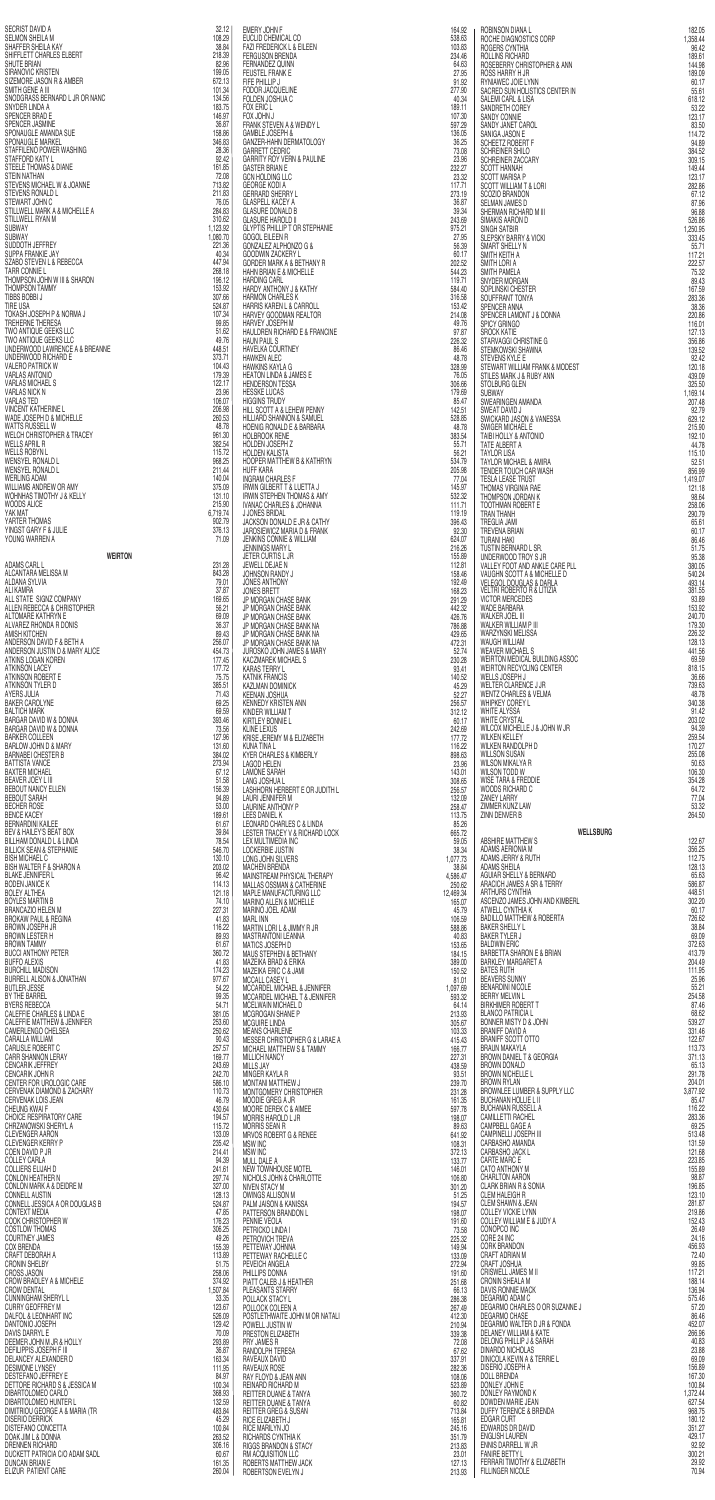|                                                                                                                                                                                                                                                           | 162.84   | MERCER JAMES D                                                                                                                                                                                                                                                               | 149.94 | SWENTON SHAWN E                                                                                                                                                                                                                                              | 253.11 |
|-----------------------------------------------------------------------------------------------------------------------------------------------------------------------------------------------------------------------------------------------------------|----------|------------------------------------------------------------------------------------------------------------------------------------------------------------------------------------------------------------------------------------------------------------------------------|--------|--------------------------------------------------------------------------------------------------------------------------------------------------------------------------------------------------------------------------------------------------------------|--------|
|                                                                                                                                                                                                                                                           | 2,861.84 | <b>MERCER MATTHEW C</b>                                                                                                                                                                                                                                                      | 129.10 |                                                                                                                                                                                                                                                              | 212.46 |
|                                                                                                                                                                                                                                                           | 36.87    | <b>MILLER PEGGY</b>                                                                                                                                                                                                                                                          | 115.10 |                                                                                                                                                                                                                                                              | 198.06 |
|                                                                                                                                                                                                                                                           |          |                                                                                                                                                                                                                                                                              |        |                                                                                                                                                                                                                                                              |        |
|                                                                                                                                                                                                                                                           | 167.30   | MILLER STEVEN & MELISSA                                                                                                                                                                                                                                                      | 75.55  |                                                                                                                                                                                                                                                              | 158.88 |
|                                                                                                                                                                                                                                                           | 114.72   | MITCHELL DONALD S & WENDI L                                                                                                                                                                                                                                                  | 535.76 |                                                                                                                                                                                                                                                              | 48.28  |
|                                                                                                                                                                                                                                                           | 274.91   | MITCHELL JANICE M                                                                                                                                                                                                                                                            | 330.96 |                                                                                                                                                                                                                                                              | 82.50  |
|                                                                                                                                                                                                                                                           |          |                                                                                                                                                                                                                                                                              |        |                                                                                                                                                                                                                                                              |        |
|                                                                                                                                                                                                                                                           | 49.15    | MITCHELL JEFFREY E                                                                                                                                                                                                                                                           | 48.78  |                                                                                                                                                                                                                                                              | 182.18 |
|                                                                                                                                                                                                                                                           | 287.82   | <b>MITCHELL PAUL</b>                                                                                                                                                                                                                                                         | 198.55 |                                                                                                                                                                                                                                                              | 380.55 |
|                                                                                                                                                                                                                                                           | 47.78    | MITCHELL STEVE ELECTRIC                                                                                                                                                                                                                                                      | 365.67 |                                                                                                                                                                                                                                                              | 145.48 |
|                                                                                                                                                                                                                                                           |          |                                                                                                                                                                                                                                                                              |        |                                                                                                                                                                                                                                                              |        |
|                                                                                                                                                                                                                                                           | 82.50    | MOLNAR WILLIAM R III                                                                                                                                                                                                                                                         | 172.60 |                                                                                                                                                                                                                                                              | 69.59  |
|                                                                                                                                                                                                                                                           | 55.71    | MOLNAR WILLIAM R JR & MADELINE                                                                                                                                                                                                                                               | 509.51 |                                                                                                                                                                                                                                                              | 59.67  |
|                                                                                                                                                                                                                                                           |          |                                                                                                                                                                                                                                                                              |        |                                                                                                                                                                                                                                                              |        |
|                                                                                                                                                                                                                                                           | 73.08    | MOORE CHARLES M & REBECCA                                                                                                                                                                                                                                                    | 168.71 |                                                                                                                                                                                                                                                              | 222.85 |
|                                                                                                                                                                                                                                                           | 218.89   | MOUNTAIN STATE TATTOO                                                                                                                                                                                                                                                        | 31.35  |                                                                                                                                                                                                                                                              | 256.07 |
|                                                                                                                                                                                                                                                           |          |                                                                                                                                                                                                                                                                              |        |                                                                                                                                                                                                                                                              |        |
|                                                                                                                                                                                                                                                           | 39.34    | MULDOVAN KENNETH L JR & ERIN                                                                                                                                                                                                                                                 | 76.54  |                                                                                                                                                                                                                                                              | 414.29 |
|                                                                                                                                                                                                                                                           | 104.81   | MUSIC ROBERT R & CHERYL                                                                                                                                                                                                                                                      | 148.46 |                                                                                                                                                                                                                                                              | 127.71 |
|                                                                                                                                                                                                                                                           | 1,009.42 | MYERS DONALD II & JENNIFER                                                                                                                                                                                                                                                   |        |                                                                                                                                                                                                                                                              |        |
|                                                                                                                                                                                                                                                           |          |                                                                                                                                                                                                                                                                              | 225.48 |                                                                                                                                                                                                                                                              | 152.46 |
|                                                                                                                                                                                                                                                           | 203.91   | NELSON TODD C                                                                                                                                                                                                                                                                | 233.27 |                                                                                                                                                                                                                                                              | 250.71 |
|                                                                                                                                                                                                                                                           | 587.37   | NICHOLS BRENDA L & THEODORE                                                                                                                                                                                                                                                  | 331.96 |                                                                                                                                                                                                                                                              | 220.86 |
|                                                                                                                                                                                                                                                           |          |                                                                                                                                                                                                                                                                              |        |                                                                                                                                                                                                                                                              |        |
|                                                                                                                                                                                                                                                           | 116.22   | NICKERSON JASON R & AMY                                                                                                                                                                                                                                                      | 502.56 |                                                                                                                                                                                                                                                              | 411.80 |
|                                                                                                                                                                                                                                                           | 80.89    | NORTHERN LEASING SYSTEMS INC                                                                                                                                                                                                                                                 | 22.45  |                                                                                                                                                                                                                                                              | 81.01  |
|                                                                                                                                                                                                                                                           | 369.16   | <b>OLIVER KATHERINA &amp;</b>                                                                                                                                                                                                                                                | 44.80  |                                                                                                                                                                                                                                                              | 23.96  |
|                                                                                                                                                                                                                                                           |          |                                                                                                                                                                                                                                                                              |        |                                                                                                                                                                                                                                                              |        |
|                                                                                                                                                                                                                                                           | 60.17    | <b>OLIVER MARKELL</b>                                                                                                                                                                                                                                                        | 96.88  |                                                                                                                                                                                                                                                              | 163.34 |
|                                                                                                                                                                                                                                                           | 107.58   | OLIVER VERA J                                                                                                                                                                                                                                                                | 55.71  |                                                                                                                                                                                                                                                              | 283.86 |
|                                                                                                                                                                                                                                                           | 52.74    | ORBAN ETHAN L                                                                                                                                                                                                                                                                |        |                                                                                                                                                                                                                                                              |        |
|                                                                                                                                                                                                                                                           |          |                                                                                                                                                                                                                                                                              | 91.42  |                                                                                                                                                                                                                                                              | 62.66  |
|                                                                                                                                                                                                                                                           | 68.62    | OTTO DANIEL L                                                                                                                                                                                                                                                                | 117.19 |                                                                                                                                                                                                                                                              | 122.67 |
|                                                                                                                                                                                                                                                           | 200.97   | OTTO JOSEPH M                                                                                                                                                                                                                                                                | 185.15 |                                                                                                                                                                                                                                                              | 608.20 |
|                                                                                                                                                                                                                                                           |          |                                                                                                                                                                                                                                                                              |        |                                                                                                                                                                                                                                                              |        |
|                                                                                                                                                                                                                                                           | 36.87    | PARRISH LISA                                                                                                                                                                                                                                                                 | 169.77 |                                                                                                                                                                                                                                                              | 304.34 |
|                                                                                                                                                                                                                                                           | 134.56   | PAUGH ROBERT A & BELINDA                                                                                                                                                                                                                                                     | 117.71 |                                                                                                                                                                                                                                                              | 60.67  |
|                                                                                                                                                                                                                                                           | 89.93    | PAVLIC JACK JOSEPH                                                                                                                                                                                                                                                           | 166.31 |                                                                                                                                                                                                                                                              | 220.36 |
|                                                                                                                                                                                                                                                           |          |                                                                                                                                                                                                                                                                              |        |                                                                                                                                                                                                                                                              |        |
|                                                                                                                                                                                                                                                           | 23.96    | PETTRY JUSTIN                                                                                                                                                                                                                                                                | 45.72  | SWENTON SHAWNE<br>TAYLOR SHANNON E OR MARK BOX<br>TELLER SHARNON E OR MARK BOX<br>TELLER SHARON<br>TENNANT STEPHEN R & JOYCE<br>THOMAS MICHELLE<br>TIBBS DAWN MARIE<br>TRAUBERT DOUGLAS J<br>UNDERWOOD JAMES S & ROBERTA<br>UNDERWOOD JAMES S & ROBERTA<br>U | 37.02  |
|                                                                                                                                                                                                                                                           | 61.73    | POLAND ZACH E                                                                                                                                                                                                                                                                | 71.09  |                                                                                                                                                                                                                                                              |        |
|                                                                                                                                                                                                                                                           | 207.76   | POLING BARBARA & STEVE F                                                                                                                                                                                                                                                     |        |                                                                                                                                                                                                                                                              |        |
|                                                                                                                                                                                                                                                           |          |                                                                                                                                                                                                                                                                              | 659.02 | <b>WINDSOR HEIGHTS</b>                                                                                                                                                                                                                                       |        |
|                                                                                                                                                                                                                                                           | 53.74    | POLING PATRICIA OR WILLIAM                                                                                                                                                                                                                                                   | 59.67  | ANDERSON RONALD R & LEAH N                                                                                                                                                                                                                                   | 100.80 |
|                                                                                                                                                                                                                                                           | 187.14   | POWELL STEVEN T                                                                                                                                                                                                                                                              | 89.43  | BLACKBURN BARBARA & CHARLES SR                                                                                                                                                                                                                               | 45.17  |
|                                                                                                                                                                                                                                                           |          |                                                                                                                                                                                                                                                                              |        |                                                                                                                                                                                                                                                              |        |
|                                                                                                                                                                                                                                                           | 184.65   | PROVENZANO CINDY                                                                                                                                                                                                                                                             | 121.68 | <b>BLACKBURN BARBARA &amp; CHARLES SR</b>                                                                                                                                                                                                                    | 213.99 |
|                                                                                                                                                                                                                                                           | 248.15   | PROVENZANO JAMIE                                                                                                                                                                                                                                                             | 117.21 | <b>BLOOMFIELD PAUL</b>                                                                                                                                                                                                                                       | 79.99  |
|                                                                                                                                                                                                                                                           | 65.63    | RADABAUGH JEREMY B                                                                                                                                                                                                                                                           | 316.08 | CAGE JAMES B                                                                                                                                                                                                                                                 | 324.28 |
|                                                                                                                                                                                                                                                           |          |                                                                                                                                                                                                                                                                              |        |                                                                                                                                                                                                                                                              |        |
|                                                                                                                                                                                                                                                           | 610.28   | REED MELINDA D                                                                                                                                                                                                                                                               | 219.86 | CHAPLINE NATHANIEL                                                                                                                                                                                                                                           | 55.32  |
|                                                                                                                                                                                                                                                           | 644.41   | REILLY DANIEL WILLIAM                                                                                                                                                                                                                                                        | 388.50 | CHAPLINE WILLIAM                                                                                                                                                                                                                                             | 29.69  |
|                                                                                                                                                                                                                                                           |          |                                                                                                                                                                                                                                                                              |        |                                                                                                                                                                                                                                                              |        |
|                                                                                                                                                                                                                                                           | 101.65   | <b>RICE AMANDA</b>                                                                                                                                                                                                                                                           | 64.72  | CHIPLINSKI STEVEN                                                                                                                                                                                                                                            | 233.83 |
|                                                                                                                                                                                                                                                           | 260.53   | RICE TAMMY A                                                                                                                                                                                                                                                                 | 56.71  | <b>CLARK COURTNEY L</b>                                                                                                                                                                                                                                      | 209.30 |
|                                                                                                                                                                                                                                                           | 327,99   | RICHARD DENICE                                                                                                                                                                                                                                                               | 154.40 | CLYNE RICHARD M OR KAREN L                                                                                                                                                                                                                                   | 531.32 |
|                                                                                                                                                                                                                                                           |          |                                                                                                                                                                                                                                                                              |        |                                                                                                                                                                                                                                                              |        |
|                                                                                                                                                                                                                                                           | 191.60   | ROBISON CAROLE F                                                                                                                                                                                                                                                             | 244.66 | <b>CUNNINGHAM SHARON L</b>                                                                                                                                                                                                                                   | 54.84  |
|                                                                                                                                                                                                                                                           |          | ROWING DAVID ALLEN & JUDITH A                                                                                                                                                                                                                                                | 182.68 | <b>DAVIS GRACE</b>                                                                                                                                                                                                                                           | 239.14 |
|                                                                                                                                                                                                                                                           |          |                                                                                                                                                                                                                                                                              |        |                                                                                                                                                                                                                                                              |        |
|                                                                                                                                                                                                                                                           | 356.25   |                                                                                                                                                                                                                                                                              |        |                                                                                                                                                                                                                                                              |        |
|                                                                                                                                                                                                                                                           | 333.45   | ROYAL JANELLE                                                                                                                                                                                                                                                                | 231.28 | DOTY JAYCOB & HALEY                                                                                                                                                                                                                                          | 302.99 |
|                                                                                                                                                                                                                                                           |          |                                                                                                                                                                                                                                                                              |        |                                                                                                                                                                                                                                                              |        |
|                                                                                                                                                                                                                                                           | 385.51   | RUSH ROBERT                                                                                                                                                                                                                                                                  | 647.38 | FINSLEY JUNIOR W & ALICE                                                                                                                                                                                                                                     | 67.89  |
|                                                                                                                                                                                                                                                           | 683.44   | SADLER BEVERLY P                                                                                                                                                                                                                                                             | 107.79 | FINSLEY REBECCA A & JOHN W                                                                                                                                                                                                                                   | 209.63 |
|                                                                                                                                                                                                                                                           | 28.92    | SADLER LARRY L OR BELLA                                                                                                                                                                                                                                                      | 103.33 | <b>FISHER RACHAL</b>                                                                                                                                                                                                                                         | 231.40 |
|                                                                                                                                                                                                                                                           |          |                                                                                                                                                                                                                                                                              |        |                                                                                                                                                                                                                                                              |        |
|                                                                                                                                                                                                                                                           | 52.74    | SATRANG JAMES                                                                                                                                                                                                                                                                | 327.49 | GEBROSKI JOSEPH JR                                                                                                                                                                                                                                           | 25.81  |
|                                                                                                                                                                                                                                                           | 287.32   | SAYRE HUNTER                                                                                                                                                                                                                                                                 | 300.71 | HALL DONALD P OR MARY M                                                                                                                                                                                                                                      | 188.25 |
|                                                                                                                                                                                                                                                           | 168.80   | SCHROEDER PAUL J                                                                                                                                                                                                                                                             | 22.32  |                                                                                                                                                                                                                                                              |        |
|                                                                                                                                                                                                                                                           |          | N<br>MELISSA<br>M<br>M<br>M M M M MADELINE<br>THE CETRIC<br>M & REBECCA<br>TATTOO<br>M & REBECCA<br>TATTOO<br>M & REBECA<br>X CHERYL<br>& JENNIFER<br>L & THE CODORE<br>IR & AMY<br>IG SYSTEMS INC<br>IR & AMY<br>V &<br>SYSTEMS INC<br>V &<br>SELINDA<br>H<br>Y TEVE F<br>T |        | <b>HERRON SHERRIL</b>                                                                                                                                                                                                                                        | 113.38 |
| KERR DAVID A                                                                                                                                                                                                                                              | 274.42   | SHAFFER JERRI                                                                                                                                                                                                                                                                | 225.82 | HERRON SHERRI OR ETHEL REID                                                                                                                                                                                                                                  | 82.33  |
| KOHOUT JAMES                                                                                                                                                                                                                                              | 637.46   | SHAW BRADEN L                                                                                                                                                                                                                                                                | 46.19  | <b>HLEBICZKI MICHELLE</b>                                                                                                                                                                                                                                    | 152.07 |
| KOSCEVIC EMMA                                                                                                                                                                                                                                             | 190.11   | SHRINER KIMBERLY L                                                                                                                                                                                                                                                           | 84.97  | <b>HLEBICZKI ROBERT</b>                                                                                                                                                                                                                                      | 121.63 |
| FINSLEY TOBY J<br>FIRST NATIONAL BANK OF PA<br>FLEMING DESTINY<br>FORTER JEEFF A<br>FONDACION AND MANUSAN SAMPONAL<br>FIRSULA 28 AND MANUSAN<br>FRAME PAUL 3 SAMPONAL<br>SAMPOS AUGUST AND MANUSAN STEPHEN<br>SAMPOS DODAR DANCELLA<br>SAMPOS DODAR DANCE |          |                                                                                                                                                                                                                                                                              |        |                                                                                                                                                                                                                                                              |        |
| KOWALO MARY FRAN                                                                                                                                                                                                                                          | 231.77   | SHUEY'S CLEANERS                                                                                                                                                                                                                                                             | 722.89 | HUNDAGEN EVELYN KATHLEEN                                                                                                                                                                                                                                     | 271.55 |
| KRUGER KACIE                                                                                                                                                                                                                                              | 97.87    | SMAIL MELADEE S (HELSEL)                                                                                                                                                                                                                                                     | 103.33 | JOHNSTON NICOLE                                                                                                                                                                                                                                              | 238.17 |
| KUZMICH AMBER                                                                                                                                                                                                                                             | 209.45   | SMITH ALAN E                                                                                                                                                                                                                                                                 | 339.88 |                                                                                                                                                                                                                                                              |        |
|                                                                                                                                                                                                                                                           |          |                                                                                                                                                                                                                                                                              |        | KNIGHT WILLIAM ISSAC                                                                                                                                                                                                                                         | 103.53 |
| LAMBERT REMINGTON                                                                                                                                                                                                                                         | 821.78   | SMITH CHARLES E                                                                                                                                                                                                                                                              | 79.51  | MILLER CHARLES R III                                                                                                                                                                                                                                         | 187.39 |
| LANCASTER PATRICK S II                                                                                                                                                                                                                                    | 169.28   | <b>SMITH LISSA &amp; RUSSELL</b>                                                                                                                                                                                                                                             | 246.96 | MILLER CHARLES R SR OR BARBARA                                                                                                                                                                                                                               | 252.19 |
| LAZEAR EBERLE L OR MATTHEW J                                                                                                                                                                                                                              | 466.85   |                                                                                                                                                                                                                                                                              |        |                                                                                                                                                                                                                                                              |        |
|                                                                                                                                                                                                                                                           |          | SMITH MEGAN N                                                                                                                                                                                                                                                                | 109.77 | <b>MOORE HANNAH</b>                                                                                                                                                                                                                                          | 39,36  |
| LAZEAR MARY LOU                                                                                                                                                                                                                                           | 39.84    | SMITH RAYMOND E JR & ALISA                                                                                                                                                                                                                                                   | 216.40 | <b>MOORE HANNAH</b>                                                                                                                                                                                                                                          | 67.89  |
| LEVERS TERRY                                                                                                                                                                                                                                              | 299.71   | <b>SMITH TILLIE</b>                                                                                                                                                                                                                                                          | 117.19 | NESBIT GEORGE                                                                                                                                                                                                                                                | 86.15  |
|                                                                                                                                                                                                                                                           |          |                                                                                                                                                                                                                                                                              |        |                                                                                                                                                                                                                                                              |        |
| LIZON KATHERINE                                                                                                                                                                                                                                           | 51.25    | SNODGRASS HOWARD L III OR JOAN                                                                                                                                                                                                                                               | 113.25 | PAUGH CRYSTAL LYNN                                                                                                                                                                                                                                           | 69.82  |
| LLOYD KATHRYNE N                                                                                                                                                                                                                                          | 106.80   | <b>SPEAR MARKUS</b>                                                                                                                                                                                                                                                          | 333.64 | REID RANDALL L                                                                                                                                                                                                                                               | 70.32  |
| LLOYD KATHRYNE N                                                                                                                                                                                                                                          | 244.18   | SPERLAZZA BRANDON SCOTT                                                                                                                                                                                                                                                      | 338.41 | <b>REID SHANNON</b>                                                                                                                                                                                                                                          | 252.61 |
|                                                                                                                                                                                                                                                           |          |                                                                                                                                                                                                                                                                              |        |                                                                                                                                                                                                                                                              |        |
| LONGWORTH JOSHUA                                                                                                                                                                                                                                          | 230.28   | STAFFILENO BEVERLY & ROBERT                                                                                                                                                                                                                                                  | 290.29 | ROWE ROXANNA                                                                                                                                                                                                                                                 | 30.17  |
| LORENZ NICK M                                                                                                                                                                                                                                             | 31.91    | STAFFILENO BRIANNA                                                                                                                                                                                                                                                           | 106.30 | SAKASH MARK C                                                                                                                                                                                                                                                | 130.78 |
| LOVE KAYLA                                                                                                                                                                                                                                                | 38.84    | STAFFILENO ERIC                                                                                                                                                                                                                                                              |        | SANDRETH CODY                                                                                                                                                                                                                                                | 80.96  |
|                                                                                                                                                                                                                                                           |          |                                                                                                                                                                                                                                                                              | 337.91 |                                                                                                                                                                                                                                                              |        |
| LUBE EXPRESS                                                                                                                                                                                                                                              | 74.32    | STAFFILENO FREDERICK R & TIFFA                                                                                                                                                                                                                                               | 214.57 | SANDRETH SCOTT A                                                                                                                                                                                                                                             | 236.05 |
| LUCAS KEVIN L                                                                                                                                                                                                                                             | 23.96    | STAFFILENO JOSEPH                                                                                                                                                                                                                                                            | 251.61 | <b>SCHOFIELD MATTHEW L</b>                                                                                                                                                                                                                                   | 219.30 |
|                                                                                                                                                                                                                                                           |          |                                                                                                                                                                                                                                                                              |        |                                                                                                                                                                                                                                                              |        |
| MAGUSCHAK JOE RALPH                                                                                                                                                                                                                                       | 380.05   | STAFFILENO VICTORIA                                                                                                                                                                                                                                                          | 128.13 | SERTICH MEREDITH                                                                                                                                                                                                                                             | 298.75 |
| <b>MAIN LARRY T</b>                                                                                                                                                                                                                                       | 220.15   | STEPHEN BENJAMIN & KARLEE HILT                                                                                                                                                                                                                                               | 382.05 | SNYDER KEVIN M                                                                                                                                                                                                                                               | 34.53  |
| MALINKY JESSICA L OR JASON                                                                                                                                                                                                                                | 305.27   | <b>STEVENS KIARA</b>                                                                                                                                                                                                                                                         | 71.09  | <b>STUCKEY AARON &amp; SUSAN</b>                                                                                                                                                                                                                             |        |
|                                                                                                                                                                                                                                                           |          |                                                                                                                                                                                                                                                                              |        |                                                                                                                                                                                                                                                              | 380.39 |
| MALINKY KEITH JASON                                                                                                                                                                                                                                       | 106.30   | STEWART CARL                                                                                                                                                                                                                                                                 | 23.96  | SUMMERLIN CHRISTIAN R                                                                                                                                                                                                                                        | 55.32  |
| MALONEY AMY                                                                                                                                                                                                                                               | 294.27   | STEWART CARL                                                                                                                                                                                                                                                                 | 51.75  | TAIBI JOSEPH J                                                                                                                                                                                                                                               | 281.72 |
|                                                                                                                                                                                                                                                           |          |                                                                                                                                                                                                                                                                              |        |                                                                                                                                                                                                                                                              |        |
| MARTIN WILLIAM D & MICHELLE                                                                                                                                                                                                                               | 215.90   | STEWART DELBERT & ROBIN                                                                                                                                                                                                                                                      | 316.08 | TAIBI MICHAEL ANTHONY                                                                                                                                                                                                                                        | 27.74  |
| MATTESON WILLIAM & LAURA                                                                                                                                                                                                                                  | 904.28   | STEWART JAMES T JR                                                                                                                                                                                                                                                           | 126.63 | <b>TENNANT NANCY</b>                                                                                                                                                                                                                                         | 495.05 |
| MAZZELLA SAMUEL V                                                                                                                                                                                                                                         | 33,88    | STONE CARLA JO                                                                                                                                                                                                                                                               | 145.48 | WATERALL KRISTIN & CALEB                                                                                                                                                                                                                                     | 590.09 |
|                                                                                                                                                                                                                                                           |          |                                                                                                                                                                                                                                                                              |        |                                                                                                                                                                                                                                                              |        |
| MCADAMS RONDA & TERRENCE                                                                                                                                                                                                                                  | 204.30   | STONE DAKOTA                                                                                                                                                                                                                                                                 | 281.87 | <b>WAYBRIGHT DENISE</b>                                                                                                                                                                                                                                      | 83.37  |
| MCCLURE TAMARA A                                                                                                                                                                                                                                          | 62.66    | STOTLER ROBERT S & KRISTEN R                                                                                                                                                                                                                                                 | 63.74  | <b>WAYBRIGHT DENISE</b>                                                                                                                                                                                                                                      | 140.93 |
| MCKENNEY CLYDE T                                                                                                                                                                                                                                          | 127.63   | STOTLER ROBERT S & KRISTEN R                                                                                                                                                                                                                                                 | 388.50 | WAYT MICHAEL & JESSICA                                                                                                                                                                                                                                       | 641.13 |
|                                                                                                                                                                                                                                                           |          |                                                                                                                                                                                                                                                                              |        |                                                                                                                                                                                                                                                              |        |
| MELLOTT ANGELA                                                                                                                                                                                                                                            | 69.09    | <b>STUCIN ALICIA L</b>                                                                                                                                                                                                                                                       | 289.79 | <b>WILLIAMSON ZACHARY</b>                                                                                                                                                                                                                                    | 195.82 |
| MENEELY ROBERT E & DANIELLE                                                                                                                                                                                                                               | 423.21   | STUDIO 33                                                                                                                                                                                                                                                                    | 59.67  | YANCHAK JOHN R                                                                                                                                                                                                                                               | 517.48 |

## **DELINQUENT TAX LIST FOR BROOKE COUNTY FOR 2021 REAL ESTATE**

|                                                                                                                                                                                                                                            |                  | <b>BASSETT SANDRA</b>                                                                 | 329.98             | CONWELL HEATHER BROWN                                                                                               | 22.80              |
|--------------------------------------------------------------------------------------------------------------------------------------------------------------------------------------------------------------------------------------------|------------------|---------------------------------------------------------------------------------------|--------------------|---------------------------------------------------------------------------------------------------------------------|--------------------|
|                                                                                                                                                                                                                                            |                  | <b>BATEMAN AMANDA J</b>                                                               | 30.87              | COOPER GARY EDWARD & CONSTANCE                                                                                      | 22.80              |
|                                                                                                                                                                                                                                            |                  | <b>BATSON SANDRA L</b><br><b>BAUER ERIK PHILIP</b>                                    | 22,80<br>7,002.27  | <b>CORBIN DOUGLAS A</b><br>CORBIN DOUGLAS A                                                                         | 135.97<br>31.99    |
|                                                                                                                                                                                                                                            |                  | <b>BAUER MILES</b>                                                                    | 28.36              | CORNELL FAYE A                                                                                                      | 22.80              |
|                                                                                                                                                                                                                                            |                  | <b>BAXTER RACHEL R</b><br><b>BEALL COURTNEY E</b>                                     | 499.18<br>537.38   | CORNELL HOLDINGS, INC.                                                                                              | 25.29<br>34.77     |
|                                                                                                                                                                                                                                            |                  | BEARD GERARD V                                                                        | 22.80              | COTTRILL BONNIE MAE<br>COULTER ARTHUR JR                                                                            | 22,80              |
|                                                                                                                                                                                                                                            |                  | <b>BEAULAC ROY</b><br><b>BEAULAC ROY R</b>                                            | 476.60<br>166.91   | <b>COURTRIGHT DIANNE F</b><br>COVEY ROSEMARY A                                                                      | 46.21<br>31.70     |
|                                                                                                                                                                                                                                            |                  | <b>BELL CHARLES ESTATE</b>                                                            | 350.05             | COVEY ROSEMARY ANN                                                                                                  | 316.04             |
|                                                                                                                                                                                                                                            |                  | <b>BIDDLE JOSEPH M</b><br><b>BIERN CHARLES B</b>                                      | 130.39<br>22,80    | COVEY ROSEMARY ANN<br>COVEY ROSEMARY ANN<br>CRUPE TERRY L                                                           | 25.85              |
|                                                                                                                                                                                                                                            |                  | <b>BILLINGSLEY KAREN S</b>                                                            | 26.14              |                                                                                                                     | 27.53<br>1,460.90  |
|                                                                                                                                                                                                                                            |                  | <b>BLACK SUSAN</b><br><b>BLAKE EVELYN</b>                                             | 29.75<br>56.81     | <b>CURTIS ALMA</b><br><b>CUTRONE ANDREA</b>                                                                         | 57.91<br>28.92     |
|                                                                                                                                                                                                                                            |                  | <b>BLAKELY JUNNIE</b>                                                                 | 22.80              | CYBULSKI SHAWN                                                                                                      | 22.80              |
|                                                                                                                                                                                                                                            |                  | <b>BLAKLEY MICHELLE</b><br>BLAKLEY WILLIAM M JR                                       | 33.11<br>42.04     | CYPHERT DEBRA R &<br>DAMITZ MEGAN                                                                                   | 22.80<br>22,80     |
|                                                                                                                                                                                                                                            |                  | <b>BONAR CARL THOMAS</b>                                                              | 67.12              | DAUGHERTY HARRY W III                                                                                               | 46.21              |
|                                                                                                                                                                                                                                            |                  | <b>BONAR LEE D</b><br><b>BORDAS BENJAMIN</b>                                          | 44.53<br>38.11     | DAVIDSON WILLIAM E<br>DAVIS MARY JANE                                                                               | 26.14<br>22.80     |
|                                                                                                                                                                                                                                            |                  | <b>BOWMAN BARBARA L</b>                                                               | 43.70              | DAWSON MARY M                                                                                                       | 137.09             |
|                                                                                                                                                                                                                                            |                  | BOWMAN, JEFFERY H<br>BRADSHAW PAUL & ELIZABETH                                        | 22,80<br>254.16    | <b>DAWSON MARY M</b><br>DEBAR JANET L                                                                               | 31.99<br>22.80     |
| Name of Person Charged with Taxes<br>477 HILL ST LLC (ADMON) RECHARGES SUPPLY COMPAN<br>477 HILL ST LLC<br>BLANCHAPC INNERS SUPPLY COMPAN<br>BLANCHAPC INNERS SUPPLY COMPAN<br>BLANCHAPC INNERS SUPPLY COMPAN<br>SURGE ENTIRE AND VENTURES |                  | <b>BRISCH SUSAN</b>                                                                   | 22.80              | DEBEVOISE JAMES W                                                                                                   | 48.72              |
|                                                                                                                                                                                                                                            |                  | BRITTON JODY L & JANIE L<br>BRITTON JODY L; JANIE L                                   | 576.12<br>146.84   | DEBEVOISE NAOMI R & RAYMOND D<br><b>DEGARMO RANDY L</b>                                                             | 108.93<br>22.80    |
|                                                                                                                                                                                                                                            |                  | TH<br>LTZ<br>LTZ<br>BROMHAM IAN MALCOLM<br>BROWN DAVID M & LINDA                      | 35.33              | M III<br>& RAYMOND D<br>\REN (SURV)<br>;R &<br>/FTERANS<br>& THER N<br>\<br>DEJONG SVEN M<br>DELATORE LOUIS & KAREN | 22.80<br>1,867.19  |
|                                                                                                                                                                                                                                            |                  | <b>BROWN KIMBERLY</b>                                                                 | 549.35<br>22,80    | DELATORE LOUIS & KAREN (SURV)                                                                                       | 22.51              |
|                                                                                                                                                                                                                                            |                  | <b>BROWN LAWRENCE</b>                                                                 | 23.90              | DELOZIER STEPHEN T                                                                                                  | 39.80              |
|                                                                                                                                                                                                                                            |                  | <b>BROWN NICHELLE NIKI</b><br><b>BROWNLEE DAVID &amp; LYNNE<br/>BROZSTEK JANICE L</b> | 22.80<br>768.47    | <b>DENEEN ANN MARIE</b><br><b>DERR PATRICIA &amp;</b>                                                               | 179.73<br>152.97   |
|                                                                                                                                                                                                                                            |                  | <b>BUCKHANNON SHIRLEY SHULTZ</b>                                                      | 59.30              | <b>DEVAUL JILL</b><br>DIGHT ALEXANDER L SR &                                                                        | 28.65<br>144.60    |
|                                                                                                                                                                                                                                            |                  | <b>BURNS EUGENE JR</b>                                                                | 30.31<br>22.80     | DIGIACINTO AMIE D                                                                                                   | 520.10             |
|                                                                                                                                                                                                                                            |                  | <b>BUSBEY CLAYTON R</b><br><b>BUSH LESLIE A</b>                                       | 22.80              | DINARDO MARK A<br><b>DINARDO VINCENT</b>                                                                            | 40.07<br>40.07     |
|                                                                                                                                                                                                                                            |                  | CAIN LISA & MICHAEL                                                                   | 22.80<br>22.80     | DISABLED AMERICAN VETERANS                                                                                          | 22.80              |
|                                                                                                                                                                                                                                            |                  | CAMPBELL DEBRA KAY<br>CAMPBELL JUDY A LE                                              | 954.66             | DIXON LEIF A<br><b>DOBBINS TONY</b>                                                                                 | 22.80<br>245.80    |
|                                                                                                                                                                                                                                            |                  | CAMPBELL LAWRENCE D JR                                                                | 46.21<br>629.64    | DOBBS CHARLES W &                                                                                                   | 23.07              |
|                                                                                                                                                                                                                                            |                  | CAMPBELL PRISCILLA ANN<br>CAMPOSECCO MELVA J                                          | 24.46<br>22,80     | DORSEY WILLIAM H II &<br>DOYLE ROGER W & HEATHER N                                                                  | 365.11<br>497.52   |
|                                                                                                                                                                                                                                            |                  | CARBASHO STEPHANIE                                                                    | 78.83              | DREHER JENNIFER ANN                                                                                                 | 117.57             |
|                                                                                                                                                                                                                                            |                  | CARBASHO STEPHANIE<br>CARBASHO STEPHANIE                                              | 110.32<br>83.56    | DRIVER MARILYN ANN                                                                                                  | 22.80<br>22.80     |
|                                                                                                                                                                                                                                            |                  | <b>CARDUCCI BRENT</b>                                                                 | 37.28              | DRYDEN JENNIFER                                                                                                     | 22.80              |
|                                                                                                                                                                                                                                            |                  | CARDUCCI JAMES<br>CARDUCCI JOSEPH MARK                                                | 29.75<br>32.26     | <b>DURBIN RHONDAK</b><br>EDGAR RAY A JR                                                                             | 40.63<br>28.36     |
| <b>BETHANY</b>                                                                                                                                                                                                                             |                  | CARDUCCI MICHAEL                                                                      | 32.55              | ELLIOTT GARY & EVA K                                                                                                | 409.71             |
| CHIVERS LINDA SUE<br>HATZOPOULOS SYDMA E                                                                                                                                                                                                   | 139.19<br>581.08 | CARDUCCI NATHAN TODD<br><b>CARDUCCI RANDY</b>                                         | 39.80<br>26.14     | ELSON TIMOTHY G &<br>ESKEY MICHAEL SHAWN                                                                            | 30.04<br>22.80     |
| <b>MCVICAR ROBERT L</b>                                                                                                                                                                                                                    | 742.10           | <b>CARDUCCI RICK</b>                                                                  | 22,80              | EVANS ELEANOR CANDIDA                                                                                               | 394.52             |
| MENEELY DARRELL;<br>MITCHELL THOMAS E                                                                                                                                                                                                      | 356.92<br>23.32  | <b>CARDUCCI SAMUEL</b><br>CAREY LINDA DARLENE                                         | 59.86<br>23.07     | EVELYN ROTHROCK REV TRUST<br>EWING VIRGINIA L                                                                       | 27.53<br>43.43     |
| MOUGIANIS INDUSTRIES                                                                                                                                                                                                                       | 1,565.38         | CARMICHAEL EVERETT L                                                                  | 35.06              | FARMER JOHN C & PAULENE                                                                                             | 81.61              |
| SVEN M DEJONG<br><b>WALDEN DANIEL CODY &amp;</b>                                                                                                                                                                                           | 35.54<br>215.40  | CARR BONNIE J LE<br>CARROLL REBECCA                                                   | 191.17<br>22.80    | FELTON WALTER KEVIN<br>FERRELL JASON                                                                                | 22.80<br>247.46    |
| <b>CRAFT ANN B</b>                                                                                                                                                                                                                         | 124.96           | CHECKAN JEFFREY S &                                                                   | 22.80              | <b>FERRELL JASON</b>                                                                                                | 37.58              |
| ROTHWELL JOHN T & PAULA JEAN                                                                                                                                                                                                               | 487.72           | CHK MAC LLC<br>CHK UNLEASED RI - 5YRS                                                 | 20,805.40<br>30.31 | <b>FILTZ CRISTINA</b><br><b>FINNEY BIRDIE</b>                                                                       | 68.22<br>22.80     |
| <b>BUFFALO</b>                                                                                                                                                                                                                             |                  | CHK UNLEASED RI-5YRS                                                                  | 22.80              | <b>FINNEY GREG</b>                                                                                                  | 36.16              |
| ABERCROMBIE WAYNE A JR<br>ALBERTS CHARLES J                                                                                                                                                                                                | 26.70<br>22.80   | CHK UNLEASED RI-5YRS<br>CHK UNLEASED RI-5YRS                                          | 71.02<br>27.26     | FINSLEY ROBERT JR<br>FISHER ANTHONY W                                                                               | 553.69<br>412.22   |
| ALEXANDER LEANN S                                                                                                                                                                                                                          | 22.80            | CHK UNLEASED RI-5YRS                                                                  | 22.80              | FISHER BETTY GAY                                                                                                    | 108.93             |
| ANDERS MELISSA BLAKLEY<br>ANDERSON ASHLEY LYNN                                                                                                                                                                                             | 33.11<br>22.80   | CHRISTOPHER HILDA A<br>CLARK JOHN R                                                   | 414.73<br>22.80    | FONNER MARY LOU<br>FONNER MARY LOU                                                                                  | 366.09<br>1,265.48 |
| ANDERSON BRUCE                                                                                                                                                                                                                             | 22.80            | <b>CLARK SHAREN</b>                                                                   | 22.80              | FORD JOHN H                                                                                                         | 295.41             |
| ANDERSON SHIRLEY<br>ANDREWS JOHN EDISON                                                                                                                                                                                                    | 275.91<br>22.80  | <b>CLARK WILLIAM EDWARD</b><br><b>CLOVE HITCH LLC</b>                                 | 28.65<br>93.31     | FOWLER KENNETH ROBERT &<br>FRANCIS GLENN I JR                                                                       | 392.57<br>30.04    |
| ANGNEY VALERIE J                                                                                                                                                                                                                           | 37.02            | <b>COBURN CARLA MAXINE</b>                                                            | 53.18              | FREELAND ERIC C                                                                                                     | 612.37             |
| ARACICH DEEANN<br><b>ARACICH MICHAEL E</b>                                                                                                                                                                                                 | 304.90<br>22.80  | <b>COEN STACY</b><br><b>COLE VICKI</b>                                                | 22.80<br>64.32     | FREELAND ERIC CONRAD<br>FREEMAN DAVID                                                                               | 471.87<br>28.65    |
| ARBOR MINERAL COMPANY LLC,                                                                                                                                                                                                                 | 183.36           | <b>COLLINS KEVIN R &amp;</b>                                                          | 413.05             | <b>FRIEND CHARLES &amp;</b>                                                                                         | 35.62              |
| ASHBROOK HARRY A<br>ASHBROOK HARRY A                                                                                                                                                                                                       | 45.09<br>640.51  | <b>COLLINS KEVIN R &amp;</b><br>COLLINS KEVIN R & SANDRA A                            | 38.41<br>415.56    | FRIEND GRACE<br><b>FRIEND REBECCA</b>                                                                               | 39.53<br>398.27    |
| ASHBROOK HARRY A                                                                                                                                                                                                                           | 28.36            | <b>COLLINS ROSHANNA</b>                                                               | 22.80              | FTC, LLC, A WYOMING                                                                                                 | 183.36             |
| <b>BAILEY PATRICK D &amp;</b><br>BALLENTINE STEVEN D                                                                                                                                                                                       | 547.40<br>59.03  | COLVIN DEBORAH J<br>COMINOTTI JOHN A                                                  | 22.80<br>22.80     | FULLER LORI FINNEY<br><b>GADIENT MELISSA J</b>                                                                      | 36.16<br>22.80     |
| <b>BARANOWSKI PAULA</b>                                                                                                                                                                                                                    | 2,498.69         | CONNER KATHLEEN JEAN                                                                  | 27.53              | <b>GALLOWAY NELSON R</b>                                                                                            | 147.67             |
| <b>BARNES SHERI A</b>                                                                                                                                                                                                                      | 30.04            | CONWAY BRIAN J &                                                                      | 22.80              | <b>GALLOWAY VINCENT C &amp;</b>                                                                                     | 195.07             |

| 57.91<br>28.92                     |    |
|------------------------------------|----|
|                                    |    |
| 22.80<br>22.80                     |    |
| 22.80<br>46.21                     |    |
| 26.14                              |    |
| 22.80                              |    |
| 37.09<br>1<br>31.99                |    |
| 22.80                              |    |
| 48.72<br>108.93                    |    |
| 22.80                              |    |
| 22.80                              |    |
| 1,867.19                           |    |
| $\frac{22.51}{22.22}$<br>39.80     |    |
| 179.73                             |    |
| 52.97<br>28.65                     |    |
| 144.60                             |    |
| 520.10                             |    |
| 40.07<br>40.07                     |    |
| .<br>22.80                         |    |
| 22.80                              |    |
| 245.80<br>23.07                    |    |
| 365.11                             |    |
| 497.52<br>117.57<br>22.80          |    |
|                                    |    |
| 22.80                              |    |
| 22.80<br>40.63                     |    |
| 28.36                              |    |
| 409.71                             |    |
| 30.04<br>22.80                     |    |
| 394.52                             |    |
| 27.5                               |    |
| 43.43<br>81.61                     |    |
|                                    |    |
| 22.80<br>247.46<br>247.58<br>68.22 |    |
|                                    |    |
| 22.80                              |    |
| .<br>36.16<br>553.69               |    |
| 412.22                             |    |
| 100<br>.93                         |    |
| 366.09<br>1,265.48                 |    |
| 295.41                             |    |
| 392.57                             |    |
| 30.04                              |    |
| 612.37<br>471.87                   |    |
| 28.65<br>35.62                     |    |
| 39.53                              |    |
| 398.27                             |    |
| 183.<br>36.16                      | 36 |
|                                    |    |
| 22.80<br>147.67                    |    |
| 195.07                             |    |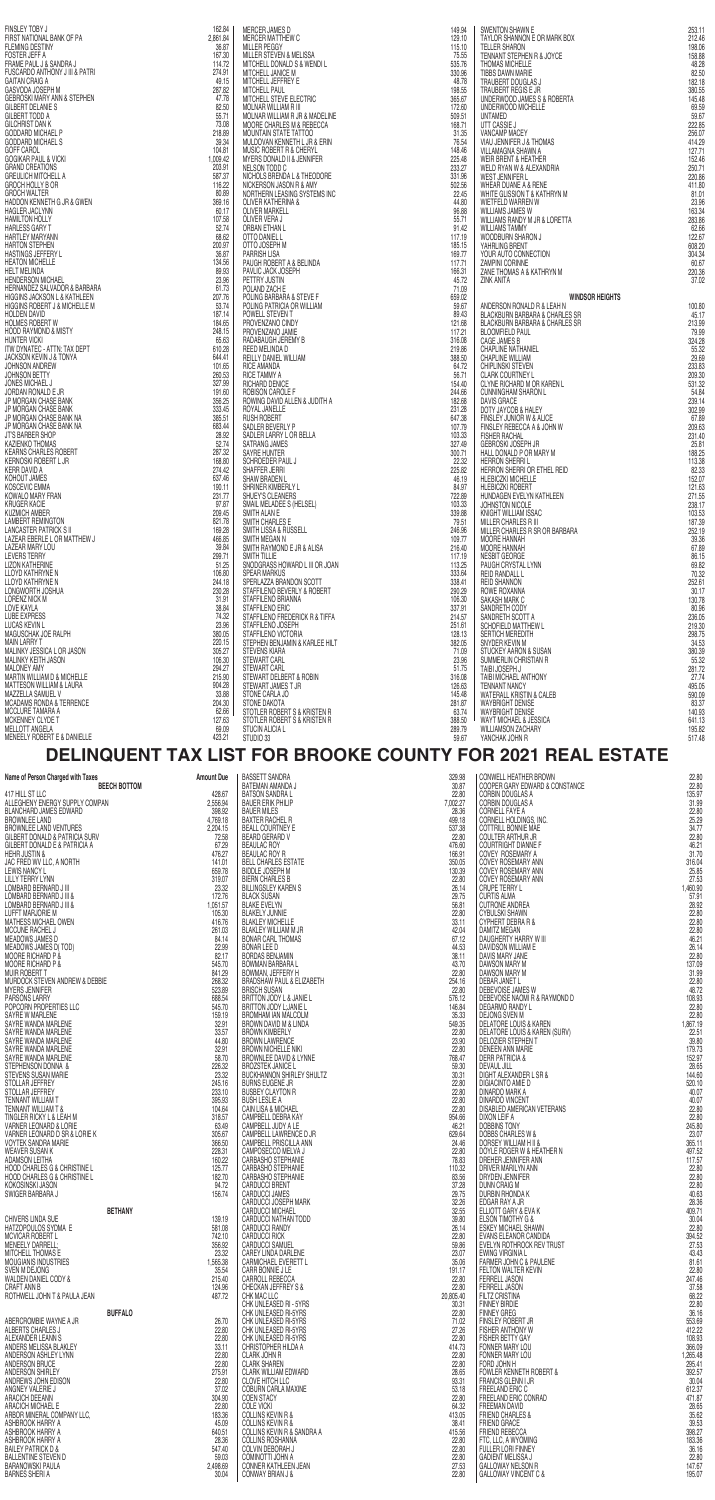|                                                                                                                                                                                                                                                                                                                                                   | 728.32                           | <b>MEADOWS BRITINEY</b>                                                                                                                                                                                                                                                                                                            | 249.14                      | VIDERMAN JOSEPH H JR                                                                                                                                                                                                                                                                            | 26.14                      |
|---------------------------------------------------------------------------------------------------------------------------------------------------------------------------------------------------------------------------------------------------------------------------------------------------------------------------------------------------|----------------------------------|------------------------------------------------------------------------------------------------------------------------------------------------------------------------------------------------------------------------------------------------------------------------------------------------------------------------------------|-----------------------------|-------------------------------------------------------------------------------------------------------------------------------------------------------------------------------------------------------------------------------------------------------------------------------------------------|----------------------------|
| GEHRINGER SUSAN L<br><b>GENTER JEFFREY</b>                                                                                                                                                                                                                                                                                                        | 43.99<br>22,80                   | <b>MEADOWS BRITINEY</b><br>MELICAN SUSAN E                                                                                                                                                                                                                                                                                         | 30.04<br>29.75              | <b>VIDERMAN MICHAEL</b><br><b>VOLNER LESLIE G</b>                                                                                                                                                                                                                                               | 827.57<br>22.80            |
| GEOLOGICAL ASSESSMENT &<br>GEOLOGICAL ASSESSMENT &<br>GEOLOGICAL ASSESSMENT &                                                                                                                                                                                                                                                                     | 937.40<br>636.61                 | MENEELY SHAWN<br>MERIGO LISA ( LC) STEVE<br>MERWICK STELLA                                                                                                                                                                                                                                                                         | 22.80<br>134.58<br>40.07    | WAGNER ALLEN RICHARD<br><b>WAGNER DRUE</b><br>WAKEFIELD RUTH                                                                                                                                                                                                                                    | 25.29<br>26.41<br>22.80    |
| <b>GEOLOGICAL ASSESSMENT &amp;</b>                                                                                                                                                                                                                                                                                                                | 1,137.82<br>2,617.73<br>1,925.31 | METZ ERIC D & HEIDI J (JTWS)<br>METZ STEVEN LEE II                                                                                                                                                                                                                                                                                 | 41.48<br>304.05             | WALNOHA MICHAEL S<br>WALNOHA MICHAEL S                                                                                                                                                                                                                                                          | 152.14<br>149.63           |
| GEOLOGICAL ASSESSMENT & LEASIN<br>GEOLOGICAL ASSESSMENT & LEASIN                                                                                                                                                                                                                                                                                  | 1,019.34<br>22.80                | METZ STEVEN LEE II<br><b>MEYER CHRISTOPHER &amp;</b>                                                                                                                                                                                                                                                                               | 33.24<br>33.67              | WARD CAROLYN ANN<br>WARD JACQULINE L                                                                                                                                                                                                                                                            | 28.92<br>75.20             |
| GERMANN TAMMY<br>GILCHRIST WAYNE<br>GIRONE JEANAKA WILMA JEAN GIRO                                                                                                                                                                                                                                                                                | 44.53<br>33.11                   | MEYER DONALD H<br><b>MEYER DONALD H</b>                                                                                                                                                                                                                                                                                            | 47.33<br>22.80              | WARD WILL & ELIZABETH<br><b>WARD WILLIE</b>                                                                                                                                                                                                                                                     | 41.75<br>68.51             |
| <b>GIVENS ROY E</b><br><b>GIY INC</b>                                                                                                                                                                                                                                                                                                             | 32.55<br>241.05                  | <b>MEYER VIKKI</b><br><b>MEYER WILLIAM F</b>                                                                                                                                                                                                                                                                                       | 22,80<br>23.90              | WARREN JESSICA PORTER<br>WEAVER WILLIAM M                                                                                                                                                                                                                                                       | 66.56<br>167.74            |
| <b>GLADDEN JORJA</b><br><b>GLASS SHANE &amp; LORI A</b>                                                                                                                                                                                                                                                                                           | 29.75<br>35.33<br>28.09          | MEYERS KAREN WADE<br>MILLER BARBARA E<br><b>MILLER BRENDA</b>                                                                                                                                                                                                                                                                      | 31.70<br>22.80<br>61.81     | SURV)<br>WEEKLEY CHERYLL L<br><b>WEEKLEY KEVIN M &amp;</b><br>WEEKLEY KEVIN S                                                                                                                                                                                                                   | 52.89<br>24.19<br>28.36    |
| GOOD LAURA<br>GOREE KAREN<br>GRAHAM SARA                                                                                                                                                                                                                                                                                                          | 25.58<br>306.56                  | MILLER BRENDA L<br>MILLER DUANE D JR                                                                                                                                                                                                                                                                                               | 65.17<br>83.85              | WEITH TRINA BELLE<br>WELCH DONALD                                                                                                                                                                                                                                                               | 110.32<br>80.49            |
| <b>GREEN GARY</b><br><b>GREGORY ERIC A</b>                                                                                                                                                                                                                                                                                                        | 22,80<br>22.80                   | MILLER DWIGHT G JR<br>MILLER KENNETH L                                                                                                                                                                                                                                                                                             | 30.04<br>22.80              | WENGER DONNA M<br>WENZEL FRED H & KELLI J (SURV)                                                                                                                                                                                                                                                | 59.03<br>308.51            |
| <b>GRIBBEN LAWRENCE K</b><br><b>GRIMES MICHAEL A</b>                                                                                                                                                                                                                                                                                              | 474.38<br>40.92                  | MILLER PETER R &<br><b>MILLER RICHARD E</b>                                                                                                                                                                                                                                                                                        | 22.80<br>22,80              | WERKHEISER LARRY H<br><b>WEST MICHAEL E &amp;</b>                                                                                                                                                                                                                                               | 29.21<br>44.82             |
| <b>GRIMM PRISCILLA &amp; GEORGE W</b><br><b>GROOM WILLIAM C</b>                                                                                                                                                                                                                                                                                   | 63.49<br>93.31                   | <b>MILLER SHEY</b><br>MILLER TERRY L & DAWN L                                                                                                                                                                                                                                                                                      | 78.83<br>170.54             | WEST PENN POWER<br>WHITAKER SUSAN T                                                                                                                                                                                                                                                             | 4,327.33<br>472.29         |
| <b>GROOMS PATRICIA</b><br><b>GUGLIELMO EUGENE J</b>                                                                                                                                                                                                                                                                                               | 625.17<br>604.69                 | MILLIKEN JAMES ANDREW<br>MINERAL ACQUISITION                                                                                                                                                                                                                                                                                       | 41.48<br>1,742.17           | WHITCO MICHAEL1/4<br>WHITEMAN FRED J                                                                                                                                                                                                                                                            | 90.26<br>22.80             |
| GULF COAST BANK & TRUST CO<br>GURULE LORA MAE DUNN                                                                                                                                                                                                                                                                                                | 143.77<br>22.80                  | MONROE NORMAN JR &<br>MONTGOMERY EVELYN                                                                                                                                                                                                                                                                                            | 336.11<br>22.80             | <b>WIDNER ROGER &amp; REBECCA</b><br>WILHELM WAYNE L &                                                                                                                                                                                                                                          | 22.80<br>22,80             |
| <b>GUTTMAN MONROE</b><br><b>GUTTMANN MONROE</b><br>HADDON GWENDOLYN K                                                                                                                                                                                                                                                                             | 22.80<br>144.04<br>31.70         | MONTGOMERY JAMES M<br><b>MOONEY BETTY</b><br>MOORE DOROTHY S                                                                                                                                                                                                                                                                       | 22.80<br>48.16<br>99.45     | <b>WILLIAMS ANITA</b><br>WILLIAMS JOAN R<br>WILLIAMS MARTHA K                                                                                                                                                                                                                                   | 22.80<br>196.46<br>70.17   |
| HADDON GWENDOLYN K<br>HALE MARGARET WHARTON                                                                                                                                                                                                                                                                                                       | 1,072.03<br>23.90                | MORRIS DAVID F JR<br><b>MORRIS EMILY B</b>                                                                                                                                                                                                                                                                                         | 22.80<br>23.07              | WILLIAMS MARTHA K<br>WILLIAMS MARTHA K                                                                                                                                                                                                                                                          | 67.66<br>91.92             |
| HAMILTON ANDREW SR & DEONNA<br>HANCHER ERIC; GLASURE                                                                                                                                                                                                                                                                                              | 152.41<br>180.29                 | MORRIS JACKIE M<br><b>MORRIS LISA DAWN</b>                                                                                                                                                                                                                                                                                         | 22.80<br>22.80              | <b>WILLIAMS MARY</b><br><b>WILLIAMS STEVEN E &amp;</b>                                                                                                                                                                                                                                          | 40.36<br>821.16            |
| HANCOCK COUNTY SAVINGS BANK FS<br>HARDT LUKE &<br>HARDY DAVID A                                                                                                                                                                                                                                                                                   | 22,80<br>31.43                   | MORRIS LLEWELLYN A<br>MORROW KITTY DELIGHT &                                                                                                                                                                                                                                                                                       | 22.80<br>147.67             | WILLIAMS STEVEN E & JESSICA<br>WILLIS LINDSEY ANN                                                                                                                                                                                                                                               | 51.79<br>281.62            |
| HARMS GAYLE B                                                                                                                                                                                                                                                                                                                                     | 22.80<br>340.57                  | MORROW LISA M<br>MOUNTAINEER NATURAL GAS                                                                                                                                                                                                                                                                                           | 37.85<br>54.57              | <b>WILSON ANDREAS M</b><br><b>WILSON JANICE</b>                                                                                                                                                                                                                                                 | 22.80<br>24.75             |
| HASPEL DONALD<br><b>HASTINGS LINDSEY</b>                                                                                                                                                                                                                                                                                                          | 22,80<br>43.70                   | MOZINGO AARON<br>MOZINGO AARON                                                                                                                                                                                                                                                                                                     | 32.55<br>257.23             | WILSON NEIL EDWARD<br><b>WILSON SHARON</b>                                                                                                                                                                                                                                                      | 22.80<br>22.80             |
| <b>HEATH VIRGINIA W</b><br><b>HEHR JUSTIN</b><br>HEHR JUSTIN W &                                                                                                                                                                                                                                                                                  | 22.80<br>501.69<br>1,724.32      | MOZINGO CLARENCE<br>MOZINGO LINDA<br>MOZINGO ROBERT CALVIN JR                                                                                                                                                                                                                                                                      | 24.75<br>690.97<br>24.75    | WINDSOR POWER HOUSE COAL CO<br>WINDSOR POWER HOUSE COAL CO<br>WINEMAN RITA KAY                                                                                                                                                                                                                  | 22.80<br>48.99<br>30.04    |
| HEINZEROTH GWENDOLYN M<br>HEINZEROTH KENNETH                                                                                                                                                                                                                                                                                                      | 366.77<br>135.68                 | MUNICIPAL MUTUAL INSURANCE<br>MURDOCH MARNIE L                                                                                                                                                                                                                                                                                     | 22.80<br>33.94              | <b>WOLINSKI TERRI L</b><br>WV UNLEASED OWNERS                                                                                                                                                                                                                                                   | 22.80<br>1,880.98          |
| $\frac{1}{2}$<br>$\frac{1}{2}$ LEASIN<br>ANGIRO<br>ANGIRO<br>ANGIRO<br>NGE W<br>NGE W<br>NGE W<br>K<br>K<br>K<br>AVINGS BANK FS<br>JPE<br>AVINGS BANK FS<br>JPE<br>AVINGS BANK FS<br>UPE AVINGS BANK FS<br>UPE<br>SCHARLIE<br>SCHARLIE<br>SCHARLIE<br>SCHARLIE<br>SCHARLIE<br>SCHAR<br>HEINZEROTH ROXANNE & CHARLIE<br><b>HEINZEROTH VIRGINIA</b> | 1,835.54<br>1,835.54             | MURDOCK THOMAS DAVID<br>MURRAY JILL                                                                                                                                                                                                                                                                                                | 219.03<br>22.80             | WYKE, ROBERT B<br>YANO MICHAEL J &                                                                                                                                                                                                                                                              | 1,835.54<br>364.41         |
| HEIRS OF CORA E SOVINSKI<br><b>HENDERSON LISA</b>                                                                                                                                                                                                                                                                                                 | 113.96<br>500.03                 | MURRAY WILLIAM H &<br>MYETT EDITH MARIE                                                                                                                                                                                                                                                                                            | 22,80<br>32.82              | ZEROSKI EDWARD J<br>ZUK CODY T                                                                                                                                                                                                                                                                  | 43.99<br>198.97            |
| HERVEY RUSSEL D<br>HERVEY RUSSEL D &                                                                                                                                                                                                                                                                                                              | 29.21<br>34.21                   |                                                                                                                                                                                                                                                                                                                                    | 59.30<br>22.80              |                                                                                                                                                                                                                                                                                                 | 84.64<br>189.22            |
| HICKOX JESSICA<br><b>HILL MATHEW</b>                                                                                                                                                                                                                                                                                                              | 22,80<br>70.17                   |                                                                                                                                                                                                                                                                                                                                    | 31.99<br>137.09             |                                                                                                                                                                                                                                                                                                 | 488.79<br>457.97           |
| <b>HILL MATHEW</b><br>HOIT CLARENCE B                                                                                                                                                                                                                                                                                                             | 386.30<br>92.77<br>22.80         |                                                                                                                                                                                                                                                                                                                                    | 432.99<br>59.03<br>4,244.82 |                                                                                                                                                                                                                                                                                                 | 54.91<br>20.68<br>354.62   |
| HOIT KENNETH D JR<br>HONECKER JANET L<br>HOOD DONALD                                                                                                                                                                                                                                                                                              | 752.85<br>23.90                  |                                                                                                                                                                                                                                                                                                                                    | 23.90<br>22.80              |                                                                                                                                                                                                                                                                                                 | 10,366.77<br>78.91         |
| HOOK BARBARA LUCILLE<br>HOUGHTON MATTHEW C                                                                                                                                                                                                                                                                                                        | 102.52<br>22,80                  |                                                                                                                                                                                                                                                                                                                                    | 22.80<br>69.90              |                                                                                                                                                                                                                                                                                                 | 29.00<br>42.91             |
| HOWARD ALAN D                                                                                                                                                                                                                                                                                                                                     | 22.80<br>63.49                   |                                                                                                                                                                                                                                                                                                                                    | 111.15<br>108.64            |                                                                                                                                                                                                                                                                                                 | 339.48<br>316.02           |
| HOWARD ALAN D<br>HUDFF AMANDA<br>HUFF SHAWN<br>HUFF SHAWN<br>HUFF SHAWN<br>HUFF SHAWN<br>HUFF SHAWN<br>HUFF SHAWN<br>HUFF SHAWN<br>HUFF SHAWN<br>HUFF SHAWN<br>HUFF SHAWN<br>HUFF SHAWN                                                                                                                                                           | 144.48<br>31.70                  |                                                                                                                                                                                                                                                                                                                                    | 48.72<br>35.62              |                                                                                                                                                                                                                                                                                                 | 24.09<br>4,008.39          |
|                                                                                                                                                                                                                                                                                                                                                   | 40.07<br>221.54<br>50.11         |                                                                                                                                                                                                                                                                                                                                    | 24.46<br>424.75<br>22.80    |                                                                                                                                                                                                                                                                                                 | 23.28<br>21.37<br>39.77    |
|                                                                                                                                                                                                                                                                                                                                                   | 48.45<br>60.15                   |                                                                                                                                                                                                                                                                                                                                    | 275.91<br>69.07             |                                                                                                                                                                                                                                                                                                 | 21.37<br>21.78             |
|                                                                                                                                                                                                                                                                                                                                                   | 46.77<br>197.29                  |                                                                                                                                                                                                                                                                                                                                    | 22.80<br>86.07              |                                                                                                                                                                                                                                                                                                 | 179.94<br>486.75           |
|                                                                                                                                                                                                                                                                                                                                                   | 38.41<br>38.41                   |                                                                                                                                                                                                                                                                                                                                    | 22.80<br>31.43              |                                                                                                                                                                                                                                                                                                 | 72.77<br>99.77             |
| HUFF SHAWN A<br>HUFF SHAWN A<br>HUFF SHAWN A<br>HUFF SHAWN A<br>HUFF SHAWN A<br>HUFF SHAWN A<br>HUFF SHAWN A                                                                                                                                                                                                                                      | 63.49<br>34.21<br>68.51          |                                                                                                                                                                                                                                                                                                                                    | 260.85<br>95.82             |                                                                                                                                                                                                                                                                                                 | 429.48<br>551.38<br>55.60  |
|                                                                                                                                                                                                                                                                                                                                                   | 227.40<br>48.45                  |                                                                                                                                                                                                                                                                                                                                    | 183.90<br>975.85<br>23.90   |                                                                                                                                                                                                                                                                                                 | 54.77<br>54.77             |
| HUFF SHAWN A                                                                                                                                                                                                                                                                                                                                      | 31.70<br>149.63                  |                                                                                                                                                                                                                                                                                                                                    | 24.46<br>23.63              |                                                                                                                                                                                                                                                                                                 | 623.78<br>310.98           |
| <b>HUGGINS TIMOTHY &amp;</b><br>HUNSINGER RANDY E SR                                                                                                                                                                                                                                                                                              | 87.46<br>22,80                   |                                                                                                                                                                                                                                                                                                                                    | 23.90<br>23.63              |                                                                                                                                                                                                                                                                                                 | 518.65<br>97.59            |
| HUNT HAROLD C<br>HUPP JOSEPH                                                                                                                                                                                                                                                                                                                      | 22,80<br>1,169.32                |                                                                                                                                                                                                                                                                                                                                    | 39.24<br>25.58              |                                                                                                                                                                                                                                                                                                 | 99.36<br>51.91             |
| HURL RODNEY B<br>JACKSON BRUCE W<br>JOHNSON CHARLES                                                                                                                                                                                                                                                                                               | 75.49<br>22.80<br>190.05         |                                                                                                                                                                                                                                                                                                                                    | 41.19<br>2,418.14<br>302.10 |                                                                                                                                                                                                                                                                                                 | 100.17<br>264.22<br>83.00  |
| JOHNSON CHARLES LAWRENCE<br>JOHNSON EVELYN                                                                                                                                                                                                                                                                                                        | 1,171.27<br>22.80                |                                                                                                                                                                                                                                                                                                                                    | 22.80<br>155.48             |                                                                                                                                                                                                                                                                                                 | 45.09<br>71.14             |
| JOHNSON RONALD<br>JONES PERRY J JR                                                                                                                                                                                                                                                                                                                | 22.80                            |                                                                                                                                                                                                                                                                                                                                    | 21.68                       |                                                                                                                                                                                                                                                                                                 | 28.18                      |
|                                                                                                                                                                                                                                                                                                                                                   | 26.70                            |                                                                                                                                                                                                                                                                                                                                    | 305.17                      |                                                                                                                                                                                                                                                                                                 | 51.51                      |
| <b>JUDITH E HURL TR<br/>KAISER RICHARD C</b>                                                                                                                                                                                                                                                                                                      | 27.53<br>22,80                   |                                                                                                                                                                                                                                                                                                                                    | 22.80<br>22.80              |                                                                                                                                                                                                                                                                                                 | 112.04<br>43.05            |
| <b>KAMPS ERIC</b><br>KAPLAFKA SANDRA &                                                                                                                                                                                                                                                                                                            | 22,80<br>48.72                   |                                                                                                                                                                                                                                                                                                                                    | 25.02<br>220.98             |                                                                                                                                                                                                                                                                                                 | 483.61                     |
| KARAS JAMES A &<br>KASLER OIL & GAS DEVELOPMENT L                                                                                                                                                                                                                                                                                                 | 22,80<br>22,80<br>233.25         |                                                                                                                                                                                                                                                                                                                                    | 33.67<br>22,80<br>22,80     | 2 EROSYDEWN THE SAME MANUFACTION AND BRANCING THE SAME SOLON CONTRACT AND A DAMINON LETTILE SOLONGON LETTILE SOLONGON DETHAL SOLONGON MANUFACT CALCULATION AND REPORT CONTRACT CONTRACT CONTRACT CONTRACT CONTRACT CONTRACT CO<br><b>CROSS CREEK</b><br>ADAMS RICHARD C<br>ADAMS RICHARD CARMAN | 384.62<br>45.09            |
| KELLER FRED W & DONNA L<br>KELLY PATRICK<br>KELLY TIMOTHY M                                                                                                                                                                                                                                                                                       | 57.08<br>57.08                   |                                                                                                                                                                                                                                                                                                                                    | 1,934.91<br>2,392.22        | ADAMS RICHARD CARMAN<br>AURSULESEI DRAGOS                                                                                                                                                                                                                                                       | 145.45<br>33.38            |
| <b>KERNOSKI ROBT L JR</b><br><b>KERR BRENDA</b>                                                                                                                                                                                                                                                                                                   | 299.32<br>72.12                  |                                                                                                                                                                                                                                                                                                                                    | 22.80<br>4,814.60           | <b>AURSULESEI DRAGOS &amp;</b><br>AYERS JOANNA MARLEEN                                                                                                                                                                                                                                          | 53.45<br>36.72             |
| SR<br>WRENCE<br>'ELOPMENT L<br>INA L<br><b>KIM KAREN SMITH</b><br>KINDER THOMAS EDWARD                                                                                                                                                                                                                                                            | 22.80<br>328.30                  | MUHAN VILLIAM HA<br>MUHAN VILLIAM HA<br>MERET EDITH MARIE (MARIE MARIE MARIE MARIE MARIE MARIE MARIE MARIE MARIE MARIE MARIE MARIE MARIE MARIE MARIE MARIE MARIE MARIE MARIE MARIE MARIE MARIE MARIE MARIE MARIE MARIE MARIE MARIE M<br>SCHRAMM JACQUELINE R<br>SCHULERT GERALDINE                                                 | 22,80<br>329.98             | AYERS JOANNA MARLEEN                                                                                                                                                                                                                                                                            | 40.07<br>35.06             |
| <b>KIRBY PETER</b><br>KLAGES BONNIE SUE<br><b>KLAGES CLEO</b>                                                                                                                                                                                                                                                                                     | 30.04<br>22,80<br>22,80          | SEELMAN LEADA<br>SEELMAN ROBERT C III<br>SEEVERS CAROL L                                                                                                                                                                                                                                                                           | 23.90<br>23.90<br>22.80     |                                                                                                                                                                                                                                                                                                 | 188.93<br>23.34<br>593.68  |
| <b>KLAGES JACK M SR</b><br>KOFRON CHRISTINE KELLY                                                                                                                                                                                                                                                                                                 | 422.67<br>57.08                  | <b>SHAIN CAROL</b><br>SHARPE CHERI                                                                                                                                                                                                                                                                                                 | 22,80<br>188.66             | AYERS JOANNA MARLEEN<br>AYERS JOANNA MARLEEN<br>BAILEY RICHARD A<br>BAILEY RICHARD A<br>BAILEY RICHARD A & JANET K<br>BAILEY RICHARD A & JANET K                                                                                                                                                | 36.72<br>41.75             |
| KRUGER MARY-1/3; LAURA-1/3;                                                                                                                                                                                                                                                                                                                       | 612.08<br>22,80                  | SHOOK WAYNE E<br>SIBURT LORI                                                                                                                                                                                                                                                                                                       | 3,026.94<br>22,80           | BAILEY RICHARD ALLEN & JANET C<br>BAILEY RICHARD ALLEN & JANET C                                                                                                                                                                                                                                | 464.07<br>45.94            |
|                                                                                                                                                                                                                                                                                                                                                   | 22,80<br>33.11                   | SIMALA MARK & JOANN<br>SIMONS SANDRA JEAN ROGERS                                                                                                                                                                                                                                                                                   | 445.40<br>22,80             |                                                                                                                                                                                                                                                                                                 | 181.41<br>58.47            |
| KUCHINSKI JUDITH E<br>KUCHINSKI JUDITH E<br>KUDERSKI KELLI J<br>LANGASTER WALTER;CARY<br>LANGLEY ROBERT L                                                                                                                                                                                                                                         | 23.34<br>70.17<br>50.94          | SJG RESOURCES LLC<br>SLUYTER DIRK E<br>SMITH LORETA GAY                                                                                                                                                                                                                                                                            | 27.26<br>22,80<br>53.18     | <b>BAILEY VICTORIA DAWN<br/>BAILEY VICTORIA DAWN<br/>BAKER DONALD &amp; DEBRA</b><br><b>BALINT TODD MICHAEL</b><br><b>BALINT TODD MICHAEL</b>                                                                                                                                                   | 436.47<br>22,80<br>181.12  |
| <b>LARSON PATRICIA S</b>                                                                                                                                                                                                                                                                                                                          | 22,80<br>236.59                  | SMITH GARY ELLIOTT                                                                                                                                                                                                                                                                                                                 | 53.18<br>22.80              | <b>BALLATO CHRISTY L</b><br><b>BALLATO CHRISTY L</b>                                                                                                                                                                                                                                            | 25.02<br>633.00            |
| LANGLEY ROBERT L<br>LANGLEY ROBERT L<br>LAW SCOTT A & FAITH L<br>LAW SCOTT A & FAITH L                                                                                                                                                                                                                                                            | 45.94<br>63.49                   | SMITH JOHN E &PERMELIA<br>SMITH LEE M<br>SMITH LINDA                                                                                                                                                                                                                                                                               | 23,90<br>62.66              | <b>BALLATO CHRISTY L</b><br><b>BANE CLAYTON</b>                                                                                                                                                                                                                                                 | 199.80<br>22.80            |
| <b>LEMASTERS KENNETH JR</b>                                                                                                                                                                                                                                                                                                                       | 81.34<br>387.96                  | SMITH ROBERT F                                                                                                                                                                                                                                                                                                                     | 23.90<br>22,80              | <b>BARANOWSKI WALTER</b><br><b>BARNHART CARREN SUE</b>                                                                                                                                                                                                                                          | 22.80<br>29.21             |
| LAW SCOTT A & FAITH L (SURV)<br>LEIGH CHRISTINE &<br>LEONARD PAUL D<br>LEVIN SARAH R                                                                                                                                                                                                                                                              | 22,80<br>93.87<br>1,386.18       | SMITH ROBERT JOSEPH<br>SMITH ROBERT JOSEPH                                                                                                                                                                                                                                                                                         | 101.96<br>53.18<br>22.80    | <b>BARNHART LOLA M</b><br><b>BARRETT MARY BETH</b><br><b>BARRETT MARY BETH</b>                                                                                                                                                                                                                  | 183.63<br>25.85            |
| <b>LEVIN SARAH R<br/>LEVIN SARAH R<br/>LEWIS KRISTINE</b><br><b>LIGGETT BRAD</b>                                                                                                                                                                                                                                                                  | 22,80<br>29.75                   | SMITH TERRY LEE<br>SMITH WILLIAM J. JR<br>SNIDER AMBER<br>SONEWALD FOLLLET<br>SONEWALD JOHN FARRAR                                                                                                                                                                                                                                 | 22,80<br>30.60              | <b>BARRETT MARY BETH</b>                                                                                                                                                                                                                                                                        | 52.89<br>22.80<br>42.87    |
| LIGGETT RALPH MCKEE<br>LIGHTNER VICKI LYNN                                                                                                                                                                                                                                                                                                        | 1,118.86<br>22.80                | SPARKS MYRTLE ANNIE LEE<br>SPARKS MYRTLE ANNIE LEE                                                                                                                                                                                                                                                                                 | 73.54<br>75.34              | BARTZ DONALD LEE<br>BASSETT JOHN K JR<br><b>BASSETT JOHN K SR &amp;</b>                                                                                                                                                                                                                         | 542.67<br>355.34           |
| <b>LIPPOLI JENNIFER</b><br>LITMAN OLIVIA                                                                                                                                                                                                                                                                                                          | 22,80<br>43.70                   |                                                                                                                                                                                                                                                                                                                                    | 214.30<br>267.55            | <b>BASSETT JOHN K SR &amp;</b>                                                                                                                                                                                                                                                                  | 21.39<br>76.88             |
| LIZON CHAD<br>LOMBARD BERNARD J III                                                                                                                                                                                                                                                                                                               | 83.00<br>687.34                  |                                                                                                                                                                                                                                                                                                                                    | 23.34<br>146.84             | BASSETT JOHN KELLY &<br>BASSETT JOHN KELLY SR                                                                                                                                                                                                                                                   | 32.55<br>69.34             |
| LOMBARD BERNARD J III<br>LOMBARD BERNARD J III<br>LOUTHEN LISA                                                                                                                                                                                                                                                                                    | 757.60<br>837.88<br>26.97        | SPARES<br>SPEECE JASON<br>SPEERINGER MARSHA<br>SPERRINGER MARSHA;<br>SPERRINGER MARSHA;<br>SPERRINGER MARSHA;<br>SPERRINGER MARSHA;<br>SPERRINGER MARSHA;<br>SPERRINGER MARSHA;<br>SPERRINGER MARSHA;<br>SPERRINGER MARSHA;<br>SPONAUGLE MICHAEL & JOANNA                                                                          | 55.96<br>27.53<br>934.04    | BASSETT JOHN KELLY SR<br>BASSETT JOHN KELLY SR<br>BASSETT JON KELLY SR<br><b>BAUDIN RICHARD JR</b>                                                                                                                                                                                              | 34.21<br>32.55<br>26.41    |
| LOWER BUFFALO CHURCH CEMETRY<br>LUKACENA BONNIE L                                                                                                                                                                                                                                                                                                 | 164.67<br>264.48                 | STANLEY DANIEL J<br>STATEN WALTER                                                                                                                                                                                                                                                                                                  | 38.97<br>43.99              | BEATTY JAY M &                                                                                                                                                                                                                                                                                  | 389.08<br>126.22           |
| LUNSFORD MELANIE J                                                                                                                                                                                                                                                                                                                                | 528.46<br>41.19                  | STEMPLETON DANIEL S                                                                                                                                                                                                                                                                                                                | 44.26<br>357.02             | BELL CHARLES D ESTATE<br>BENNETT ROGER & LAURA                                                                                                                                                                                                                                                  | 191.17<br>545.18           |
| MACKENZIE PRO LLV                                                                                                                                                                                                                                                                                                                                 | 31.16<br>25.58<br>25.29          | STEVENS DOROTHY L<br>STEWART BRENDA; JAMES,<br>STEWART ROSEMARY                                                                                                                                                                                                                                                                    | 37.85<br>186.42<br>22,80    | BEREKSAZI EUGENIA<br>BIEWEN CHARLES W;PATTERSON<br><b>BINGIEL JAMES</b><br><b>BINGIEL JAMES R</b>                                                                                                                                                                                               | 505.03<br>45.94<br>38.41   |
| <b>LUPINETTI IRENE<br/>LYKE ELEANOR JANE</b><br>MADDEN GREGORY<br>MAIBACH JAMES A<br>MALESTEIN PATRICIA ANN                                                                                                                                                                                                                                       | 26.41<br>84.41                   | STEWART TERRY<br>STEWART WILLIAM H III                                                                                                                                                                                                                                                                                             | 87.46<br>22.80              | <b>BINGIEL JAMES R</b><br>BIRMINGHAM JOSEPH A JR                                                                                                                                                                                                                                                | 24.75<br>1,831.35          |
| MANI MILDRED LOUIS<br>MANI MILDRED LOUIS                                                                                                                                                                                                                                                                                                          | 1,685.15<br>4,670.20             | <b>TAYLOR JENNIFER</b>                                                                                                                                                                                                                                                                                                             | 22,80<br>478.97             | <b>BLACK JOE G SR</b>                                                                                                                                                                                                                                                                           | 23.07<br>488.60            |
| MARCIANO ROBERT LEE<br>MARY E TAGERT ESTATE                                                                                                                                                                                                                                                                                                       | 22.80<br>46.21                   | TAYLOR MICHAELA<br>TAYLOR ROBERT J<br><b>TEMPLE PEARL</b>                                                                                                                                                                                                                                                                          | 196.46<br>54.01             | BLACK WILLIAM C<br>BLACKBURN GERALD & RITA (SURV)<br><b>BOLEY SHELLEY L</b>                                                                                                                                                                                                                     | 360.36<br>400.51           |
| MARY P DAVIS ESTATE                                                                                                                                                                                                                                                                                                                               | 46.21<br>22,80<br>302.66         | THE ESTATE OF SARAH<br>THOMAS CHARLTON HEIRS                                                                                                                                                                                                                                                                                       | 22.80<br>1,596.65<br>302.10 | <b>BOLNER MARY K</b><br><b>BOLNER MARY K</b><br><b>BOLNER MARY K</b>                                                                                                                                                                                                                            | 621.27<br>122.03<br>21.39  |
| MATAZINSKI JOSEPH S<br>MATHESS JOSHUA<br>MATHESS MICHAEL OWEN<br>MAYFIELD MADELYN                                                                                                                                                                                                                                                                 | 389.91<br>272.55                 | TOMINACK JOHN I JR<br>TOMINACK RONALD H<br>TOOHEY PAUL D                                                                                                                                                                                                                                                                           | 90.53<br>22.80              | SON<br>SURV)<br><b>BOYD MARCY</b><br><b>BOYLES PATRICK &amp; NORA</b>                                                                                                                                                                                                                           | 421.41<br>411.39           |
| MCCAULEY LEONA<br>MCCLURE DAVID                                                                                                                                                                                                                                                                                                                   | 541.55<br>311.16                 | THER<br>R<br>THER<br>THERE<br>THERE<br>THERE<br>THERE<br>SINGLE<br>SINGLE<br>SINGLE<br>SINGLE<br>SINGLE<br>THERE<br>ANNIFICATION<br>ANNES<br>THERE ASSEMANT<br>THERE ASSEMANT<br>THERE ASSEMANT<br>THERE ASSEMENT PRINCIPLY<br>THERE<br>THERE<br>THERE<br>THERE<br>THERE<br>TH<br>TWADDLE LYNNE & THOMAS<br>UHLLY ROBERT STEVEN II | 23.90<br>22.80              | <b>BOYLES PATRICK &amp; NORA K</b><br><b>BOYLES PATRICK &amp; NORA K</b>                                                                                                                                                                                                                        | 36.72<br>25.02             |
| MCCLURE NELSON E &<br>MCCLURE SOPHIE                                                                                                                                                                                                                                                                                                              | 29.48<br>28.09                   | UINTA PETROLEUM INC<br>UNITA PETROLEUM INC                                                                                                                                                                                                                                                                                         | 93.31<br>23.63              | <b>BOYLES PATRICK &amp; NORA K</b><br><b>BRENNAN ROBERT J;</b>                                                                                                                                                                                                                                  | 555.23<br>227.40           |
| <b>MCCRURY HARRELL D</b><br><b>MCDOWELL LEE</b><br>MCGLAUGHLIN JEFFERY & CYNTHIA                                                                                                                                                                                                                                                                  | 22,80<br>22,80<br>56.52          | UNKNOWN HEIRS OF EMMA S SPEARE<br>UNKNOWN HEIRS OF JENNIE<br>UNKNOWN OWNER                                                                                                                                                                                                                                                         | 38.68<br>194.24<br>8,801.36 | <b>BRYNER EMMA</b><br><b>BUCHANAN M L JR</b><br><b>BUCY JOHN MATTHEW</b>                                                                                                                                                                                                                        | 275.06<br>648.60<br>383.79 |
| MCGOWAN HERBERT<br><b>MCGOWAN MATTHEW</b>                                                                                                                                                                                                                                                                                                         | 904.78<br>32.55                  | UNKNOWN OWNERS<br>UNKNOWN OWNERS                                                                                                                                                                                                                                                                                                   | 8,038.69<br>5,428.43        | <b>BURCH LISA; SLATER SHARI</b><br><b>BURCH ROBERT R &amp; LISA D</b>                                                                                                                                                                                                                           | 129.27<br>400.51           |
| MCGREW LEONARD SAMUEL II<br>MCGREW TIMOTHY; BAILEY                                                                                                                                                                                                                                                                                                | 1,097.11<br>272.55               | UNKNOWN OWNERS<br>US BANK NA TRUSTEE SUCC IN                                                                                                                                                                                                                                                                                       | 1,102.40<br>1,396.49        | <b>BURDISS LINDA</b><br><b>BURDISS LINDA</b>                                                                                                                                                                                                                                                    | 28.36<br>108.64            |
| MCINTOSH LOIS ELAINE<br><b>MCMAHON EILEEN L</b><br>MCMAHON TERESA C                                                                                                                                                                                                                                                                               | 22,80<br>22,80<br>22,80          | UTT ULRICH<br><b>VAAS MARJORIE</b><br>VANCAMP FAMILY REV TRUST(2002)                                                                                                                                                                                                                                                               | 985.89<br>22.80<br>22,80    | <b>BURKHART DONALD &amp;</b><br><b>BUTLER BAHALEY &amp; BARBARA</b><br>BYERS GARY W & KIMBERLY JO                                                                                                                                                                                               | 197.29<br>137.63<br>44.26  |

| <b>GASTON JACQUELINE A</b>                                                                                                                               | 728.32                        | <b>MEADOWS BRITINEY</b>                                                     | 249.14                     | I VIDERMAN JOSEPH H JR                                                                                                               | 26.14                      |
|----------------------------------------------------------------------------------------------------------------------------------------------------------|-------------------------------|-----------------------------------------------------------------------------|----------------------------|--------------------------------------------------------------------------------------------------------------------------------------|----------------------------|
| GEHRINGER SUSAN L                                                                                                                                        | 43.99                         | <b>MEADOWS BRITINEY</b>                                                     | 30.04                      | <b>VIDERMAN MICHAEL</b>                                                                                                              | 827.57                     |
| <b>GENTER JEFFREY</b>                                                                                                                                    | 22.80                         | MELICAN SUSAN E                                                             | 29.75                      | <b>VOLNER LESLIE G</b>                                                                                                               | 22.80                      |
| <b>GEOLOGICAL ASSESSMENT &amp;</b>                                                                                                                       | 937.40                        | MENEELY SHAWN                                                               | 22.80                      | WAGNER ALLEN RICHARD                                                                                                                 | 25.29                      |
| <b>GEOLOGICAL ASSESSMENT &amp;</b>                                                                                                                       | 636.61                        | MERIGO LISA ( LC) STEVE                                                     | 134.58                     | WAGNER DRUE                                                                                                                          | 26.41                      |
| GEOLOGICAL ASSESSMENT &<br>GEOLOGICAL ASSESSMENT &<br>GEOLOGICAL ASSESSMENT & LEASIN<br>GEOLOGICAL ASSESSMENT & LEASIN<br>GEOLOGICAL ASSESSMENT & LEASIN | 1,137.82                      | <b>MERWICK STELLA</b>                                                       | 40.07                      | WAKEFIELD RUTH                                                                                                                       | 22.80                      |
|                                                                                                                                                          | 2,617.73                      | METZ ERIC D & HEIDI J (JTWS)                                                | 41.48                      | WALNOHA MICHAEL S                                                                                                                    | 152.14                     |
|                                                                                                                                                          | 1,925.31                      | METZ STEVEN LEE II                                                          | 304.05                     | WALNOHA MICHAEL S                                                                                                                    | 149.63                     |
|                                                                                                                                                          | 1,019.34                      | METZ STEVEN LEE II                                                          | 33.24                      | WARD CAROLYN ANN                                                                                                                     | 28.92                      |
| <b>GERMANN TAMMY</b>                                                                                                                                     | 22.80                         | <b>MEYER CHRISTOPHER &amp;</b>                                              | 33.67                      | WARD JACQULINE L                                                                                                                     | 75.20                      |
| <b>GILCHRIST WAYNE</b>                                                                                                                                   | 44.53                         | MEYER DONALD H                                                              | 47,33                      | WARD WILL & ELIZABETH                                                                                                                | 41.75                      |
| GIRONE JEANAKA WILMA JEAN GIRO                                                                                                                           | 33.11                         | MEYER DONALD H                                                              | 22.80                      | <b>WARD WILLIE</b>                                                                                                                   | 68.51                      |
| <b>GIVENS ROY E</b>                                                                                                                                      | 32.55                         | <b>MEYER VIKKI</b>                                                          | 22.80                      | WARREN JESSICA PORTER                                                                                                                | 66.56                      |
| <b>GIY INC</b>                                                                                                                                           | 241.05<br>29.75               | MEYER WILLIAM F<br>MEYERS KAREN WADE                                        | 23.90<br>31.70             | WEAVER WILLIAM M<br><b>WEEKLEY CHERYLL L</b>                                                                                         | 167.74                     |
| <b>GLADDEN JORJA<br/>GLASS SHANE &amp; LORI A</b>                                                                                                        | 35.33                         | MILLER BARBARA E                                                            | 22.80                      | <b>WEEKLEY KEVIN M &amp;</b>                                                                                                         | 52.89<br>24.19             |
| <b>GOOD LAURA</b>                                                                                                                                        | 28.09                         | MILLER BRENDA                                                               | 61.81                      | WEEKLEY KEVIN S                                                                                                                      | 28.36                      |
| <b>GOREE KAREN</b>                                                                                                                                       | 25.58                         | MILLER BRENDA L                                                             | 65.17                      | WEITH TRINA BELLE                                                                                                                    | 110.32                     |
| <b>GRAHAM SARA</b>                                                                                                                                       | 306.56                        | MILLER DUANE D JR                                                           | 83.85                      | WELCH DONALD                                                                                                                         | 80.49                      |
| <b>GREEN GARY</b>                                                                                                                                        | 22.80                         | MILLER DWIGHT G JR                                                          | 30.04                      | WENGER DONNA M                                                                                                                       | 59.03                      |
| <b>GREGORY ERIC A</b>                                                                                                                                    | 22,80                         | MILLER KENNETH L                                                            | 22.80                      |                                                                                                                                      | 308.51                     |
| <b>GRIBBEN LAWRENCE K</b>                                                                                                                                | 474.38                        | MILLER PETER R &                                                            | 22.80                      | WENZEL FRED H & KELLI J (SURV)<br>WERKHEISER LARRY H<br>WEST MICHAEL E &                                                             | 29.21                      |
| <b>GRIMES MICHAEL A</b>                                                                                                                                  | 40.92                         | <b>MILLER RICHARD E</b>                                                     | 22.80                      |                                                                                                                                      | 44.82                      |
| <b>GRIMM PRISCILLA &amp; GEORGE W</b>                                                                                                                    | 63.49                         | <b>MILLER SHEY</b>                                                          | 78.83                      | WEST PENN POWER                                                                                                                      | 4,327.33                   |
|                                                                                                                                                          | 93.31                         | MILLER TERRY L & DAWN L                                                     | 170.54                     | WHITAKER SUSAN T                                                                                                                     | 472.29                     |
| <b>GROOM WILLIAM C<br/>GROOMS PATRICIA</b>                                                                                                               | 625.17                        | MILLIKEN JAMES ANDREW                                                       | 41.48                      | WHITCO MICHAEL1/4                                                                                                                    | 90.26                      |
| <b>GUGLIELMO EUGENE J</b>                                                                                                                                | 604.69                        | MINERAL ACQUISITION                                                         | 1,742.17                   | WHITEMAN FRED J                                                                                                                      | 22.80                      |
| GULF COAST BANK & TRUST CO                                                                                                                               | 143.77                        | MONROE NORMAN JR &                                                          | 336.11                     | WIDNER ROGER & REBECCA                                                                                                               | 22.80                      |
| <b>GURULE LORA MAE DUNN</b>                                                                                                                              | 22.80                         | MONTGOMERY EVELYN                                                           | 22.80                      | WILHELM WAYNE L &                                                                                                                    | 22.80                      |
| <b>GUTTMAN MONROE</b>                                                                                                                                    | 22.80                         | MONTGOMERY JAMES M                                                          | 22.80                      | WILLIAMS ANITA                                                                                                                       | 22.80                      |
| <b>GUTTMANN MONROE</b>                                                                                                                                   | 144.04                        | MOONEY BETTY                                                                | 48.16                      | WILLIAMS JOAN R                                                                                                                      | 196.46                     |
| HADDON GWENDOLYN K                                                                                                                                       | 31.70                         | MOORE DOROTHY S                                                             | 99.45                      | <b>WILLIAMS MARTHA K</b>                                                                                                             | 70.17                      |
| HADDON GWENDOLYN K                                                                                                                                       | 1,072.03                      | MORRIS DAVID F JR                                                           | 22.80                      | WILLIAMS MARTHA K                                                                                                                    | 67.66                      |
| HALE MARGARET WHARTON<br>HAMILTON ANDREW SR & DEONNA                                                                                                     | 23.90                         | MORRIS EMILY B                                                              | 23.07                      | WILLIAMS MARTHA K                                                                                                                    | 91.92                      |
|                                                                                                                                                          | 152.41                        | MORRIS JACKIE M                                                             | 22.80                      | <b>WILLIAMS MARY</b>                                                                                                                 | 40.36                      |
| HANCHER ERIC; GLASURE                                                                                                                                    | 180.29                        | MORRIS LISA DAWN                                                            | 22.80                      | <b>WILLIAMS STEVEN E &amp;</b>                                                                                                       | 821.16                     |
| HANCOCK COUNTY SAVINGS BANK FS                                                                                                                           | 22.80                         | MORRIS LLEWELLYN A                                                          | 22.80                      | <b>WILLIAMS STEVEN E &amp; JESSICA</b>                                                                                               | 51.79                      |
| <b>HARDT LUKE &amp;</b>                                                                                                                                  | 31.43                         | <b>MORROW KITTY DELIGHT &amp;</b>                                           | 147.67                     | WILLIS LINDSEY ANN                                                                                                                   | 281.62                     |
| HARDY DAVID A                                                                                                                                            | 22.80                         | MORROW LISA M                                                               | 37,85                      | <b>WILSON ANDREAS M</b>                                                                                                              | 22.80                      |
| <b>HARMS GAYLE B</b>                                                                                                                                     | 340.57                        | MOUNTAINEER NATURAL GAS                                                     | 54.57                      | <b>WILSON JANICE</b>                                                                                                                 | 24.75                      |
| HASPEL DONALD                                                                                                                                            | 22.80                         | MOZINGO AARON                                                               | 32.55                      |                                                                                                                                      | 22.80                      |
| HASTINGS LINDSEY                                                                                                                                         | 43.70                         | MOZINGO AARON                                                               | 257.23                     | WILSON NEIL EDWARD<br>WILSON SHARON                                                                                                  | 22,80                      |
| <b>HEATH VIRGINIA W</b>                                                                                                                                  | 22.80                         | MOZINGO CLARENCE                                                            | 24.75                      | WINDSOR POWER HOUSE COAL CO                                                                                                          | 22.80                      |
| HEHR JUSTIN                                                                                                                                              | 501.69                        | MOZINGO LINDA                                                               | 690.97                     | WINDSOR POWER HOUSE COAL CO                                                                                                          | 48.99                      |
| HEHR JUSTIN W &                                                                                                                                          | 1,724.32                      | MOZINGO ROBERT CALVIN JR                                                    | 24.75                      | WINEMAN RITA KAY                                                                                                                     | 30.04                      |
| HEINZEROTH GWENDOLYN M                                                                                                                                   | 366.77                        | MUNICIPAL MUTUAL INSURANCE                                                  | 22.80                      | <b>WOLINSKI TERRI L</b>                                                                                                              | 22.80                      |
| <b>HEINZEROTH KENNETH</b>                                                                                                                                | 135.68                        | MURDOCH MARNIE L                                                            | 33.94                      | WV UNLEASED OWNERS                                                                                                                   | 1,880.98                   |
| HEINZEROTH ROXANNE & CHARLIE<br>HEINZEROTH VIRGINIA                                                                                                      | 1,835.54<br>1,835.54          | E<br>TWS)<br>IR<br>IR<br>.NCE<br>MURDOCK THOMAS DAVID<br><b>MURRAY JILL</b> | 219.03<br>22,80            | WYKE, ROBERT B<br>YANO MICHAEL J &                                                                                                   | 1,835.54<br>364.41         |
| HEIRS OF CORA E SOVINSKI                                                                                                                                 | 113.96                        | MURRAY WILLIAM H &                                                          | 22.80                      | ZEROSKI EDWARD J                                                                                                                     | 43.99                      |
| <b>HENDERSON LISA</b>                                                                                                                                    | 500.03                        |                                                                             | 32.82                      | <b>ZUK CODY T</b>                                                                                                                    | 198.97                     |
| HERVEY RUSSEL D                                                                                                                                          | 29.21<br>34.21                |                                                                             | 59.30<br>22.80             | ADAMSON LEITHA SMITH &<br>ADAMSON LEITHA SMITH & MAURY                                                                               | 84.64<br>189.22            |
| HERVEY RUSSEL D &<br>HICKOX JESSICA<br>HILL MATHEW                                                                                                       | 22.80<br>70.17                |                                                                             | 31.99<br>137.09            | <b>BOLEN MARK A</b><br>BOYCE TERRY G & DENISE D<br>BURNS GERTUDE MARGARET                                                            | 488.79<br>457.97           |
| <b>HILL MATHEW</b><br>HOIT CLARENCE B                                                                                                                    | 386.30<br>92.77               |                                                                             | 432.99<br>59.03            | CRAWFORD MARLIN G JR                                                                                                                 | 54.91<br>20.68             |
| HOIT KENNETH D JR<br>HONECKER JANET L                                                                                                                    | 22.80<br>752.85               |                                                                             | 4,244.82<br>23.90          |                                                                                                                                      | 354.62<br>10,366.77        |
| HOOD DONALD                                                                                                                                              | 23.90                         |                                                                             | 22,80                      |                                                                                                                                      | 78.91                      |
| HOOK BARBARA LUCILLE                                                                                                                                     | 102.52                        |                                                                             | 22,80                      | CRAWFORD MARLIN GUR<br>FORNEY & SONS HOLDING<br>FULKS JOYCE AMBER<br>FULKS JOYCE AMBER<br>FULKS JOYCE AMBER<br>FULKS JOYCE AMBER     | 29.00                      |
| HOUGHTON MATTHEW C<br>HOWARD ALAN D                                                                                                                      | 22.80<br>22.80                |                                                                             | 69.90<br>111.15            | <b>GEORGETTI ROWDY T</b>                                                                                                             | 42.91<br>339.48            |
| HUDSON JACOB D<br>HUFF AMANDA<br>HUFF SHAWN                                                                                                              | 63.49<br>144.48               |                                                                             | 108.64<br>48.72            | HEINZEROTH LEONIDA<br><b>HIGHLAND SPRINGS</b>                                                                                        | 316.02<br>24.09            |
|                                                                                                                                                          | 31.70<br>40.07                |                                                                             | 35.62<br>24.46             | <b>HIGHLAND SPRINGS</b><br><b>HIGHLAND SPRINGS</b>                                                                                   | 4,008.39<br>23.28          |
| HUFF SHAWN<br>HUFF SHAWN<br>HUFF SHAWN                                                                                                                   | 221.54<br>50.11               |                                                                             | 424.75<br>22,80            | HIGHLAND SPRINGS<br><b>HONE MARK A</b>                                                                                               | 21.37<br>39.77             |
| <b>HUFF SHAWN</b>                                                                                                                                        | 48.45                         |                                                                             | 275.91                     | HOOD CHARLES G &                                                                                                                     | 21.37                      |
| HUFF SHAWN                                                                                                                                               | 60.15                         |                                                                             | 69.07                      | <b>HUGGINS PERCY</b>                                                                                                                 | 21.78                      |
| HUFF SHAWN<br>HUFF SHAWN                                                                                                                                 | 46.77<br>197.29               |                                                                             | 22.80<br>86.07             | JOHNSON FRANK ETAL<br>KELLER DEWAYNE E & ALBERTA J                                                                                   | 179.94<br>486.75           |
| HUFF SHAWN<br>HUFF SHAWN A                                                                                                                               | 38.41<br>38.41                |                                                                             | 22.80<br>31.43             | KOREN STEPHEN<br>LEONARD BRANNON P &                                                                                                 | 72.77<br>99.77             |
| HUFF SHAWN A<br>HUFF SHAWN A                                                                                                                             | 63.49<br>34.21                |                                                                             | 260.85<br>95.82            | MCCONAUGHEY JOHN P<br>MCGOWAN CHARLES L & LAURA J                                                                                    | 429.48<br>551.38           |
| HUFF SHAWN A                                                                                                                                             | 68.51                         |                                                                             | 183.90                     | MCGOWAN CHARLES L & LAURA J                                                                                                          | 55.60                      |
| HUFF SHAWN A<br>HUFF SHAWN A                                                                                                                             | 227.40                        |                                                                             | 975.85                     | MCGOWAN CHARLES L & LAURA J<br>MCGOWAN CHARLES L & LAURA J                                                                           | 54.77                      |
| HUFF SHAWN A                                                                                                                                             | 48.45<br>31.70                |                                                                             | 23.90<br>24.46             | ORECCHIO MARK A                                                                                                                      | 54.77<br>623.78            |
| <b>HUGGINS TIMOTHY &amp;</b>                                                                                                                             | 149.63<br>87.46               |                                                                             | 23.63<br>23.90             | RAGER RALPH B JR & TERRI<br>SPARKS KEITH E & NINA K                                                                                  | 310.98<br>518.65           |
| HUNSINGER RANDY E SR<br>HUNT HAROLD C                                                                                                                    | 22.80<br>22.80                |                                                                             | 23.63<br>39.24             | STEWART MELANIE                                                                                                                      | 97.59<br>99,36             |
| HUPP JOSEPH<br>HURL RODNEY B<br>JACKSON BRUCE W                                                                                                          | 1,169.32<br>75.49<br>22,80    |                                                                             | 25.58<br>41.19<br>2,418.14 | STEWART MELANIE DIANE<br>TENNANT LESLIE R                                                                                            | 51.91<br>100.17<br>264.22  |
| JOHNSON CHARLES                                                                                                                                          | 190.05<br>1,171.27            |                                                                             | 302.10<br>22.80            | VALENTINE GENE CHARLES TRUST<br><b>VIDERMAN THERESA LYNN</b>                                                                         | 83.00<br>45.09             |
| JOHNSON CHARLES LAWRENCE<br>JOHNSON EVELYN                                                                                                               | 22,80<br>22.80                |                                                                             | 155.48<br>21.68            | WALNOHA RALPH<br>WALNOHA RALPH                                                                                                       | 71.14<br>28.18             |
| JOHNSON RONALD<br>JONES PERRY J JR<br>JUDITH E HURL TR<br>KAISER RICHARD C                                                                               | 26.70<br>27.53                |                                                                             | 305.17<br>22.80            | WALNOHA RALPH<br>WALNOHA RALPH                                                                                                       | 51.51<br>112.04            |
| <b>KAMPS ERIC</b>                                                                                                                                        | 22.80<br>22.80                |                                                                             | 22,80<br>25.02             | WILKINSON KATHRYN ELIZABETH<br>WILLIAMS HERMAN ALLEN &                                                                               | 43.05<br>483.61            |
| SR<br>AWRENCE<br>/ELOPMENT L<br>/NA L<br>KAPLAFKA SANDRA &<br>KARAS JAMES A &                                                                            | 48.72<br>22.80                |                                                                             | 220.98<br>33.67            | <b>CROSS CREEK</b>                                                                                                                   |                            |
| KASLER OIL & GAS DEVELOPMENT L                                                                                                                           | 22.80<br>233.25               |                                                                             | 22.80<br>22.80             | ADAMS RICHARD C<br>ADAMS RICHARD CARMAN                                                                                              | 384.62<br>45.09            |
| KELLER FRED W & DONNA L<br>KELLY PATRICK                                                                                                                 | 57.08                         |                                                                             | 1,934.91                   | ADAMS RICHARD CARMAN                                                                                                                 | 145.45                     |
| <b>KELLY TIMOTHY M</b>                                                                                                                                   | 57.08                         |                                                                             | 2,392.22                   | AURSULESEI DRAGOS                                                                                                                    | 33,38                      |
| <b>KERNOSKI ROBT L JR</b>                                                                                                                                | 299.32                        | SCHMITZ CATHERINE ESTHER                                                    | 22,80                      | <b>AURSULESEI DRAGOS &amp;</b>                                                                                                       | 53.45                      |
| <b>KERR BRENDA</b>                                                                                                                                       | 72.12                         |                                                                             | 4,814.60                   | AYERS JOANNA MARLEEN                                                                                                                 | 36.72                      |
| KIM KAREN SMITH                                                                                                                                          | 22.80                         | SCHRAMM JACQUELINE R                                                        | 22.80                      | AYERS JOANNA MARLEEN                                                                                                                 | 40.07                      |
| KINDER THOMAS EDWARD                                                                                                                                     | 328.30                        | SCHULERT GERALDINE                                                          | 329.98                     | AYERS JOANNA MARLEEN                                                                                                                 | 35.06                      |
| <b>KIRBY PETER</b><br><b>KLAGES BONNIE SUE</b>                                                                                                           | 30.04<br>22.80                | SEELMAN LEADA<br>SEELMAN ROBERT C III                                       | 23.90<br>23.90             | AYERS JOANNA MARLEEN<br>BAILEY RICHARD A                                                                                             | 188.93<br>23.34            |
| <b>KLAGES CLEO</b>                                                                                                                                       | 22,80                         | SEEVERS CAROL L                                                             | 22.80                      | <b>BAILEY RICHARD A</b>                                                                                                              | 593.68                     |
| <b>KLAGES JACK M SR</b>                                                                                                                                  | 422.67                        | SHAIN CAROL                                                                 | 22.80                      | BAILEY RICHARD A & JANET K                                                                                                           | 36.72                      |
| KOFRON CHRISTINE KELLY                                                                                                                                   | 57.08                         | SHARPE CHERI                                                                | 188.66                     | BAILEY RICHARD A & JANET K                                                                                                           | 41.75                      |
| KRUGER MARY-1/3; LAURA-1/3;                                                                                                                              | 612.08                        | SHOOK WAYNE E                                                               | 3,026.94                   | BAILEY RICHARD ALLEN & JANET C                                                                                                       | 464.07                     |
| KUCHINSKI JUDITH E                                                                                                                                       | 22.80                         | <b>SIBURT LORI</b>                                                          | 22.80                      | BAILEY RICHARD ALLEN & JANET C                                                                                                       | 45.94                      |
| KUDERSKI KELLI J<br>LANCASTER WALTER;CARY                                                                                                                | 22.80                         | SIMALA MARK & JOANN                                                         | 445.40                     | <b>BAILEY VICTORIA DAWN</b>                                                                                                          | 181.41                     |
| LANGLEY ROBERT L                                                                                                                                         | 33.11                         | SIMONS SANDRA JEAN ROGERS                                                   | 22,80                      | <b>BAILEY VICTORIA DAWN</b>                                                                                                          | 58.47                      |
|                                                                                                                                                          | 23.34                         | SJG RESOURCES LLC                                                           | 27.26                      | BAKER DONALD & DEBRA                                                                                                                 | 436.47                     |
| <b>LANGLEY ROBERT L</b>                                                                                                                                  | 70.17                         | SLUYTER DIRK E                                                              | 22.80                      | <b>BALINT TODD MICHAEL</b>                                                                                                           | 22.80                      |
|                                                                                                                                                          | 50.94                         | SMITH LORETA GAY                                                            | 53.18                      | BALINT TODD MICHAEL                                                                                                                  | 181.12                     |
| <b>LARSON PATRICIA S</b><br>LAW SCOTT A & FAITH L<br>LAW SCOTT A & FAITH L                                                                               | 22.80<br>236.59<br>45.94      | SMITH GARY ELLIOTT<br>SMITH JOHN E & PERMELIA<br>SMITH LEE M                | 53.18<br>22.80<br>23.90    | <b>BALLATO CHRISTY L</b><br><b>BALLATO CHRISTY L</b><br><b>BALLATO CHRISTY L</b>                                                     | 25.02<br>633.00<br>199.80  |
| LAW SCOTT A & FAITH L (SURV)                                                                                                                             | 63.49                         | SMITH LINDA                                                                 | 62.66                      | <b>BANE CLAYTON</b>                                                                                                                  | 22,80                      |
| LEIGH CHRISTINE &                                                                                                                                        | 81.34                         | SMITH ROBERT F                                                              | 23.90                      | <b>BARANOWSKI WALTER</b>                                                                                                             | 22.80                      |
| LEMASTERS KENNETH JR                                                                                                                                     | 387.96                        | SMITH ROBERT JOSEPH                                                         | 22.80                      | <b>BARNHART CARREN SUE</b>                                                                                                           | 29.21                      |
| LEONARD PAUL D                                                                                                                                           | 22.80                         | SMITH ROBERT JOSEPH                                                         | 101.96                     | <b>BARNHART LOLA M</b>                                                                                                               | 183.63                     |
| <b>LEVIN SARAH R</b>                                                                                                                                     | 93.87                         | SMITH TERRY LEE                                                             | 53.18                      | <b>BARRETT MARY BETH</b>                                                                                                             | 25.85                      |
| LEVIN SARAH R                                                                                                                                            | 1,386.18                      | SMITH WILLIAM J. JR                                                         | 22.80                      | <b>BARRETT MARY BETH</b>                                                                                                             | 52.89                      |
| LEWIS KRISTINE                                                                                                                                           | 22.80                         | SNIDER AMBER                                                                | 22.80                      | <b>BARRETT MARY BETH</b>                                                                                                             | 22.80                      |
| <b>LIGGETT BRAD</b>                                                                                                                                      | 29.75                         | SONEWALD JOHN FARRAR                                                        | 30.60                      | BARTZ DONALD LEE                                                                                                                     | 42.87                      |
| LIGGETT RALPH MCKEE<br>LIGHTNER VICKI LYNN                                                                                                               | 1,118.86<br>22.80             | SPARKS MYRTLE ANNIE LEE<br>SPARKS MYRTLE ANNIE LEE                          | 73.54<br>75.34             | <b>BASSETT JOHN K JR<br/>BASSETT JOHN K JR<br/>BASSETT JOHN K SR &amp;</b>                                                           | 542.67<br>355.34           |
| LIPPOLI JENNIFER                                                                                                                                         | 22.80                         | SPEECE JASON O                                                              | 214.30                     | BASSETT JOHN K SR &<br>BASSETT JOHN K ELLY &                                                                                         | 21.39                      |
| LITMAN OLIVIA                                                                                                                                            | 43.70                         | SPERRINGER MARSHA                                                           | 267.55                     |                                                                                                                                      | 76.88                      |
| <b>LIZON CHAD</b>                                                                                                                                        | 83.00                         | SPERRINGER MARSHA;                                                          | 23.34                      | BASSETT JOHN KELLY SR                                                                                                                | 32.55                      |
| LOMBARD BERNARD J III                                                                                                                                    | 687.34                        | SPERRINGER MARSHA;                                                          | 146.84                     | <b>BASSETT JOHN KELLY SR</b>                                                                                                         | 69.34                      |
| LOMBARD BERNARD J III                                                                                                                                    | 757.60                        | SPERRINGER MARSHA;                                                          | 55,96                      | BASSETT JOHN KELLY SR                                                                                                                | 34.21                      |
| LOMBARD BERNARD J III                                                                                                                                    | 837.88                        | SPERRINGER MARSHA;                                                          | 27.53                      | BASSETT JON KELLY SR                                                                                                                 | 32.55                      |
| <b>LOUTHEN LISA</b>                                                                                                                                      | 26.97                         | SPONAUGLE MICHAEL & JOANNA                                                  | 934.04                     | <b>BAUDIN RICHARD JR</b>                                                                                                             | 26.41                      |
| LOWER BUFFALO CHURCH CEMETRY                                                                                                                             | 164.67                        | STANLEY DANIEL J                                                            | 38.97                      | BEATTY JAY M &                                                                                                                       | 389.08                     |
| LUKACENA BONNIE L<br>LUNSFORD MELANIE J                                                                                                                  | 264.48                        | STATEN WALTER                                                               | 43.99                      | BELL CHARLES D ESTATE                                                                                                                | 126.22                     |
|                                                                                                                                                          | 528.46                        | STEMPLETON DANIEL S                                                         | 44.26                      | <b>BENNETT ROGER &amp; LAURA</b>                                                                                                     | 191.17                     |
| LUPINETTI IRENE                                                                                                                                          | 41.19                         | STEVENS DOROTHY L                                                           | 357.02                     | BEREKSAZI EUGENIA                                                                                                                    | 545.18                     |
| LYKE ELEANOR JANE                                                                                                                                        | 31.16                         | STEVENS KIRSTAN                                                             | 37.85                      | <b>BIEWEN CHARLES W; PATTERSON</b>                                                                                                   | 505.03                     |
| $\frac{y}{4}-1/3$ ;<br>$\frac{y}{x}$<br>URV)<br>EMETRY<br>MACKENZIE PRO LLV<br>MADDEN GREGORY                                                            | 25.58<br>25.29                | STEWART BRENDA; JAMES,<br>STEWART ROSEMARY                                  | 186.42<br>22.80            | $\begin{array}{c} \n 3 \\  1 \\  2 \\  3 \\  4\n \end{array}$<br>ERSON<br>4 (SURV)<br><b>BINGIEL JAMES</b><br><b>BINGIEL JAMES R</b> | 45.94<br>38.41             |
| MAIBACH JAMES A<br>MALESTEIN PATRICIA ANN                                                                                                                | 26.41<br>84.41                | STEWART TERRY<br>STEWART WILLIAM H III                                      | 87.46<br>22.80             | <b>BINGIEL JAMES R</b><br><b>BIRMINGHAM JOSEPH A JR</b>                                                                              | 24.75<br>1,831.35<br>23.07 |
| MANI MILDRED LOUIS<br>MANI MILDRED LOUIS<br>MARCIANO ROBERT LEE                                                                                          | 1,685.15<br>4,670.20<br>22,80 | TAYLOR JENNIFER<br><b>TAYLOR MICHAELA</b><br>TAYLOR ROBERT J                | 22.80<br>478.97<br>196.46  | <b>BLACK JOE G SR</b><br><b>BLACK WILLIAM C</b><br>BLACKBURN GERALD & RITA (SURV)                                                    | 488.60<br>360.36           |
| MARY E TAGERT ESTATE                                                                                                                                     | 46.21                         | <b>TEMPLE PEARL</b>                                                         | 54.01                      | <b>BOLEY SHELLEY L</b>                                                                                                               | 400.51                     |
| MARY P DAVIS ESTATE                                                                                                                                      | 46.21                         | THE ESTATE OF SARAH                                                         | 22.80                      | <b>BOLNER MARY K</b>                                                                                                                 | 621.27                     |
| MATAZINSKI JOSEPH S                                                                                                                                      | 22.80                         | THOMAS CHARLTON HEIRS                                                       | 1,596.65                   | <b>BOLNER MARY K</b>                                                                                                                 | 122.03                     |
| MATHESS JOSHUA                                                                                                                                           | 302.66                        | TOMINACK JOHN I JR                                                          | 302.10                     | <b>BOLNER MARY K</b>                                                                                                                 | 21.39                      |
| MATHESS MICHAEL OWEN                                                                                                                                     | 389.91                        | TOMINACK RONALD H                                                           | 90.53                      | <b>BOYD MARCY</b>                                                                                                                    | 421.41                     |
| MAYFIELD MADELYN                                                                                                                                         | 272.55                        | TOOHEY PAUL D                                                               | 22.80                      | <b>BOYLES PATRICK &amp; NORA</b>                                                                                                     | 411.39                     |
| MCCAULEY LEONA                                                                                                                                           | 541.55                        | TWADDLE LYNNE & THOMAS                                                      | 23.90                      | <b>BOYLES PATRICK &amp; NORA K</b>                                                                                                   | 36.72                      |
| MCCLURE DAVID                                                                                                                                            | 311.16                        | UHLLY ROBERT STEVEN II                                                      | 22.80                      | <b>BOYLES PATRICK &amp; NORA K</b>                                                                                                   | 25.02                      |
| MCCLURE NELSON E &                                                                                                                                       | 29.48                         | <b>UINTA PETROLEUM INC</b>                                                  | 93.31                      | <b>BOYLES PATRICK &amp; NORA K</b>                                                                                                   | 555.23                     |
| MCCLURE SOPHIE                                                                                                                                           | 28.09                         | UNITA PETROLEUM INC                                                         | 23.63                      | <b>BRENNAN ROBERT J;</b>                                                                                                             | 227.40                     |
| MCCRURY HARRELL D                                                                                                                                        | 22.80                         | UNKNOWN HEIRS OF EMMA S SPEARE                                              | 38.68                      | <b>BRYNER EMMA</b>                                                                                                                   | 275.06                     |
| MCDOWELL LEE                                                                                                                                             | 22.80                         | UNKNOWN HEIRS OF JENNIE                                                     | 194.24                     | <b>BUCHANAN M L JR</b>                                                                                                               | 648.60                     |
| MCGLAUGHLIN JEFFERY & CYNTHIA                                                                                                                            | 56.52                         | UNKNOWN OWNER                                                               | 8,801.36                   | <b>BUCY JOHN MATTHEW</b>                                                                                                             | 383.79                     |
| <b>MCGOWAN HERBERT</b>                                                                                                                                   | 904.78                        | UNKNOWN OWNERS                                                              | 8,038.69                   | <b>BURCH LISA: SLATER SHARI</b>                                                                                                      | 129.27                     |
| MCGOWAN MATTHEW                                                                                                                                          | 32.55                         | UNKNOWN OWNERS                                                              | 5,428.43                   | <b>BURCH ROBERT R &amp; LISA D</b>                                                                                                   | 400.51                     |
| MCGREW LEONARD SAMUEL II                                                                                                                                 | 1,097.11                      | UNKNOWN OWNERS                                                              | 1,102.40                   | <b>BURDISS LINDA</b>                                                                                                                 | 28.36                      |
| <b>MCGREW TIMOTHY:BAILEY</b>                                                                                                                             | 272.55                        | US BANK NA TRUSTEE SUCC IN                                                  | 1,396.49                   | <b>BURDISS LINDA</b>                                                                                                                 | 108.64                     |
| MCINTOSH LOIS ELAINE                                                                                                                                     | 22,80                         | UTT ULRICH                                                                  | 985.89                     | <b>BURKHART DONALD &amp;</b>                                                                                                         | 197.29                     |
|                                                                                                                                                          |                               |                                                                             |                            |                                                                                                                                      | 137.63                     |
| MCMAHON EILEEN L<br><b>MCMAHON TERESA C</b><br>MCNAMEE CARDUCCI TAMMI                                                                                    | 22,80<br>22,80<br>26.97       | VAAS MARJORIE<br>VANCAMP FAMILY REV TRUST(2002)<br><b>VESTAL KNOWLIN J</b>  | 22,80<br>22,80<br>23.63    | BUTLER BAHALEY & BARBARA<br>BYERS GARY W & KIMBERLY JO<br><b>CARBASHO AXL</b>                                                        | 44.26<br>336.94            |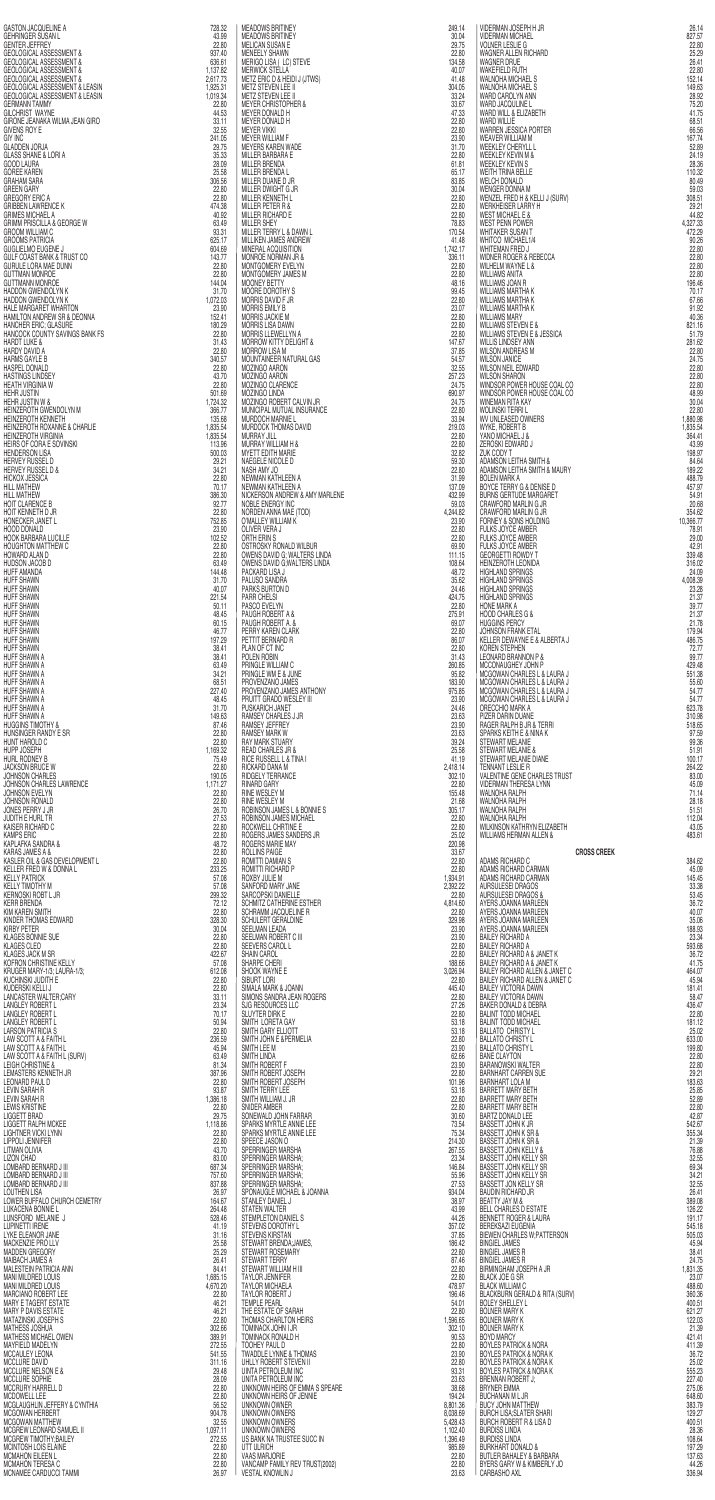| CARBASHO DAVE<br>CARBASHO DAVE                                                                                                                                                                                                                                                                                                                | 392.98<br>220.71             | LATIMER BETTY D<br>LATIMER BETTY D                                                                                                                                                                                                               | 360.36<br>190.19            | WALDECK MIKE A & CAROL ANN                                                                                                                                                                                                                             | 538.48<br>286.78             |
|-----------------------------------------------------------------------------------------------------------------------------------------------------------------------------------------------------------------------------------------------------------------------------------------------------------------------------------------------|------------------------------|--------------------------------------------------------------------------------------------------------------------------------------------------------------------------------------------------------------------------------------------------|-----------------------------|--------------------------------------------------------------------------------------------------------------------------------------------------------------------------------------------------------------------------------------------------------|------------------------------|
| CARBASHO DAVE &<br>CARBASHO DAVE R                                                                                                                                                                                                                                                                                                            | 813.63<br>127.05             | <b>LAUCK DOUGLAS</b><br><b>LAUCK RANDAL</b>                                                                                                                                                                                                      | 25.29<br>25.58              |                                                                                                                                                                                                                                                        | 46.77<br>25.02               |
| CARBASHO STEPHANIE<br>CARBASHO STEPHANIE<br>CARLING ROSE ANN                                                                                                                                                                                                                                                                                  | 454.86<br>86.90              | <b>LEEK ROBIN R</b><br>LEEK WILLIAM RUSSELL & ROBIN                                                                                                                                                                                              | 257.50<br>22.51             |                                                                                                                                                                                                                                                        | 450.40<br>22.80              |
| $\begin{array}{ccc}\n & \circ & \circ & \\  & \circ & \circ & \\  & \circ & \circ & \circ \\  & \circ & \circ & \circ \\  & \circ & \circ & \circ \\  & \circ & \circ & \circ \\  & \circ & \circ & \circ \\  & \circ & \circ & \circ \\  & \circ & \circ & \circ\n\end{array}$<br>CARTER EDWARD L & DEBORAH C<br>CARTER EDWARD L & DEBORAH C | 43.99<br>33.11<br>196.31     | LEEK WILLIAM RUSSELL & ROBIN<br>LEEK WILLIAM RUSSELL & ROBIN                                                                                                                                                                                     | 398.83<br>21.68<br>430.33   | WALDECK MIKE A & CAROL ANN<br>WATSON GARY LEE<br>WATSON GARY LEE<br>WANTON ARAY LEE<br>WAUGH HAROLD & SHIRLEY<br>WATSON GARY LEE<br>WALDER FORMED & SHIRLEY<br>WELLS FORGET I & UNIT IN ELSA A<br>WELLS FOR ARROR TO A UNIT IN THE UNIT OF WATER DRIVI | 52.62<br>91.09<br>26.41      |
| <b>CHAMBERS JACKIE GLENN<br/>CHAMBERS JACKIE GLENN</b>                                                                                                                                                                                                                                                                                        | 96.94<br>33.38               | LEMAL THOMAS M & BARBARA A<br>LOOMAN KERRY AARON<br>LOUDIN ROBERT E                                                                                                                                                                              | 299.32<br>108.93            |                                                                                                                                                                                                                                                        | 35.89<br>25.02               |
| CHEEK MELANIE DIANNE                                                                                                                                                                                                                                                                                                                          | 29.21<br>36.72               | <b>MAKARA BRIAN</b><br><b>MAKARA FREDRRIC</b>                                                                                                                                                                                                    | 23.90<br>39.53              |                                                                                                                                                                                                                                                        | 22.80<br>25.29               |
| CHEEK MELANIE DIANNE<br>CHIARELLO DONNA LEE                                                                                                                                                                                                                                                                                                   | 22.80<br>32.82               | MARMIK OIL COMPANY<br>MARTIN KRISTOPHER J &                                                                                                                                                                                                      | 23.63<br>225.74             |                                                                                                                                                                                                                                                        | 37.28<br>520.93              |
| CHIODI DOMENIC J & SUE A<br>CHIODI DOMINIC JOE & SUE ANN<br>CHIODI SUE ANN                                                                                                                                                                                                                                                                    | 341.13<br>531.80<br>382.11   | MARTINDILL JEFFREY L & PAULA F<br>MARTINDILL PAULA<br>MARTINDILL PAULA S                                                                                                                                                                         | 26.70<br>279.25<br>26.70    |                                                                                                                                                                                                                                                        | 40.07<br>40.07<br>1,112.18   |
| <b>CHK UNLEASED</b><br>CHK UNLEASED RI-5YRS                                                                                                                                                                                                                                                                                                   | 22.80<br>449.57              | MARTINDILL PAULA S<br>MCALLISTER CHARLOTTE                                                                                                                                                                                                       | 137.92<br>23.34             |                                                                                                                                                                                                                                                        | 25.02<br>816.14              |
| CHK UNLEASED RI-5YRS                                                                                                                                                                                                                                                                                                                          | 22.80<br>36.16               | MCALLISTER HEATHER<br>MCCLAIN RONALD WARD                                                                                                                                                                                                        | 304.34<br>575.29            |                                                                                                                                                                                                                                                        | 28.36<br>528.46              |
| CHK UNLEASED RI-5YRS<br>CHK UNLEASED RI-5YRS<br>CIONNI JOSEPH J JR<br>COEN DAVID & DEBRA                                                                                                                                                                                                                                                      | 112.28<br>796.61             | MCCLURE DOUGLAS EARL &<br>MCCLURE DOUGLAS EARL &                                                                                                                                                                                                 | 39.24<br>195.34             |                                                                                                                                                                                                                                                        | 292.90<br>483.31             |
| COEN DAVID & DEBRA<br>COEN DAVID A & DEBRA                                                                                                                                                                                                                                                                                                    | 25.85<br>709.09              | MCCOMBS ELOISE V<br>MCCOMBS ELOISE V<br>MCCONNELL BARBARA J                                                                                                                                                                                      | 31.99<br>37.85<br>84.95     |                                                                                                                                                                                                                                                        | 784.35<br>282.59<br>609.06   |
| COEN EDWARD LEE SR & PAMELA J                                                                                                                                                                                                                                                                                                                 | 117.01<br>83.56<br>26.70     | MCCONNELL LINDA<br>MCKENNEY LISA ANN                                                                                                                                                                                                             | 31.99<br>95.26              |                                                                                                                                                                                                                                                        | 208.04<br>521.65             |
| <b>COEN EDWARD SR<br/>COEN REX W<br/>COEN REX W</b>                                                                                                                                                                                                                                                                                           | 41.75<br>118.69              | MCKENNEY DANIEL & LISA<br><b>MENO ANNA</b>                                                                                                                                                                                                       | 423.09<br>38.41             |                                                                                                                                                                                                                                                        | 892.13<br>93.64              |
| COLALELLA FRANK<br>COLALELLA FRANK A LC HALE                                                                                                                                                                                                                                                                                                  | 193.12<br>1,036.90           | MERENDA JOHN &<br>MICHAUX RON ETAL                                                                                                                                                                                                               | 780.18<br>486.65            |                                                                                                                                                                                                                                                        | 341.53<br>460.43             |
| COLEBANK NATASHA<br><b>COLEBANK NATSHA</b>                                                                                                                                                                                                                                                                                                    | 49.28<br>115.35<br>193.95    | MIDCAP BETTY JANE<br>MIDCAP GRACE<br>MIDCAP LAWRENCE                                                                                                                                                                                             | 24.46<br>97.21<br>30.31     |                                                                                                                                                                                                                                                        | 187.59<br>155.88<br>220.44   |
| COLLINS REVIN R<br>COLLINS RANDY L JR & AMY R<br>COLLINS RANDY L JR & AMY R<br>COX JESSICA NICOLE<br>COX JESSICA NICOLE<br>COX JESSICA NICOLE                                                                                                                                                                                                 | 480.80<br>29.21              | MIDCAP PAUL A                                                                                                                                                                                                                                    | 35.62<br>137.09             |                                                                                                                                                                                                                                                        | 389.79<br>188.12             |
|                                                                                                                                                                                                                                                                                                                                               | 579.75<br>554.67             | MILLER JAMES T & CHRISTINA L<br>MILLER ROBERT DEE JR<br>MITCHELL JOHN                                                                                                                                                                            | 70.17<br>102.79             |                                                                                                                                                                                                                                                        | 60.90<br>438.07              |
| CRAFT DAVID<br>CRITSER NIKKI JO                                                                                                                                                                                                                                                                                                               | 225.74<br>22.80              | <b>MONTANA SKY</b><br><b>MOODY MICHAEL &amp;</b>                                                                                                                                                                                                 | 41.75<br>122.03             |                                                                                                                                                                                                                                                        | 26.95<br>189.35              |
| CROSS DENNIS PAUL<br><b>CURRY TAMITHA</b><br>CURRY TAMITHA                                                                                                                                                                                                                                                                                    | 22,80<br>287.61<br>347.83    | MORAN MICHAEL BRIAN &<br>MORAN MICHAEL BRIAN &<br><b>MORGAN BERT M</b>                                                                                                                                                                           | 377.94<br>76.88<br>32.26    |                                                                                                                                                                                                                                                        | 1,224.49<br>481.02<br>268.31 |
| DADOUSH MEIR<br>DADOUSH MEIR & KIMBERLY                                                                                                                                                                                                                                                                                                       | 1,157.33<br>188.93           | <b>MORRIS GRACE A</b><br>MORRISSETT THOMAS J & MISTY D                                                                                                                                                                                           | 173.88<br>476.60            |                                                                                                                                                                                                                                                        | 212.54<br>535.43             |
| DEBNAR LEE G & VIRGINIA J<br>DEBNAR LEE G & VIRGINIA J                                                                                                                                                                                                                                                                                        | 23,34<br>59.86               | MOSACK DOUG<br>MOUGIANIS INDUSTRIES INC                                                                                                                                                                                                          | 22.80<br>1,349.66           |                                                                                                                                                                                                                                                        | 194.27<br>161.95             |
| DEFEBBO JAMES J SR & GRACE M<br><b>DELATORE WILLIAM LINCOLN &amp;</b>                                                                                                                                                                                                                                                                         | 323.28<br>26.70              | MOUGIANIS INDUSTRIES INC.<br>MOUGIANIS INDUSTRIES INC.<br>MOZINGO ROBERT EVAN;HERBERT;                                                                                                                                                           | 147.11<br>413.88            |                                                                                                                                                                                                                                                        | 21.23<br>172.18              |
| DELATORE WILLIAM LINCOLN &<br>DELONG GARY W &                                                                                                                                                                                                                                                                                                 | 180.56<br>30.60<br>32.26     |                                                                                                                                                                                                                                                  |                             | DULANEY CARL G JR<br>DULANEY CARL G JR<br>DULANEY CARL G JR                                                                                                                                                                                            | 21.63<br>36.78<br>38.01      |
| DEULEY JAMIE LYNN;<br>DEVAUGHN APRIL<br>DEWITT DEBRA K                                                                                                                                                                                                                                                                                        | 188.93<br>296.54             |                                                                                                                                                                                                                                                  |                             | DUNLEVY JOSEPH<br>DUNLEVY JOSEPH W & TONG LANG                                                                                                                                                                                                         | 187.72<br>220.31             |
| DIEKMAN JANICE E<br>DIEKMAN JANICE E FKA<br>DIEKMAN JANICE E FKNA                                                                                                                                                                                                                                                                             | 30.87<br>337.52              |                                                                                                                                                                                                                                                  |                             | EARNEST JACK B JR & LESLIE MAE                                                                                                                                                                                                                         | 303.75<br>338.53             |
| <b>DIGIACINTO CARL A</b>                                                                                                                                                                                                                                                                                                                      | 21.39<br>21.39               |                                                                                                                                                                                                                                                  |                             | ELIAS KEITH A AND GLENNETTE M<br>ELIAS KEITH A AND GLENNETTE M<br>ENNIS GEORGE (LC)<br>EWUSIAK TYLER S                                                                                                                                                 | 26.14<br>20.68               |
| DIGIACINTO CARL A &<br>DIPASQUALE PAUL A & JENNIE L<br>DIXON JACKIE P JR                                                                                                                                                                                                                                                                      | 212.35<br>582.80<br>540.16   | ER MORE IN A SAMARIN MARK PROPERTY.<br>THE RING COMMUNISHED AND MARK CONTINUES IN A SAMARIN MARK CONTINUES IN A SAMARIN MARK CONTINUES IN A SAMARIN MARK CONTINUES IN A SAMARIN MARK CONTINUES IN A SAMARIN MARK CONTINUES IN A                  |                             | EWUSIAK TYLER S<br>FIELD LEONARD KEITH<br><b>FINELLI KRISL</b>                                                                                                                                                                                         | 59.27<br>306.21<br>155.40    |
| DIXON JACKIE P JR<br>DIXON JACKIE P JR<br>DOBBS CYNTHIA &<br>DOBBS CYNTHIA &                                                                                                                                                                                                                                                                  | 31.70<br>26.70               |                                                                                                                                                                                                                                                  |                             | GOOCH JUDITH L<br>HARVATH LOUIS A & LESLI L<br>HARVATH LOUIS A & LESLI L                                                                                                                                                                               | 233.87<br>344.39             |
|                                                                                                                                                                                                                                                                                                                                               | 82.73<br>29.21               |                                                                                                                                                                                                                                                  |                             | <b>HARVEY CHRISTINE I</b>                                                                                                                                                                                                                              | 21.23<br>173.54              |
| DONNELLY GAIL ANN<br>DOTSON MARK A                                                                                                                                                                                                                                                                                                            | 144.33<br>420.58<br>24.75    |                                                                                                                                                                                                                                                  |                             | HAUGHT JOSEPH B & LISA ANN<br>HENRY RICHARD & JUDY                                                                                                                                                                                                     | 324.69<br>170.53             |
| DUNN FRANCIS & EDITH<br>EASTHAM DARRELL &<br>EDGELL LOMAN C JR                                                                                                                                                                                                                                                                                | 1,386.47<br>592.85           |                                                                                                                                                                                                                                                  |                             | HONE MARK A & LAUREN M<br>HVIZDZAK EDWARD DANIEL &<br>JONES MYRON                                                                                                                                                                                      | 771.05<br>20.68<br>128.27    |
| EDWARDS TORREN R<br>ELBON JESSICA LEANN                                                                                                                                                                                                                                                                                                       | 531.80<br>341.54             |                                                                                                                                                                                                                                                  |                             | KOWALCZYK RANDY L &<br>KULIN JOSEPH E                                                                                                                                                                                                                  | 452.65<br>23.68              |
| ELTRINGHAM LEE<br>ELTRINGHAM LEE<br>EQUINOR USA ONSHORE PROPERTIES                                                                                                                                                                                                                                                                            | 449.01<br>51.79              |                                                                                                                                                                                                                                                  |                             | KULIN JOSEPH E<br>LAW WILLIAM THOMAS &                                                                                                                                                                                                                 | 269.40<br>150.08             |
| FEDCZAK MICHAEL & PEGGY<br>FICCA ANTHONY                                                                                                                                                                                                                                                                                                      | 66.56<br>682.32<br>571.95    |                                                                                                                                                                                                                                                  |                             | LAWRENCE CARLA<br>LEWIS MATTHEW C & HOLLY W<br>LIVENGOOD RONALD & SHERRY                                                                                                                                                                               | 324.35<br>794.43             |
| FICCA ANTHONY<br>FISHER HEATHER                                                                                                                                                                                                                                                                                                               | 68.51<br>239.95              |                                                                                                                                                                                                                                                  |                             | LOY KENNETH & BESSIE<br>LOY KENNETH L                                                                                                                                                                                                                  | 125.27<br>206.40<br>55.18    |
| FLETCHER CHRISTOPHER J<br>FORESTER LONNIE M                                                                                                                                                                                                                                                                                                   | 647.21<br>22.80              |                                                                                                                                                                                                                                                  |                             | LYONS ELAINE K<br><b>MAIN LARRY T</b>                                                                                                                                                                                                                  | 282.49<br>647.78             |
| FORESTER TIMOTHY D<br>FOX JOHN W                                                                                                                                                                                                                                                                                                              | 22,80<br>23.34               |                                                                                                                                                                                                                                                  |                             | <b>MARINO PAUL &amp; JOY</b><br>MARINO PAUL & JOY M                                                                                                                                                                                                    | 208.99<br>41.27              |
| FOX JOHN W<br>FRANCIS JEFFREY W &<br><b>FRANCIS SHIRLEY ANN</b>                                                                                                                                                                                                                                                                               | 350.34<br>242.46<br>94.43    |                                                                                                                                                                                                                                                  |                             | <b>MARINO PAUL A &amp;</b><br><b>MASON DOUGLAS &amp;</b><br><b>MASON DOUGLAS B &amp;</b>                                                                                                                                                               | 50.28<br>30.64<br>29.41      |
| FRANCIS SHIRLEY ANN                                                                                                                                                                                                                                                                                                                           | 25.85<br>187.27              |                                                                                                                                                                                                                                                  |                             | <b>MASON DOUGLAS B &amp;</b><br>MASON RODNEY B &                                                                                                                                                                                                       | 357.48<br>222.08             |
|                                                                                                                                                                                                                                                                                                                                               | 28.09<br>180.56              |                                                                                                                                                                                                                                                  |                             | MCKINNEY GREGORY A &<br>MILLER JERRY J & JESSICA R                                                                                                                                                                                                     | 400.03<br>177.08             |
| FRANCIS SHIRLEY ANN<br>FRITZ JENNIFER<br>FRITZ JENNIFER COLLEEN<br>FUNK PATRICIA A<br>GAGICH DIANA KIM<br>GAGICH DIANA KIM                                                                                                                                                                                                                    | 263.92<br>350.34             |                                                                                                                                                                                                                                                  |                             | MILLER JERRY J & JESSICA R<br>MILLS RITCHIE & THELMA                                                                                                                                                                                                   | 80.14<br>36.23               |
| <b>GAGICH DIANA KIM</b><br><b>GALIANO SHERRY L &amp;</b><br>GALIANO WILLIAM D & SHERRY L                                                                                                                                                                                                                                                      | 30.04<br>58.76<br>40.07      |                                                                                                                                                                                                                                                  |                             | MITCHELL JOHN E &<br>MOZINGO GEORGE K &                                                                                                                                                                                                                | 169.72<br>37.59<br>167.67    |
| GALIANO WILLIAM D & SHERRY L<br>GAMBELLIN ERNEST J & TRACY D                                                                                                                                                                                                                                                                                  | 382.94<br>68.51              |                                                                                                                                                                                                                                                  |                             | MOZINGO GEORGE K &<br>MOZINGO GEORGE K &<br>NICKOLES GREG &                                                                                                                                                                                            | 48.63<br>64.18               |
| GAMBELLIN ERNIE J & TRACEY D<br>GASTON DAVID A; RANDY L; LARRY J<br>GASTON JAMES M                                                                                                                                                                                                                                                            | 462.12<br>458.20             |                                                                                                                                                                                                                                                  |                             | NICKOLES GREG &<br>NICKOLES GREG & CAROL                                                                                                                                                                                                               | 67.45<br>33.92               |
| <b>GASTON RANDY L</b>                                                                                                                                                                                                                                                                                                                         | 582.80<br>128.73             |                                                                                                                                                                                                                                                  |                             | PHILLIPS WILLIAM C 1/2<br><b>RIGGS RONALD</b>                                                                                                                                                                                                          | 236.40<br>1,333.51           |
| <b>GEARY DOUGLAS</b><br><b>GEARY DOUGLAS E</b><br><b>GEARY JACK L</b>                                                                                                                                                                                                                                                                         | 1,019.34<br>106.98<br>282.59 |                                                                                                                                                                                                                                                  | 94.43                       | ROBERTS BONNIE (LEST-LOIS<br>ROBERTS BONNIE (LEST-LOIS<br>ROBERTS BONNIE (LEST-LOIS                                                                                                                                                                    | 21.23<br>67.87<br>433.02     |
| GEORGE JIMMIE D & ROBIN J<br>GIVENS DONALD                                                                                                                                                                                                                                                                                                    | 547.96<br>39,80              |                                                                                                                                                                                                                                                  | 360.09<br>383.79            | <b>ROBINSON KAREN</b><br>SCHOOLCRAFT SHERRILL                                                                                                                                                                                                          | 282.49<br>274.85             |
| GIVENS JAMES E & DOROTHY R<br>GOODMAN RICHARD & JANICE                                                                                                                                                                                                                                                                                        | 201.48<br>76.17              |                                                                                                                                                                                                                                                  | 63.49<br>209.84             | SCURTI CAROL A<br>SELLMAN KENNETH B                                                                                                                                                                                                                    | 256.30<br>35.96              |
| GOODMAN RICHARD & JANICE<br>GOODMAN RICHARD T & JANICE                                                                                                                                                                                                                                                                                        | 25.02<br>30.04               |                                                                                                                                                                                                                                                  | 277.57<br>95.82             | SELLMAN KENNETH B<br>SMITH JOYCE A                                                                                                                                                                                                                     | 169.31<br>202.45             |
| GREEN LISA ANN<br>HANLON EARL W & ALICE<br>HANLON EARL W & ALICE M                                                                                                                                                                                                                                                                            | 44.53<br>21.39<br>21.39      |                                                                                                                                                                                                                                                  | 40.07<br>125.37<br>638.85   | STROPE NANCY J<br>TALKINGTON JEFREY W<br>TARR CONNIE LYN                                                                                                                                                                                               | 838.00<br>188.54<br>537.06   |
| HANLON EARL W & ALICE M<br>HANLON EARL W & ALICE M<br>HARRELL MONTY                                                                                                                                                                                                                                                                           | 21.39<br>76.03               |                                                                                                                                                                                                                                                  | 72.68<br>35.06              | TAYLOR DUANE EDWARD & DANA ANN<br>TENNANT LOGAN                                                                                                                                                                                                        | 687.39<br>242.12             |
| HASPEL RAYMOND A JR &                                                                                                                                                                                                                                                                                                                         | 65.17<br>22.80               |                                                                                                                                                                                                                                                  | 35.06<br>651.38             | TOOTHMAN MICHAEL C; MILKO<br>TREHERNE THERESA CHERYL                                                                                                                                                                                                   | 350.12<br>166.44             |
| HAUGHT BRIAN & MARILYN;<br>HAUGHT BRIAN GREGORY & MARILYN                                                                                                                                                                                                                                                                                     | 558.57<br>106.98<br>95.26    |                                                                                                                                                                                                                                                  | 135.41<br>425.31<br>249.14  | TYRESTA PROPERTIES LLC<br>VARNER WILLIAM & AMANDA<br>WELLS JOHN W & CHRISTINA                                                                                                                                                                          | 620.51<br>219.63<br>37.18    |
| HENDERSON WAYNE LEO                                                                                                                                                                                                                                                                                                                           | 31.70<br>141.68              |                                                                                                                                                                                                                                                  | 34.21<br>26.70              | WHITEHEAD RICHARD T ETAL<br>WINTERS ROSALIE S                                                                                                                                                                                                          | 62.55<br>244.03              |
| HENRY RONALD & CINDY S<br>HERVEY LISA K (L-EST)<br>HILL RICHARD G & NADINE L                                                                                                                                                                                                                                                                  | 273.11<br>549.35             |                                                                                                                                                                                                                                                  | 458.20<br>255.55            | <b>FOLLANSBEE</b><br><b>BEAUMONT STEPHANIE &amp;</b>                                                                                                                                                                                                   | 396.92                       |
| HOIT STACEY J<br>HOOKER BETH JOSHUA A<br>HRESO GREGORY S                                                                                                                                                                                                                                                                                      | 791.88<br>57.35<br>682.32    |                                                                                                                                                                                                                                                  | 300.15<br>66.83<br>26.70    | <b>BONAVENTURA JOSEPH JR:</b><br>BONAVENTURA JOSEPH JR;<br><b>BONIEY PATRICK J</b>                                                                                                                                                                     | 235.24<br>52.74<br>154.90    |
| HU THOMAS, KEVIN<br>HUDSON DAVID W                                                                                                                                                                                                                                                                                                            | 53.74<br>184.46              |                                                                                                                                                                                                                                                  | 559.40<br>224.62            | <b>BURD SANDRA</b><br><b>BURD SANDRA</b>                                                                                                                                                                                                               | 50.75<br>370.14              |
| HULTBERG MARY LOU &<br>HULTBERG MARY LOU &                                                                                                                                                                                                                                                                                                    | 21.39<br>74.37               |                                                                                                                                                                                                                                                  | 192.00<br>29.90             | <b>BURD SANDRA</b><br>CARBASHO DAVE                                                                                                                                                                                                                    | 32.91<br>426.68              |
| HUMES ROY R<br><b>IAQUINTA ANTHONY A</b>                                                                                                                                                                                                                                                                                                      | 208.72<br>488.31             |                                                                                                                                                                                                                                                  | 250.80<br>398.83            | CARBASHO DAVE<br>CARBASHO DAVE                                                                                                                                                                                                                         | 567.70<br>547.69             |
| ISINGHOOD SCOTT<br>ISINGHOOD WAYNE A & ELNORA<br>JAC FRED A WV LLC A NORTH                                                                                                                                                                                                                                                                    | 22.80<br>157.16<br>56.81     |                                                                                                                                                                                                                                                  | 51.79<br>28.36<br>22.80     | CARBASHO DAVE<br>CARBASHO DAVE<br>CARBASHO DAVE &                                                                                                                                                                                                      | 442.10<br>436.60<br>454.46   |
| JAC FRED WV LLC A NORTH<br>JAC FRED WV LLC A NORTH                                                                                                                                                                                                                                                                                            | 65.17<br>1,034.41            |                                                                                                                                                                                                                                                  | 278.13<br>588.67            | CARBASHO DAVE & STEPHANIE<br>CARBASHO DAVE R                                                                                                                                                                                                           | 704.42<br>416.76             |
| JENKINS PAUL M<br>JOHNSON JAMES & CHARLENE                                                                                                                                                                                                                                                                                                    | 1,041.92<br>292.34           |                                                                                                                                                                                                                                                  | 320.23<br>116.18            | CARBASHO DAVID<br>CARBASHO DAVID                                                                                                                                                                                                                       | 638.95<br>230.28             |
| JOHNSON JAMES & CHARLENE<br>JOHNSON MARTY & MARY (SURV)                                                                                                                                                                                                                                                                                       | 65.17<br>175.54              |                                                                                                                                                                                                                                                  | 24.19<br>387.96             | CARBASHO DAVID<br>CAREY JAY JR TRUSTEES                                                                                                                                                                                                                | 581.41<br>1,783.58           |
| JOHNSON MICHAEL EDWARD<br>JOHNSON NATHAN RICHARD;<br>JOHNSON TERRY R & BETH ANN                                                                                                                                                                                                                                                               | 590.33<br>392.15<br>371.24   |                                                                                                                                                                                                                                                  | 23.34<br>423.09<br>1,044.43 | <b>CASINI MICHAEL &amp;</b><br>CICCOLELLA JOSEPH P & OLINDA V<br><b>CLARK ROBERT L</b>                                                                                                                                                                 | 1,339.22<br>302.37<br>495.11 |
| JOHNSTON JOSEPH R                                                                                                                                                                                                                                                                                                                             | 194.51<br>43.43              | SCHEEZ CHRISIO MERINA RANDI MARIA SAN ARASI SOMETZI ARABI SUNTEN SAN ARASI SCHEEZ ROBERT AR LAUTA<br>SCHEEZ ROBERT AR LAUTA<br>SCHEEZ ROBERT AR LAUTA<br>SCHEEZ ROBERT AR LAUTA<br>SCHEEZ ROBERT AR LAUTA<br>SELUARA INCHER SELUARA RENNER<br>SE | 520.93<br>115.35            | <b>CLARK ROBERT L</b><br>CLIFTON GLEN MATTHEW                                                                                                                                                                                                          | 24.96<br>621.09              |
| <b>KEELY TARA</b><br>KEENAN THEOPHILUS J & KELLY J                                                                                                                                                                                                                                                                                            | 24.46<br>223.23              |                                                                                                                                                                                                                                                  | 406.93<br>51.79             | <b>CLIFTON GLEN MATTHEW</b><br><b>CLIFTON GLEN MATTHEW</b>                                                                                                                                                                                             | 174.73<br>101.34             |
| <b>KEMP DANIEL E</b><br>KIDWELL GEORGE<br>KIDWELL GEORGE                                                                                                                                                                                                                                                                                      | 48.99<br>50.11<br>22.80      |                                                                                                                                                                                                                                                  | 28.92<br>2,264.55<br>336.67 | COEN DAVID A & DEBRA A<br>CONANT ROBERT G & ADRENNE X<br>CREAMER JACOB                                                                                                                                                                                 | 130.10<br>492.15<br>1,215.24 |
| KIDWELL GEORGE<br>KIDWELL GEORGE                                                                                                                                                                                                                                                                                                              | 101.96<br>28.36              |                                                                                                                                                                                                                                                  | 769.30<br>329.15            | <b>CREAMER JACOB</b><br><b>DIGIACINTO RALPH &amp; CARL</b>                                                                                                                                                                                             | 865.11<br>1,722.08           |
| KIGER GORDON<br>KIMBALL KEITH G & KATHRYN L                                                                                                                                                                                                                                                                                                   | 385.45<br>1,021.02           | TICE DANNY D & MARCIA E                                                                                                                                                                                                                          | 25.02<br>25.02              | DIPAOLO THEODORE E<br>DISERIO STEPHEN D                                                                                                                                                                                                                | 335.09<br>1,054.55           |
| KIMBALL MITCHELL DALE &<br>KLINE CHARLES SR                                                                                                                                                                                                                                                                                                   | 368.72<br>212.35             | TOMPKINS KATHLEEN<br>TOMPKINS KATHLEEN                                                                                                                                                                                                           | 256.67<br>65.17             | DUPKE JACOB P<br>FAESSEL THOMAS R & JESSICA R                                                                                                                                                                                                          | 451.48<br>50.75              |
| <b>KLINE DANIEL</b><br>KOKOSINSKI EDWARD S &<br>KOSCEVIC MARK J                                                                                                                                                                                                                                                                               | 509.22<br>474.94<br>678.98   | TURRENTINE WENDY<br><b>TUSTIN LORRIE</b><br>UNDERWOOD JOSEPH D                                                                                                                                                                                   | 745.05<br>175.54<br>247.46  | <b>FAESSEL THOMAS R &amp; JESSICA R</b><br>FARRELL IVAN B III & PAMELA C<br>FOLLANSBEE INVESTMENTS                                                                                                                                                     | 385.01<br>32.57<br>39,909.90 |
| KRAFT CHARLES L & JANNA<br>KROMER BEVERLY ANN                                                                                                                                                                                                                                                                                                 | 22,80<br>173.05              | UNDERWOOD LAWRENCE A<br>UNDERWOOD LAWRENCE A                                                                                                                                                                                                     | 260.58<br>31.70             | <b>FONTENOT MATTHEW</b><br><b>FORMIS JANET E</b>                                                                                                                                                                                                       | 453.47<br>99.35              |
| <b>LAMP SUSAN</b><br>LANCASTER ERIC E &                                                                                                                                                                                                                                                                                                       | 183.63<br>295.98             | <b>VALENTINE GENE CHARLES</b><br>VANCAMP DETMAR                                                                                                                                                                                                  | 12,190.75<br>65.17          | <b>GADD SHANAH S</b><br><b>GALLAGHER CLINT R</b>                                                                                                                                                                                                       | 486.19<br>165.81             |
| LANCASTER ERIC EUGENE &<br><b>LANTZ RICHARD L</b>                                                                                                                                                                                                                                                                                             | 95.26<br>521.76              | VANCAMP NOLTE & GLADYS AS<br>VANDERVANDER WILLIAM &                                                                                                                                                                                              | 202.31<br>23.90             | GEORGE JOSEPH A: JOSEPH A:<br><b>GOGOL EILEEN &amp; JERRY</b>                                                                                                                                                                                          | 1,819.29<br>900.80           |
| <b>LANTZ RICHARD L</b><br><b>LARKEY FRANK REED</b>                                                                                                                                                                                                                                                                                            | 22.51<br>550.76              | <b>VINCENT GEORGIA</b><br>VUILLER ALBERT SR &                                                                                                                                                                                                    | 144.33<br>301.00            | <b>GONZALES FRANCISCO J</b><br>GOODMAN RICHARD L & JANICE M                                                                                                                                                                                            | 500.07<br>304.67             |

| CARBASHO DAVE<br>CARBASHO DAVE                                                                                                                                                                                                                                                  | 392.98<br>220.71   | LATIMER BETTY D<br>LATIMER BETTY D                                                                                                                                                                                                                                                                                     | 360.36<br>190.19   | WALDECK MIKE A & CAROL ANN<br>WATSON GARY LEE                                                                                                                                                                                                                                                                               | 538.48<br>286.78     |
|---------------------------------------------------------------------------------------------------------------------------------------------------------------------------------------------------------------------------------------------------------------------------------|--------------------|------------------------------------------------------------------------------------------------------------------------------------------------------------------------------------------------------------------------------------------------------------------------------------------------------------------------|--------------------|-----------------------------------------------------------------------------------------------------------------------------------------------------------------------------------------------------------------------------------------------------------------------------------------------------------------------------|----------------------|
| CARBASHO DAVE &<br>CARBASHO DAVE R                                                                                                                                                                                                                                              | 813.63<br>127.05   | <b>LAUCK DOUGLAS</b><br><b>LAUCK RANDAL</b>                                                                                                                                                                                                                                                                            | 25.29<br>25.58     | WATSON GARY LEE<br>WAUGH HAROLD & SHIRLEY                                                                                                                                                                                                                                                                                   | 46.77<br>25.02       |
| CARBASHO STEPHANIE                                                                                                                                                                                                                                                              | 454.86             | LEEK ROBIN R                                                                                                                                                                                                                                                                                                           | 257.50             | WEAVER CHARLES M & RUTH ELLA                                                                                                                                                                                                                                                                                                | 450.40               |
| CARBASHO STEPHANIE<br>CARLING ROSE ANN                                                                                                                                                                                                                                          | 86.90<br>43.99     | LEEK WILLIAM RUSSELL & ROBIN<br>LEEK WILLIAM RUSSELL & ROBIN                                                                                                                                                                                                                                                           | 22.51<br>398.83    | <b>WELLS DOLLY MARIE</b><br>WELLS ROBERT L & LISA A<br>WELLS ROBERT L & LISA A                                                                                                                                                                                                                                              | 22.80<br>52.62       |
| CARTER EDWARD L & DEBORAH C<br>CARTER EDWARD L & DEBORAH C                                                                                                                                                                                                                      | 33.11<br>196.31    | LEEK WILLIAM RUSSELL & ROBIN<br>LEMAL THOMAS M & BARBARA A                                                                                                                                                                                                                                                             | 21.68<br>430.33    | <b>WHEELER AARON</b>                                                                                                                                                                                                                                                                                                        | 91.09<br>26.41       |
| CHAMBERS JACKIE GLENN                                                                                                                                                                                                                                                           | 96.94              | <b>LOOMAN KERRY AARON</b>                                                                                                                                                                                                                                                                                              | 299.32             | WHEELER EDWARD                                                                                                                                                                                                                                                                                                              | 35,89                |
| CHAMBERS JACKIE GLENN<br>CHEEK MELANIE DIANNE<br>CHEEK MELANIE DIANNE                                                                                                                                                                                                           | 33.38<br>29.21     | MAKARA BRIAN                                                                                                                                                                                                                                                                                                           | 108.93<br>23.90    | WHEELER EDWARD<br>WHEELER SHANNON                                                                                                                                                                                                                                                                                           | 25.02<br>22.80       |
| CHEEK MELANIE DIANNE                                                                                                                                                                                                                                                            | 36.72<br>22,80     | <b>MAKARA FREDRRIC</b><br>MARMIK OIL COMPANY                                                                                                                                                                                                                                                                           | 39.53<br>23.63     | WHEELER SHANNON RAE<br>WHEELING ENERGY WORKS LTD                                                                                                                                                                                                                                                                            | 25.29<br>37.28       |
| CHIARELLO DONNA LEE                                                                                                                                                                                                                                                             | 32.82              | MARTIN KRISTOPHER J &                                                                                                                                                                                                                                                                                                  | 225.74             | <b>WILCOX DAVID B</b>                                                                                                                                                                                                                                                                                                       | 520.93               |
| CHIODI DOMENIC J & SUE A<br>CHIODI DOMINIC JOE & SUE ANN                                                                                                                                                                                                                        | 341.13<br>531.80   | MARTINDILL JEFFREY L & PAULA F<br>MARTINDILL PAULA                                                                                                                                                                                                                                                                     | 26.70<br>279.25    | WOLFE, G DUANE; RANDALL S.;<br>WOLFE, G DUANE; RANDALL S.;                                                                                                                                                                                                                                                                  | 40.07<br>40.07       |
| CHIODI SUE ANN                                                                                                                                                                                                                                                                  | 382.11<br>22.80    | MARTINDILL PAULA S<br>MARTINDILL PAULA S                                                                                                                                                                                                                                                                               | 26.70<br>137.92    | YAUSSY DALE A & BARBARA A<br>YOST EVA                                                                                                                                                                                                                                                                                       | 1,112.18<br>25.02    |
| <b>CHK UNLEASED</b><br>CHK UNLEASED RI-5YRS<br>CHK UNLEASED RI-5YRS                                                                                                                                                                                                             | 449.57<br>22.80    | MCALLISTER CHARLOTTE<br>MCALLISTER HEATHER                                                                                                                                                                                                                                                                             | 23.34<br>304.34    | YOST EVA MARIE<br>YOST EVA MARIE                                                                                                                                                                                                                                                                                            | 816.14<br>28.36      |
| CHK UNLEASED RI-5YRS                                                                                                                                                                                                                                                            | 36.16              | MCCLAIN RONALD WARD                                                                                                                                                                                                                                                                                                    | 575.29             | YOST KAREN                                                                                                                                                                                                                                                                                                                  | 528.46               |
| CHK UNLEASED RI-5YRS<br>CIONNI JOSEPH J JR                                                                                                                                                                                                                                      | 112.28<br>796.61   | MCCLURE DOUGLAS EARL &<br>MCCLURE DOUGLAS EARL &                                                                                                                                                                                                                                                                       | 39.24<br>195.34    | YOST MICHELLE<br>YOST RUSSELL E & RUTH A                                                                                                                                                                                                                                                                                    | 292.90<br>483.31     |
| COEN DAVID & DEBRA<br>COEN DAVID & DEBRA                                                                                                                                                                                                                                        | 25.85<br>709.09    | MCCOMBS ELOISE V<br><b>MCCOMS ELOISE V</b>                                                                                                                                                                                                                                                                             | 31.99<br>37.85     | YOUNG RANDY P & SYLVIA A<br>ZONKER PEARL M                                                                                                                                                                                                                                                                                  | 784.35<br>282.59     |
| COEN DAVID A & DEBRA                                                                                                                                                                                                                                                            | 117.01             | MCCONNELL BARBARA J                                                                                                                                                                                                                                                                                                    | 84.95              | <b>ALLMON DIANA</b>                                                                                                                                                                                                                                                                                                         | 609.06               |
| COEN EDWARD LEE SR & PAMELA J<br>COEN EDWARD SR                                                                                                                                                                                                                                 | 83.56<br>26.70     | MCCONNELL LINDA<br>MCKENNEY LISA ANN                                                                                                                                                                                                                                                                                   | 31.99<br>95.26     | BAXTER KATHERINE B ESTATE<br>BENNETT JOHN W JR & CONNIE R                                                                                                                                                                                                                                                                   | 208.04<br>521.65     |
| COEN REX W<br>COEN REX W                                                                                                                                                                                                                                                        | 41.75<br>118.69    | <b>MCKENNEY DANIEL &amp; LISA</b><br><b>MENO ANNA</b>                                                                                                                                                                                                                                                                  | 423.09<br>38.41    | BENNETT JOHN W JR & CONNIE R<br>BENNETT JOHN W JR & CONNIE R                                                                                                                                                                                                                                                                | 892.13<br>93.64      |
| COLALELLA FRANK                                                                                                                                                                                                                                                                 | 193.12             | MERENDA JOHN &                                                                                                                                                                                                                                                                                                         | 780.18             | BIEWEN CHARLES;EGGERT KELLY;<br>BONAVENTURA PANFILO                                                                                                                                                                                                                                                                         | 341.53               |
| COLALELLA FRANK A LC HALE<br>COLEBANK NATASHA                                                                                                                                                                                                                                   | 1,036.90<br>49.28  | MICHAUX RON ETAL<br>MIDCAP BETTY JANE                                                                                                                                                                                                                                                                                  | 486.65<br>24.46    | <b>BRINDLEY NANCY L</b>                                                                                                                                                                                                                                                                                                     | 460.43<br>187.59     |
| <b>COLEBANK NATSHA</b><br>COLLINS KEVIN R                                                                                                                                                                                                                                       | 115.35<br>193.95   | MIDCAP GRACE<br>MIDCAP LAWRENCE                                                                                                                                                                                                                                                                                        | 97.21<br>30.31     | BROTHERS SAMMIE D<br><b>BROWN FRANCIS &amp;</b>                                                                                                                                                                                                                                                                             | 155.88<br>220.44     |
| COLLINS RANDY L JR & AMY R<br>COLLINS RANDY L JR & AMY R                                                                                                                                                                                                                        | 480.80<br>29.21    | <b>MIDCAP PAUL A</b><br>MILLER JAMES T & CHRISTINA L                                                                                                                                                                                                                                                                   | 35.62<br>137.09    | CARPENTER JODY<br>CHARLTON MATTHEW TOD & VONDA                                                                                                                                                                                                                                                                              | 389.79<br>188.12     |
|                                                                                                                                                                                                                                                                                 | 579.75             | MILLER ROBERT DEE JR                                                                                                                                                                                                                                                                                                   | 70.17              | CHERIPKO CHARLES P & HELEN E                                                                                                                                                                                                                                                                                                | 60.90                |
| COX JESSICA NICOLE<br>COX JESSICA NICOLE<br>CRAFT DAVID                                                                                                                                                                                                                         | 554.67<br>225.74   | MITCHELL JOHN<br><b>MONTANA SKY</b>                                                                                                                                                                                                                                                                                    | 102.79<br>41.75    | CHERIPKO CHARLES P & HELEN E<br>CHERIPKO HELEN;                                                                                                                                                                                                                                                                             | 438.07<br>26.95      |
| CRITSER NIKKI JO<br>CROSS DENNIS PAUL                                                                                                                                                                                                                                           | 22.80<br>22.80     | MOODY MICHAEL &<br><b>MORAN MICHAEL BRIAN &amp;</b>                                                                                                                                                                                                                                                                    | 122.03<br>377.94   | CHERIPKO HELEN;<br>CORNERSTONE FAMILY                                                                                                                                                                                                                                                                                       | 189.35<br>1,224.49   |
| <b>CURRY TAMITHA</b>                                                                                                                                                                                                                                                            | 287.61             | MORAN MICHAEL BRIAN &                                                                                                                                                                                                                                                                                                  | 76.88              | CORNERSTONE FAMILY                                                                                                                                                                                                                                                                                                          | 481.02               |
| <b>CURRY TAMITHA</b><br><b>DADOUSH MEIR</b>                                                                                                                                                                                                                                     | 347.83<br>1,157.33 | <b>MORGAN BERT M</b><br><b>MORRIS GRACE A</b>                                                                                                                                                                                                                                                                          | 32.26<br>173.88    | DADOUSH MEIR & LAWVER<br>DAVIS LUCILLE A                                                                                                                                                                                                                                                                                    | 268.31<br>212.54     |
| DADOUSH MEIR & KIMBERLY<br>DEBNAR LEE G & VIRGINIA J                                                                                                                                                                                                                            | 188.93<br>23,34    | D<br>SSELL & ROBIN<br>SSELL & ROBIN<br>SSELL & ROBIN<br>SSELL & ROBIN<br>RA & RARD<br>E<br>CANY<br>TER J &<br>PANY<br>TER J & PAULA F<br>TRE TER J & PAULA F<br>TRE TER J & PAULA F<br>TA S<br>SEARL &<br>T<br>RA J<br>TRISTINA L<br>TRISTINA L<br>TRISTINA L<br>TRIST<br>MORRISSETT THOMAS J & MISTY D<br>MOSACK DOUG | 476.60<br>22.80    | HRIEY<br>18 RUTH ELLA<br>ISA A<br>TJOHN &<br>IRAE<br>NODALL S.;<br>ANDALL S.;<br>ANDALL S.;<br>ANDALL S.;<br>ANDALL S.;<br>ARBARA A<br>THE A & CONNER<br>TR & CONNER<br>TR & CONNER<br>TR & CONNER<br>TR & CONNER<br>TGGERT KELLY;<br>VFILO<br>: D<br>ID<br>: D<br>NTOD<br>DEARTH RICHARD C & STACEY A<br>DEGARMO KAITLYN C | 535.43<br>194.27     |
| DEBNAR LEE G & VIRGINIA J<br>DEFEBBO JAMES J SR & GRACE M                                                                                                                                                                                                                       | 59.86<br>323.28    | MOUGIANIS INDUSTRIES INC<br>MOUGIANIS INDUSTRIES INC.                                                                                                                                                                                                                                                                  | 1,349.66<br>147.11 | <b>DULANEY CARL G</b><br>DULANEY CARL G JR                                                                                                                                                                                                                                                                                  | 161.95<br>21.23      |
| <b>DELATORE WILLIAM LINCOLN &amp;</b>                                                                                                                                                                                                                                           | 26.70              | MOZINGO ROBERT EVAN: HERBERT;                                                                                                                                                                                                                                                                                          | 413.88             | DULANEY CARL G JR                                                                                                                                                                                                                                                                                                           | 172.18               |
| <b>DELATORE WILLIAM LINCOLN &amp;</b><br><b>DELONG GARY W &amp;</b>                                                                                                                                                                                                             | 180.56<br>30.60    |                                                                                                                                                                                                                                                                                                                        | 97.50<br>224.62    | DULANEY CARL G JR<br>DULANEY CARL G JR                                                                                                                                                                                                                                                                                      | 21.63<br>36.78       |
| \<br>\<br>\EPROPERTIES<br>HEPROPERTIES<br>EGGY<br>ERJ<br>HERRY L<br>HERRY L<br>TRACY D<br>RACEY D<br>RACEY D<br>Y L;LARRY J<br>DEULEY JAMIE LYNN;<br>DEVAUGHN APRIL                                                                                                             | 32.26<br>188.93    |                                                                                                                                                                                                                                                                                                                        | 375.43<br>1,234.27 | DULANEY CARL G JR<br><b>DUNLEVY JOSEPH</b>                                                                                                                                                                                                                                                                                  | 38.01<br>187.72      |
| DEWITT DEBRAK                                                                                                                                                                                                                                                                   | 296.54             |                                                                                                                                                                                                                                                                                                                        | 28.36              | DUNLEVY JOSEPH W & TONG LANG                                                                                                                                                                                                                                                                                                | 220.31               |
| <b>DIEKMAN JANICE E</b><br>DIEKMAN JANICE E FKA                                                                                                                                                                                                                                 | 30.87<br>337.52    |                                                                                                                                                                                                                                                                                                                        | 102.52<br>41.75    | EARNEST JACK B JR & LESLIE MAE<br>ELIAS KEITH A AND GLENNETTE M                                                                                                                                                                                                                                                             | 303.75<br>338.53     |
| DIEKMAN JANICE E FKNA<br>DIGIACINTO CARL A                                                                                                                                                                                                                                      | 21.39<br>21.39     |                                                                                                                                                                                                                                                                                                                        | 334.24<br>630.49   | ENNIS GEORGE (LC)<br>EWUSIAK TYLER'S                                                                                                                                                                                                                                                                                        | 26.14<br>20.68       |
| <b>DIGIACINTO CARL A &amp;</b>                                                                                                                                                                                                                                                  | 212.35             |                                                                                                                                                                                                                                                                                                                        | 44.26              | <b>EWUSIAK TYLER S</b>                                                                                                                                                                                                                                                                                                      | 59.27                |
| DIPASQUALE PAUL A & JENNIE L                                                                                                                                                                                                                                                    | 582.80<br>540.16   |                                                                                                                                                                                                                                                                                                                        | 390.47<br>28.36    | FIELD LEONARD KEITH<br><b>FINELLI KRISL</b><br>$\begin{array}{c}\n 11 \\  \times 11 \\  \hline\n 12 \\  \hline\n 13\n \end{array}$                                                                                                                                                                                          | 306.21<br>155.40     |
| DIXON JACKIE P JR<br>DIXON JACKIE P JR                                                                                                                                                                                                                                          | 31.70<br>26.70     |                                                                                                                                                                                                                                                                                                                        | 331.10<br>665.59   | <b>GOOCH JUDITH L</b>                                                                                                                                                                                                                                                                                                       | 233.87<br>344.39     |
| DIXON JACKIE P JR<br>DOBBS CYNTHIA &                                                                                                                                                                                                                                            | 82.73              |                                                                                                                                                                                                                                                                                                                        | 290.95             | HARVATH LOUIS A & LESLI L<br>HARVATH LOUIS A & LESLI L                                                                                                                                                                                                                                                                      | 21.23                |
| DOBBS CYNTHIA &<br>DONNELLY GAIL ANN                                                                                                                                                                                                                                            | 29.21<br>144.33    |                                                                                                                                                                                                                                                                                                                        | 668.11<br>334.45   | HARVEY CHRISTINE I<br>HAUGHT JOSEPH B & LISA ANN                                                                                                                                                                                                                                                                            | 173.54<br>324.69     |
| <b>DOTSON MARK A</b><br>DUNN FRANCIS & EDITH                                                                                                                                                                                                                                    | 420.58<br>24.75    |                                                                                                                                                                                                                                                                                                                        | 408.03<br>510.05   | HENRY RICHARD & JUDY<br>HONE MARK A & LAUREN M                                                                                                                                                                                                                                                                              | 170.53<br>771.05     |
| EASTHAM DARRELL &                                                                                                                                                                                                                                                               | 1,386.47           |                                                                                                                                                                                                                                                                                                                        | 40.07              | HVIZDZAK EDWARD DANIEL &                                                                                                                                                                                                                                                                                                    | 20.68                |
| EDGELL LOMAN C JR<br>EDWARDS TORREN R                                                                                                                                                                                                                                           | 592.85<br>531.80   |                                                                                                                                                                                                                                                                                                                        | 549.35<br>528.46   | JONES MYRON<br>KOWALCZYK RANDY L &                                                                                                                                                                                                                                                                                          | 128.27<br>452.65     |
| ELBON JESSICA LEANN                                                                                                                                                                                                                                                             | 341.54<br>449.01   |                                                                                                                                                                                                                                                                                                                        | 45.94<br>22,80     | KULIN JOSEPH E<br>KULIN JOSEPH E                                                                                                                                                                                                                                                                                            | 23.68<br>269.40      |
| ELTRINGHAM LEE                                                                                                                                                                                                                                                                  | 51.79              |                                                                                                                                                                                                                                                                                                                        | 873.84             | LAW WILLIAM THOMAS &                                                                                                                                                                                                                                                                                                        | 150.08               |
| EQUINOR USA ONSHORE PROPERTIES<br>FEDCZAK MICHAEL & PEGGY<br>FICCA ANTHONY                                                                                                                                                                                                      | 66.56<br>682.32    |                                                                                                                                                                                                                                                                                                                        | 959.98<br>48.45    | LAWRENCE CARLA<br>LEWIS MATTHEW C & HOLLY W                                                                                                                                                                                                                                                                                 | 324.35<br>794.43     |
|                                                                                                                                                                                                                                                                                 | 571.95<br>68.51    |                                                                                                                                                                                                                                                                                                                        | 43.43<br>25.58     | LIVENGOOD RONALD & SHERRY<br>LOY KENNETH & BESSIE                                                                                                                                                                                                                                                                           | 125.27<br>206.40     |
| FICCA ANTHONY<br>FISHER HEATHER                                                                                                                                                                                                                                                 | 239.95<br>647.21   |                                                                                                                                                                                                                                                                                                                        | 205.65<br>86.07    | LOY KENNETH L<br>LYONS ELAINE K                                                                                                                                                                                                                                                                                             | 55.18<br>282.49      |
| FLETCHER CHRISTOPHER J<br>FORESTER LONNIE M                                                                                                                                                                                                                                     | 22.80              |                                                                                                                                                                                                                                                                                                                        | 195.63             | <b>MAIN LARRY T</b>                                                                                                                                                                                                                                                                                                         | 647.78               |
| FORESTER TIMOTHY D<br>FOX JOHN W                                                                                                                                                                                                                                                | 22.80<br>23.34     |                                                                                                                                                                                                                                                                                                                        | 200.63<br>25.02    | MARINO PAUL & JOY<br>MARINO PAUL & JOY M                                                                                                                                                                                                                                                                                    | 208.99<br>$-41.27$   |
| FOX JOHN W<br>FRANCIS JEFFREY W &                                                                                                                                                                                                                                               | 350.34<br>242.46   |                                                                                                                                                                                                                                                                                                                        | 36.45<br>990.91    | MARINO PAUL A &<br><b>MASON DOUGLAS &amp;</b>                                                                                                                                                                                                                                                                               | 50.28<br>30.64       |
| FRANCIS SHIRLEY ANN                                                                                                                                                                                                                                                             | 94.43              |                                                                                                                                                                                                                                                                                                                        | 377.65             | MASON DOUGLAS B &                                                                                                                                                                                                                                                                                                           | 29.41                |
| FRANCIS SHIRLEY ANN<br>FRANCIS SHIRLEY ANN                                                                                                                                                                                                                                      | 25.85<br>187.27    |                                                                                                                                                                                                                                                                                                                        | 782.69<br>262.24   | <b>MASON DOUGLAS B &amp;</b><br>MASON RODNEY B &                                                                                                                                                                                                                                                                            | 357.48<br>222.08     |
| FRITZ JENNIFER<br>FRITZ JENNIFER COLLEEN                                                                                                                                                                                                                                        | 28.09<br>180.56    |                                                                                                                                                                                                                                                                                                                        | 1,284.44<br>102.52 | <b>MCKINNEY GREGORY A &amp;</b><br>MILLER JERRY J & JESSICA R                                                                                                                                                                                                                                                               | 400.03<br>177.08     |
| FUNK PATRICIA A                                                                                                                                                                                                                                                                 | 263.92             |                                                                                                                                                                                                                                                                                                                        | 203.14             | MILLER JERRY J & JESSICA R                                                                                                                                                                                                                                                                                                  | 80.14                |
| <b>GAGICH DIANA KIM</b><br><b>GAGICH DIANA KIM</b>                                                                                                                                                                                                                              | 350.34<br>30.04    |                                                                                                                                                                                                                                                                                                                        | 33.38<br>653.06    | MILLS RITCHIE & THELMA<br>MITCHELL JOHN E &                                                                                                                                                                                                                                                                                 | 36.23<br>169.72      |
| GALIANO SHERRY L &<br>GALIANO WILLIAM D & SHERRY L                                                                                                                                                                                                                              | 58.76<br>40.07     |                                                                                                                                                                                                                                                                                                                        | 185.59<br>909.80   | MOZINGO GEORGE K &<br>MOZINGO GEORGE K &                                                                                                                                                                                                                                                                                    | 37.59<br>167.67      |
| GALIANO WILLIAM D & SHERRY L<br>GAMBELLIN ERNEST J & TRACY D                                                                                                                                                                                                                    | 382.94<br>68.51    |                                                                                                                                                                                                                                                                                                                        | 2,135.75<br>249.14 | MOZINGO GEORGE K &<br><b>NICKOLES GREG &amp;</b>                                                                                                                                                                                                                                                                            | 48.63<br>64.18       |
| GAMBELLIN ERNIE J & TRACEY D                                                                                                                                                                                                                                                    | 462.12             |                                                                                                                                                                                                                                                                                                                        | 163.28             | NICKOLES GREG &                                                                                                                                                                                                                                                                                                             | 67.45                |
| GASTON DAVID A; RANDY L; LARRY J<br><b>GASTON JAMES M</b>                                                                                                                                                                                                                       | 458.20<br>582.80   |                                                                                                                                                                                                                                                                                                                        | 345.03<br>1,127.22 | NICKOLES GREG & CAROL<br>PHILLIPS WILLIAM C 1/2                                                                                                                                                                                                                                                                             | 33.92<br>236.40      |
| <b>GASTON RANDY L</b><br><b>GEARY DOUGLAS</b>                                                                                                                                                                                                                                   | 128.73<br>1,019.34 |                                                                                                                                                                                                                                                                                                                        | 76.03<br>216.81    | <b>RIGGS RONALD</b>                                                                                                                                                                                                                                                                                                         | 1,333.51<br>21.23    |
| <b>GEARY DOUGLAS E</b>                                                                                                                                                                                                                                                          | 106.98             |                                                                                                                                                                                                                                                                                                                        | 81.90              |                                                                                                                                                                                                                                                                                                                             | 67.87                |
| GEARY JACK L<br>GEORGE JIMMIE D & ROBIN J                                                                                                                                                                                                                                       | 282.59<br>547.96   |                                                                                                                                                                                                                                                                                                                        | 94.43<br>360.09    | HOBERTS BONNIE (L EST-LOIS<br>ROBERTS BONNIE (L EST-LOIS<br>ROBERTS BONNIE (L ESTATE-LOIS<br>ROBINSON KAREN<br>ROBINSON KAREN                                                                                                                                                                                               | 433.02<br>282.49     |
| GIVENS DONALD<br>GIVENS JAMES E & DOROTHY R                                                                                                                                                                                                                                     | 39.80<br>201.48    |                                                                                                                                                                                                                                                                                                                        | 383.79<br>63.49    | SCHOOLCRAFT SHERRILL<br>SCURTI CAROL A                                                                                                                                                                                                                                                                                      | 274.85<br>256.30     |
|                                                                                                                                                                                                                                                                                 | 76.17              |                                                                                                                                                                                                                                                                                                                        | 209.84             | SELLMAN KENNETH B<br>SELLMAN KENNETH B                                                                                                                                                                                                                                                                                      | 35.96                |
| GOODMAN RICHARD & JANICE<br>GOODMAN RICHARD & JANICE<br>GOODMAN RICHARD T & JANICE                                                                                                                                                                                              | 25.02<br>30.04     |                                                                                                                                                                                                                                                                                                                        | 277.57<br>95.82    | SMITH JOYCE A                                                                                                                                                                                                                                                                                                               | 169.31<br>202.45     |
| <b>GREEN LISA ANN</b><br>HANLON EARL W & ALICE                                                                                                                                                                                                                                  | 44.53<br>21.39     |                                                                                                                                                                                                                                                                                                                        | 40.07<br>125.37    | STROPE NANCY J<br>TALKINGTON JEFREY W                                                                                                                                                                                                                                                                                       | 838.00<br>188.54     |
| HANLON EARL WA ALICE M<br>HANLON EARL WA ALICE M<br>HANLON EARL WA ALICE M<br>HANLON EARL WA ALICE M<br>HARRELL MONTY                                                                                                                                                           | 21.39<br>21.39     |                                                                                                                                                                                                                                                                                                                        | 638.85<br>72.68    | TARR CONNIE LYN<br>TAYLOR DUANE EDWARD & DANA ANN                                                                                                                                                                                                                                                                           | 537.06<br>687.39     |
|                                                                                                                                                                                                                                                                                 | 76.03              |                                                                                                                                                                                                                                                                                                                        | 35.06<br>35.06     | TENNANT LOGAN<br>TOOTHMAN MICHAEL C; MILKO                                                                                                                                                                                                                                                                                  | 242.12<br>350.12     |
| HASPEL RAYMOND A JR &                                                                                                                                                                                                                                                           | 65.17<br>22.80     |                                                                                                                                                                                                                                                                                                                        | 651.38             | TREHERNE THERESA CHERYL                                                                                                                                                                                                                                                                                                     | 166.44               |
| HAUGHT BRIAN & MARILYN;<br>HAUGHT BRIAN GREGORY & MARILYN                                                                                                                                                                                                                       | 558.57<br>106.98   |                                                                                                                                                                                                                                                                                                                        | 135.41<br>425.31   | TYRESTA PROPERTIES LLC<br>VARNER WILLIAM & AMANDA                                                                                                                                                                                                                                                                           | 620.51<br>219.63     |
| HENDERSON WAYNE LEO<br>HENDERSON WAYNE LEO                                                                                                                                                                                                                                      | 95.26<br>31.70     |                                                                                                                                                                                                                                                                                                                        | 249.14<br>34.21    | WELLS JOHN W & CHRISTINA<br>WHITEHEAD RICHARD T ETAL<br>WINTERS ROSALIE S                                                                                                                                                                                                                                                   | 37.18<br>62.55       |
|                                                                                                                                                                                                                                                                                 | 141.68<br>273.11   |                                                                                                                                                                                                                                                                                                                        | 26.70<br>458.20    | <b>FOLLANSBEE</b>                                                                                                                                                                                                                                                                                                           | 244.03               |
| HENRY RONALD & CINDY S<br>HERVEY LISA K (L-EST)<br>HILL RICHARD G & NADINE L<br>HOIT STACEY J                                                                                                                                                                                   | 549.35             |                                                                                                                                                                                                                                                                                                                        | 255.55             | <b>BEAUMONT STEPHANIE &amp;</b>                                                                                                                                                                                                                                                                                             | 396.92               |
| HOOKER BETH JOSHUA A                                                                                                                                                                                                                                                            | 791.88<br>57.35    |                                                                                                                                                                                                                                                                                                                        | 300.15<br>66.83    | <b>BONAVENTURA JOSEPH JR:</b><br><b>BONAVENTURA JOSEPH JR;</b>                                                                                                                                                                                                                                                              | 235.24<br>52.74      |
| HRESO GREGORY S                                                                                                                                                                                                                                                                 | 682.32<br>53.74    |                                                                                                                                                                                                                                                                                                                        | 26.70<br>559.40    | <b>BONIEY PATRICK J</b>                                                                                                                                                                                                                                                                                                     | 154.90<br>50.75      |
| HU THOMAS, KEVIN<br>HUDSON DAVID W<br>HULTBERG MARY LOU &<br>HULTBERG MARY LOU &                                                                                                                                                                                                | 184.46             |                                                                                                                                                                                                                                                                                                                        | 224.62             | <b>BURD SANDRA</b><br>BURD SANDRA<br><b>BURD SANDRA</b>                                                                                                                                                                                                                                                                     | 370.14               |
|                                                                                                                                                                                                                                                                                 | 21.39<br>74.37     |                                                                                                                                                                                                                                                                                                                        | 192.00<br>29.90    | CARBASHO DAVE                                                                                                                                                                                                                                                                                                               | 32.91<br>426.68      |
| HUMES ROY R<br><b>IAQUINTA ANTHONY A</b>                                                                                                                                                                                                                                        | 208.72<br>488.31   |                                                                                                                                                                                                                                                                                                                        | 250.80<br>398.83   | CARBASHO DAVE<br>CARBASHO DAVE                                                                                                                                                                                                                                                                                              | 567.70<br>547.69     |
| ISINGHOOD SCOTT<br>ISINGHOOD WAYNE A & ELNORA<br>JAC FRED A WV LLC A NORTH<br>JAC FRED WV LLC A NORTH                                                                                                                                                                           | 22.80<br>157.16    |                                                                                                                                                                                                                                                                                                                        | 51.79<br>28.36     | CARBASHO DAVE                                                                                                                                                                                                                                                                                                               | 442.10<br>436.60     |
|                                                                                                                                                                                                                                                                                 | 56.81              |                                                                                                                                                                                                                                                                                                                        | 22.80              | CARBASHO DAVE<br>CARBASHO DAVE &                                                                                                                                                                                                                                                                                            | 454.46               |
| JAC FRED WV LLC A NORTH<br>JENKINS PAUL M                                                                                                                                                                                                                                       | 65.17<br>1,034.41  |                                                                                                                                                                                                                                                                                                                        | 278.13<br>588.67   | CARBASHO DAVE & STEPHANIE<br>CARBASHO DAVE R                                                                                                                                                                                                                                                                                | 704.42<br>416.76     |
| JOHNSON JAMES & CHARLENE                                                                                                                                                                                                                                                        | 1,041.92<br>292.34 |                                                                                                                                                                                                                                                                                                                        | 320.23<br>116.18   | CARBASHO DAVID<br>CARBASHO DAVID                                                                                                                                                                                                                                                                                            | 638.95<br>230.28     |
| $R$<br>ARILYN<br>3A<br>13A<br>I,Y J<br>I,Y J<br>I<br>JOHNSON JAMES & CHARLENE<br>JOHNSON JAMES & CHARLENE<br>JOHNSON MARTY & MARY (SURV)<br>JOHNSON MCHAEL EDWARD<br>JOHNSON TERRY R & BETH ANN<br>JOHNSON TERRY R & BETH ANN<br>JOHNSON TERRY R & BETH ANN<br>JOHNSON JOSEPH R | 65.17              | VOLUME RESERVATION (EST. 2002)<br>VOLUME RESERVATION CONTINUES IN A SUBMIT RESERVATION CONTINUES IN A SUBMIT RESERVATION (EST. 2003)<br>CONTINUES IN A SUBMIT RESERVATION CONTINUES IN A SUBMIT RESERVATION CONTINUES IN A SUBMIT                                                                                      | 24.19              | CARBASHO DAVID                                                                                                                                                                                                                                                                                                              | 581.41               |
|                                                                                                                                                                                                                                                                                 | 175.54<br>590.33   |                                                                                                                                                                                                                                                                                                                        | 387.96<br>23.34    | CAREY JAY JR TRUSTEES<br><b>CASINI MICHAEL &amp;</b>                                                                                                                                                                                                                                                                        | 1,783.58<br>1,339.22 |
|                                                                                                                                                                                                                                                                                 | 392.15<br>371.24   |                                                                                                                                                                                                                                                                                                                        | 423.09<br>1,044.43 | CICCOLELLA JOSEPH P & OLINDA V<br><b>CLARK ROBERT L</b>                                                                                                                                                                                                                                                                     | 302.37<br>495.11     |
|                                                                                                                                                                                                                                                                                 | 194.51             |                                                                                                                                                                                                                                                                                                                        | 520.93             | <b>CLARK ROBERT L</b>                                                                                                                                                                                                                                                                                                       | 24.96                |
| <b>KEELEY TARA</b><br><b>KEELY TARA</b>                                                                                                                                                                                                                                         | 43.43<br>24.46     |                                                                                                                                                                                                                                                                                                                        | 115.35<br>406.93   | CLIFTON GLEN MATTHEW<br><b>CLIFTON GLEN MATTHEW<br/>CLIFTON GLEN MATTHEW</b>                                                                                                                                                                                                                                                | 621.09<br>174.73     |
| KEENAN THEOPHILUS J & KELLY J<br><b>KEMP DANIEL E</b>                                                                                                                                                                                                                           | 223.23<br>48.99    |                                                                                                                                                                                                                                                                                                                        | 51.79<br>28.92     | COEN DAVID A & DEBRA A                                                                                                                                                                                                                                                                                                      | 101.34<br>130.10     |
| KIDWELL GEORGE<br>KIDWELL GEORGE                                                                                                                                                                                                                                                | 50.11<br>22.80     |                                                                                                                                                                                                                                                                                                                        | 2,264.55<br>336.67 | CONANT ROBERT G & ADRENNE X<br><b>CREAMER JACOB</b>                                                                                                                                                                                                                                                                         | 492.15<br>1,215.24   |
| KIDWELL GEORGE                                                                                                                                                                                                                                                                  | 101.96             |                                                                                                                                                                                                                                                                                                                        | 769.30             | <b>CREAMER JACOB</b>                                                                                                                                                                                                                                                                                                        | 865.11               |
| KIDWELL GEORGE<br>KIGER GORDON                                                                                                                                                                                                                                                  | 28,36<br>385.45    | TICE DANNY D & MARCIA E                                                                                                                                                                                                                                                                                                | 329.15<br>25.02    | DIGIACINTO RALPH & CARL<br>DIPAOLO THEODORE E                                                                                                                                                                                                                                                                               | 1,722.08<br>335.09   |
| KIMBALL KEITH G & KATHRYN L<br>KIMBALL MITCHELL DALE &                                                                                                                                                                                                                          | 1,021.02<br>368.72 | TICE DANNY D & MARCIA E<br><b>TOMPKINS KATHLEEN</b>                                                                                                                                                                                                                                                                    | 25.02<br>256.67    | DISERIO STEPHEN D<br>DUPKE JACOB P                                                                                                                                                                                                                                                                                          | 1,054.55<br>451.48   |
| <b>KLINE CHARLES SR</b>                                                                                                                                                                                                                                                         | 212.35             | <b>TOMPKINS KATHLEEN</b>                                                                                                                                                                                                                                                                                               | 65.17              | FAESSEL THOMAS R & JESSICA R                                                                                                                                                                                                                                                                                                | 50.75                |
| <b>KLINE DANIEL</b><br>KOKOSINSKI EDWARD S &                                                                                                                                                                                                                                    | 509.22<br>474.94   | <b>TURRENTINE WENDY</b><br><b>TUSTIN LORRIE</b>                                                                                                                                                                                                                                                                        | 745.05<br>175.54   | FAESSEL THOMAS R & JESSICA R<br>FARRELL IVAN B III & PAMELA C                                                                                                                                                                                                                                                               | 385.01<br>32.57      |
| KOSCEVIC MARK J<br>KRAFT CHARLES L & JANNA                                                                                                                                                                                                                                      | 678.98<br>22.80    | UNDERWOOD JOSEPH D<br>UNDERWOOD LAWRENCE A                                                                                                                                                                                                                                                                             | 247.46<br>260.58   | FOLLANSBEE INVESTMENTS<br><b>FONTENOT MATTHEW</b>                                                                                                                                                                                                                                                                           | 39,909.90<br>453.47  |
| <b>KROMER BEVERLY ANN</b><br><b>LAMP SUSAN</b>                                                                                                                                                                                                                                  | 173.05<br>183.63   | UNDERWOOD LAWRENCE A<br>VALENTINE GENE CHARLES                                                                                                                                                                                                                                                                         | 31.70<br>12,190.75 | <b>FORMIS JANET E</b><br><b>GADD SHANAH S</b>                                                                                                                                                                                                                                                                               | 99.35<br>486.19      |
| LANCASTER ERIC E &                                                                                                                                                                                                                                                              | 295.98             | VANCAMP DETMAR                                                                                                                                                                                                                                                                                                         | 65.17              | <b>GALLAGHER CLINT R</b>                                                                                                                                                                                                                                                                                                    | 165.81               |
| LANCASTER ERIC EUGENE &<br><b>LANTZ RICHARD L</b>                                                                                                                                                                                                                               | 95.26<br>521.76    | VANCAMP NOLTE & GLADYS AS<br>VANDERVANDER WILLIAM &                                                                                                                                                                                                                                                                    | 202.31<br>23.90    | GEORGE JOSEPH A; JOSEPH A;<br><b>GOGOL EILEEN &amp; JERRY</b>                                                                                                                                                                                                                                                               | 1,819.29<br>900.80   |
| <b>LANTZ RICHARD L</b><br><b>LARKEY FRANK REED</b>                                                                                                                                                                                                                              | 22.51<br>550.76    | VINCENT GEORGIA<br>VUILLER ALBERT SR &                                                                                                                                                                                                                                                                                 | 144.33<br>301.00   | GONZALES FRANCISCO J<br>GOODMAN RICHARD L & JANICE M                                                                                                                                                                                                                                                                        | 500.07<br>304.67     |

| CARBASHO DAVE                                                                                                                                                                                                                                          | 392.98                         | LATIMER BETTY D                                                                                                                                                                                                                                                                                                                    | 360.36                       | WALDECK MIKE A & CAROL ANN                                                                                                                                                                                                                                                                                                                                                                                                                                                                                                                                                     | 538.48                       |
|--------------------------------------------------------------------------------------------------------------------------------------------------------------------------------------------------------------------------------------------------------|--------------------------------|------------------------------------------------------------------------------------------------------------------------------------------------------------------------------------------------------------------------------------------------------------------------------------------------------------------------------------|------------------------------|--------------------------------------------------------------------------------------------------------------------------------------------------------------------------------------------------------------------------------------------------------------------------------------------------------------------------------------------------------------------------------------------------------------------------------------------------------------------------------------------------------------------------------------------------------------------------------|------------------------------|
| CARBASHO DAVE<br>CARBASHO DAVE &                                                                                                                                                                                                                       | 220.71<br>813.63               | D<br>SSELL & ROBIN<br>SSELL & ROBIN<br>SSELL & ROBIN<br>SSELL & ROBIN<br>SSELL & ROBIN<br>HARD<br>4ARON<br>4ARON<br>4ARON<br>TETJ &<br>TETJ &<br>TETJ &<br>TETJ &<br>TETJ &<br>TETJ &<br>TETT THE<br>NARD<br>SEARL &<br>V<br>NRAJ<br>NRAJ<br>V<br>NRAJ<br>NRAJ<br>NRAJ<br>V<br>NRAJ<br><br>LATIMER BETTY D<br><b>LAUCK DOUGLAS</b> | 190.19<br>25.29              | <b>WATSON GARY LEE</b><br>HRIEY<br>& RUTH ELLA<br>ISA A<br>ISA A<br>ISA A<br>WORKS LTD<br>WORKS LTD<br>ANDALL S.;<br>ANDALL S.;<br>ANDALL S.;<br>ARBARA A<br>TRITH A<br>SYLVIA A<br>E B CONNIE R<br>IR & CONNIE R<br>IR & CONNIE R<br>IR & CONNIE R<br>IR & CONNIE R<br>IS A CONNIE R<br>IS A<br>WATSON GARY LEE                                                                                                                                                                                                                                                               | 286.78<br>46.77              |
| CARBASHO DAVE R<br>CARBASHO STEPHANIE<br>CARBASHO STEPHANIE                                                                                                                                                                                            | 127.05<br>454.86<br>86.90      | <b>LAUCK RANDAL</b><br><b>LEEK ROBIN R</b><br>LEEK WILLIAM RUSSELL & ROBIN                                                                                                                                                                                                                                                         | 25.58<br>257.50<br>22.51     | WAUGH HAROLD & SHIRLEY<br>WEAVER CHARLES M & RUTH ELLA                                                                                                                                                                                                                                                                                                                                                                                                                                                                                                                         | 25.02<br>450.40<br>22.80     |
| CARLING ROSE ANN<br>CARTER EDWARD L & DEBORAH C                                                                                                                                                                                                        | 43.99<br>33.11                 | LEEK WILLIAM RUSSELL & ROBIN<br>LEEK WILLIAM RUSSELL & ROBIN                                                                                                                                                                                                                                                                       | 398.83<br>21.68              | WELLS DOLLY MARIE<br>WELLS ROBERT L & LISA A<br>WELSHHANS ROBERT JOHN &                                                                                                                                                                                                                                                                                                                                                                                                                                                                                                        | 52.62<br>91.09               |
| CARTER EDWARD L & DEBORAH C<br><b>CHAMBERS JACKIE GLENN<br/>CHAMBERS JACKIE GLENN</b>                                                                                                                                                                  | 196.31<br>96.94                | LEMAL THOMAS M & BARBARA A<br><b>LOOMAN KERRY AARON</b><br>LOOMAN KERRY AARON                                                                                                                                                                                                                                                      | 430.33<br>299.32             | WHEELER AARON<br>WHEELER EDWARD                                                                                                                                                                                                                                                                                                                                                                                                                                                                                                                                                | 26.41<br>35.89               |
| CHEEK MELANIE DIANNE                                                                                                                                                                                                                                   | 33.38<br>29.21                 | <b>MAKARA BRIAN</b>                                                                                                                                                                                                                                                                                                                | 108.93<br>23.90              | WHEELER EDWARD<br>WHEELER SHANNON<br>WHEELER SHANNON RAE                                                                                                                                                                                                                                                                                                                                                                                                                                                                                                                       | 25.02<br>22.80               |
| CHEEK MELANIE DIANNE<br>CHEEK MELANIE DIANNE                                                                                                                                                                                                           | 36.72<br>22.80                 | <b>MAKARA FREDRRIC</b><br>MARMIK OIL COMPANY                                                                                                                                                                                                                                                                                       | 39.53<br>23.63               | WHEELING ENERGY WORKS LTD                                                                                                                                                                                                                                                                                                                                                                                                                                                                                                                                                      | 25.29<br>37.28               |
| CHIARELLO DONNA LEE<br>CHIODI DOMENIC J & SUE A                                                                                                                                                                                                        | 32.82<br>341.13<br>531.80      | MARTIN KRISTOPHER J &<br>MARTINDILL JEFFREY L & PAULA F<br>MARTINDILL PAULA                                                                                                                                                                                                                                                        | 225.74<br>26.70<br>279.25    | <b>WILCOX DAVID B</b><br>WOLFE, G DUANE; RANDALL S.;<br>WOLFE, G DUANE; RANDALL S.;                                                                                                                                                                                                                                                                                                                                                                                                                                                                                            | 520.93<br>40.07<br>40.07     |
| CHIODI DOMINIC JOE & SUE ANN<br>CHIODI SUE ANN                                                                                                                                                                                                         | 382.11<br>22,80                | MARTINDILL PAULA S<br><b>MARTINDILL PAULA S</b>                                                                                                                                                                                                                                                                                    | 26.70<br>137.92              | YAUSSY DALE A & BARBARA A<br>YOST EVA                                                                                                                                                                                                                                                                                                                                                                                                                                                                                                                                          | 1,112.18<br>25.02            |
| <b>CHK UNLEASED</b><br>CHK UNLEASED RI-5YRS<br>CHK UNLEASED RI-5YRS                                                                                                                                                                                    | 449.57<br>22.80                | MCALLISTER CHARLOTTE<br>MCALLISTER HEATHER                                                                                                                                                                                                                                                                                         | 23.34<br>304.34              | YOST EVA MARIE<br>YOST EVA MARIE                                                                                                                                                                                                                                                                                                                                                                                                                                                                                                                                               | 816.14<br>28.36              |
| CHK UNLEASED RI-5YRS                                                                                                                                                                                                                                   | 36.16<br>112.28                | MCCLAIN RONALD WARD<br>MCCLURE DOUGLAS EARL &                                                                                                                                                                                                                                                                                      | 575.29<br>39.24              | YOST KAREN<br>YOST MICHELLE                                                                                                                                                                                                                                                                                                                                                                                                                                                                                                                                                    | 528.46<br>292.90             |
| CHK UNLEASED RI-5YRS<br>CIONNI JOSEPH J JR<br>COEN DAVID & DEBRA                                                                                                                                                                                       | 796.61<br>25.85                | MCCLURE DOUGLAS EARL &<br>MCCOMBS ELOISE V                                                                                                                                                                                                                                                                                         | 195.34<br>31.99              | YOST RUSSELL E & RUTH A<br>YOUNG RANDY P & SYLVIA A                                                                                                                                                                                                                                                                                                                                                                                                                                                                                                                            | 483.31<br>784.35             |
| COEN DAVID & DEBRA<br>COEN DAVID A & DEBRA<br>COEN EDWARD LEE SR & PAMELA J                                                                                                                                                                            | 709.09<br>117.01<br>83.56      | <b>MCCOMS ELOISE V</b><br>MCCONNELL BARBARA J                                                                                                                                                                                                                                                                                      | 37.85<br>84.95<br>31.99      | <b>ZONKER PEARL M</b><br><b>ALLMON DIANA</b><br>BAXTER KATHERINE B ESTATE                                                                                                                                                                                                                                                                                                                                                                                                                                                                                                      | 282.59<br>609.06             |
| COEN EDWARD SR<br>COEN REX W<br>COEN REX W                                                                                                                                                                                                             | 26.70<br>41.75                 | MCCONNELL LINDA<br>MCKENNEY LISA ANN<br>MCKENNEY DANIEL & LISA                                                                                                                                                                                                                                                                     | 95.26<br>423.09              | BENNETT JOHN W JR & CONNIE R                                                                                                                                                                                                                                                                                                                                                                                                                                                                                                                                                   | 208.04<br>521.65<br>892.13   |
| COLALELLA FRANK                                                                                                                                                                                                                                        | 118.69<br>193.12               | <b>MENO ANNA</b><br>MERENDA JOHN &                                                                                                                                                                                                                                                                                                 | 38.41<br>780.18              | BENNETT JOHN W JR & CONNIE R<br>BENNETT JOHN W JR & CONNIE R<br>BIEWEN CHARLES;EGGERT KELLY;                                                                                                                                                                                                                                                                                                                                                                                                                                                                                   | 93.64<br>341.53              |
| <b>COLALELLA FRANK A LC HALE</b><br>COLEBANK NATASHA                                                                                                                                                                                                   | 1,036.90<br>49.28              | MICHAUX RON ETAL<br>MIDCAP BETTY JANE                                                                                                                                                                                                                                                                                              | 486.65<br>24.46              | BONAVENTURA PÁNFILO<br>BRINDLEY NANCY L                                                                                                                                                                                                                                                                                                                                                                                                                                                                                                                                        | 460.43<br>187.59             |
| <b>COLEBANK NATSHA</b><br><b>COLLINS KEVIN R</b>                                                                                                                                                                                                       | 115.35<br>193.95               | MIDCAP GRACE<br>MIDCAP LAWRENCE                                                                                                                                                                                                                                                                                                    | 97.21<br>30.31               | <b>BROTHERS SAMMIE D</b><br><b>BROWN FRANCIS &amp;</b>                                                                                                                                                                                                                                                                                                                                                                                                                                                                                                                         | 155.88<br>220.44             |
| COLLINS RANDY L JR & AMY R<br>COLLINS RANDY L JR & AMY R<br>COX JESSICA NICOLE                                                                                                                                                                         | 480.80<br>29.21<br>579.75      | <b>MIDCAP PAUL A</b><br>MILLER JAMES T & CHRISTINA L<br>MILLER ROBERT DEE JR                                                                                                                                                                                                                                                       | 35.62<br>137.09<br>70.17     | CARPENTER JODY<br>CHARLTON MATTHEW TOD & VONDA<br>CHERIPKO CHARLES P & HELEN E                                                                                                                                                                                                                                                                                                                                                                                                                                                                                                 | 389.79<br>188.12<br>60.90    |
| COX JESSICA NICOLE<br><b>CRAFT DAVID</b>                                                                                                                                                                                                               | 554.67<br>225.74               | MITCHELL JOHN<br><b>MONTANA SKY</b>                                                                                                                                                                                                                                                                                                | 102.79<br>41.75              | CHERIPKO CHARLES P & HELEN E<br>CHERIPKO HELEN;                                                                                                                                                                                                                                                                                                                                                                                                                                                                                                                                | 438.07<br>26.95              |
| CRITSER NIKKI JO<br>CROSS DENNIS PAUL                                                                                                                                                                                                                  | 22.80<br>22,80                 | <b>MOODY MICHAEL &amp;</b><br>MORAN MICHAEL BRIAN &                                                                                                                                                                                                                                                                                | 122.03<br>377.94             | CHERIPKO HELEN;<br><b>CORNERSTONE FÁMILY</b>                                                                                                                                                                                                                                                                                                                                                                                                                                                                                                                                   | 189.35<br>1,224.49           |
| <b>CURRY TAMITHA</b><br>CURRY TAMITHA                                                                                                                                                                                                                  | 287.61<br>347.83               | MORAN MICHAEL BRIAN &<br>MORGAN BERT M                                                                                                                                                                                                                                                                                             | 76.88<br>32.26               | CORNERSTONE FAMILY<br>DADOUSH MEIR & LAWVER                                                                                                                                                                                                                                                                                                                                                                                                                                                                                                                                    | 481.02<br>268.31             |
| <b>DADOUSH MEIR</b><br>DADOUSH MEIR & KIMBERLY                                                                                                                                                                                                         | 1,157.33<br>188.93             | MORRIS GRACE A<br>MORRISSETT THOMAS J & MISTY D                                                                                                                                                                                                                                                                                    | 173.88<br>476.60             | <b>DAVIS LUCILLE A</b><br>DEARTH RICHARD C & STACEY A                                                                                                                                                                                                                                                                                                                                                                                                                                                                                                                          | 212.54<br>535.43             |
| DEBNAR LEE G & VIRGINIA J<br>DEBNAR LEE G & VIRGINIA J<br>DEFEBBO JAMES J SR & GRACE M                                                                                                                                                                 | 23,34<br>59.86<br>323.28       | MOSACK DOUG<br>MOUGIANIS INDUSTRIES INC<br>MOUGIANIS INDUSTRIES INC.                                                                                                                                                                                                                                                               | 22.80<br>1,349.66<br>147.11  | DEGARMO KAITLYN C<br>DULANEY CARL G<br>DULANEY CARL G JR                                                                                                                                                                                                                                                                                                                                                                                                                                                                                                                       | 194.27<br>161.95<br>21.23    |
| <b>DELATORE WILLIAM LINCOLN &amp;</b>                                                                                                                                                                                                                  | 26.70<br>180.56                | MOZINGO ROBERT EVAN; HERBERT;                                                                                                                                                                                                                                                                                                      | 413.88<br>97.50              | DULANEY CARL G JR<br>DULANEY CARL G JR                                                                                                                                                                                                                                                                                                                                                                                                                                                                                                                                         | 172.18<br>21.63              |
| DELATORE WILLIAM LINCOLN &<br>DELONG GARY W &                                                                                                                                                                                                          | 30.60<br>32.26                 |                                                                                                                                                                                                                                                                                                                                    | 224.62<br>375.43             | <b>DULANEY CARL G JR</b><br>DULANEY CARL G JR                                                                                                                                                                                                                                                                                                                                                                                                                                                                                                                                  | 36.78<br>38.01               |
| DEULEY JAMIE LYNN;<br>DEVAUGHN APRIL<br><b>DEWITT DEBRAK</b>                                                                                                                                                                                           | 188.93<br>296.54               |                                                                                                                                                                                                                                                                                                                                    | 1,234.27<br>28.36            | DUNLEVY JOSEPH<br>DUNLEVY JOSEPH W & TONG LANG                                                                                                                                                                                                                                                                                                                                                                                                                                                                                                                                 | 187.72<br>220.31             |
| <b>DIEKMAN JANICE E</b><br>DIEKMAN JANICE E FKA<br>DIEKMAN JANICE E FKNA                                                                                                                                                                               | 30.87<br>337.52                |                                                                                                                                                                                                                                                                                                                                    | 102.52<br>41.75              | EARNEST JACK B JR & LESLIE MAE<br>ELIAS KEITH A AND GLENNETTE M<br>ENNIS GEORGE (LC)                                                                                                                                                                                                                                                                                                                                                                                                                                                                                           | 303.75<br>338.53             |
| <b>DIGIACINTO CARL A</b>                                                                                                                                                                                                                               | 21.39<br>21.39                 |                                                                                                                                                                                                                                                                                                                                    | 334.24<br>630.49<br>44.26    | <b>EWUSIAK TYLER'S</b>                                                                                                                                                                                                                                                                                                                                                                                                                                                                                                                                                         | 26.14<br>20.68               |
| DIGIACINTO CARL A &<br>DIPASQUALE PAUL A & JENNIE L<br>DIXON JACKIE P JR                                                                                                                                                                               | 212.35<br>582.80<br>540.16     |                                                                                                                                                                                                                                                                                                                                    | 390.47<br>28.36              | EWUSIAK TYLER S<br>FIELD LEONARD KEITH<br><b>FINELLI KRIS L</b>                                                                                                                                                                                                                                                                                                                                                                                                                                                                                                                | 59.27<br>306.21<br>155.40    |
|                                                                                                                                                                                                                                                        | 31.70<br>26.70                 |                                                                                                                                                                                                                                                                                                                                    | 331.10<br>665.59             | <b>GOOCH JUDITH L</b>                                                                                                                                                                                                                                                                                                                                                                                                                                                                                                                                                          | 233.87<br>344.39             |
| DIXON JACKIE P JR<br>DIXON JACKIE P JR<br>DOBBS CYNTHIA &<br>DOBBS CYNTHIA &                                                                                                                                                                           |                                |                                                                                                                                                                                                                                                                                                                                    | 290.95<br>668.11             | HARVATH LOUIS A & LESLI L<br>HARVATH LOUIS A & LESLI L<br>HARVEY CHRISTINE I                                                                                                                                                                                                                                                                                                                                                                                                                                                                                                   | 21.23<br>173.54              |
|                                                                                                                                                                                                                                                        |                                |                                                                                                                                                                                                                                                                                                                                    | 334.45<br>408.03             | HAUGHT JOSEPH B & LISA ANN<br>HENRY RICHARD & JUDY                                                                                                                                                                                                                                                                                                                                                                                                                                                                                                                             | 324.69<br>170.53             |
|                                                                                                                                                                                                                                                        |                                |                                                                                                                                                                                                                                                                                                                                    | 510.05<br>40.07              | HONE MARK A & LAUREN M<br>HVIZDZAK EDWARD DANIEL &<br>JONES MYRON                                                                                                                                                                                                                                                                                                                                                                                                                                                                                                              | 771.05<br>20.68              |
|                                                                                                                                                                                                                                                        |                                |                                                                                                                                                                                                                                                                                                                                    | 549.35<br>528.46<br>45.94    | KOWALCZYK RANDY L &<br>KULIN JOSEPH E                                                                                                                                                                                                                                                                                                                                                                                                                                                                                                                                          | 128.27<br>452.65<br>23.68    |
|                                                                                                                                                                                                                                                        |                                |                                                                                                                                                                                                                                                                                                                                    | 22,80<br>873.84              | KULIN JOSEPH E<br>LAW WILLIAM THOMAS &                                                                                                                                                                                                                                                                                                                                                                                                                                                                                                                                         | 269.40<br>150.08             |
|                                                                                                                                                                                                                                                        |                                |                                                                                                                                                                                                                                                                                                                                    | 959.98<br>48.45              | LAWRENCE CARLA<br>LEWIS MATTHEW C & HOLLY W                                                                                                                                                                                                                                                                                                                                                                                                                                                                                                                                    | 324.35<br>794.43             |
|                                                                                                                                                                                                                                                        |                                |                                                                                                                                                                                                                                                                                                                                    | 43.43<br>25.58               | LIVENGOOD RONALD & SHERRY<br>LOY KENNETH & BESSIE                                                                                                                                                                                                                                                                                                                                                                                                                                                                                                                              | 125.27<br>206.40             |
|                                                                                                                                                                                                                                                        |                                |                                                                                                                                                                                                                                                                                                                                    | 205.65<br>86.07              | LOY KENNETH L<br>LYONS ELAINE K                                                                                                                                                                                                                                                                                                                                                                                                                                                                                                                                                | 55.18<br>282.49              |
| VOIDS CYNTHIA &<br>DONNELLY GAIL ANN<br>TONNELLY GAIL ANN<br>TRIAN DREATLE A<br>TRIANGE A EDITH<br>TRIANGE A EDITH<br>TRIANGE CORRENT R<br>TRIANGE A EDITH<br>TRIANGE A EDITH<br>TRIANGE A EDITH<br>TRIANGE A EDITH<br>TRIANGE A EDITH<br>TRIANGE A ED |                                |                                                                                                                                                                                                                                                                                                                                    | 195.63<br>200.63<br>25.02    | IL<br>A ANN<br>M<br>.EL &<br>VILY W<br>HERRY<br><b>MAIN LARRY T</b><br>MARINO PAUL & JOY<br>MARINO PAUL & JOY M                                                                                                                                                                                                                                                                                                                                                                                                                                                                | 647.78<br>208.99<br>41.27    |
|                                                                                                                                                                                                                                                        |                                |                                                                                                                                                                                                                                                                                                                                    | 36.45<br>990.91              | MARINO PAUL A &<br><b>MASON DOUGLAS &amp;</b>                                                                                                                                                                                                                                                                                                                                                                                                                                                                                                                                  | 50.28<br>30.64               |
|                                                                                                                                                                                                                                                        |                                |                                                                                                                                                                                                                                                                                                                                    | 377.65<br>782.69             | <b>MASON DOUGLAS B &amp;</b><br><b>MASON DOUGLAS B &amp;</b>                                                                                                                                                                                                                                                                                                                                                                                                                                                                                                                   | 29.41<br>357.48              |
|                                                                                                                                                                                                                                                        |                                |                                                                                                                                                                                                                                                                                                                                    | 262.24<br>1,284.44           | MASON RODNEY B &<br>MCKINNEY GREGORY A &                                                                                                                                                                                                                                                                                                                                                                                                                                                                                                                                       | 222.08<br>400.03             |
|                                                                                                                                                                                                                                                        |                                |                                                                                                                                                                                                                                                                                                                                    | 102.52<br>203.14             | MILLER JERRY J & JESSICA R<br>MILLER JERRY J & JESSICA R                                                                                                                                                                                                                                                                                                                                                                                                                                                                                                                       | 177.08<br>80.14              |
|                                                                                                                                                                                                                                                        |                                |                                                                                                                                                                                                                                                                                                                                    | 33.38<br>653.06              | MILLS RITCHIE & THELMA<br>MITCHELL JOHN E &                                                                                                                                                                                                                                                                                                                                                                                                                                                                                                                                    | 36.23<br>169.72              |
|                                                                                                                                                                                                                                                        |                                |                                                                                                                                                                                                                                                                                                                                    | 185.59<br>909.80<br>2,135.75 | MOZINGO GEORGE K &<br>MOZINGO GEORGE K &<br>MOZINGO GEORGE K &                                                                                                                                                                                                                                                                                                                                                                                                                                                                                                                 | 37.59<br>167.67<br>48.63     |
|                                                                                                                                                                                                                                                        |                                |                                                                                                                                                                                                                                                                                                                                    | 249.14<br>163.28             | NICKOLES GREG &<br>NICKOLES GREG &                                                                                                                                                                                                                                                                                                                                                                                                                                                                                                                                             | 64.18<br>67.45               |
|                                                                                                                                                                                                                                                        |                                |                                                                                                                                                                                                                                                                                                                                    | 345.03<br>1,127.22           | NICKOLES GREG & CAROL<br>PHILLIPS WILLIAM C 1/2                                                                                                                                                                                                                                                                                                                                                                                                                                                                                                                                | 33.92<br>236.40              |
| <b>GASTON RANDY L</b><br><b>GEARY DOUGLAS</b>                                                                                                                                                                                                          | 128.73<br>1,019.34             |                                                                                                                                                                                                                                                                                                                                    | 76.03<br>216.81              | <b>RIGGS RONALD</b><br>ROBERTS BONNIE (L EST-LOIS                                                                                                                                                                                                                                                                                                                                                                                                                                                                                                                              | 1,333.51<br>21.23            |
| <b>GEARY DOUGLAS E</b><br>GEARY JACK L<br>GEARY JACK L<br>GEORGE JIMMIE D & ROBIN J                                                                                                                                                                    | 106.98<br>282.59               |                                                                                                                                                                                                                                                                                                                                    | 81.90<br>94.43               | ROBERTS BONNIE (L EST-LOIS<br>ROBERTS BONNIE (L ESTATE-LOIS                                                                                                                                                                                                                                                                                                                                                                                                                                                                                                                    | 67.87<br>433.02              |
| <b>GIVENS DONALD</b><br>GIVENS JAMES E & DOROTHY R                                                                                                                                                                                                     | 547.96<br>39,80<br>201.48      |                                                                                                                                                                                                                                                                                                                                    | 360.09<br>383.79<br>63.49    | <b>ROBINSON KAREN</b><br>SCHOOLCRAFT SHERRILL<br><b>SCURTI CAROL A</b>                                                                                                                                                                                                                                                                                                                                                                                                                                                                                                         | 282.49<br>274.85<br>256.30   |
| GOODMAN RICHARD & JANICE                                                                                                                                                                                                                               | 76.17<br>25.02                 |                                                                                                                                                                                                                                                                                                                                    | 209.84<br>277.57             | SELLMAN KENNETH B                                                                                                                                                                                                                                                                                                                                                                                                                                                                                                                                                              | 35.96<br>169.31              |
| GOODMAN RICHARD & JANICE<br>GOODMAN RICHARD T & JANICE                                                                                                                                                                                                 | 30.04<br>44.53                 |                                                                                                                                                                                                                                                                                                                                    | 95.82<br>40.07               | SELLMAN KENNETH B<br>SMITH JOYCE A                                                                                                                                                                                                                                                                                                                                                                                                                                                                                                                                             | 202.45<br>838.00             |
| GREEN LISA ANN<br>HANLON EARL W & ALICE<br>HANLON EARL W & ALICE M                                                                                                                                                                                     | 21.39<br>21.39                 |                                                                                                                                                                                                                                                                                                                                    | 125.37<br>638.85             | STROPE NANCY J<br>TALKINGTON JEFREY W<br>TARR CONNIE LYN                                                                                                                                                                                                                                                                                                                                                                                                                                                                                                                       | 188.54<br>537.06             |
| HANLON EARL W & ALICE M<br>HANLON EARL W & ALICE M                                                                                                                                                                                                     | 21.39<br>76.03                 |                                                                                                                                                                                                                                                                                                                                    | 72.68<br>35.06               | TAYLOR DUANE EDWARD & DANA ANN<br>TENNANT LOGAN                                                                                                                                                                                                                                                                                                                                                                                                                                                                                                                                | 687.39<br>242.12             |
| HARRELL MONTY<br>HASPEL RAYMOND A JR &<br>HAUGHT BRIAN & MARILYN;                                                                                                                                                                                      | 65.17<br>22.80<br>558.57       |                                                                                                                                                                                                                                                                                                                                    | 35.06<br>651.38<br>135.41    | TOOTHMAN MICHAEL C; MILKO<br>TREHERNE THERESA CHERYL<br>TYRESTA PROPERTIES LLC                                                                                                                                                                                                                                                                                                                                                                                                                                                                                                 | 350.12<br>166.44<br>620.51   |
| HAUGHT BRIAN GREGORY & MARILYN                                                                                                                                                                                                                         | 106.98<br>95.26                |                                                                                                                                                                                                                                                                                                                                    | 425.31<br>249.14             | $\begin{array}{c}\n\text{DANA AND} \\ \text{Damp} \\ \text{Damp} \\ \text{Damp} \\ \text{Damp} \\ \text{Damp} \\ \text{Damp} \\ \text{Damp} \\ \text{Damp} \\ \text{Damp} \\ \text{Damp} \\ \text{Damp} \\ \text{Damp} \\ \text{Damp} \\ \text{Damp} \\ \text{Damp} \\ \text{Damp} \\ \text{Damp} \\ \text{Damp} \\ \text{Damp} \\ \text{Damp} \\ \text{Damp} \\ \text{Damp} \\ \text{Damp} \\ \text{Damp} \\ \text{Damp} \\ \text{Damp} \\ \text{Damp} \\ \text{Damp} \\ \text{Damp} \\ \$<br>VARNER WILLIAM & AMANDA<br>WELLS JOHN W & CHRISTINA<br>WHITEHEAD RICHARD T ETAL | 219.63<br>37.18              |
| HENDERSON WAYNE LEO<br>HENRY RONALD & CINDY S                                                                                                                                                                                                          | 31.70<br>141.68                |                                                                                                                                                                                                                                                                                                                                    | 34.21<br>26.70               | WINTERS ROSALIE S                                                                                                                                                                                                                                                                                                                                                                                                                                                                                                                                                              | 62.55<br>244.03              |
| HERVEY LISA K (L-EST)<br>HILL RICHARD G & NADINE L                                                                                                                                                                                                     | 273.11<br>549.35               |                                                                                                                                                                                                                                                                                                                                    | 458.20<br>255.55             | <b>FOLLANSBEE</b><br><b>BEAUMONT STEPHANIE &amp;</b>                                                                                                                                                                                                                                                                                                                                                                                                                                                                                                                           | 396.92                       |
| HOIT STACEY J<br>HOOKER BETH JOSHUA A<br>HRESO GREGORY S<br>HU THOMAS, KEVIN                                                                                                                                                                           | 791.88<br>57.35<br>682.32      | <b>NORMAL MANAGEMENT AND A SUBMISSION CONTINUES AND ANOTHER CONTINUES AND ARREST AND A SUBMISSION CONTINUES AND A SUBMISSION CONTINUES AND A SUBMISSION CONTINUES AND A SUBMISSION CONTINUES AND A SUBMISSION CONTINUES AND A S</b>                                                                                                | 300.15<br>66.83<br>26.70     | <b>BONAVENTURA JOSEPH JR:</b><br>BONAVENTURA JOSEPH JR;<br><b>BONIEY PATRICK J</b>                                                                                                                                                                                                                                                                                                                                                                                                                                                                                             | 235.24<br>52.74<br>154.90    |
| HUDSON DAVID W                                                                                                                                                                                                                                         | 53.74<br>184.46                |                                                                                                                                                                                                                                                                                                                                    | 559.40<br>224.62             | <b>BURD SANDRA</b><br><b>BURD SANDRA</b>                                                                                                                                                                                                                                                                                                                                                                                                                                                                                                                                       | 50.75<br>370.14              |
| HULTBERG MARY LOU &                                                                                                                                                                                                                                    | 21.39<br>74.37                 |                                                                                                                                                                                                                                                                                                                                    | 192.00<br>29.90              | <b>BURD SANDRA</b><br>CARBASHO DAVE                                                                                                                                                                                                                                                                                                                                                                                                                                                                                                                                            | 32.91<br>426.68              |
| HULTBERG MARY LOU &<br>IAQUINTA ANTHONY A                                                                                                                                                                                                              | 208.72<br>488.31               |                                                                                                                                                                                                                                                                                                                                    | 250.80<br>398.83             | CARBASHO DAVE<br>CARBASHO DAVE                                                                                                                                                                                                                                                                                                                                                                                                                                                                                                                                                 | 567.70<br>547.69             |
| ISINGHOOD SCOTT<br>ISINGHOOD WAYNE A & ELNORA                                                                                                                                                                                                          | 22.80<br>157.16                |                                                                                                                                                                                                                                                                                                                                    | 51.79<br>28.36               | CARBASHO DAVE<br>CARBASHO DAVE                                                                                                                                                                                                                                                                                                                                                                                                                                                                                                                                                 | 442.10<br>436.60             |
| JAC FRED A WV LLC A NORTH<br>JAC FRED WV LLC A NORTH<br>JAC FRED WV LLC A NORTH                                                                                                                                                                        | 56.81<br>65.17                 |                                                                                                                                                                                                                                                                                                                                    | 22.80<br>278.13<br>588.67    | CARBASHO DAVE &<br>CARBASHO DAVE & STEPHANIE<br>CARBASHO DAVE R                                                                                                                                                                                                                                                                                                                                                                                                                                                                                                                | 454.46<br>704.42             |
| JENKINS PAUL M<br>JOHNSON JAMES & CHARLENE<br>JOHNSON JAMES & CHARLENE<br>JOHNSON MARTY & MARY (SURV)<br>JOHNSON MICHAEL EDWARD                                                                                                                        | 1,034.41<br>1,041.92<br>292.34 |                                                                                                                                                                                                                                                                                                                                    | 320.23<br>116.18             | CARBASHO DAVID<br>CARBASHO DAVID                                                                                                                                                                                                                                                                                                                                                                                                                                                                                                                                               | 416.76<br>638.95<br>230.28   |
|                                                                                                                                                                                                                                                        | 65.17<br>175.54                |                                                                                                                                                                                                                                                                                                                                    | 24.19<br>387.96              | CARBASHO DAVID<br>CAREY JAY JR TRUSTEES                                                                                                                                                                                                                                                                                                                                                                                                                                                                                                                                        | 581.41<br>1,783.58           |
|                                                                                                                                                                                                                                                        | 590.33<br>392.15               |                                                                                                                                                                                                                                                                                                                                    | 23.34<br>423.09              | <b>CASINI MICHAEL &amp;</b><br>CICCOLELLA JOSEPH P & OLINDA V                                                                                                                                                                                                                                                                                                                                                                                                                                                                                                                  | 1,339.22<br>302.37           |
| JOHNSON NATHAN RICHARD;<br>JOHNSON TERRY R & BETH ANN<br>JOHNSTON JOSEPH R<br>KEELEY TARA                                                                                                                                                              | 371.24<br>194.51               |                                                                                                                                                                                                                                                                                                                                    | 1,044.43<br>520.93           | <b>CLARK ROBERT L</b><br><b>CLARK ROBERT L</b>                                                                                                                                                                                                                                                                                                                                                                                                                                                                                                                                 | 495.11<br>24.96              |
| <b>KEELY TARA</b><br>KEENAN THEOPHILUS J & KELLY J                                                                                                                                                                                                     | 43.43<br>24.46<br>223.23       |                                                                                                                                                                                                                                                                                                                                    | 115.35<br>406.93<br>51.79    | <b>CLIFTON GLEN MATTHEW</b><br>CLIFTON GLEN MATTHEW<br>CLIFTON GLEN MATTHEW                                                                                                                                                                                                                                                                                                                                                                                                                                                                                                    | 621.09<br>174.73<br>101.34   |
| <b>KEMP DANIEL E</b>                                                                                                                                                                                                                                   | 48.99<br>50.11                 |                                                                                                                                                                                                                                                                                                                                    | 28.92<br>2,264.55            | COEN DAVID A & DEBRA A<br>CONANT ROBERT G & ADRENNE X                                                                                                                                                                                                                                                                                                                                                                                                                                                                                                                          | 130.10<br>492.15             |
| KIDWELL GEORGE<br>KIDWELL GEORGE<br>KIDWELL GEORGE                                                                                                                                                                                                     | 22.80<br>101.96                |                                                                                                                                                                                                                                                                                                                                    | 336.67<br>769.30             | <b>CREAMER JACOB</b><br><b>CREAMER JACOB</b>                                                                                                                                                                                                                                                                                                                                                                                                                                                                                                                                   | 1,215.24<br>865.11           |
| KIDWELL GEORGE<br>KIGER GORDON                                                                                                                                                                                                                         | 28.36<br>385.45                | TICE DANNY D & MARCIA E                                                                                                                                                                                                                                                                                                            | 329.15<br>25.02              | <b>DIGIACINTO RALPH &amp; CARL</b><br>DIPAOLO THEODORE E                                                                                                                                                                                                                                                                                                                                                                                                                                                                                                                       | 1,722.08<br>335.09           |
| KIMBALL KEITH G & KATHRYN L<br>KIMBALL MITCHELL DALE &                                                                                                                                                                                                 | 1,021.02<br>368.72             | TICE DANNY D & MARCIA E<br><b>TOMPKINS KATHLEEN</b>                                                                                                                                                                                                                                                                                | 25.02<br>256.67              | DISERIO STEPHEN D<br>DUPKE JACOB P                                                                                                                                                                                                                                                                                                                                                                                                                                                                                                                                             | 1,054.55<br>451.48           |
| KLINE CHARLES SR<br><b>KLINE DANIEL</b><br>KOKOSINSKI EDWARD S &                                                                                                                                                                                       | 212.35<br>509.22<br>474.94     | TOMPKINS KATHLEEN<br>TURRENTINE WENDY                                                                                                                                                                                                                                                                                              | 65.17<br>745.05<br>175.54    | FAESSEL THOMAS R & JESSICA R<br><b>FAESSEL THOMAS R &amp; JESSICA R</b><br>FARRELL IVAN B III & PAMELA C                                                                                                                                                                                                                                                                                                                                                                                                                                                                       | 50.75<br>385.01<br>32.57     |
| <b>KOSCEVIC MARK J</b><br>KRAFT CHARLES L & JANNA                                                                                                                                                                                                      | 678.98<br>22,80                | <b>TUSTIN LORRIE</b><br>UNDERWOOD JOSEPH D<br>UNDERWOOD LAWRENCE A                                                                                                                                                                                                                                                                 | 247.46<br>260.58             | FOLLANSBEE INVESTMENTS<br><b>FONTENOT MATTHEW</b>                                                                                                                                                                                                                                                                                                                                                                                                                                                                                                                              | 39,909.90<br>453.47          |
| KROMER BEVERLY ANN<br><b>LAMP SUSAN</b>                                                                                                                                                                                                                | 173.05                         | UNDERWOOD LAWRENCE A                                                                                                                                                                                                                                                                                                               | 31.70                        | <b>FORMIS JANET E</b>                                                                                                                                                                                                                                                                                                                                                                                                                                                                                                                                                          | 99.35<br>486.19              |
| LANCASTER ERIC E &                                                                                                                                                                                                                                     | 183.63                         | VALENTINE GENE CHARLES                                                                                                                                                                                                                                                                                                             | 12,190.75                    | <b>GADD SHANAH S</b>                                                                                                                                                                                                                                                                                                                                                                                                                                                                                                                                                           |                              |
| LANCASTER ERIC EUGENE &<br>LANTZ RICHARD L                                                                                                                                                                                                             | 295.98<br>95.26<br>521.76      | VANCAMP DETMAR<br>VANCAMP NOLTE & GLADYS AS<br>VANDERVANDER WILLIAM &                                                                                                                                                                                                                                                              | 65.17<br>202.31<br>23.90     | <b>GALLAGHER CLINT R</b><br>GEORGE JOSEPH A; JOSEPH A;<br><b>GOGOL EILEEN &amp; JERRY</b>                                                                                                                                                                                                                                                                                                                                                                                                                                                                                      | 165.81<br>1,819.29<br>900.80 |